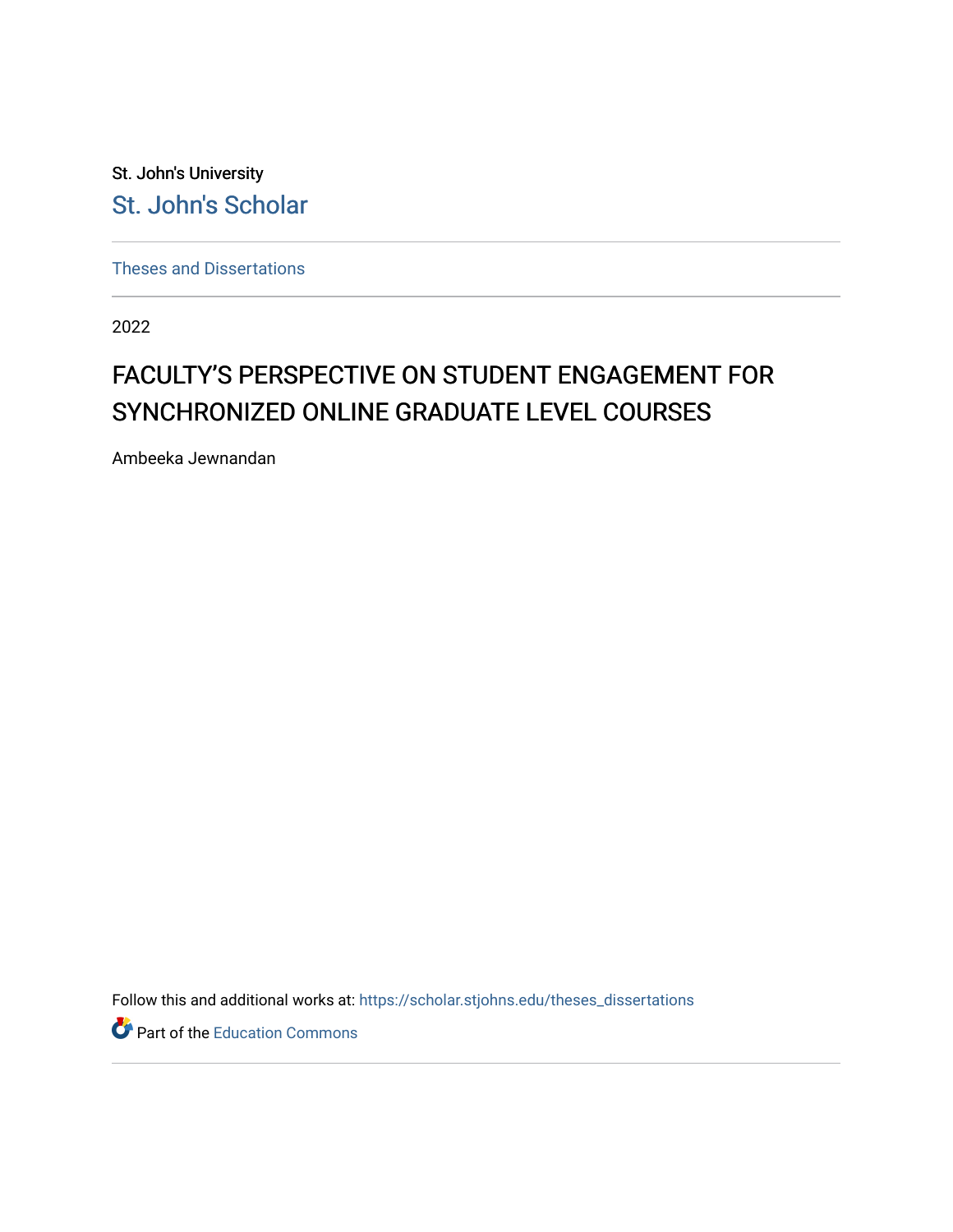# FACULTY'S PERSPECTIVE ON STUDENT ENGAGEMENT FOR SYNCHRONIZED ONLINE GRADUATE LEVEL COURSES

A dissertation proposal submitted in partial fulfillment

of the requirements for the degree of

DOCTOR OF EDUCATION

to the faculty of the

# DEPARTMENT OF ADMINISTRATIVE AND INSTRUCTIONAL LEADERSHIP

of

# THE SCHOOL OF EDUCATION

at

ST. JOHN'S UNIVERSITY

New York

by

Ambeeka Jewnandan

Date Submitted: October 25, 2021 Date Approved: January 30, 2022

Ambeeka Jewnandan Dr. Barbara Cozza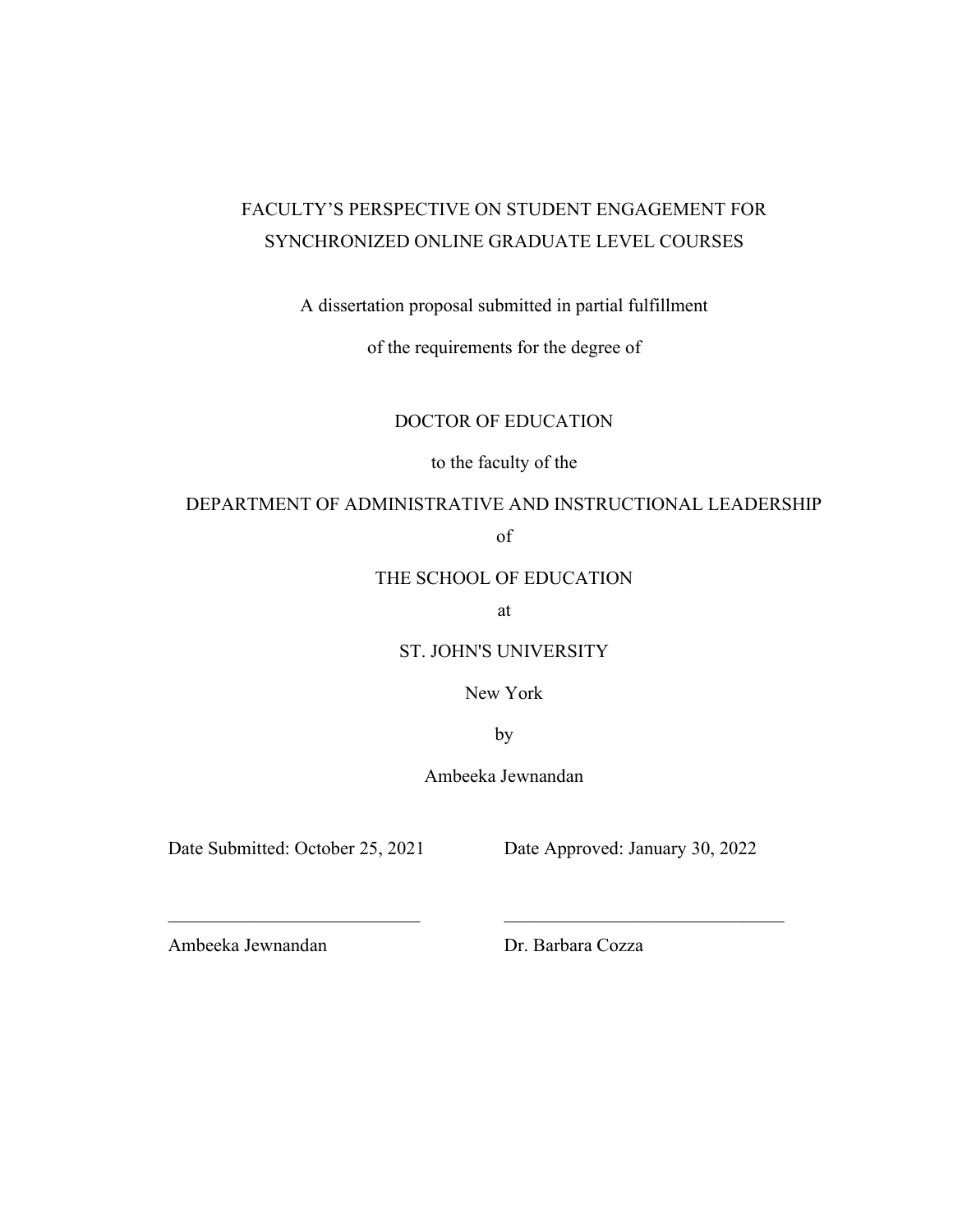**© Copyright by Ambeeka Jewnandan 2022**

**All Rights Reserved**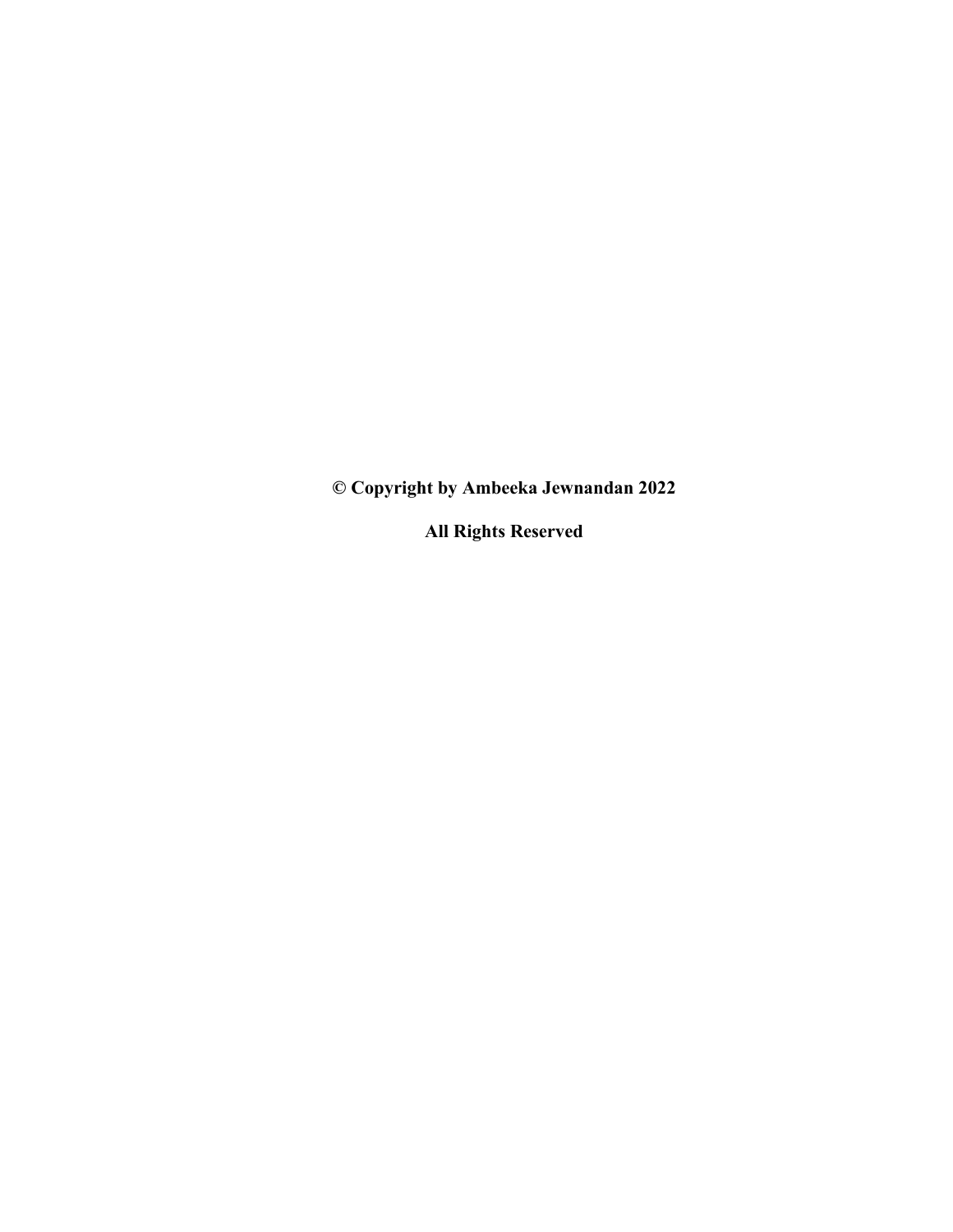# **ABSTRACT**

# FACULTY'S PERSPECTIVE ON STUDENT ENGAGEMENT FOR SYNCHRONIZED ONLINE GRADUATE LEVEL COURSES

# Ambeeka Jewnandan

Many colleges and universities are moving towards online learning as it increases access to education and aid in managing the growing enrollment. Students' engagement in schools has been a growing concern for academic institutes especially in today's time where online learning is prominent. This study explores instructor's perspective on the different methods and techniques used in synchronized online courses to increase student engagement at a graduate level. The theoretical lens of Connectivism Theory (Downes, 2006; Siemens, 2004) and Engagement Theory (Kearsley & Schneiderman, 1999) will be explored to understand the relationship found between the methods used in teaching and student engagement while employing the conceptual framework of the theory of selfregulated learning (Harris & Graham, 1999; Schraw, Crippen, & Hartley, 2006; Shunk, 1996). The sample consists of seven faculty members teaching graduate level online courses at a private independent university located in suburban New York City. The findings suggest that instructional methods, course modification, faculty's role, and technology increase student's engagement in a synchronized online class. Student engagement increases enrollment, retention, and graduation rate – all important aspects of a successful learning institute, therefore it is important to understand what aspects of teaching increase student engagement to create a successful learning environment.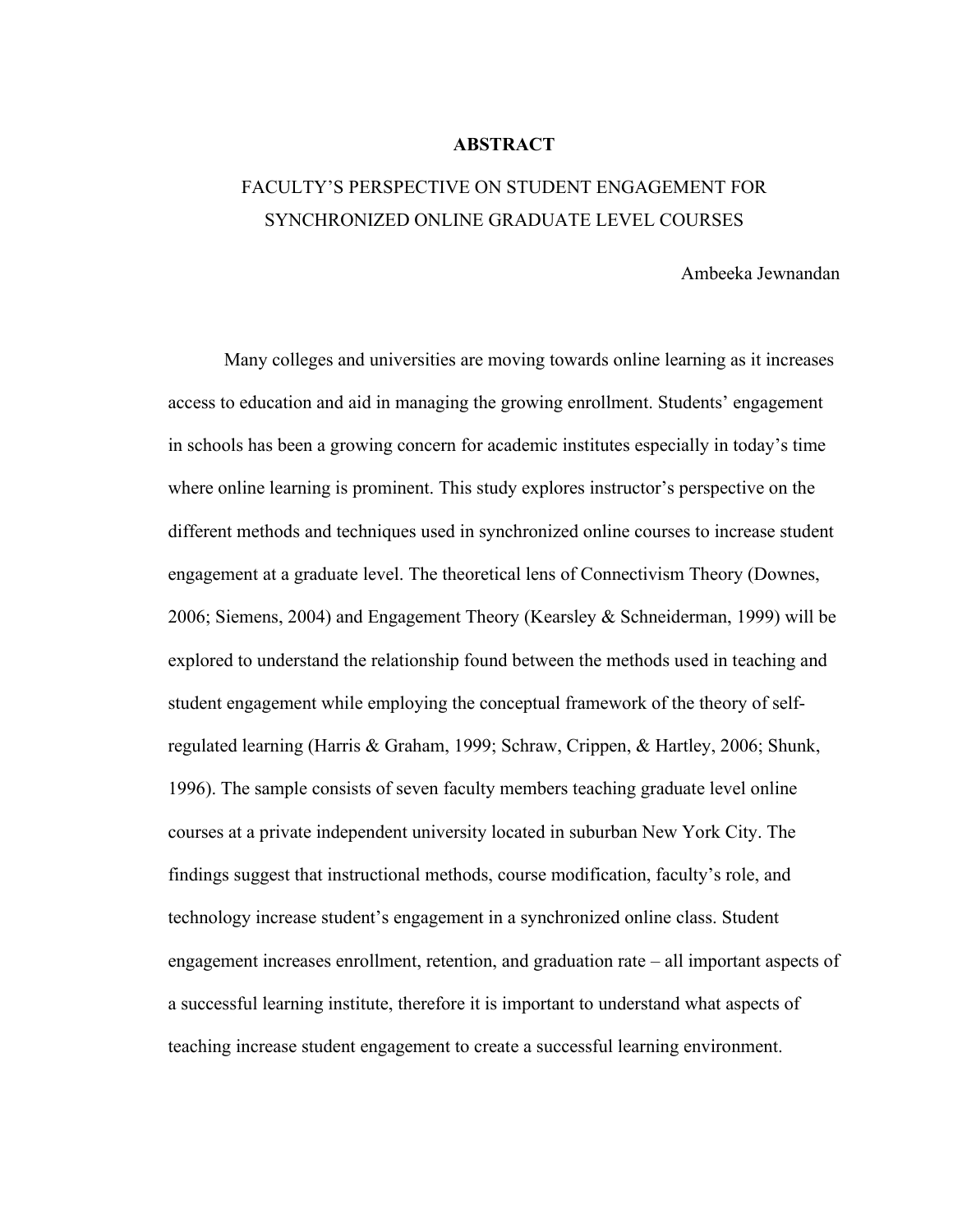# **DEDICATION**

<span id="page-4-0"></span>I dedicate this dissertation to my children; Aarya and Aaron, I love you both so very much. I hope that my dissertation is a model and motivation for your accomplishment and dreams. To my husband Rajesh for all your support and guidance, and to my parents Mr. and Mrs. Seoparsan for their unconditional love and blessings.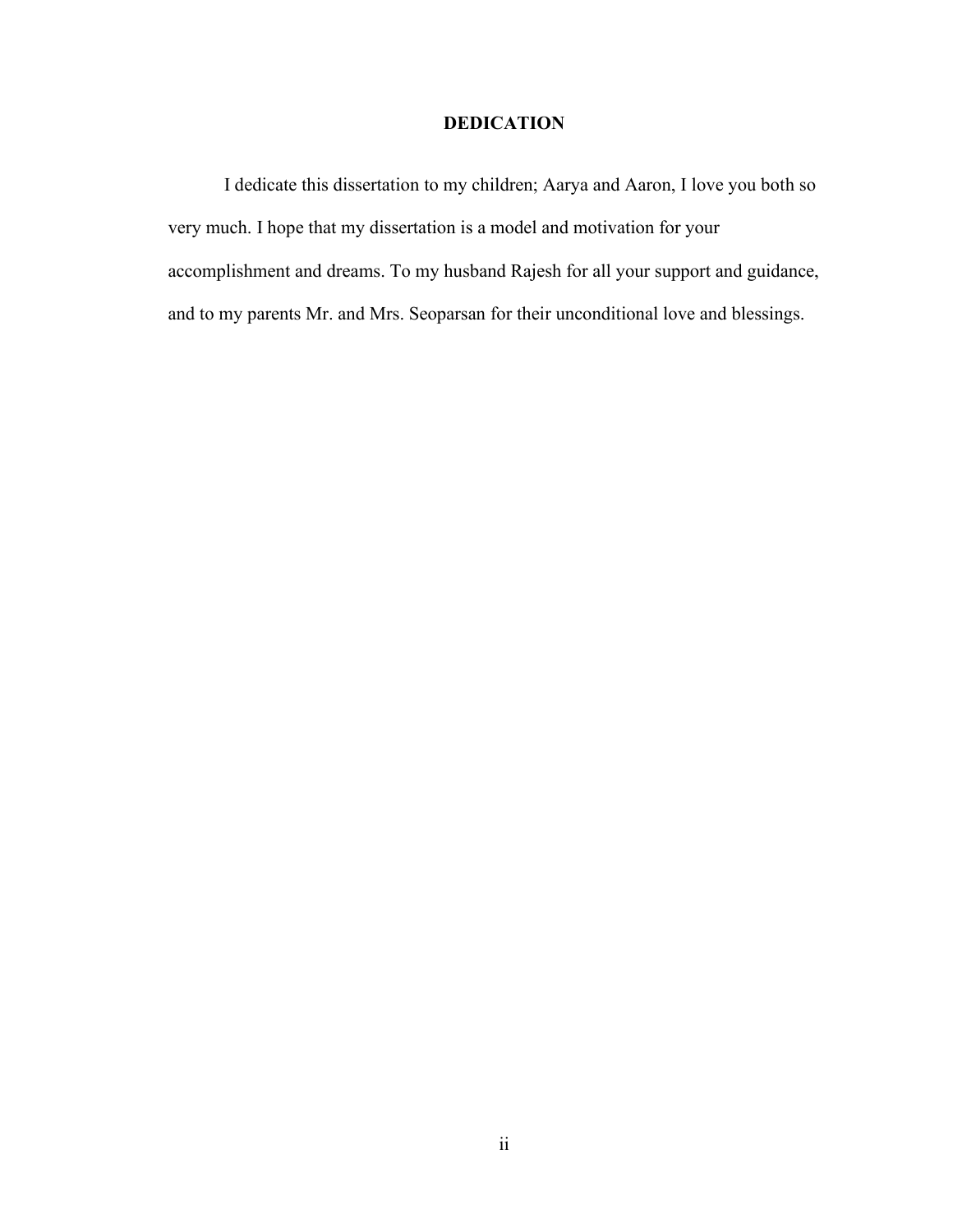# **ACKNOWLEDGEMENTS**

<span id="page-5-0"></span>I must start by thanking God for giving me the ability to achieve what I've accomplished today. I want to express my sincere gratitude to my mentor, Dr. Barbara Cozza for your extensive support and guidance throughout this process. Your dedication and knowledge of qualitative research is inspirational.

Thank you to my committee members, Dr. Cecilia Parnther and Dr. Edwin Tjoe for your encouragement, guidance, and assistance throughout this journey.

Thank you to Dr. Glenn Gerstner, Dr. Brian Harte, graduate faculty members and staff of The Lesley H. and William L. Collins College of Professional Studies for making this research possible.

Lastly, thank you to my family and friends, especially my children, husband and my mom for their support and love. And to my dad, you were and will always be my inspiration. I miss you.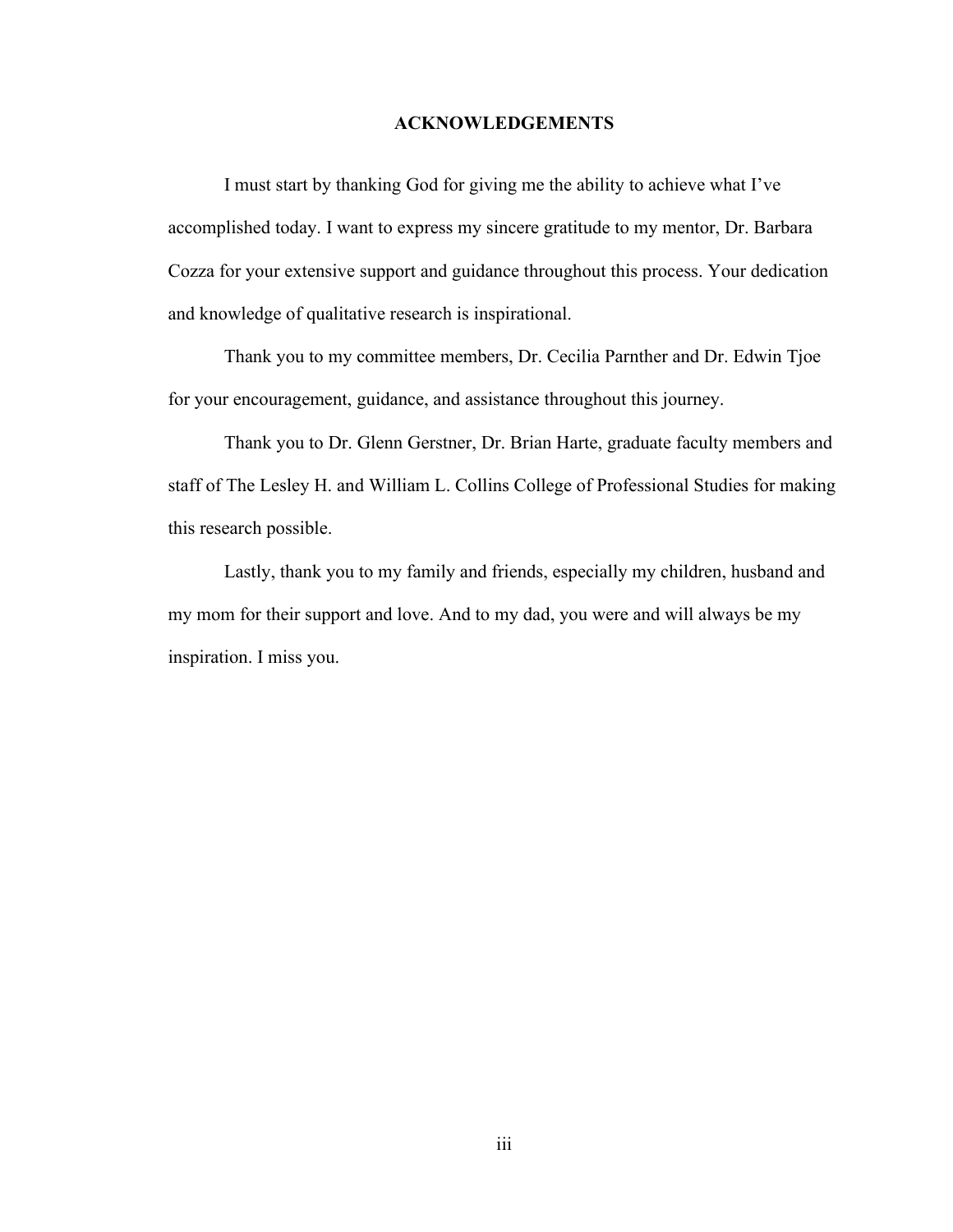# **TABLE OF CONTENTS**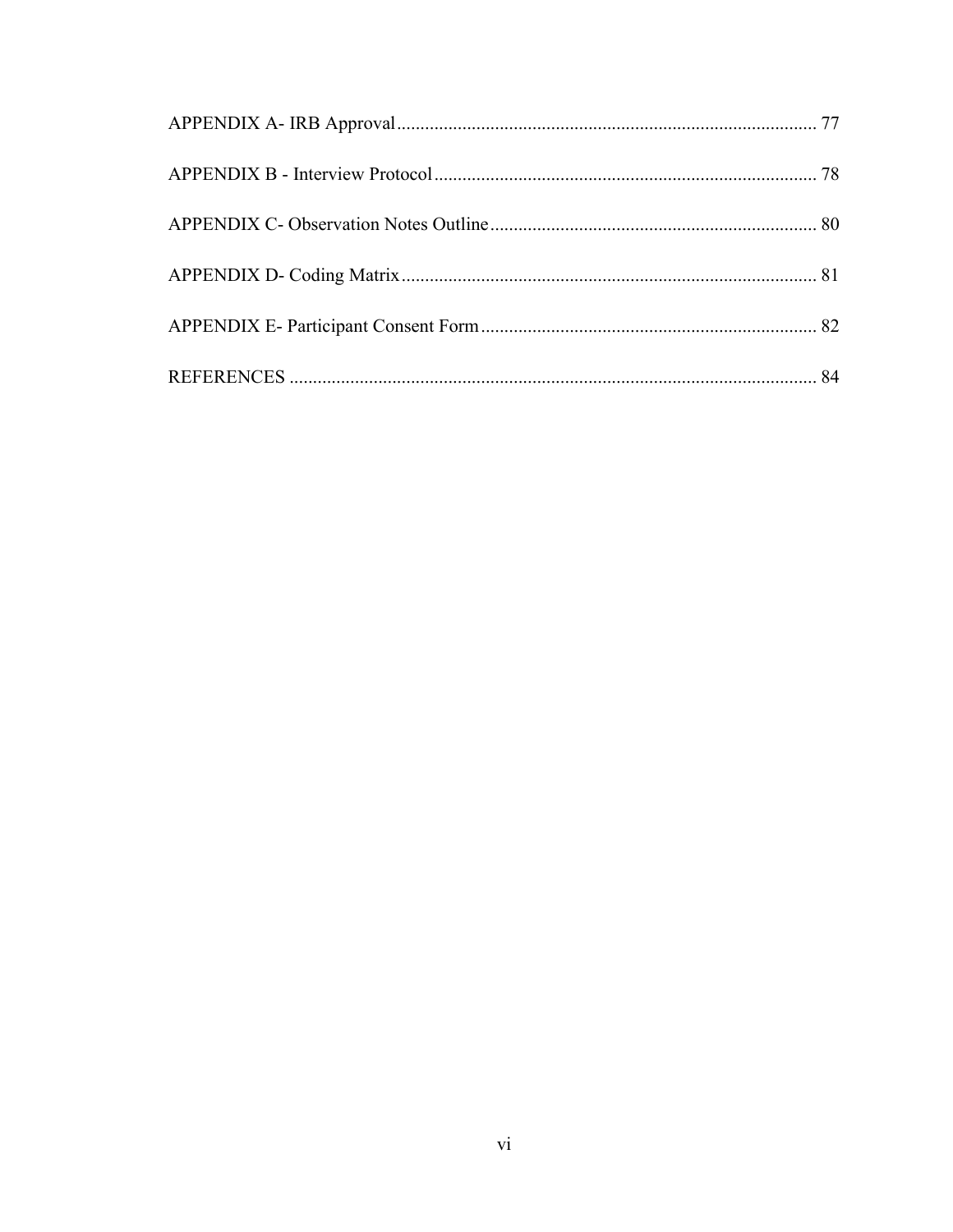# **LIST OF TABLES**

<span id="page-9-0"></span>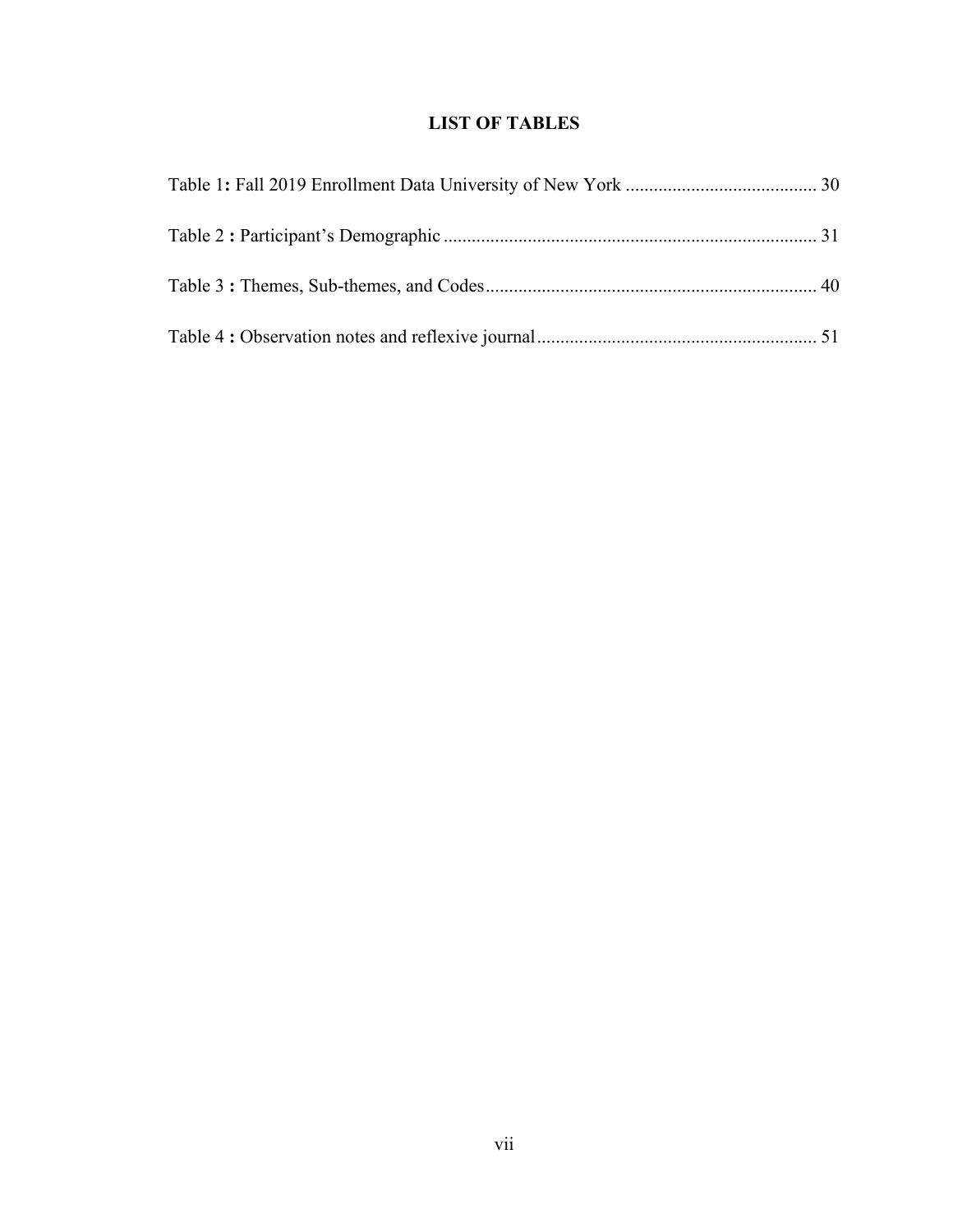# **LIST OF FIGURES**

<span id="page-10-0"></span>

| Figure 2: Siemens' Eight Principles of the Connectivism Learning Theory 14 |  |
|----------------------------------------------------------------------------|--|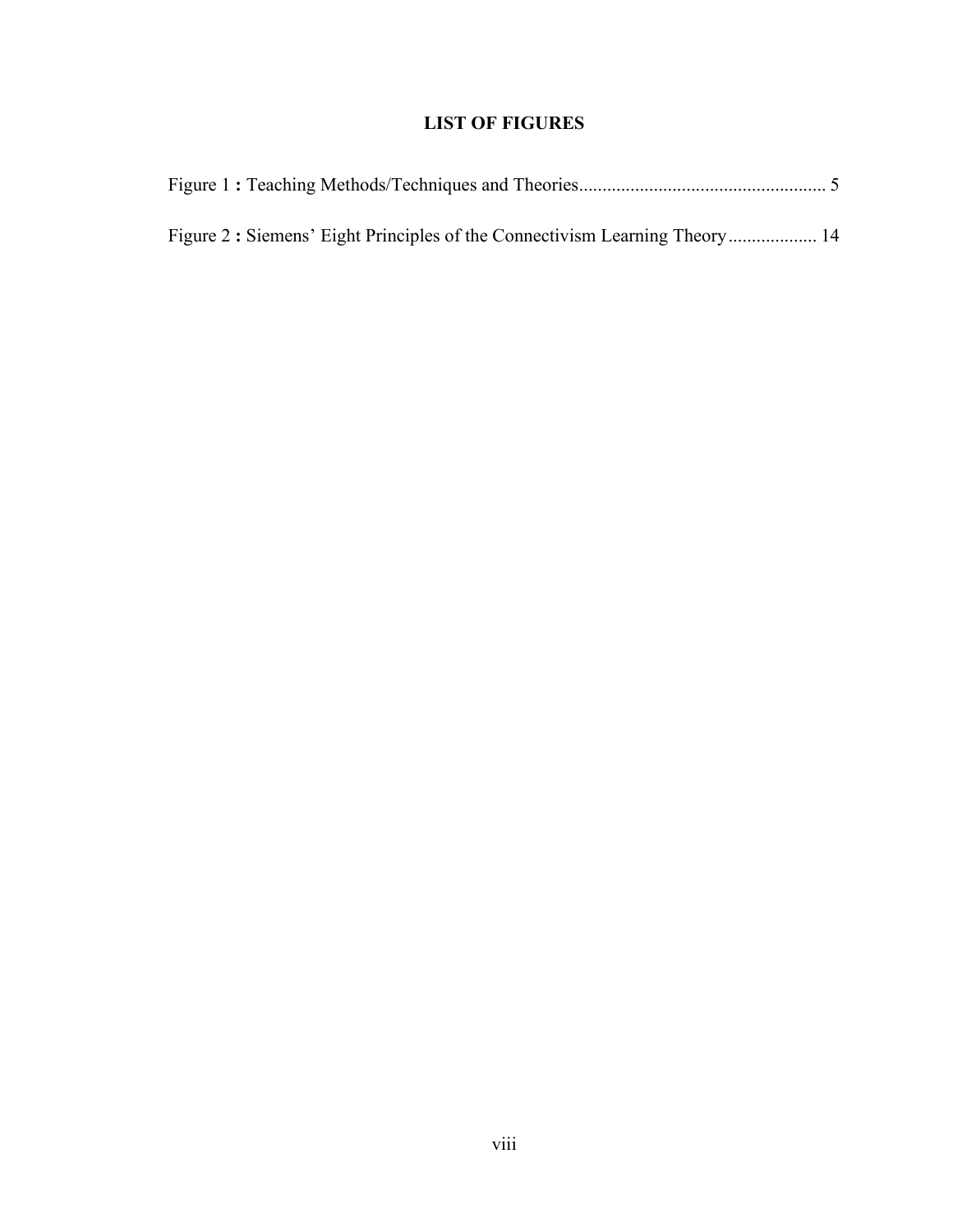# **CHAPTER 1**

# **Introduction**

<span id="page-11-1"></span><span id="page-11-0"></span>Over time many universities have raised concerns about student engagement and academic success. Student engagement has now become a main factor for academic institutions to be successful. Student engagement is receiving considerable attention by higher education institutes where The National Survey of Student Engagement (NSSE) was implemented to measure levels of student engagement in higher education. Previous research and studies confirm that an engaged student is more likely to continue with their academic career and do well academically (Kümmel & Kimmerle. 2020; Leiber, 2020; CCSSE, 2008; Kuh, 2009; Kuh, Kinzie, Whitt & Shuh, 2005). Carini, Kuh, and Klein (2006) using data from NSSE found that student engagement in classes there was a positive outcome in grades and critical thinking. A critical component to quality online learning is student engagement, the need for effective engagement techniques is important to learning success (Rajabalee, et al., 2020). Pascarella and Terenzini (1991) also found an increase in positive impact on learning where there is interaction between students and faculty. Miller et al. (2020) found online students become disengaged quickly if challenges do not exist, when the curriculum is not challenging, or when there are technology challenges. Other studies have shown with student engagement there is an increased in student retention and graduation rate (Tinto, 2012).

The lack of engagement specifically for adult learners can create problems with academic success, retention, and graduation. Whether online or in a face-to-face learning environment, 67% of college instructors believe videos, blogs, podcasts, and other online media are necessary teaching tools (Quitadamo & Brown, 2001). Engagement in online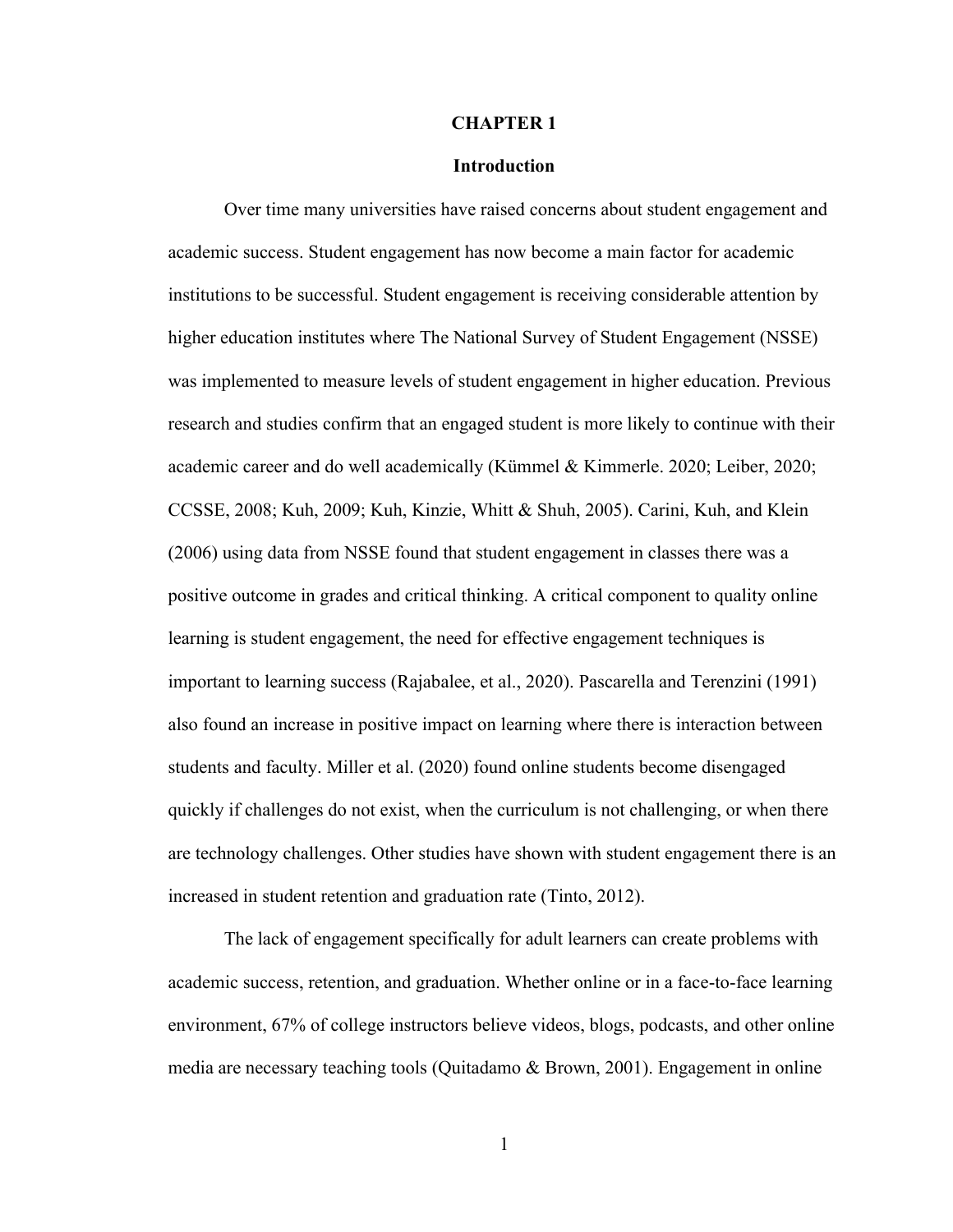learning at a graduate level is important due to the lack of face-to-face contact and, of which teaching, and learning are mediated through technology (Quitadamo & Brown, 2001). There is very little literature about the faculty perspective on engagement in online learning. While the experiences of campus-based students have been thoroughly explored, instructor's perspective needs some focus and attention. It is important to understand what is needed to increase students' engagement and approaches to students' engagement in an online environment especially at a graduate level. This study will explore instructor's perspective on the different methods/techniques used to increase engagement when teaching synchronized online graduate level courses.

Engagement is directly linked to the quality and quantity of time students invest in their educational activities during class or outside of class time. Online learning enables instructors and students to use a variety of strategies for communication, submission of work and access to additional resources. According to the National Institute of Education Involvement in Learning report (2019), student learning and development are more effective and successful when students are more involved and participate in academic learning. As per the National Center for Education Statistics for the 2018 academic year, there were 6,932,074 students enrolled in online learning courses at degree granting postsecondary institutions (U.S. Department of Education, National Center for Education Statistics, 2019). Prior to 2020, many colleges and universities were already moving towards online learning as it increases access to education and aids in managing with growing of enrollment (Baun, 2008). Van Der Werf and Sabatier (2009) noted that the U. S. Department of Education has predicted that nontraditional students will be attracted to higher education via online learning as it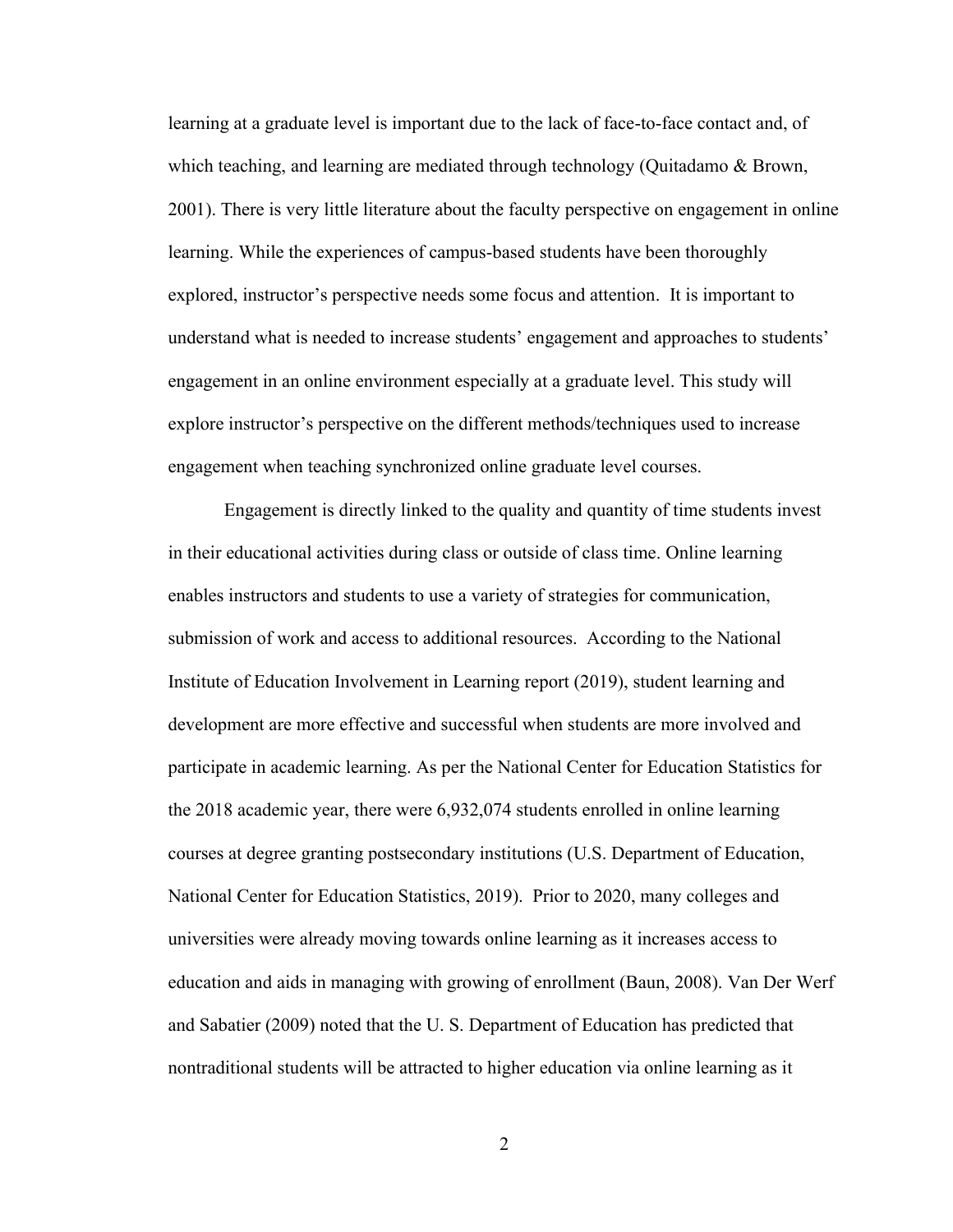provides flexibility and accessibility to students. Online learning is not a new concept, online learning derives from blended learning and distance learning which started in the United States in the 1980s via correspondence and broadcasting from television (Willis, 1994).

Advancement in technology and the internet is taking over the online learning world. Anyone anywhere in the world can earn a college degree online with all these available resources. The classroom is no longer limited to a physical room on a college campus, but it has now become a virtual global classroom. The flexibility, convenience and access of online learning fits the needs of many students today that are juggling family, work, and other responsibilities. Due to the Covid-19 pandemic, in June 2020 97% of college students are attending classes via online modalities (Bustamante, 2021). Given the current pandemic, online learning is the only safe option educational institutions were left with, therefore, to maintain enrollment to sustain educational institutes, creating an engaging student learning experience is vital for institutes to survive. With advances in technology is this enough to help our students to stay in college and finish their degree requirements to obtain their diplomas? From previous findings we learned that one of the main and significant factors of student academic success and completion is student engagement, therefore this study aims to learn about the different techniques and methods faculty members are using to increase engagement via online classes.

# <span id="page-13-0"></span>**Purpose of the Study**

The objective of this qualitative case study is to learn from graduate level faculty members the different techniques and methods used in teaching online graduate level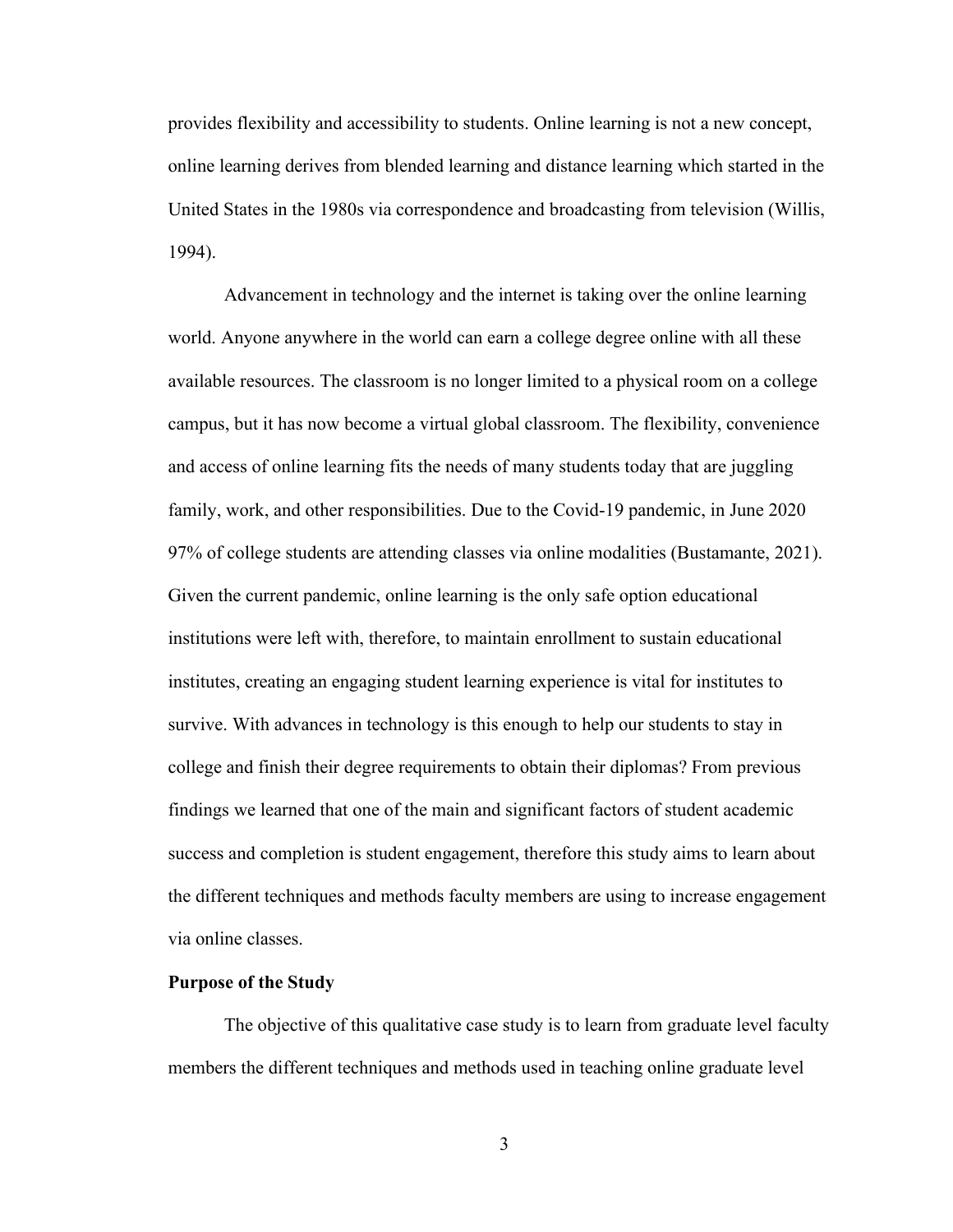synchronized courses that can aid in the increase of student engagement. Graduate students specifically are centrally motivated to learn to further their studies and careers. Graduate learning is highly specialized, individualized, and advanced than undergraduate. Students pursue a graduate degree to become expert in their chosen field.; therefore, it is important to create a meaningful and engaging environment that goes beyond core teaching. Research shows that students are more likely to remain engaged in an activity if they find it enjoyable and/or valuable. In 2018, Graduate level online programs have grown 26% (U.S. Department of Education, 2018). Today the main goal of educational institutions is to increase enrollment, increase student retention and graduation rate, as these factors make the institute more appealing. Distance learning as stated by the U.S. Congress Office of Technology Assessment (2007) is connecting a teacher and a student in several geographic locations via technology that allows interaction. Learning is an education that takes place via different mediums and not just the physical proximity of the instructor in the physical classroom (Van den Brandle, 1993). With the great resource of the internet today online learning is now part of a student's routine lesson plan. Earlier studies describe learning engagement as incorporating behaviors, emotions, and cognitive engagement (Hew, 2016). Success of student engagement have traditionally been noted via instructors and their curriculum (Newmann, Wehlage & Lamborn, 1992).

#### <span id="page-14-0"></span>**Theoretical/Conceptual Framework**

The theoretical lenses of Connectivism Theory (Downes, 2006; Siemens, 2004) and the Engagement Theory (Kearsley & Schneiderman, 1999) will be explored to explain the relationship found between engagement and teaching methods that includes technology-based teaching and learning methods. Connectivism Learning is based on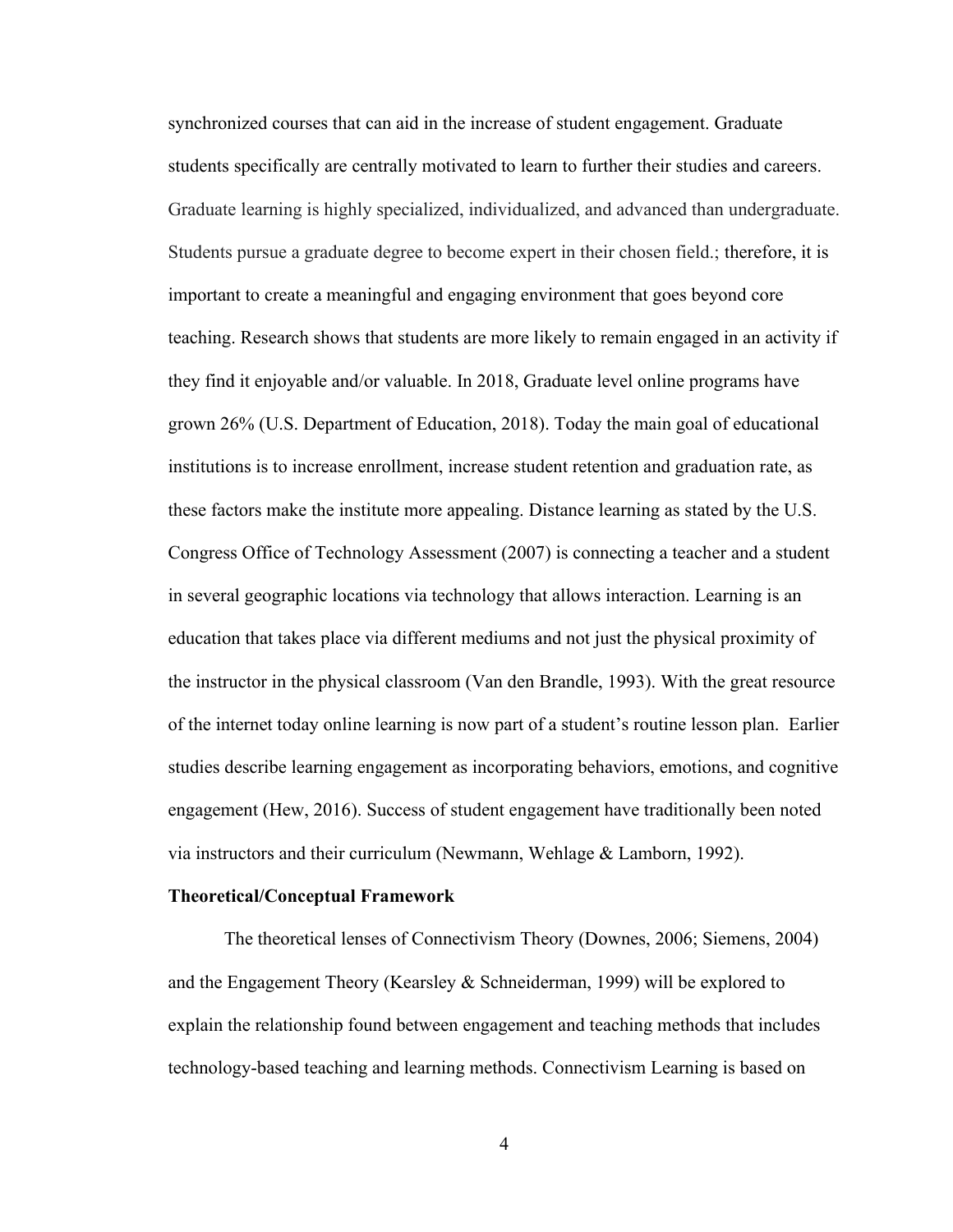different educational techniques and methods used by educators incorporating technology to engage students. Connectivism theory aids in assisting students to make choices about their learning that is changing constantly and will help understand from faculty perspective what changes are incorporated in online teaching to increase engagement. In addition to Siemens' Eight Principles of the Connectivism Learning Theory, the three components of the Engagement theory will be incorporated when reviewing the instructor's methods in teaching virtually. The conceptual framework for this model is related to the theory of self-regulated learning. Self-regulated learning refers to an individual's ability to control and understand the learning environment. Self-regulation capabilities include self-monitoring, goal setting, self-directive, and self-boosting (Harris & Graham, 1999; Schraw, Crippen, & Hartley, 2006; Shunk, 1996). Figure 1 below demonstrate the application of these theories in this research.

# **Figure 1**

*Teaching Methods/Techniques and Theories*

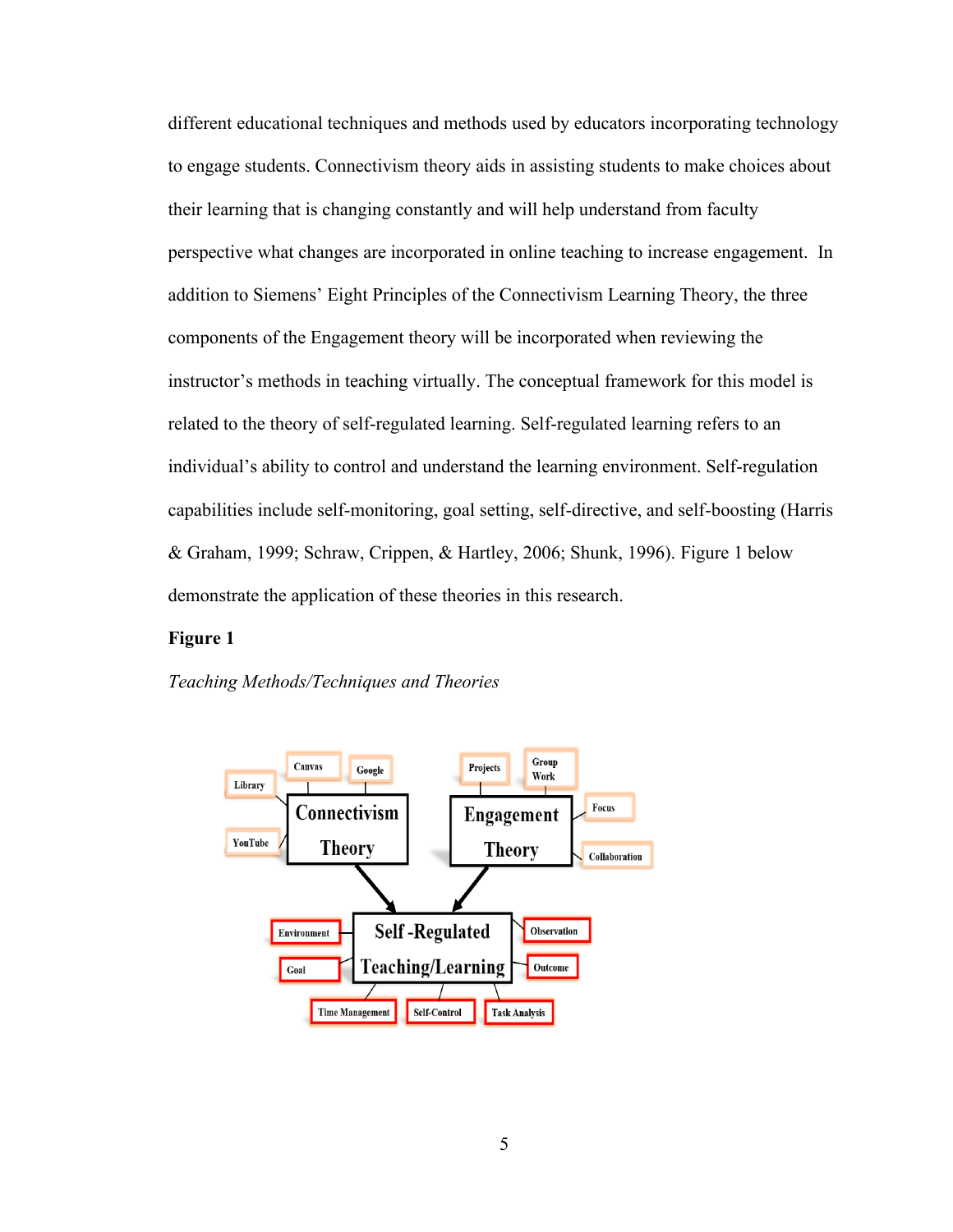### <span id="page-16-0"></span>**Significance/Importance of the Study**

This study will help educational institutes scrutinize the different instructional methods used in teaching online courses to increase students' engagement. In recent findings, 86.5% of higher education institutions in the United States offered online courses and 62.4% of those institutions are now delivering entire programs online (Allen & Seaman, 2013). Online education is growing at a college level, and educators need to make sure the institute is prepared to accommodate this trend which can also increase enrollment. Overall, students are satisfied with the online learning environment (Hart, 2012) and choose online courses for reasons including the convenience and flexibility that face-to-face instruction is not able to provide (Braun, 2008). Student engagement encompasses of emotional, behavioral, physical, and cognitive engagement. Student engagement consists of active and collaborative learning. It includes activities such as group work, discussions, and other activities that stimulate engagement. In an online environment using online discussions, breakout virtual groups, blogs, chats, and email exchange are all tools used in today's online learning. Instructors are facilitators; therefore, it is essential to understand what instructors are doing to create an engaging online class.

# <span id="page-16-1"></span>**Connection With Social Justice**

Online learning gives students with disabilities or students with transportation limitations the ability to enroll in online courses, certifications, and degree programs without worrying about special accessibility needs. With the current Covid-19 pandemic remote/online work and academic learning is the only way an institute or corporation was able to sustain. Working and learning from home has become the "new norm". In 2019,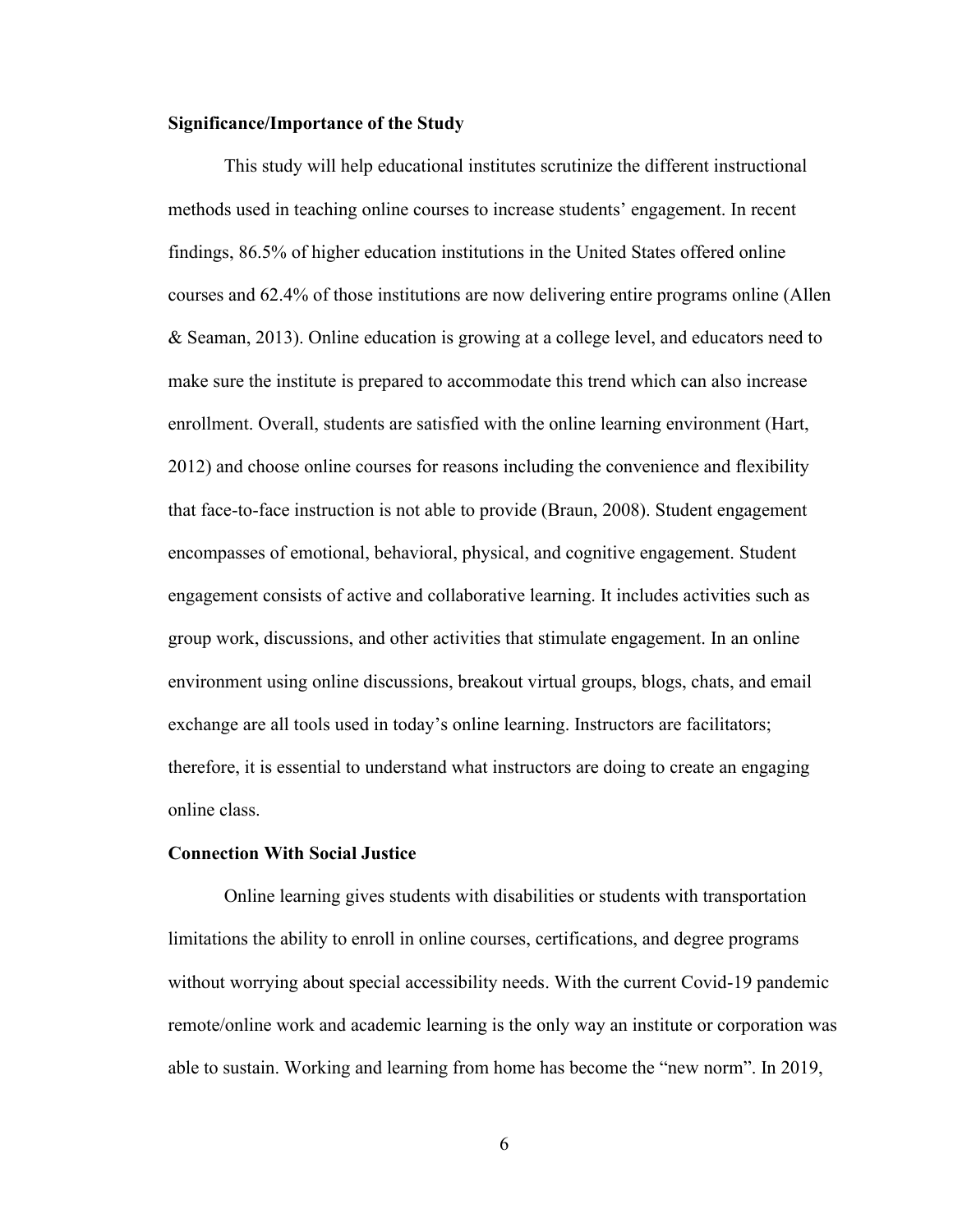more than 30% of individuals with disability were employed remotely (U.S. Bureau of Labor Statistics, 2020); therefore, universities should also be prepared to educate these students. Remote learning also eliminates the physical structural requirements required by an institute to accommodate students with disabilities. Per Business Weekly (2020), many companies are saving on rent, utilities, and cleaning services since more work and school is virtual. Remote learning and working also increases retention, productivity, reduces absence, and reduces costs for commuting (Business Weekly, 2020). Online learning eliminates the geographical constraints and can create a global learning environment for the institute; therefore, it is important to increase engagement in online learning.

#### <span id="page-17-0"></span>**Research Question**

- 1. What teaching methods and techniques used in synchronized online graduate level courses increase student engagement?
- 2. How do faculty respond to the differences in engagement levels of students?
- 3. How does technology impact/help to promote student engagement in class?
- 4. What activities promote or increase engagement during classes?

# <span id="page-17-1"></span>**Design and Methods**

### *Research Design and Data Analysis*

This study is a qualitative, case study analysis (Creswell, 2003) of graduate level faculty perceptions on student engagement in an online synchronized class. A case study was chosen as the researcher used a variety of methods to gather the data of a specific group. The study was conducted during the 2021 academic school year. The qualitative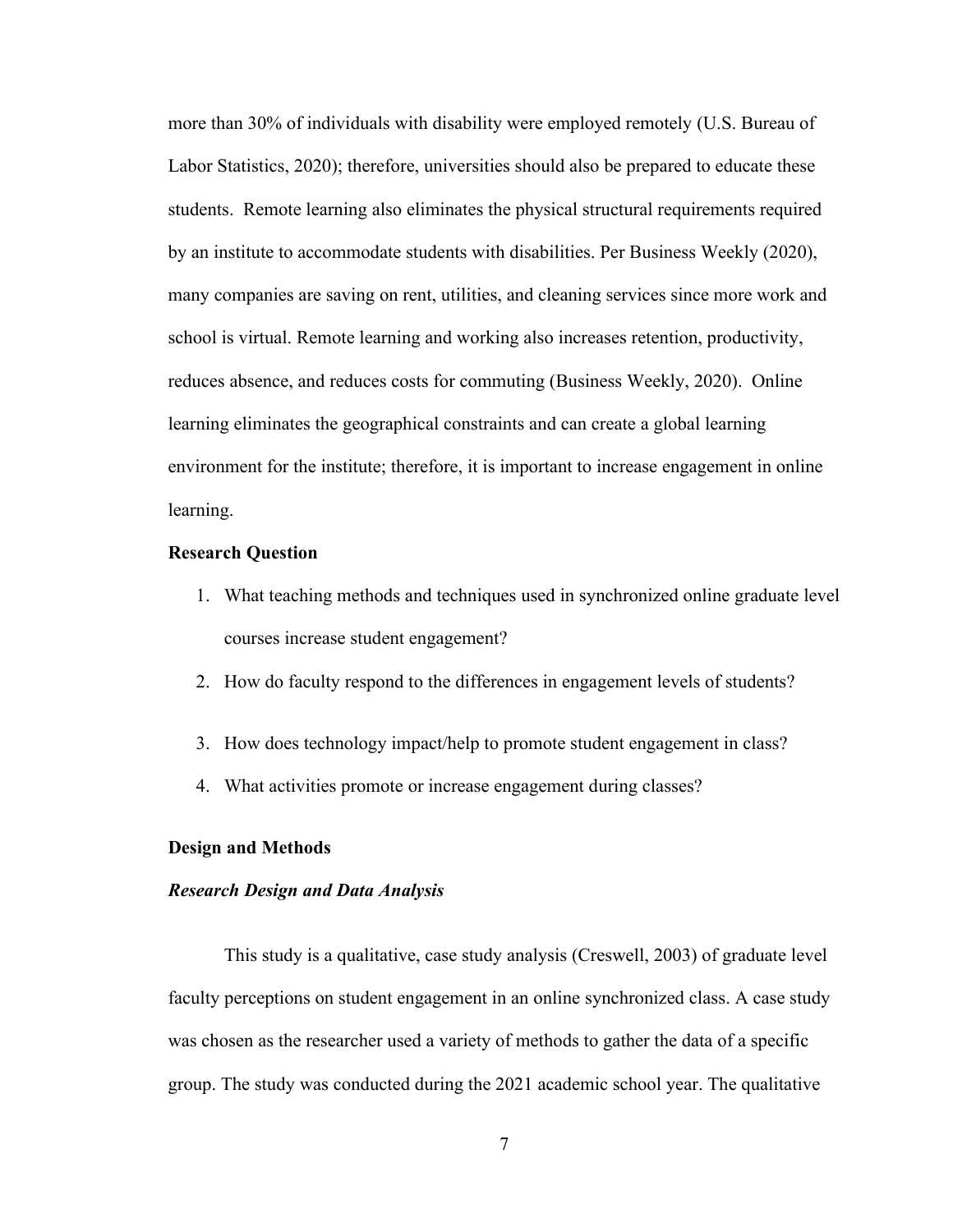data was collected via interviews, class observations and a content analysis of the documents related to the course. The qualitative data are stored in a secure area and coding was used to analyze the data. The coding method used in this research followed the thematic analysis and six steps described by Braun and Clarke (2006). The qualitative data collected were used to develop a deeper understanding and conceptualization of the research topic to answer the questions.

# *Sample*

This research study was conducted at a private independent university located in suburban New York City. The sample consisted of seven faculty members from the university who volunteered via an email request and willingness to participate in the study. The type of sampling method that was employed in this study was a non-random purposive criterion sampling method, as only instructors teaching graduate level online synchronized classes were invited to participate in the study. This type of sampling was used after the researcher reviewed the course offerings to determine which college within the university offered the majority of synchronized graduate level classes during the academic semester. This allowed the data collected to be specific to the environment but not limited to a small sample size. This purposive technique made it possible to prove the validity of the information as no one was left out from the sampling process. Additionally, each participant had notable characteristics needed for this research. The sample included graduate level faculty members from the College of Applied Studies. Faculty members participating in this study are both full time tenured faculty and adjunct faculty members. The sample also includes first time faculty as well as faculty that has been teaching for over 10 years**.**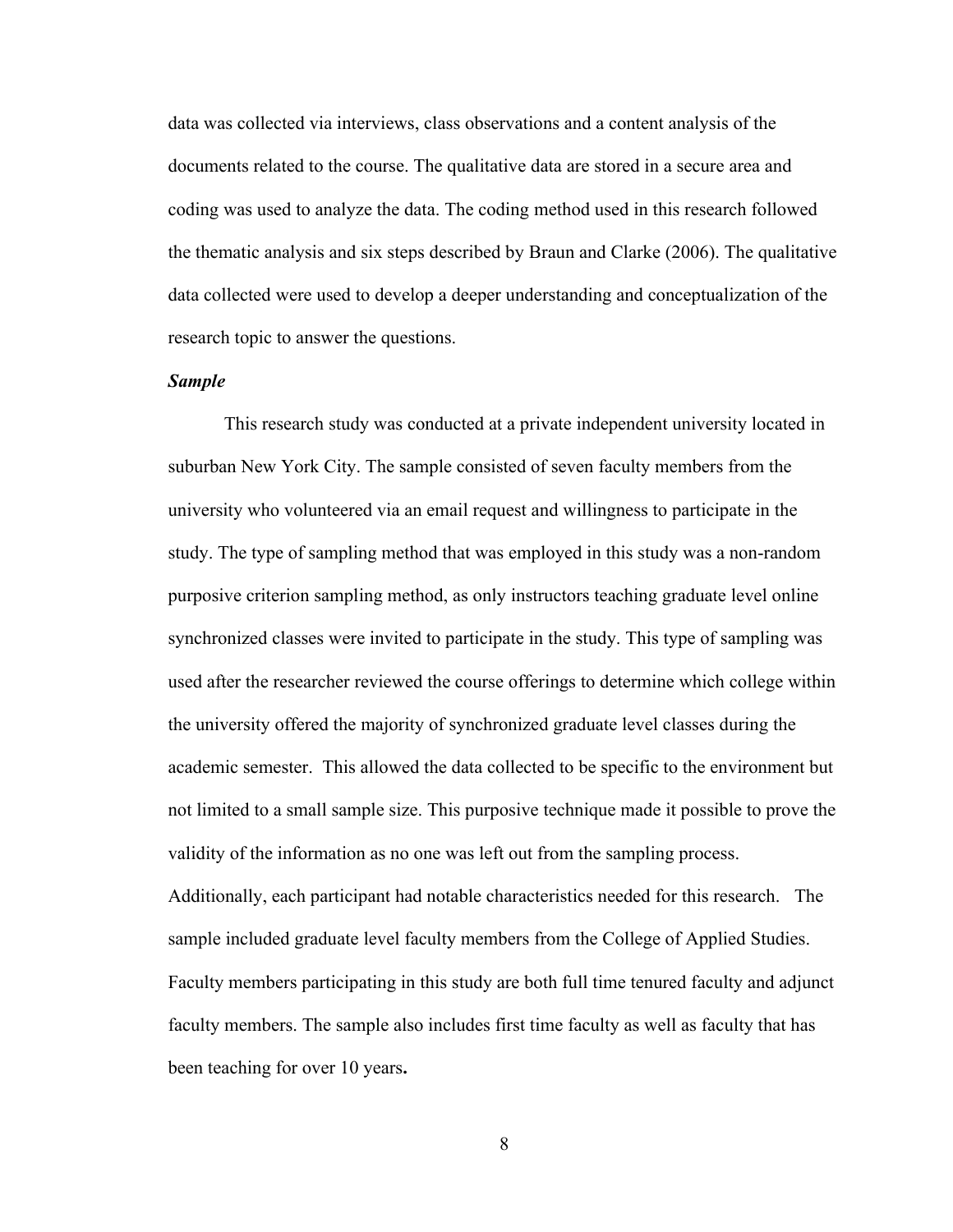# *Instruments*

The current research study employed triangulation of data. The data was collected via multiple sources which includes in-depth interviews, class observation, and examination of course documents. In addition, the researcher kept a reflexive journal throughout the study as a strategy to increase credibility and authenticity. The data was analyzed using manual coding. The researcher also uses member checking to further validate the accuracy of the findings. Member checking is the process in which the researcher asks one or more participants in the study to check the accuracy of the transcripts from the interviews (Creswell, 2015).

# *Procedures*

The researcher requested permission to interview faculty members from the department dean. The participants met individually with the researcher via WebEx and Microsoft Teams, a web-based video conferencing platform. There were no in-person interviews due to the research restrictions posed with the COVID-19 global pandemic. In addition to one-on-one interviews, the researcher observed a session of each instructor's online classes that were synchronized. The observation helped in understanding the different methods used to note students' participation in the class. The instructors collected course syllabus and any additional documents related to the course that were shared with the students in the class. The syllabus described the lesson and topic, of which the instructor explained the methodology used in teaching these topics online. The researcher also kept a reflective journal of all interaction and observations. The data collected from the interviews, observation, and course documents helped in the researcher understanding the techniques used in teaching.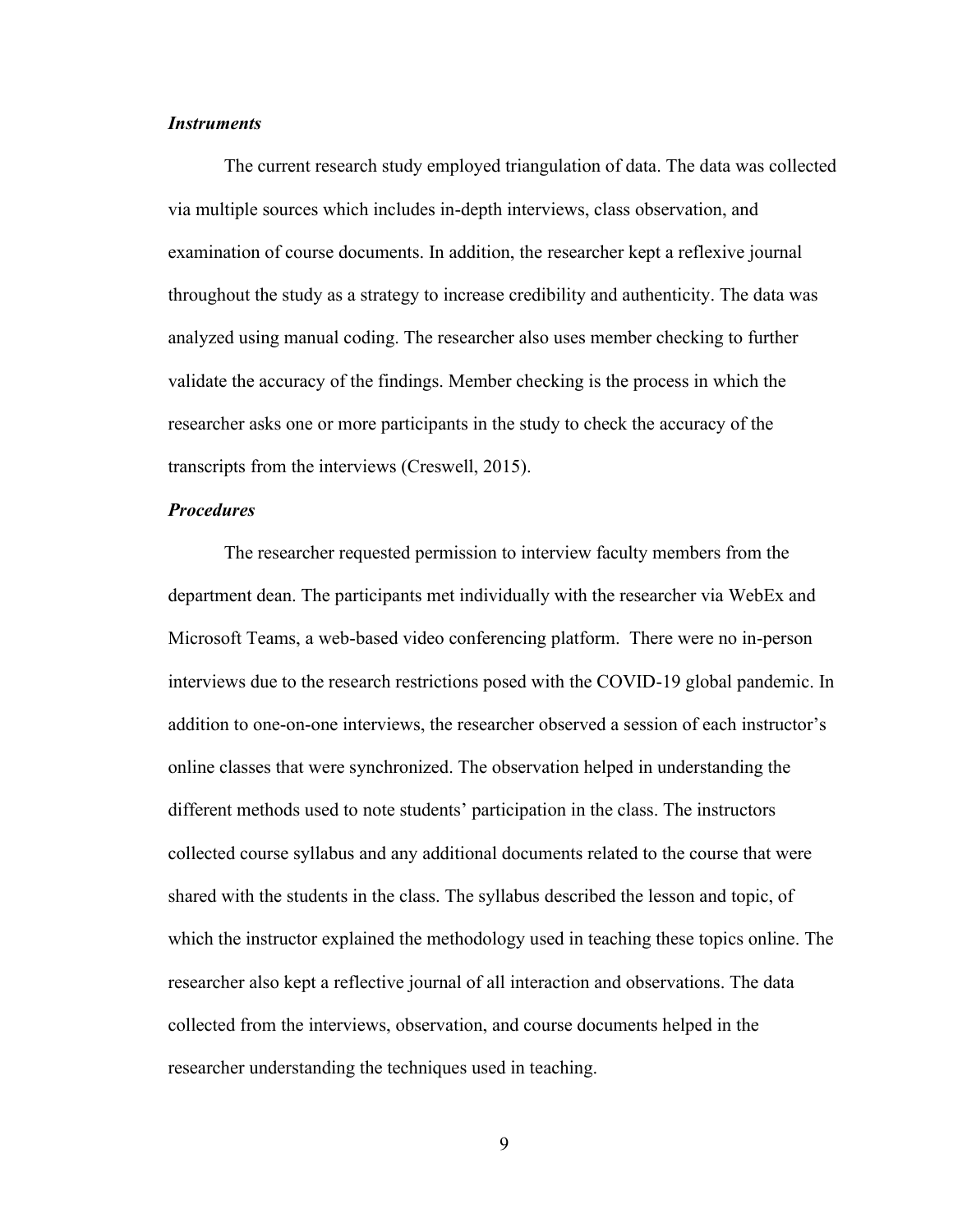To answer the research questions, the researcher used open coding and selective coding analysis. The researcher referred to guidelines developed during the coding process to categorize the findings based on theories and code words to identify themes.

Online education is a growing trend. As colleges and universities struggle with enrollment, the need to keep up with enrollment can decrease with the increase of online course offerings. There are many reasons why student success, retention and graduation rate are on a decrease - one being student engagement. Therefore, analyzing student engagement methods and techniques is important to student success in higher education. Based on the findings of this current study, it is important for educational institutes to understand the different techniques needed to be implemented to create an engaging virtual class to keep students enrolled and graduated. This study will be a small view of student engagement methods used in online courses, which can be used as a motivation tool to encourage more online courses and research.

# <span id="page-20-0"></span>**Definition of Terms**

# *Enrollment*

Enrollment is defined as a student attending classes for one full semester term within the academic year being reviewed (Baun, 2008).

# *Online Program*

Online Program is defined as a course or group of courses that is completely delivered and administered over the internet (Kurt, 2018).

# *Online Course*

A course that is completely delivered and administered over the internet. The course can occur at the same time or at different times. With these types of classes, the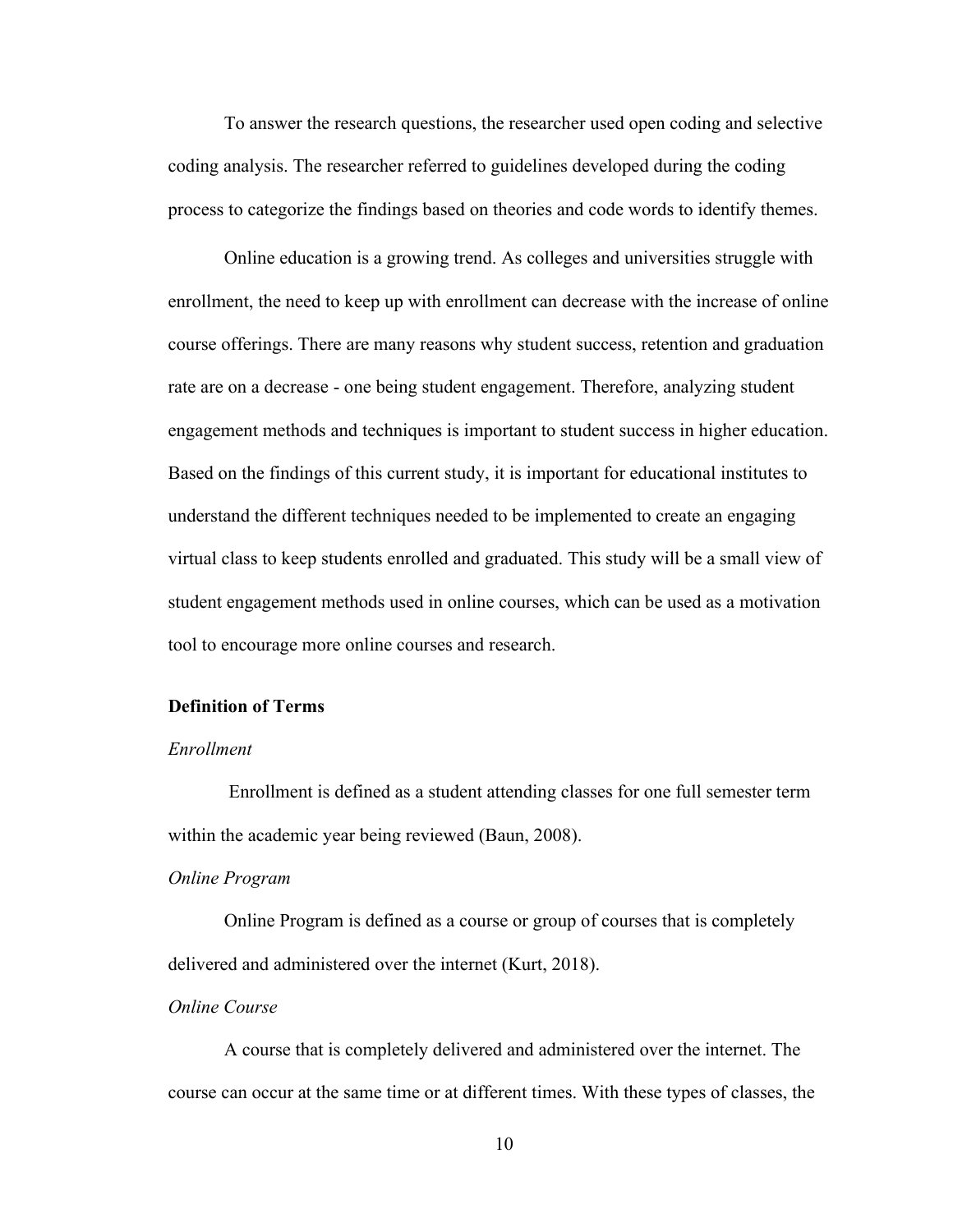student has no in-person interaction or meeting with the instructors or students. All contents, assignments and presentation are administered and completed online (Kurt, 2018).

# *Synchronized course*

Synchronized course is similar to traditional on-campus courses that meets at a specific day and time but meets virtually (Bustamante, 2021)

# *Student Engagement*

The amount of effort and time an instructor puts into their students based on how educational institutes direct its resources and instruct its curriculum(s) to promote students to partake in activities directly related to learning (NSEE, 2018).

#### *Connectivism Theory*

Connectivist theory focuses on how individuals learn and work within an online environment, or more specifically, the lack of control over what is being learned because of changing information requires the individual to adapt to new learning techniques (Anderson, 2008).

#### *Engagement Theory*

Engagement theory is a model of learning based on teaching and learning via a technological environment. This type of learning includes activities with collaboration, project-based and goes beyond the classroom (Kearsley & Schneiderman, 1999). *Self-regulated learning/teaching*

Self-regulated learning/teaching is an individual's ability to understand and control the learning environment presented. This type of learning includes self-checks,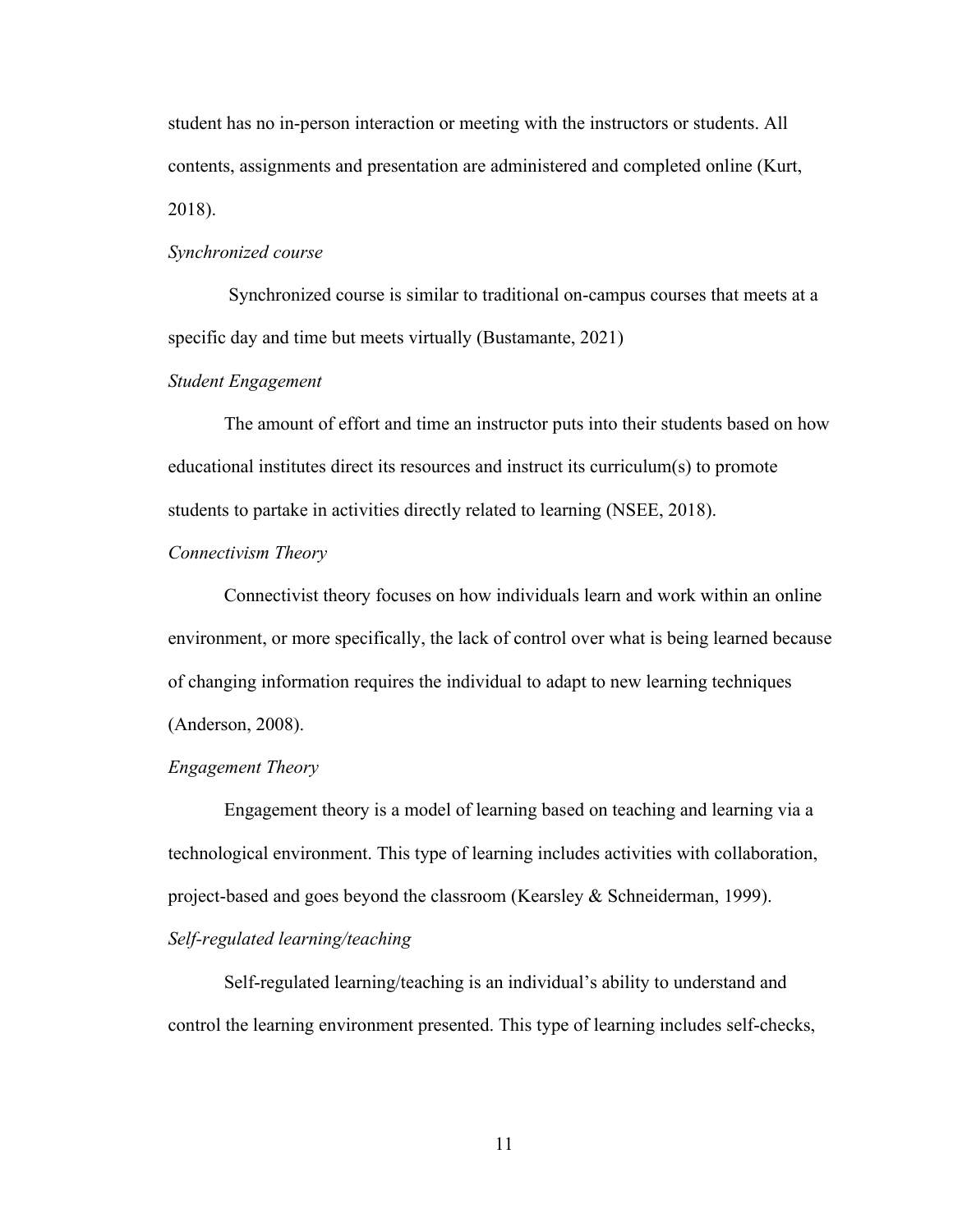self-direction, and self-sufficient. (Harris & Graham, 1999; Schraw, Crippen, & Hartley, 2006; Shunk, 1996).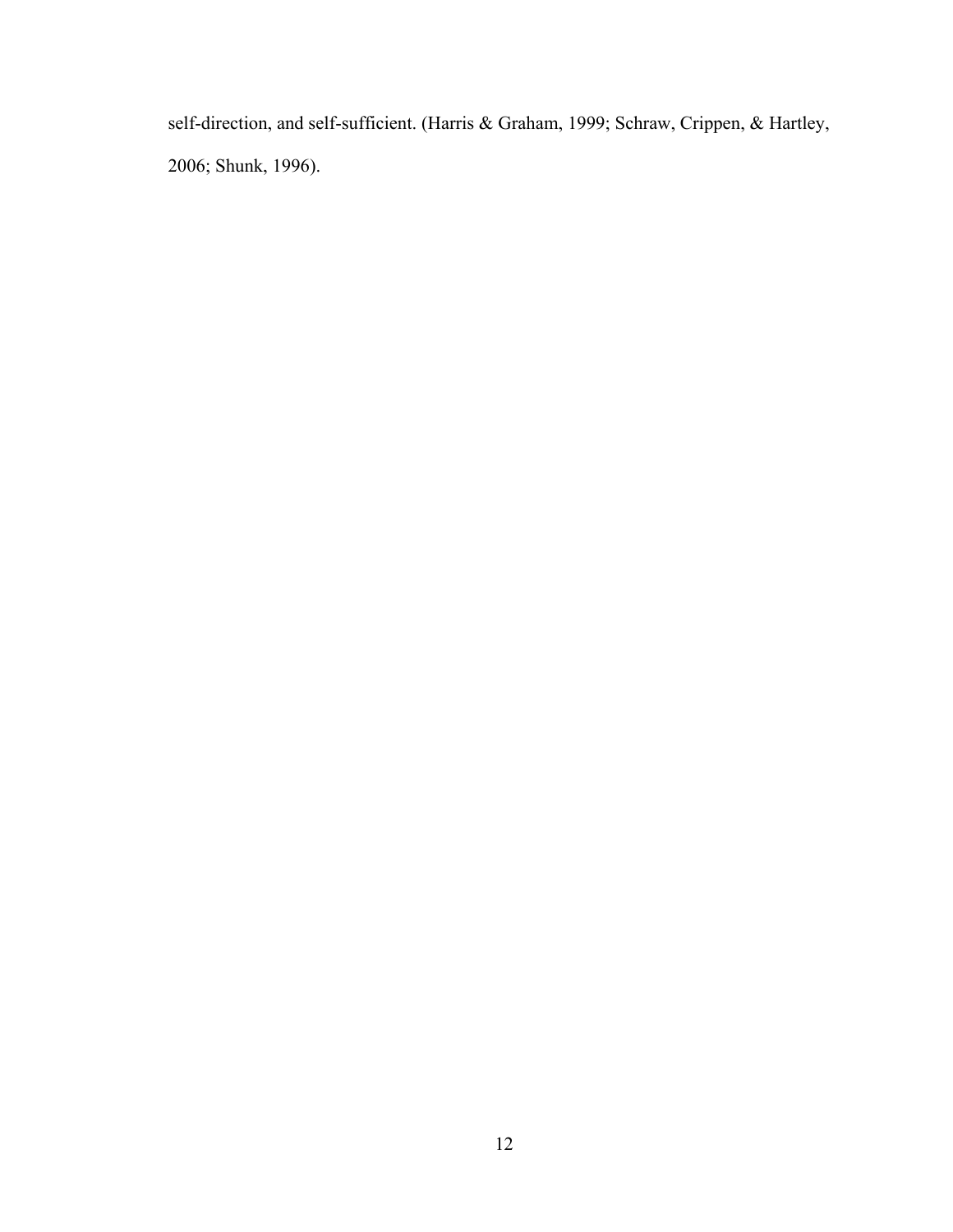# **CHAPTER 2**

# **Introduction**

<span id="page-23-1"></span><span id="page-23-0"></span>This chapter starts with discussion of the theoretical framework specific to this study, followed by findings from existing research. The research findings are from previous research that includes national reports, national and state educational policies, educational theories, peer-reviewed journals, books, and websites. These findings from previous research are divided into four sections: 1) comparison of instruction methods (online, face-to-face (F2F)); 2) online course structure; 3) student engagement in online courses and 4) faculty's perspective on student's engagement. This chapter concludes with a discussion on the gap in research that prompted this study.

#### <span id="page-23-2"></span>**Theoretical/Conceptual Framework**

The theoretical lens of Connectivism Theory (Downes, 2006; Siemens, 2004) and Engagement Theory (Kearsley & Schneiderman, 1999) will be explored to understand the relationship found between the methods used in teaching and student engagement. Keeping the theoretical lenses in focus, this researcher will also employ the conceptual framework of the theory of self-regulated learning (Harris & Graham, 1999; Schraw, Crippen, & Hartley, 2006; Shunk, 1996). Connectivism theory along with the Engagement Theory in combination with self-directed, meaningful, relevant, and challenging materials will be analyzed as part of the conceptual framework on student engagement (O'Brien & Toms 2008).

# *Connectivism Theory*

Connectivism theory is for the technology era. Connectivism theory focuses on how individuals learn and work within an online environment. Connectivism theory also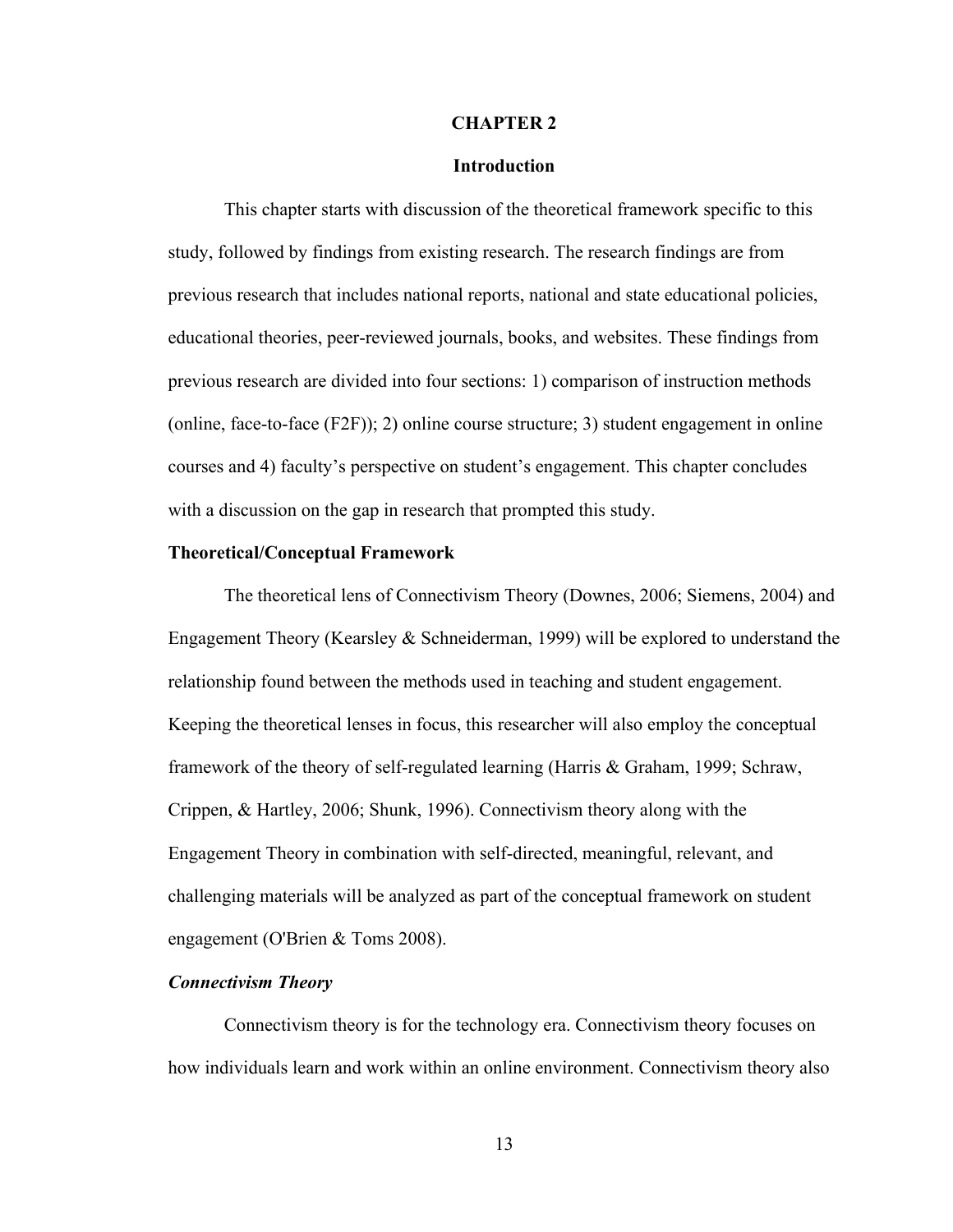looks at the lack of control over what we learn as the result of changing information information is updated constantly on the internet. Due to the change of information connectivism theory requires the individual to adapt to new learning techniques. The techniques used for creating material for online learning is constructed from the connectivism theory (Anderson, 2008). Connectivism theory also allows learners to connect with each other globally via virtual social networking, as many today believe relying on a network of individuals is the motivation needed for success (Siemens, 2006). The eight classifications by Siemens' shown in figure 2 demonstrates the concept of how individuals learn differently.

### **Figure 2**

*Siemens' Eight Principles of the Connectivism Learning Theory:* 

- Learning and knowledge rests in diversity of opinions.
- Learning is a process of connecting specialized nodes or information sources.
- Learning may reside in non-human appliances.
- Capacity to know more is more critical than what is currently known.
- Nurturing and maintaining connections is needed to facilitate continual learning.
- Ability to see connections between fields, ideas, and concepts is a core skill.

- Currency (accurate, up-to-date knowledge) is the intent of all connectivist learning activities.

- Decision-making is itself a learning process. Choosing what to learn and the

meaning of incoming information is seen through the lens of a shifting reality.

While there is a right answer now, it may be wrong tomorrow due to alterations in

the information climate affecting the decision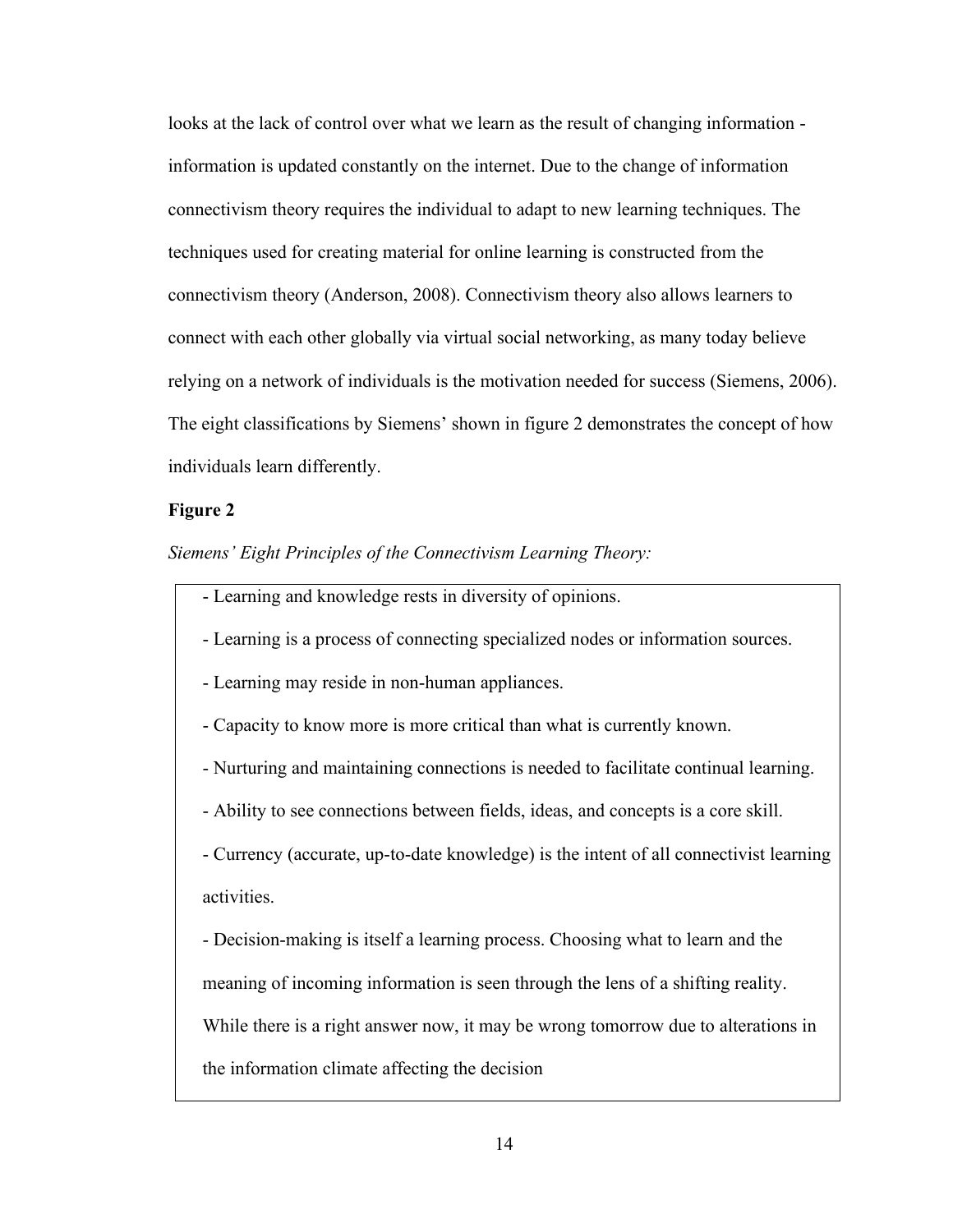# *Engagement Theory*

Engagement Theory is a technology-based teaching and learning concept. The main idea of this theory is that students must be engaged via meaningful learning activities and interactions to stimulate engagement. The theory emphasizes and is focused on the use of technology to facilitate ways to engage students via learning. The three components of Engagement theory are collaborative group work, project oriented and have an outside focus, (Kearsley & Schneiderman, 1999). O'Brien & Toms (2008) categorized their findings based on four categories of the engagement theory: at the point of which the student is engaged, the amount of time the student is able to stay engaged, the disengagement period, and the process to reengage the student. The focus is on meaningful engagement in learning activities via interaction with others using technology to make the facilitation easier.

# *Self-regulated learning*

The conceptual framework for this model is related to the theory of self-regulated learning. Self-regulated learning refers to an individual's ability to control and understand the learning environment. Self-regulation capabilities include self-monitoring, goal setting, self-directive, and self-boosting (Harris & Graham, 1999; Schraw, Crippen, & Hartley, 2006; Shunk, 1996). Learning has been reported as having control over its content. Learning also promotes self-learning via customized learning sequence and pace, and other elements that allow the students to modify their techniques to learn and make do with materials provided (Olojo, Adewumi, & Ajisola, 2012). Johnson (2011) states that it is important for researchers to understand the different characteristics of students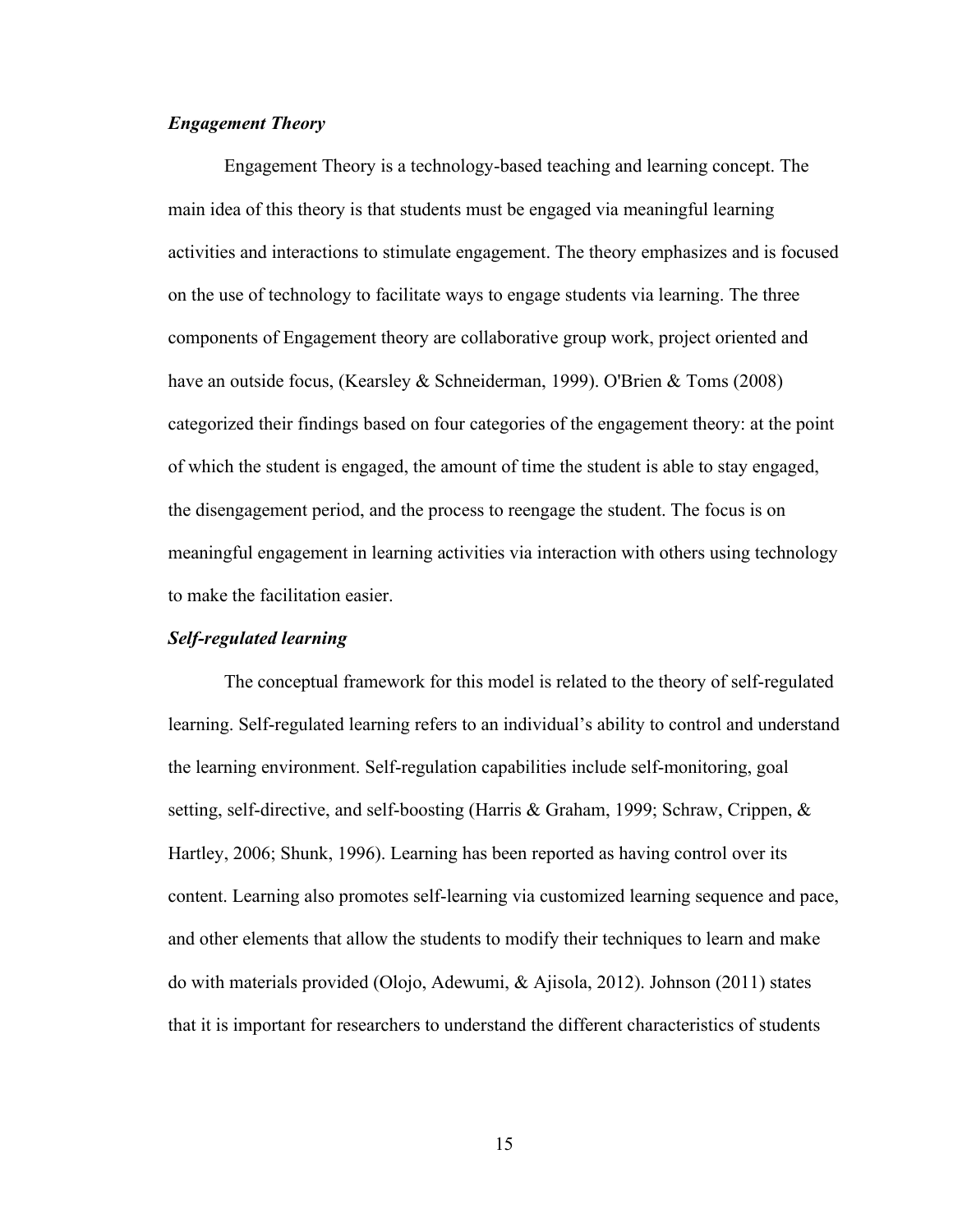taking part in online learning and how these attributes can impact achievements, however the general outcome is the same as traditional learning.

Today educational institutes that understand the changes of how students learn, where they learn, and what they learn, have incorporated methods and techniques into their teachings. Connectivism theory provides a sense into student's learning abilities and what is required for students to be successful in this digital era (Siemens, 2005). The connectivist approach to learning and teaching requires students and teachers to be open to learn and gain new knowledge in today's virtual world. The connection of learning is not just by knowing something but knowing the different ways to learn something new in the moment of changing information and how to apply what is learned and connect it to the changing environment. Instructors can now use different teaching techniques and methods using technology to expand on information that already exists, connect via multiple data sources, applying information in different settings, and exchange information virtually with collaboration globally that is not limited to face-to-face connections.

A study done by Rajabalee, Santally, and Rennie (2020) based on Connectivism theory focused on students' engagement in an online course at a higher education level. The researchers' goal was to understand the relationship between online learning activities, overall performances, and students' engagement. The researchers identified three criteria that were relevant to online engagement: the number of activities that were completed by the students, the relevant level of completing the activities, and the requirements of presence. The findings suggest students with higher levels of engagement mean performance scores were significantly better than those of lower engagement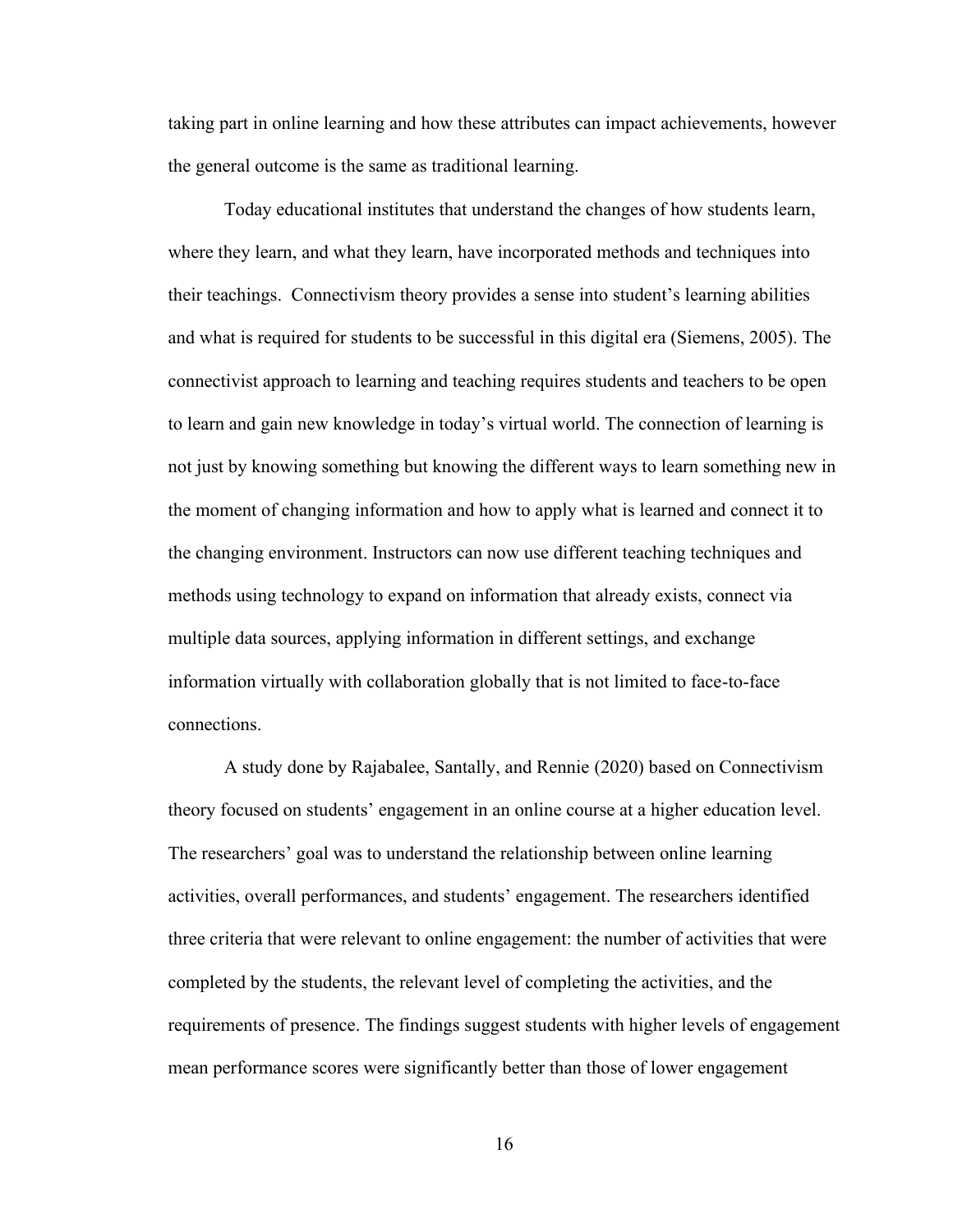levels. Marshall (2007) conducted a case study based on the Engagement theory using the online learning system (WebCT) in a writing course. The study used techniques from the Engagement Theory to design the internet site for the writing course. The findings showed the methods used to design the course increase and enhance the teaching and learning experience of the students and instructor. The design of the course increased student interaction, collaboration, and participation in activity (Marshall, 2007). A critical component for a successful online course is student engagement.

This current study aims to understand what methods and techniques instructors are using in relation to Connectivism theory and the Engagement theory to increase student engagement. All methods and techniques used via Connectivism theory and the Engagement theory depends on self-regulated learning, as engagement and learning can only happen when an individual is able to control and understand the learning environment.

### <span id="page-27-0"></span>**Review of Related Literature**

#### *Online vs Face-to-face*

Prior to 2018 over six million students enrolled in distance learning/online learning courses; over one million of these students were graduate level students. Due to the Covid-19 pandemic, more that 95% of college students are enrolled in online education of which 63% indicated the education experience received was worse online compared to F2F classes (Bustamante, 2021). There were many studies done on the comparison between traditional classes and online classes. Researchers such as Imel, 1998; NEA, 2000; O'Malley, 1999; Paskey, 2001, Smith, Ferguson, & Caris, 2001, etc. found regardless of the difference in courses or students' enrollment characteristics both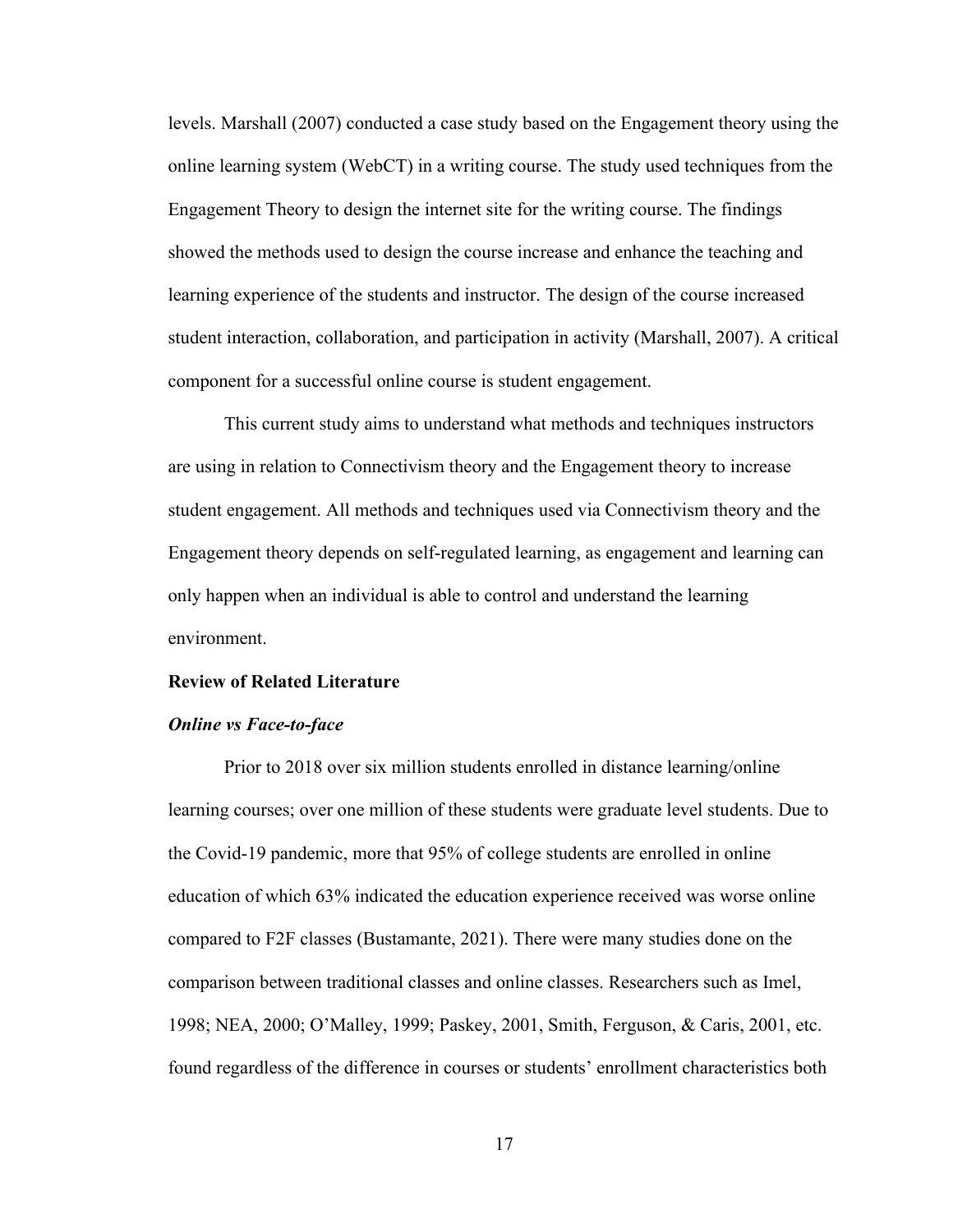methods of instruction resulted in the same or more effective based on the variables used in the research. For example, Cooper (2001) using surveys asked her students in online classes and traditional F2F computer systems/business information classes about their learning experiences. Thirty one percent of students stated they learned more in traditional F2F classes where 12.5 percent said they learned more via online classes. However, Cooper also compared grades for the online classes and traditions F2F classes and did not find any difference, therefore, concluding students in online classes learned the same as students in traditional F2F classes which relates to the concept of selfregulated learning as individual's ability to control and understand the learning based on the environment.

Driscoll et al. (2012) focuses on the difference in students' academic achievements and contentment when comparing online and F2F courses. Driscoll's interest was to find if there were any significant differences between online and F2F courses based on exams, assignments, and student satisfaction. Both F2F and online courses were administered using the same technology, same instructor, and followed the same syllabus and timeline. The experiment compared student satisfaction, exam grade and a data analysis assignment on the F2F courses and online course. Using quantitative analysis, the results indicated there were no significant differences in exam scores, and student satisfactions, once again relating to the self-regulated theory.

Additional research by Logan et al., 2002; Russell, 1999; Summers et al, 2005; and York, 2008 compared online learning and F2F learning assessment resulted in similar outcomes for online and F2F courses. Researchers such as McFarland and Hamilton, 2005; Parkhurst et al., 2008; Russell, 1999; Summers, Waigandt, and Whittaker, 2005;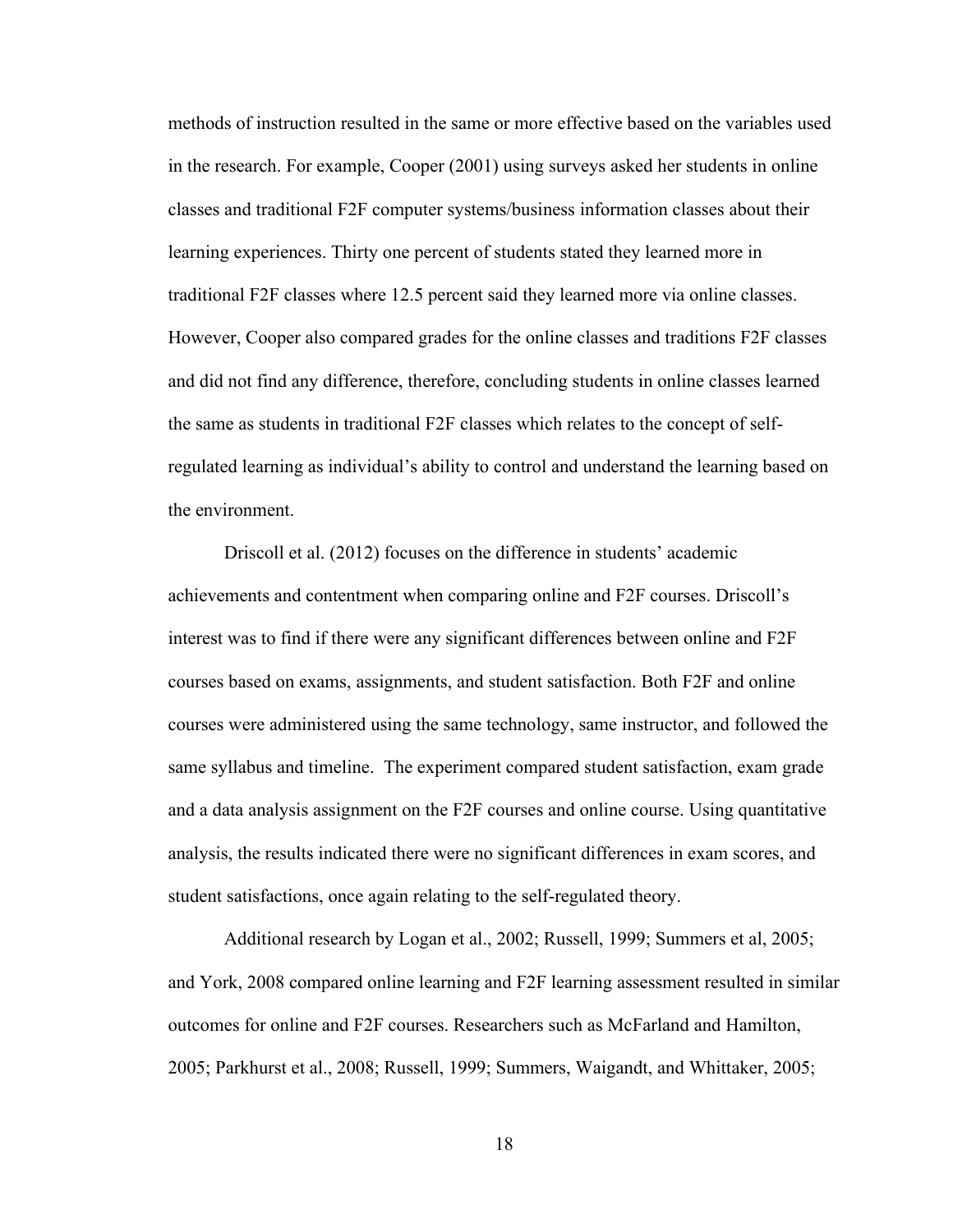and Tucker, 2001 findings support the hypothesis that online courses provide the same learning experiences as F2F courses.

These finding sets the basis of this research as the results not only confirms there is no significant difference in academic performance between instructional methods, but it also shows predictions that confirm the same. This study helps to validate theories regarding instructional modalities and serves as an inspiration to pursue and focus on research regarding online instruction. As shown in the previous research review there are no significance difference with quality of learning in online versus F2F; therefore, engagement and learning should also not be any different eliminating the barrier of creating a different approach to teaching online in comparison to traditional in person.

#### *Online Course Design*

Designing a course is a process that incorporates methods and techniques to create an environment that includes quality of learning. The most important consideration when designing a course is to promote optimal learning given the environment and resources available. When building a course outline for the online environment it is important to focus on the technological requirements, availability and what works best in the classroom environment (Watson & Pecchioni, 2011). Carr (2014), explored the primary areas to consider when designing an online course that can be used to increase engagement. Carr's qualitative study analyzed an instructor's outlook on ways to improve students' engagement in an online graduate level course using a survey specific to a graduate level educational leadership course offered over a three-year period. The researcher focused on three areas when looking at online course design: the course design, instructor's role, and students' role. The findings revealed the most effective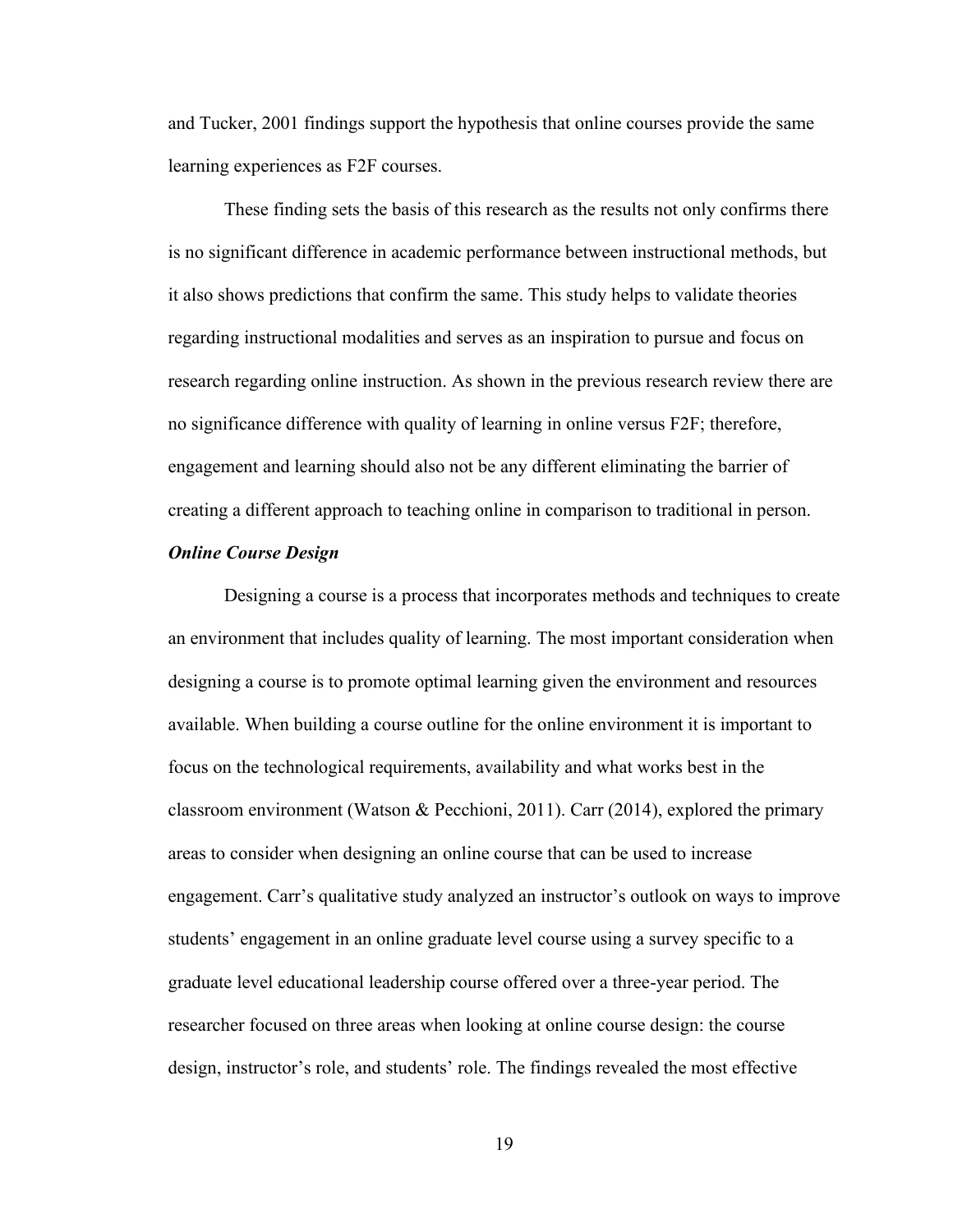method to increase online student engagement is interactive live video sessions – or synchronized classes. The findings also showed weekly interactive video instructions and lessons with voice recordings promote success in learning. Another finding also indicates smaller classes with enrollment less than or equal to 20 creates more opportunity for interaction between student and instructor. Results from this study confirms that for an online course to be successful it requires careful planning for the course, as well as instructor and student involvement (Carr, 2014).

Kearns (2012) conducted a qualitative case study to explore the different types of assessment methods used in online courses to identify how they were used, and to identify any restrictions encountered. Kearns reviewed course syllabi, interviews and focus groups with course instructors. The findings indicated five categories of assessment which includes: 1) assignments, 2) discussions, 3) fieldwork, 4) exams, tests, and quizzes 5) class participation. Results from this study provided information regarding concerns faculty members have with online teaching and with collaboration, what methods have shown to be helpful that can be incorporated into online course design (Kearns, 2012).

The study by Carr focuses on the instructor's perspective regarding online learning and engagement. This study will provide a background as the research provides three important aspects of online course design - the course design, instructors' role, and students' role (Carr, 2014). The triangulation of data used by Kearns (2012) and coding will be a guide to this study. The method used in this study for collecting data includes interviews and course documents. This study will build upon the researchers' findings on instructors' concerns regarding assessment in online courses (Kearns, 2012). Both Carr and Kearns fold into connectivism theory as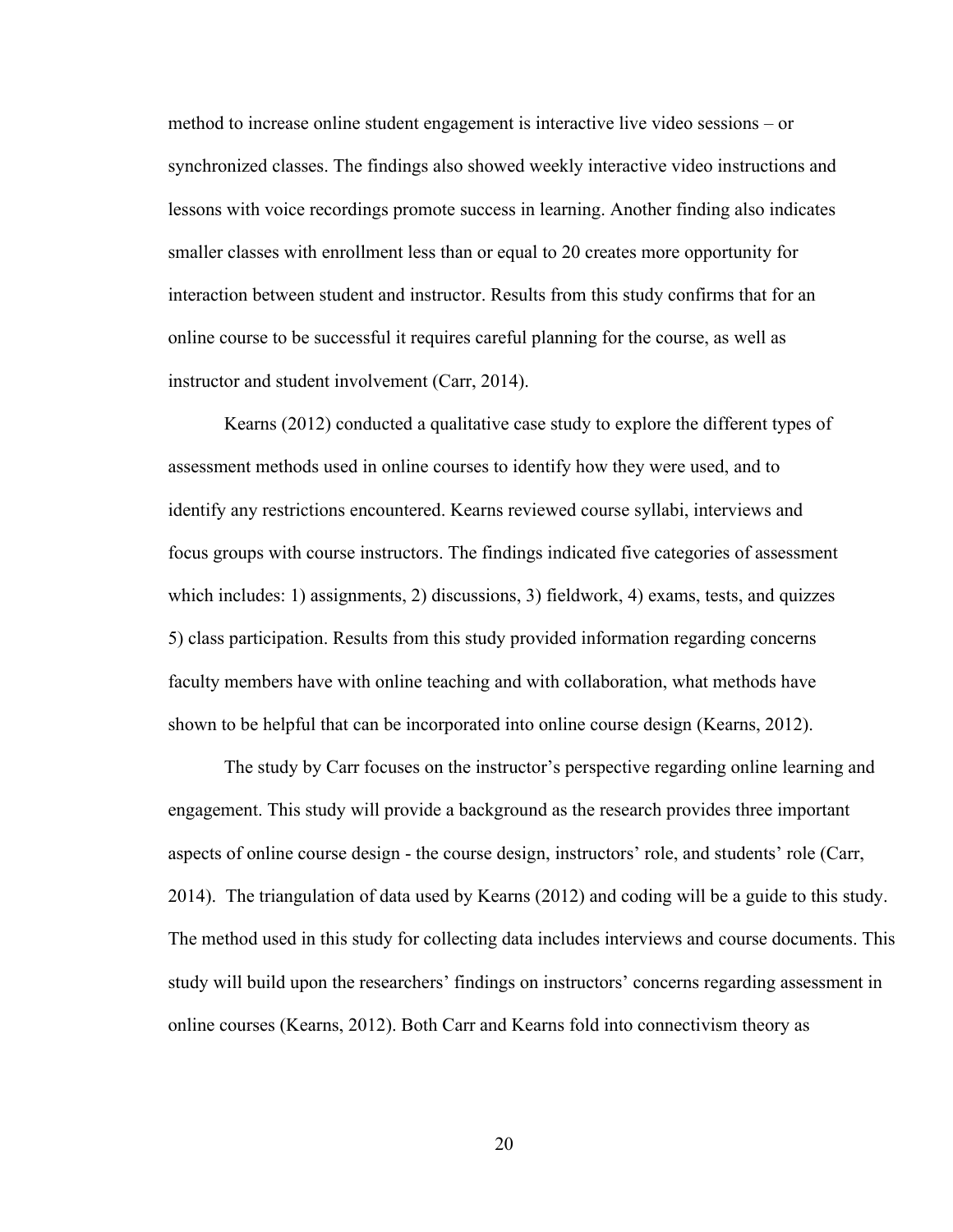information changes individuals are changing their ways of learning and adapting to new techniques.

# *Student Engagement*

In the study done by Valerie Dews-Farrar, the author using qualitative research focuses on why students choose to study online for graduate degree programs. Another aspect of the research looked at the factors that help students in their journey. The researcher used a sample of 26 students who earned a graduate degree online. The methods used were telephone interviews. The researcher used Braun and Clarke's six-step process of inductive thematic analysis and Keller's ARCS model of motivational design. The study also looked at "student retention and attrition, faculty responsiveness, and institutional commitment and support" (Dews-Farrar, 2018). The results of the research produced ten factors that made the program a success. Other findings included "family support, support from other students, and institutional support in the form of student services, and efficacious instructors were essential elements for persistence in online graduate degree programs" (Dews-Farrar, 2018).

A qualitative case study conducted by Farrell and Brunton (2020), explored the many components relating to student engagement. The purpose of the study was to identify the key components of online student engagement from the student's perspective in Irish higher education. Farrell and Brunton interviewed 24 undergraduate online adult students from a university connected to Dublin City University to identify their perception of their online engagement experience over one academic year. The findings indicated five components of students' engagement that includes: 1) peer community – collaboration with other students, 2) module support – tutoring played a role in learning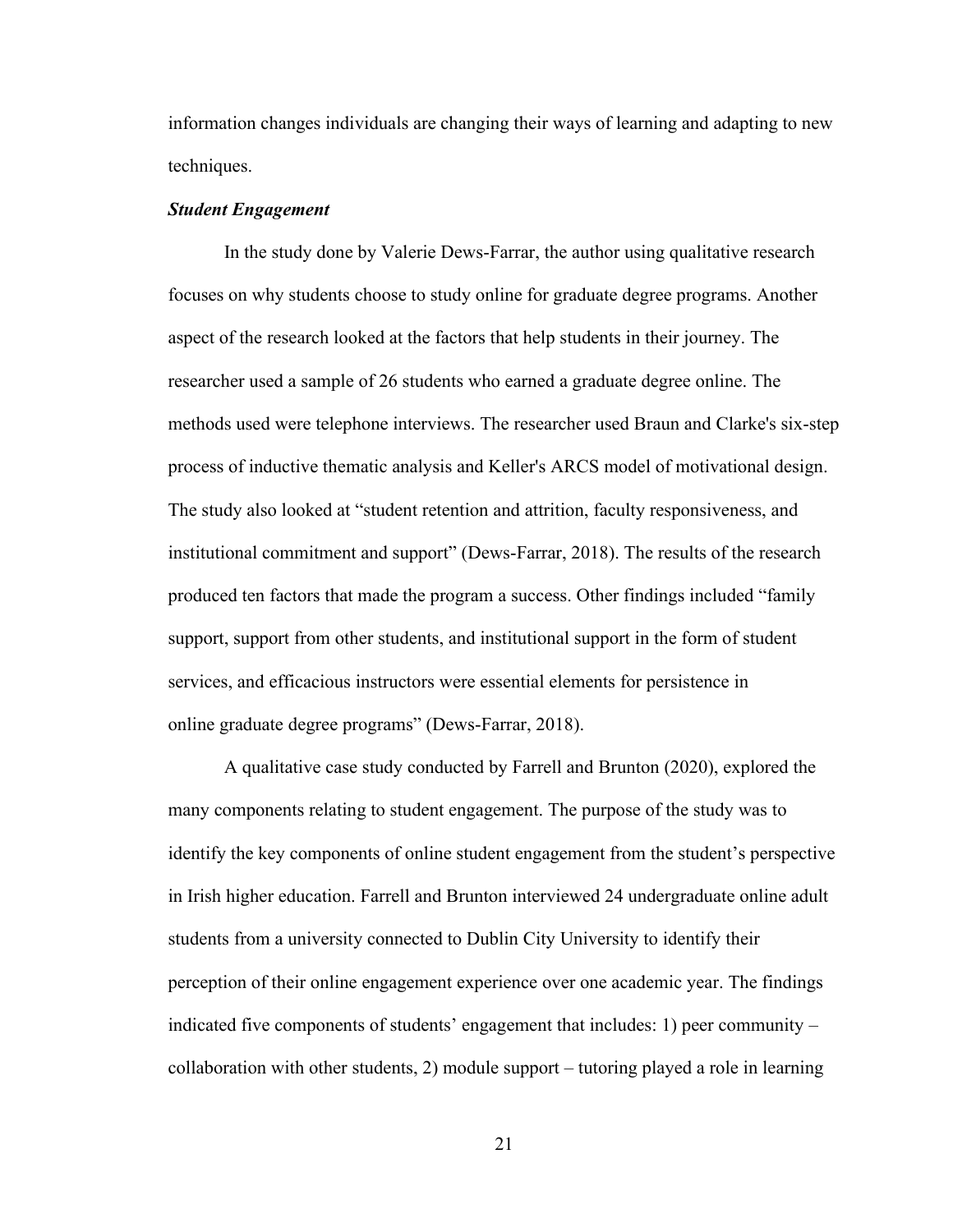and socializing, 3) studying while balancing other responsibilities were the most challenging, 4) confidence – many students were not sure about their academic potential, and 5) students' approach to learning. The researchers found the main barrier of being a successful online student was balancing academic workload with external responsibilities such as work and family. Results from this study confirms other studies by Brown et al., 2015; Kahu et al., 2014; and others indicating professional, personal, and social responsibilities have a huge impact on a student's online learning experience.

A qualitative case study conducted by Blackmon and Major (2012), explored student perspective on online learning. The purpose of the study was to gather student experience on online learning, analyze the findings, and incorporate these findings into educational practices. The researchers conducted their studies by using online educational databases examining research previously done on student's perspective of online learning. Online databases such as Academic Search Elite, Google Scholar and Education Resources Information Center were used to collect data. The research that was used was collected after 1998 and, specific to higher education – universities and colleges. The findings indicated many different themes regarding student perspectives of online learning, however the five that the researchers highlighted include: 1) balancing academic and personal responsibilities, 2) effective time management, 3) undertaking responsibilities, 4) availability and connection to instructors, and 5) collaboration and relationship with colleagues. The researchers found students miss the physical aspect of learning, however, students welcome the flexibility that comes with online learning. The researchers also found for online learning to be successful it takes the student and the instructor to collaborate. The responsibility should not solely be on the students to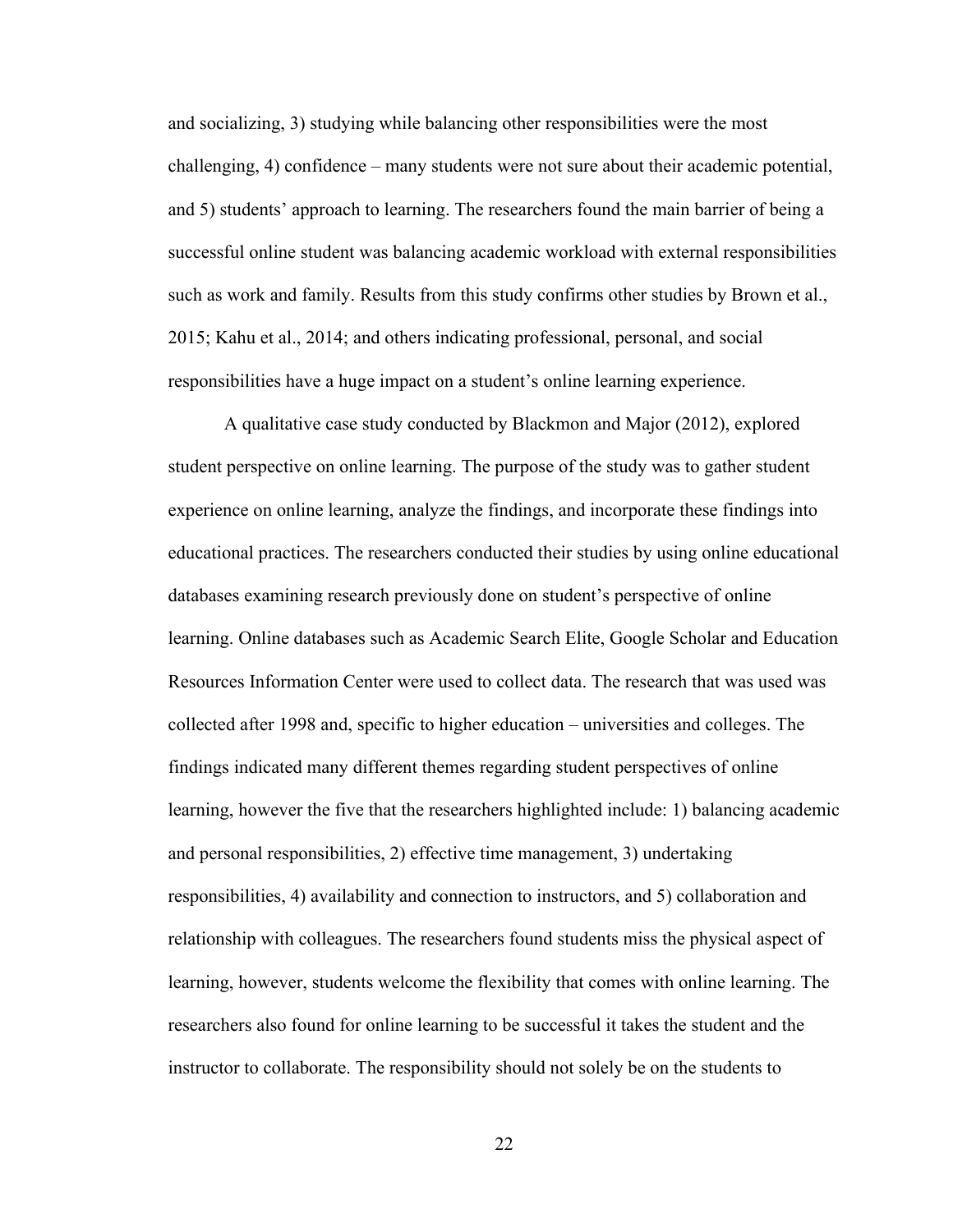balance academic workload with external responsibilities, but it is also the instructors' responsibility to create an educationally stimulating learning environment to challenge students.

Blackmon and Major (2012) centered on students' perspectives on online learning and while this research is on the instructor's perspective, it is very important to learn about the students' views in order to create a better analysis and comparison. Understanding student's expectations provides input and suggestions for online teaching methods and techniques. Understanding student's needs help academic departments plan better course outlines and curriculum. An instructor's role is to understand the student's perspective to provide a successful academic experience. An academic institute's goal is to increase engagement to promote learning and academic success. Understanding a student's perspective in online engagement is important in this study to understand the needs of the students and use this as a basis for instructor techniques. The research on students' engagement all tied into connectivism theory, engagement theory and selfregulated theory; as the student adapts to new information being updated constantly online, adapting to new teaching methods, techniques, style, faculty members, technological changes all while applying self-regulating techniques to modify their thinking, actions, and behaviors to learn.

## *Instructor's perspective on Engagement*

Hiltz et al. (2000) analyzed instructors' perspectives on how students learn best in virtual classrooms. Their findings suggest if students are actively involved and engaged in online classes these students learn as much as students in traditional in person classrooms. Chickering and Gamson's (1987) work on the principles of good teaching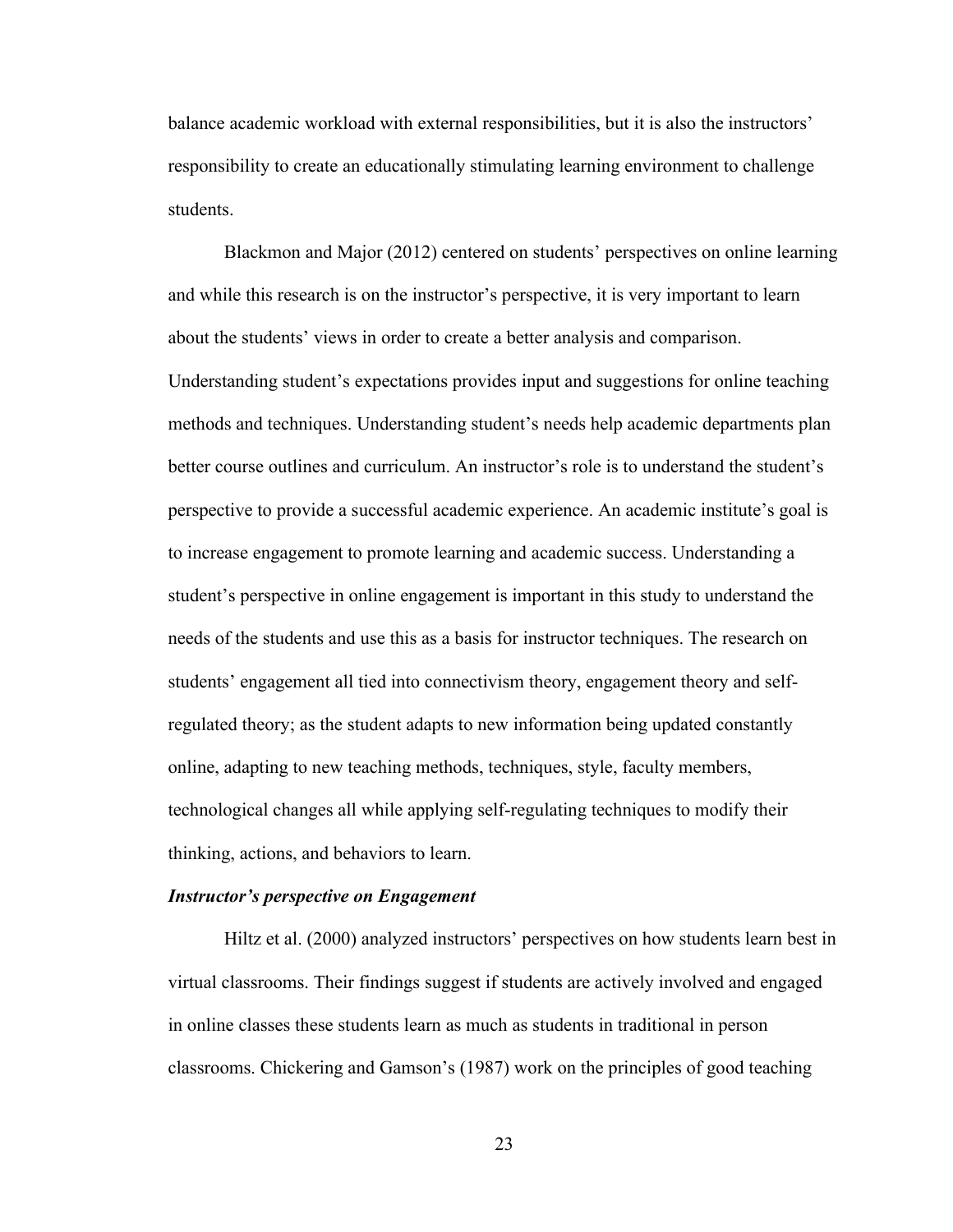influences the creation of BlackBoard and WebCt. Teaching done virtually should include good teaching practices, therefore having a solid curriculum, and lesson plan is important. Chickering and Gamson's (1987) presented the following good teaching practices: 1) motivate communication between students and faculty, 2) stimulate collaboration among students, 3) encourage active learning, 4) provide quick feedback, 5) stress time on tasks, 6) make clear of high expectations, and 7) respect different ways of learning and diversity.

Wang & BrckaLorenza (2018), focuses on the different teaching practices for international students and analyzing the engagement of international students. The purpose of the study is to investigate international student engagement in collaborative learning, learning strategies, and interaction between student and faculty. The data for this study was not collected by the author but it was from the 2016 administrations of the National Survey of Student Engagement (NSSE) and Faculty Survey of Student Engagement (FSSE). The findings for the engagement level of domestic and international students where instructors are more often engaging international students indicated students benefit from higher levels of learning and participation (Wang & BrckaLorenza, 2018).

The Bolliger, Shepherd, and Bryant (2019) case study looked at online faculty members and their role in creating a community for students. From the instructor's perspective, their part in building this "community" was only successful during class sessions. Faculty members used several techniques such as discussions, sharing of personal and professional updates as well as curriculum discussions. Faculty members took time outside of class sessions via office hours to interact with students, but the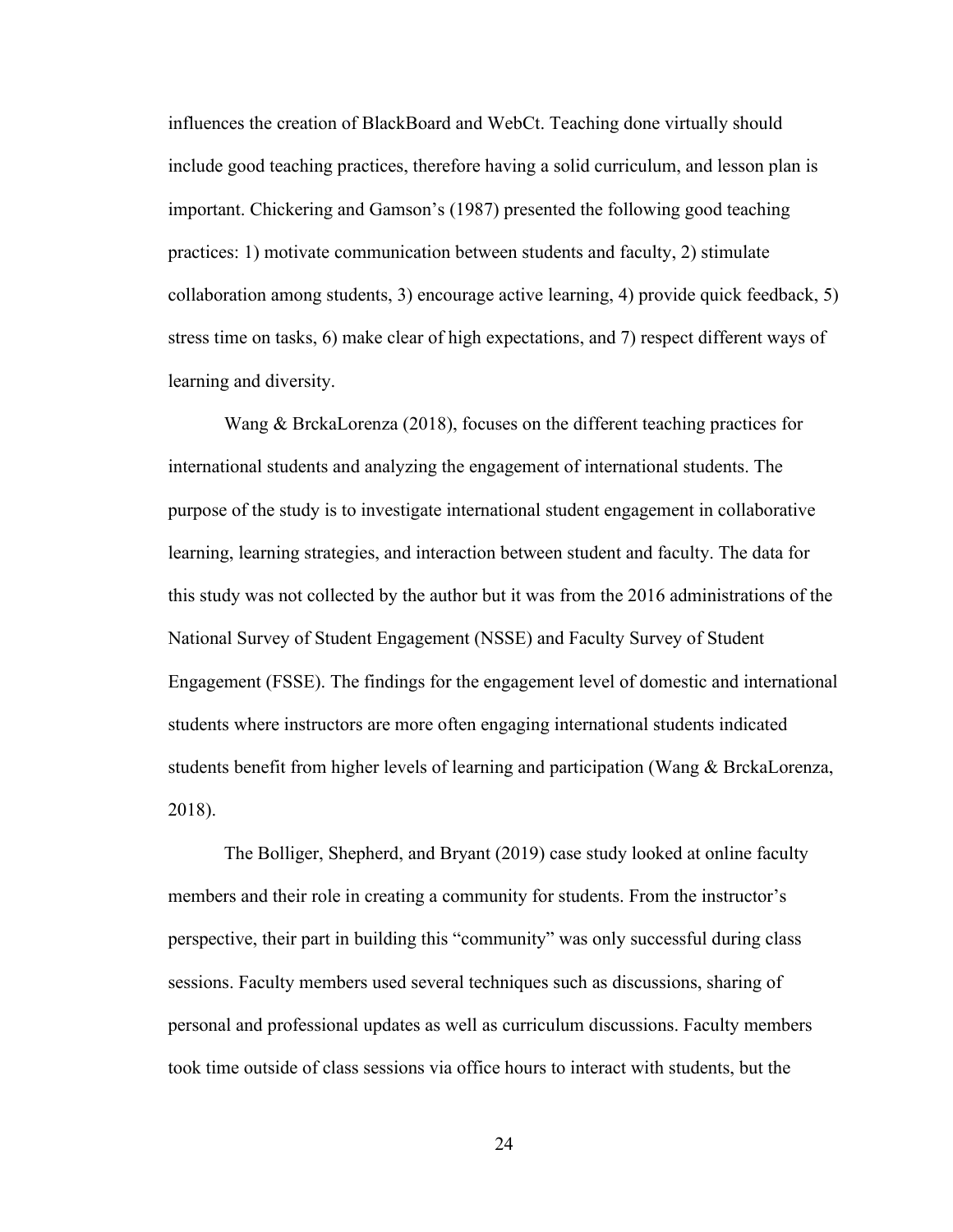response was not well received. The researchers found faculty members were faced with many barriers including personal demands and lack of time when being part of this study. The study stressed the importance of engagement as a huge factor for retention and for there to be more programs and/or research to understand what is required to increase engagement in the classroom and outside. Kuh, Kinzie, Schuh, and Whitt (2005) found from their study of 20 four-year colleges using NSSE to measure nursing students' engagement indicated high levels of graduation rates when engagement techniques were used in teaching. Results from these students prompted changes in teaching strategies to boost engagement to increase student outcomes.

Sorbie (2015) conducted a qualitative case study to explore teachers' perceptions on blended learning and engagement and its effect on students' learning. Sorbie's (2015) research, similar to the current study, was based on connectivism and social constructivism theories on student engagement in a high school. The researcher purposely selected twelve teachers for three different classroom observations and interviews. The findings disclosed blended learning and technology promotes collaboration, student centered learning and engagement. The Hsieh (2021) qualitative study interviewed eight faculty members on methods used in student engagement and the impact on student's reading and writing. The study was conducted on a literacy freshman class at a community college using the theoretical framework of andragogy and cultural literacy. The findings that promoted student engagement were dialogue, a variety of material that is specific to different cultures and student-centered learning. The main findings suggest new technology-based methods founded by faculty members aid in increase in engagement which increase student's performance.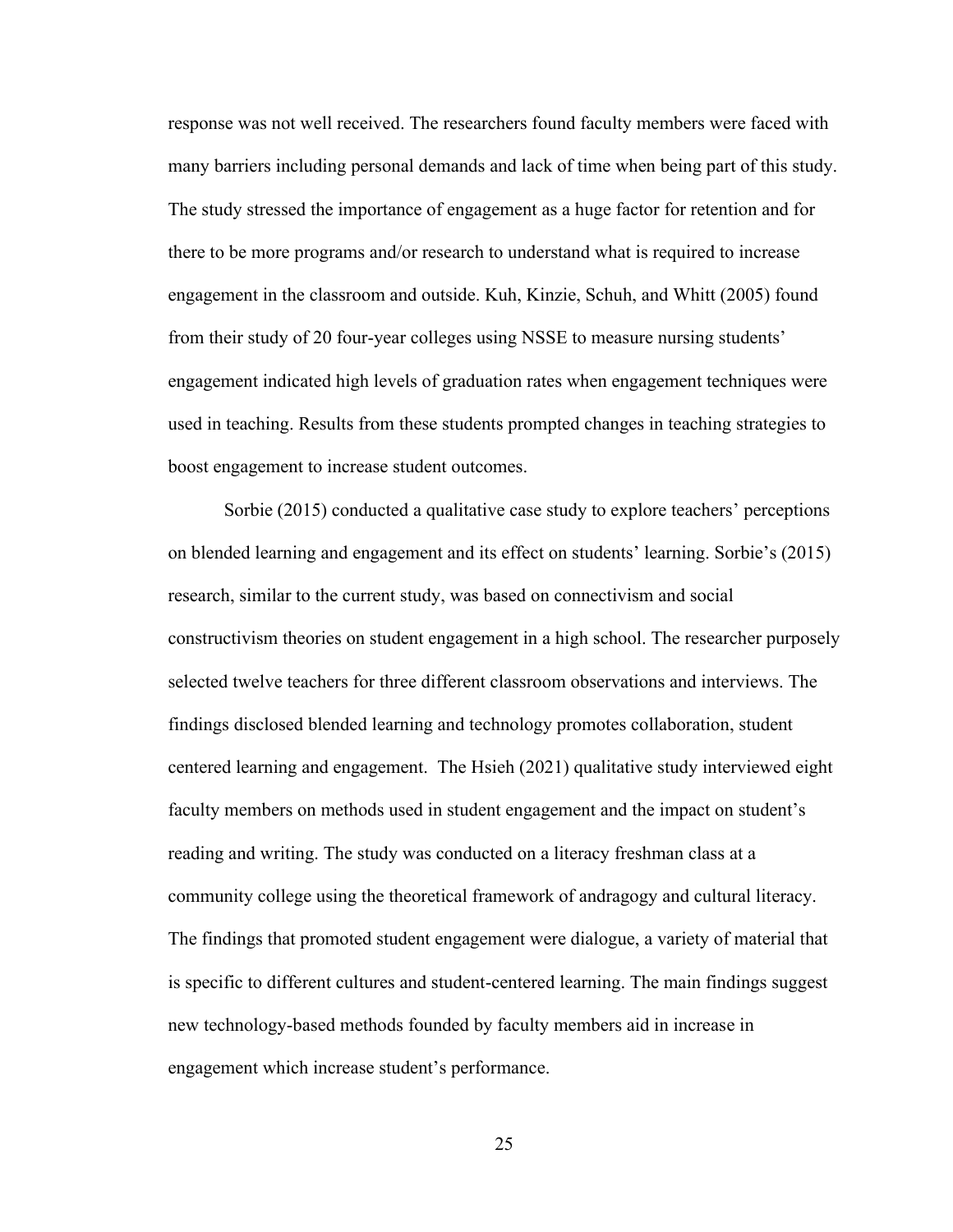The purpose of the study by Wang  $\&$  BrckaLorenza (2018) is to investigate the faculty's practices on international students' engagement. Findings from this study will aid in analyzing the techniques used for international students that can be compared to the domestic student from an instructor's view. Bolliger, Shepherd, and Bryant (2019) findings suggest there needs to be more done to increase student engagement via communities. Sorbie (2015) and Hsieh's (2021) studies will aid in theoretical, conceptual, and framework guidance. Using self-regulated theory and incorporating connectivism through the use of technology can be appropriated to analyze the findings from these previous researcher's findings.

## **Conclusion**

Faculty members are the primary point of contact for online graduate students, therefore, learning about their methods/techniques used in their online classes to increase engagement is critical in supporting online students' academic success. Barkley and Major (2020) suggests, to increase student engagement instructors should design assignments that are challenging, help each student feel part of a team and learning community, and teach students by integrating multiple means. This study extended previous research on instructor's perspective on online learning and student engagement. Driscoll et al. (2012) sets the basis of this research as the experiment not only confirms there is no significant difference in academic performance between instructional methods, but it also shows predictions that confirm the same. This study will help to validate some theories regarding instructional modalities and serves as an inspiration to pursue and focus on research regarding online instruction. The study by Wang  $\&$ BrckaLorenza (2018) is to investigate the faculty's practices on international students'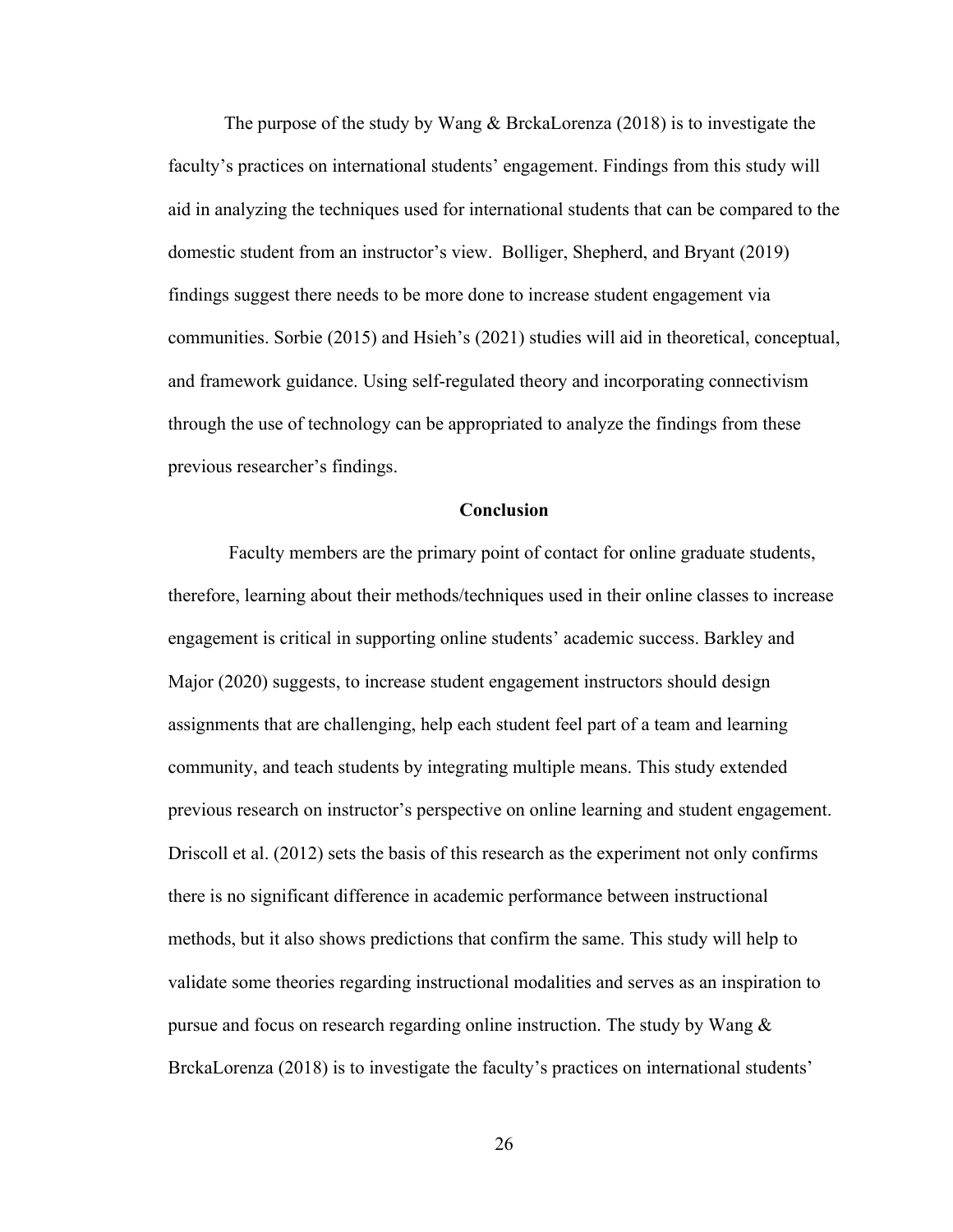engagement. The current study expanded on the limited research and findings done on this subsection on instructor's approach to student engagement. Incorporating the theory of connectivism, engagement and self-regulation theory, the findings from this study will aid in analyzing the techniques used to increase engagement for online student from an instructor's view. The study by Farrell and Brunton (2020) will provide structure as well as a basis in which to expand on research related to online instruction in higher education. The method used in gathering and analyzing the data from this study used in this current research study. The author used surveys in this research, while in this study the central method that will be used to collect data will be interviews. This research incorporated these findings as a tool to conduct the research and data analysis needed to satisfy the research questions. This study explored faculty perceptions of what methods/techniques are more effective in increasing engagement for graduate level students.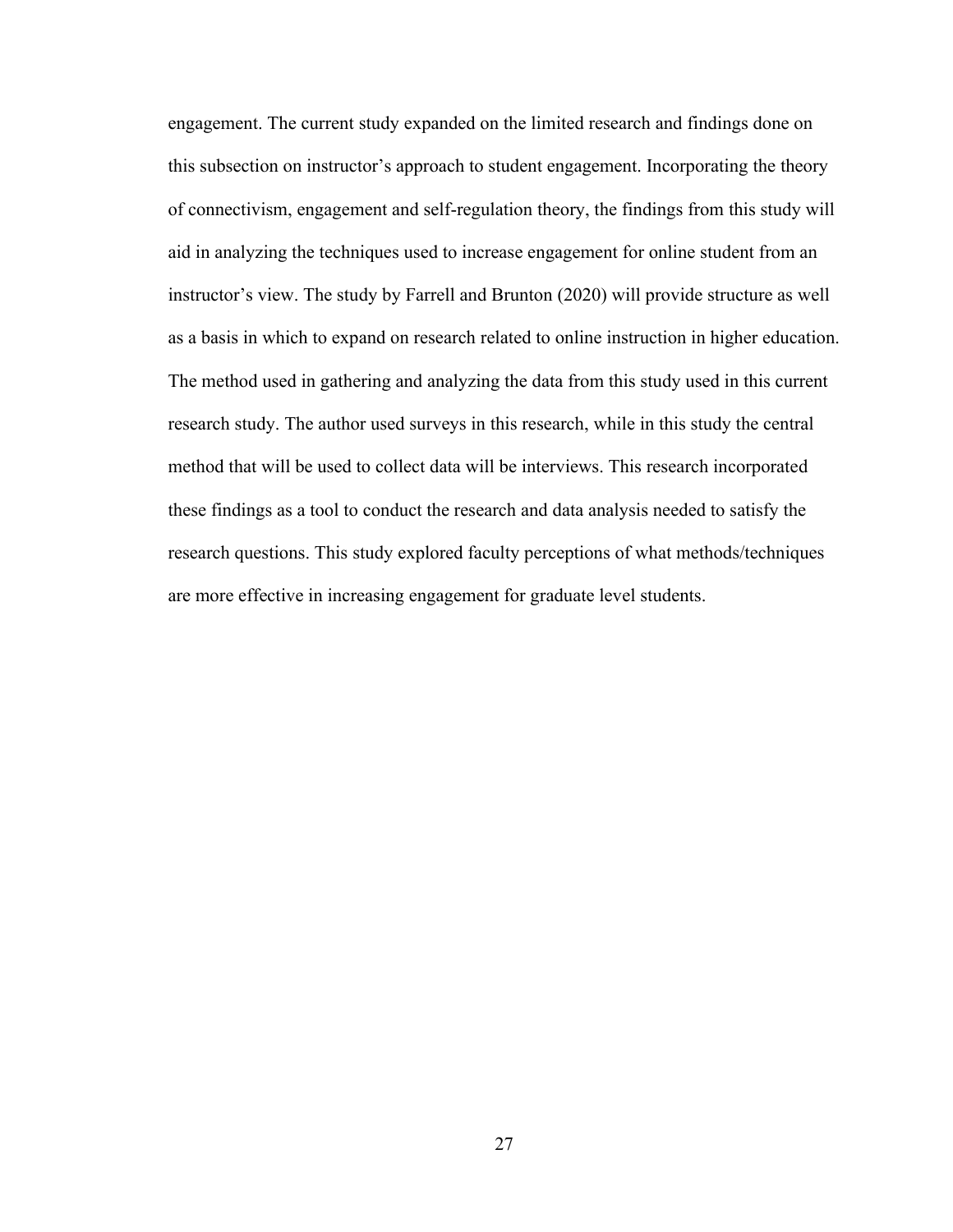### **CHAPTER 3**

## **Introduction**

The purpose of this chapter is to provide information about the methods and procedures for data collection and analysis for this study. This study is a qualitative case study analyzing the instructor's perspective on methods/techniques used to engage graduate level students taking online synchronized classes at a private university in New York City. A qualitative research was chosen as it was used to uncover trends from the data collected to gain an understanding of the methods used in teaching online courses (Creswell, 2003). Additionally, the research was conducted in a natural setting of a university where the researcher attempts to understand and make sense of the strategies used that are relevant to the research questions of this study (Fraenkel, Wallen, & Hyun, 2019). A case study was chosen by the researcher as per Creswell (2003), case studies are a strategy of inquiry where the researcher explores programs, events, activity, and processes of one or more individuals. A case study is tied by time or activity and the data collection is done via different ways as the data in this study will be collected via interviews, observations, and review of course materials (Creswell, 2011). The detailed steps of this qualitative research study including data collection and analysis are described in this chapter.

#### **Research Questions**

- 1. What teaching methods and techniques used in synchronized online graduate level courses increase student engagement?
- 2. How do faculty respond to the differences in engagement levels of students?
- 3. How does technology impact/help to promote student engagement in class?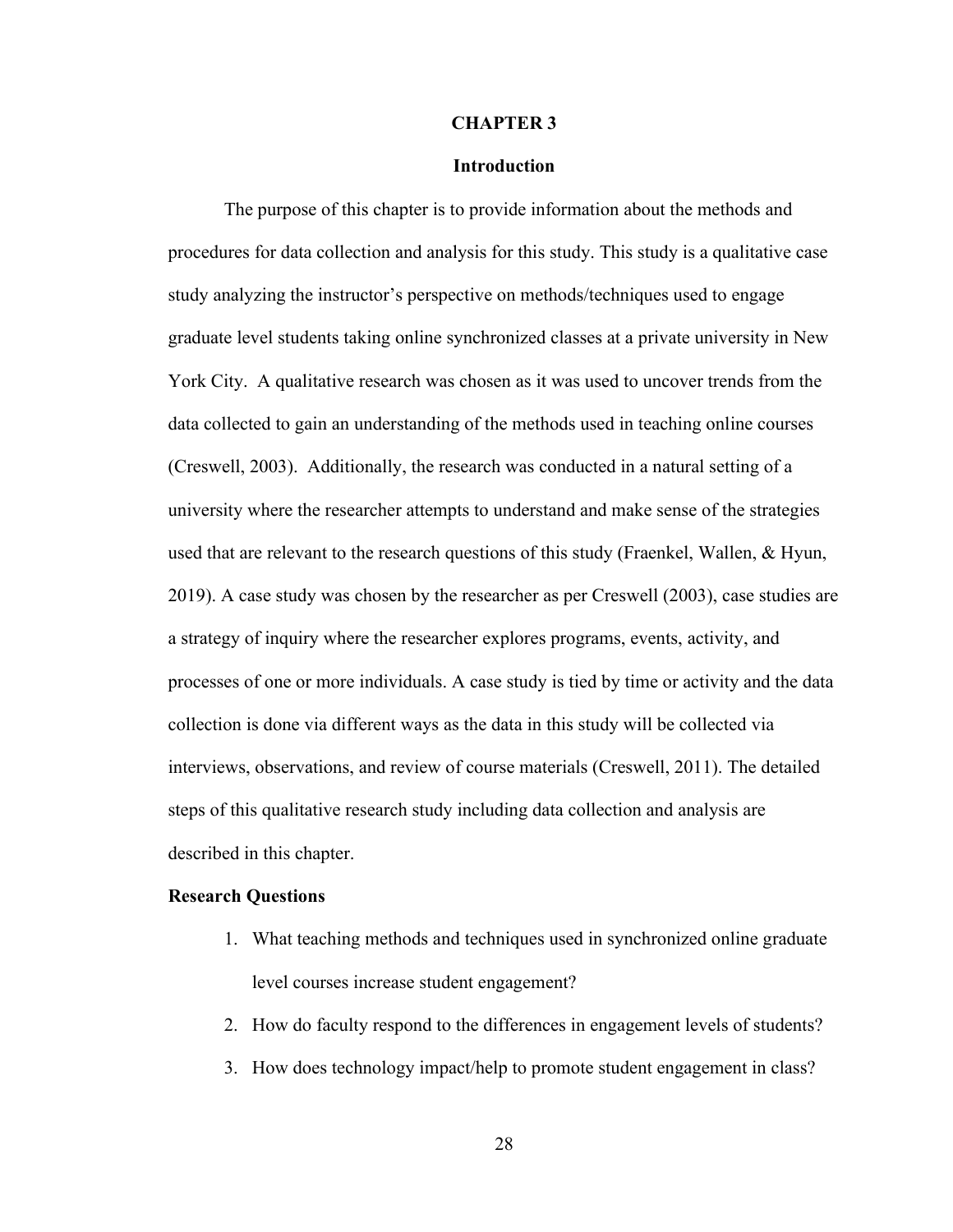4. What activities promote or increase engagement during classes?

## **Methods and Procedures**

### *Setting*

This study included a deliberately selected setting to conduct a case study analysis of graduate level students. The site was chosen based on location within suburban New York state. The setting that was selected by the researcher was a private university in New York City. The university has over 17,000 students currently enrolled and 1,195 full and part-time faculty members. Ninety percent and more of the faculty members possess a doctorate or other terminal degree in their field, and the student-to-faculty ratio is 17:1. The university's acceptance rate is 72% and graduation rate is 58%. The total graduate student population is approximately 4,636 students as displayed in Table 1. The university is organized into six graduate schools and five undergraduate schools offering more than 100-degree programs including bachelor, master, doctoral degree, and professional certificates. The university offers two graduate programs that can be completed fully online. The university also has 25 blended (mostly online classes) graduate level degree granting academic programs (NYSED Data Site, 2020). This research will be conducted within the College of Applied Studies within the university. The College of Applied Studies offers 25 undergraduate degree programs (Associates and Bachelor's), nine graduate level programs (Master's Degree), one doctorate degree program, several double major, and minor options. There are over 100 faculty members teaching in the College of Applied Studies. Faculty members teaching in the College of Applied Studies includes adjunct, full time tenure, and full-time non-tenure instructors.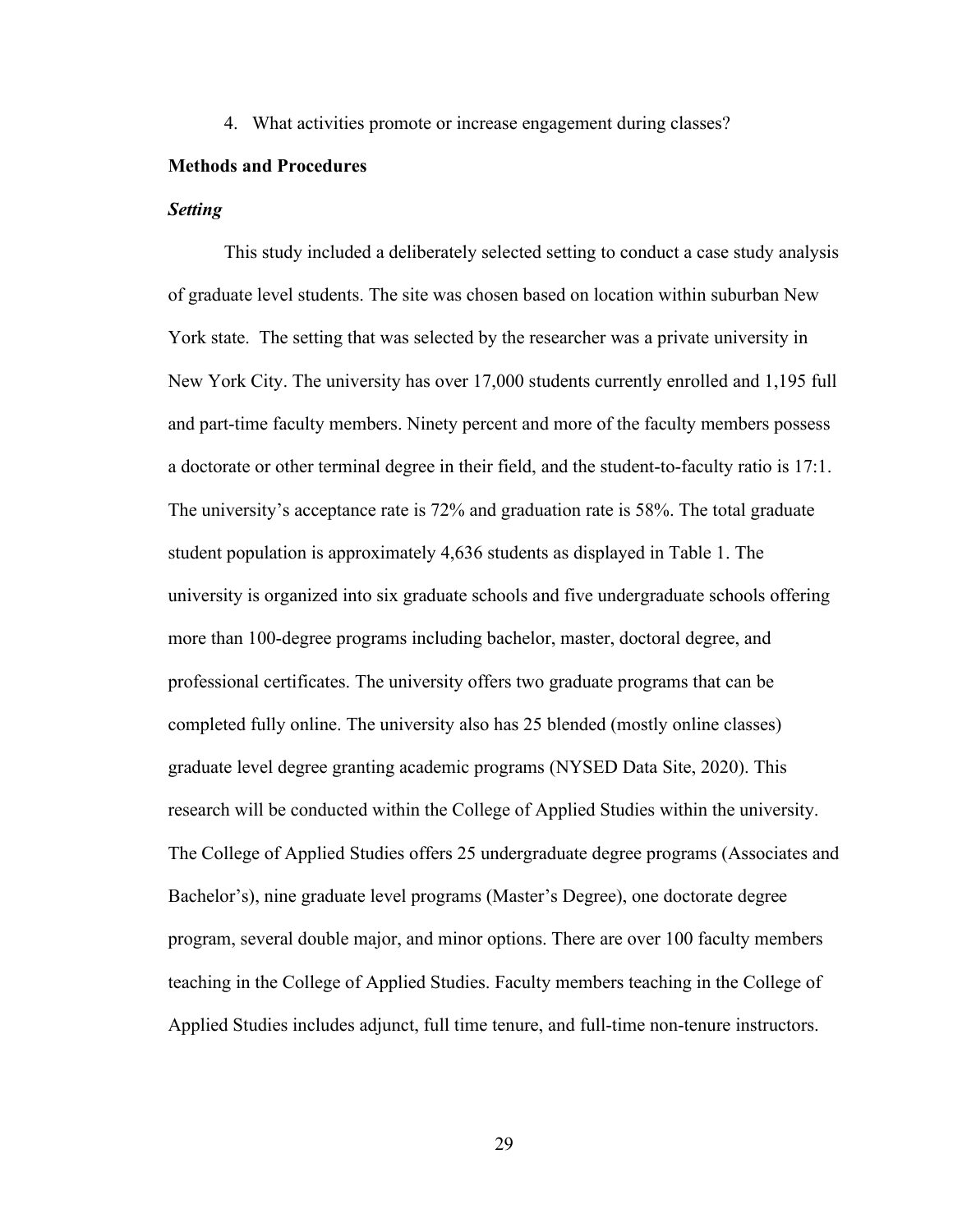## **Table 1**

| Level                          | Number of Students | Percentage |
|--------------------------------|--------------------|------------|
| Undergraduate                  | 17,088             | 68%        |
| Graduate                       | 4,633              | 18%        |
| Freshmen                       | 3,135              | 12%        |
| <b>Undergraduate Transfers</b> | 268                | $1\%$      |

## *Fall 2019 Enrollment Data University of New York*

# *Participants*

The sample consisted of seven graduate faculty members from the College of Applied Studies. The faculty members participating in this study are full time tenured faculty, full time non-tenured faculty, and adjunct faculty members. The initial invitation was sent to all faculty members teaching online synchronized classes in the spring 2021 academic semester. The invitation was sent to both first-time faculty members and faculty who have been teaching for over ten years. There was no filter to the participants in regard to years of teaching or tenure/non-tenure/adjunct status. Of the seven participants three earned PhD, three earned EdD, and one earned an MSEd and is working on teaching certifications. All instructors attended and earned the onlineteaching certification offered by the university. The volunteers for this study represent four academic disciplines: sports management, software programming and data management, homeland security, and healthcare system as noted in Table 2. All of the participants teach online synchronized graduate classes, a delimitation of the study (Fraenkel et al., 2019).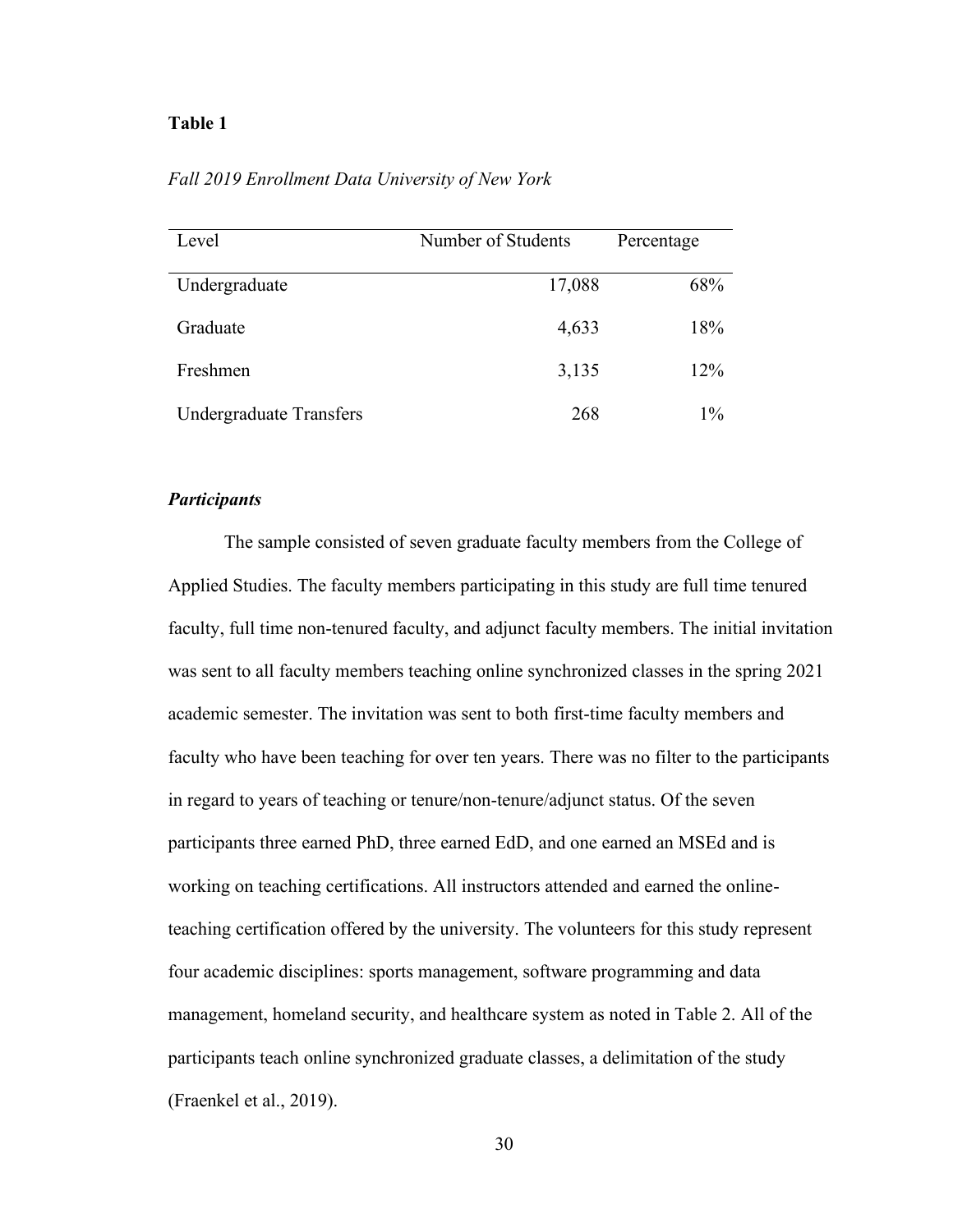## **Table 2**

| Participant | Type    | <b>Years of Teaching</b> | Subject                       |
|-------------|---------|--------------------------|-------------------------------|
| A           | Tenure  | 7                        | Sports Management, Financial  |
| B           | Adjunct | 3                        | <b>Homeland Security</b>      |
| C           | Adjunct | 13                       | Software/Data                 |
| D           | Adjunct | 6                        | Sports Management, Technology |
| E           | Adjunct | 11                       | Sports Management, Seminar    |
| F           | Tenure  | 16                       | Legal Aspect of Health Care   |
| G           | Tenure  | 6                        | Software/Data                 |

*Participant's Demographic*

# **Data Collection and Procedures**

After receiving approval from the University Institutional Review Board (IRB) the researcher requested permission to interview faculty members from the department dean. The researcher reached out to the dean/associate dean of the College of Applied Studies to request the instructors teaching graduate level synchronized courses to volunteer to participate in this study. The researcher received a list of faculty members informed of the research by the dean and associate dean. In addition, the researcher followed up and reached out to faculty members to participate in the study. Out of 15 faculty members that were contacted, seven agreed to be part of this research. Once contact and consent were established the first method of data collection was a virtual interview. The one-to-one interview is a data collection process in which the researcher asks questions and records answers from one participant at a time (Creswell, 2015). The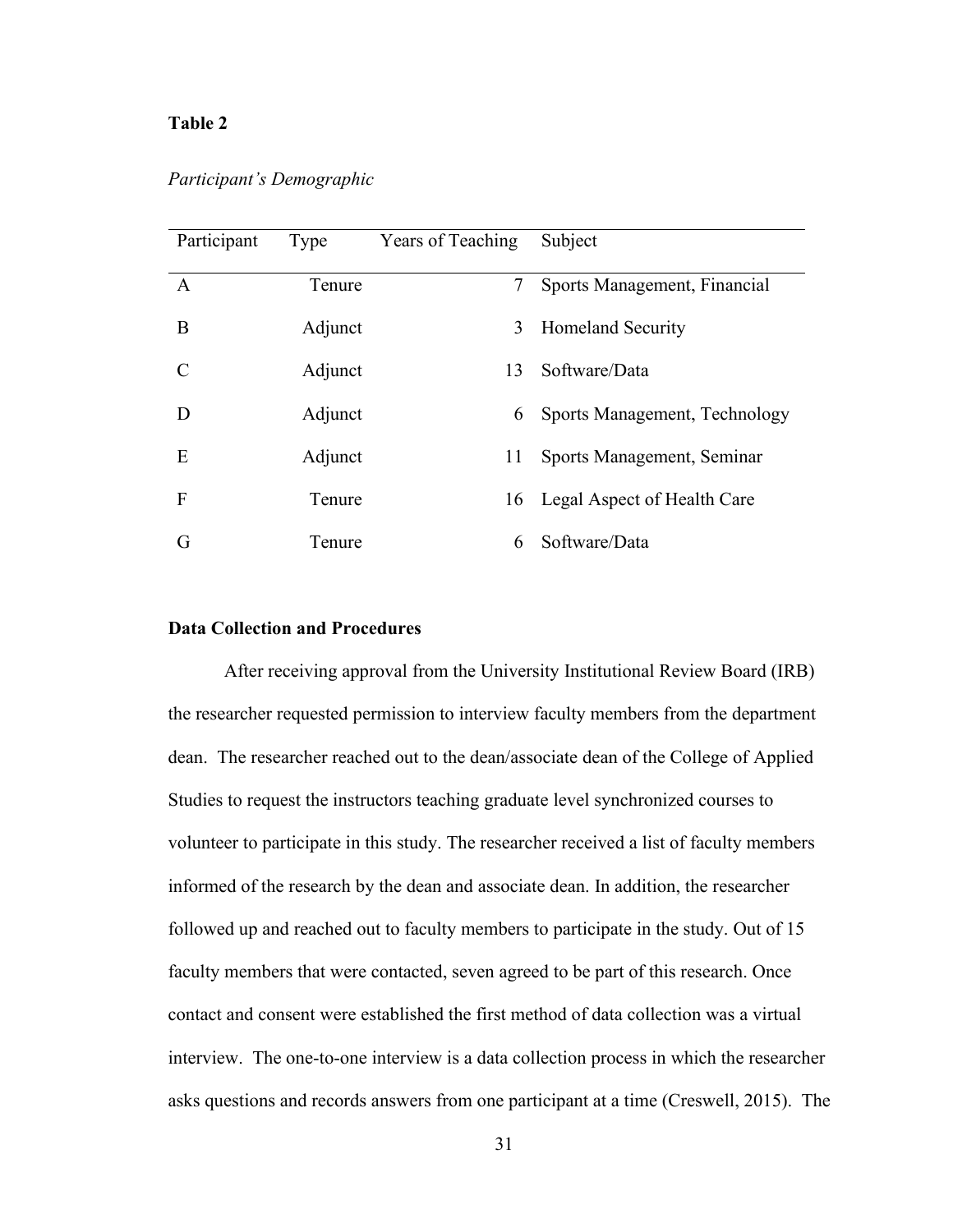researcher selected interviews as a method for data collection because it is a powerful way to gain insight into educational and other important social issues through understanding the experience of the individuals whose lives reflect those issues (Seidman, 2019).

## *Interviews*

The seven participants met individually with the researcher via WebEx, the webbased video conferencing platform, for a series of three interviews each. Seidman (2019) state that implementing the three-interview series allows both the interviewer and participant to explore the participant's experience, place it in context, and reflect on the meaning. There will be no in-person interviews due to the research restrictions posed by the COVID-19 global pandemic. The first interview took approximately 20 minutes, and the second and third interviews will take about 30 minutes each. In some cases, the first and second interviews were held at the same time. The interviews were conducted during May and June of 2021. The specific interview questions are in appendix A.

The first part of the interview in the series was focused on the instructors' academic history and their experiences in teaching graduate level courses. Following Seidman's (2009) guidelines, the first part of the interview targeted the participants' history as it relates to the subject of this study. The second part of the interview included the details of the instructors' experience of teaching online courses via synchronized methods. The second portion of the interview mainly addressed the central research question and was specific to students' engagement in an online class. The second part of the interview addressed the participant's experience into the atmosphere focusing on the research question in the present (Seidman, 2019). The final part of the interview was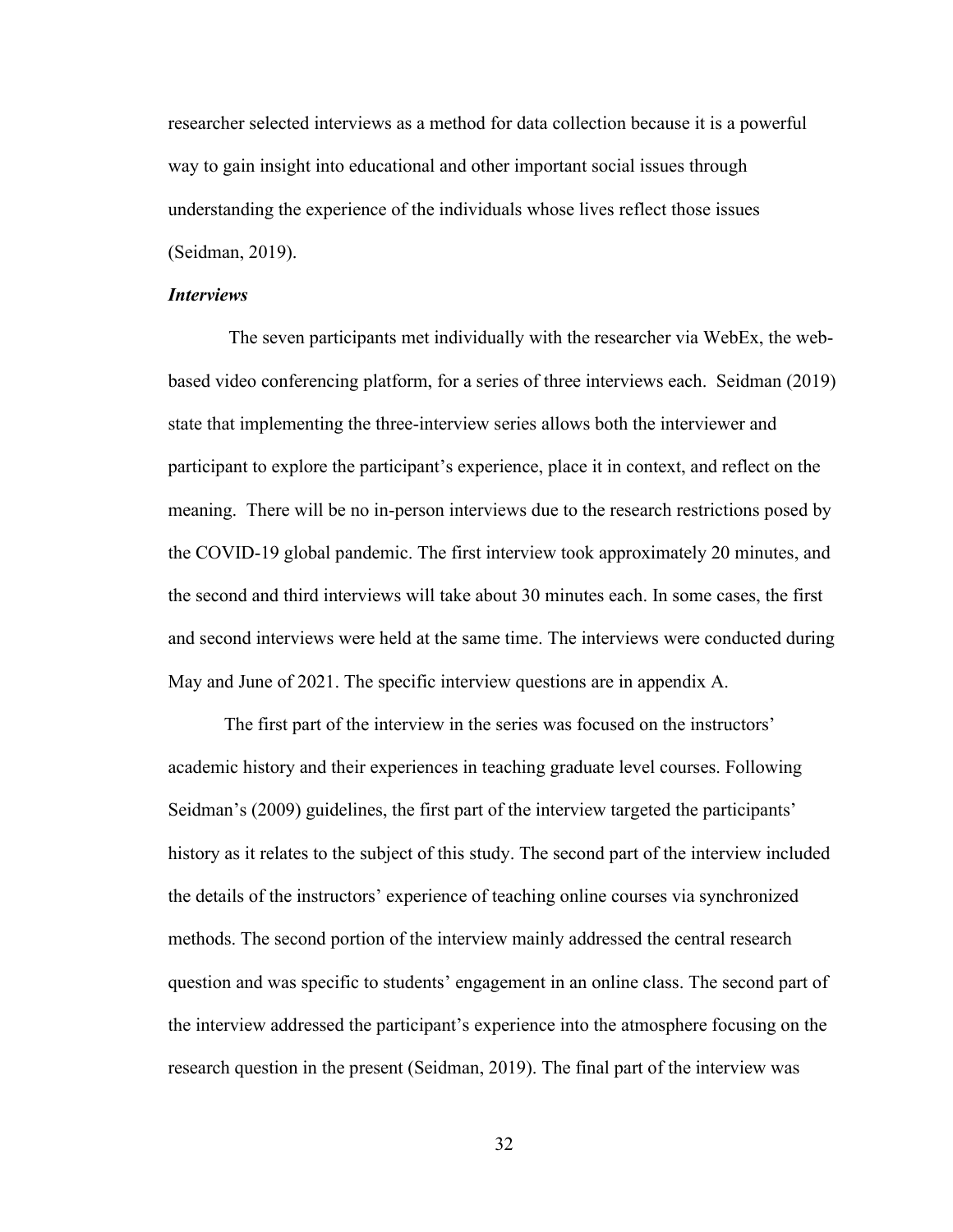more of a reflection interview where the participants were given the opportunity to reflect on their experiences in relation to the research question (Seidman, 2019). This gave the participants the opportunity to reflect on the meaning of their experiences as it relates to their online teaching methods and students' engagement. The participants were asked to review all that was collected for confirmation and validation, a form of member checking. At this time, the researcher had an opportunity to clarify and gather additional information vital to this research.

## *Documents*

After the consent was received, the researcher asked for copies of course documents for review. The participants shared documentation such as course syllabus and assignment details list. The syllabus described the lessons and topics, and the instructor then went over the syllabus after the interview questions and explained the methodology used in teaching these topics online. The initial review of the syllabus was used to determine what assignments including collaboration, group work and technology that promotes engagement are included in the course work that can connect to Connectivism, Engagement and Self-regulated theories. Document review served a variety of purposes for this research. The syllabus provided data on the context and background information of the course that helped in the observation process. Information for the syllabus also triggers questions for the interview phase of the research. The syllabus provided supplementary data for this research that were used in answering the sub research questions in this research (Bowen, 2009). This also helped the researcher follow along when observing the course. For the data analysis process of this research, the document is saved on a secure area (Microsoft One Drive) and any identifiable information is erased.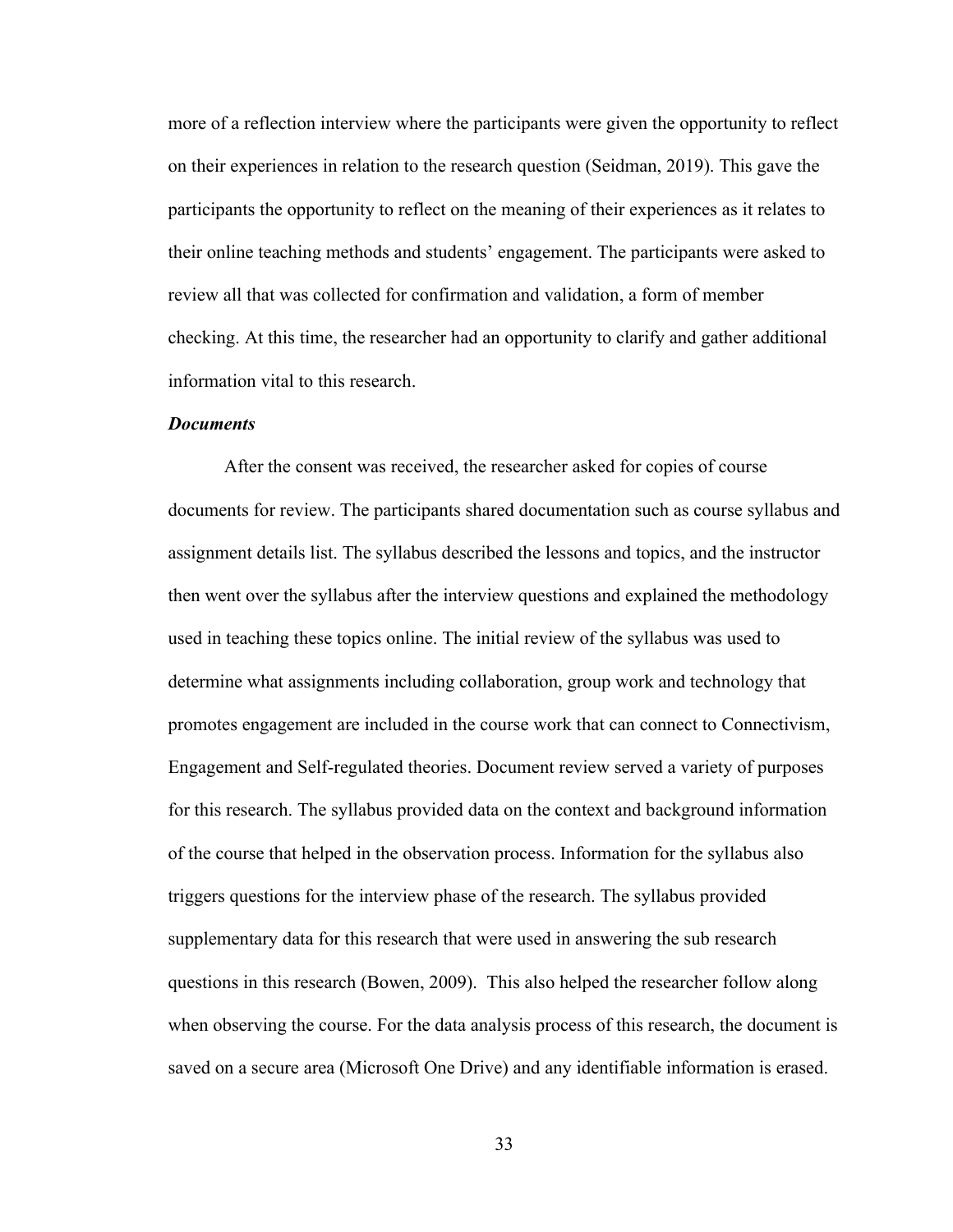## *Observation*

After receiving approval from the instructor and acknowledgement from the students, the researcher observed a session of the synchronized online course. The observation was scheduled based on availability and class objective of the day. The researcher reviewed the course calendar outline with the instructor to observe a session of the course applicable to the research question. The observation was conducted by the researcher, a non-participant observer and took place after the interview. The observation supported the researcher in understanding the different methods used to note students' participation and engagement in the class. Observation is important as it allows the observer to use all senses to examine the participants in the given setting familiar to them (Barkley, 2020). The class observation served a dual purpose as the researcher were able to observe the activities of the instructors and the response and activity of the students. While observing the class the researcher looked for methods and techniques used by the instructor to engage the class to answer the research question. The researcher referred to Connectivism, Engagement and Self-Regulated theories to make a connection to any interactions and behaviors observed during the session.

#### *Reflective Journal*

The researcher kept a reflective journal and field notes as an additional source of data for reference. The reflective journal allowed the researcher to describe her feelings about the events and the observations specific and relevant to this study. The field notes are a condensed account in the researcher's own language for future reference. The use of a reflective journal adds severity to qualitative research as the researcher can record his/her reactions, observations, expectations, assumptions, and biases about the research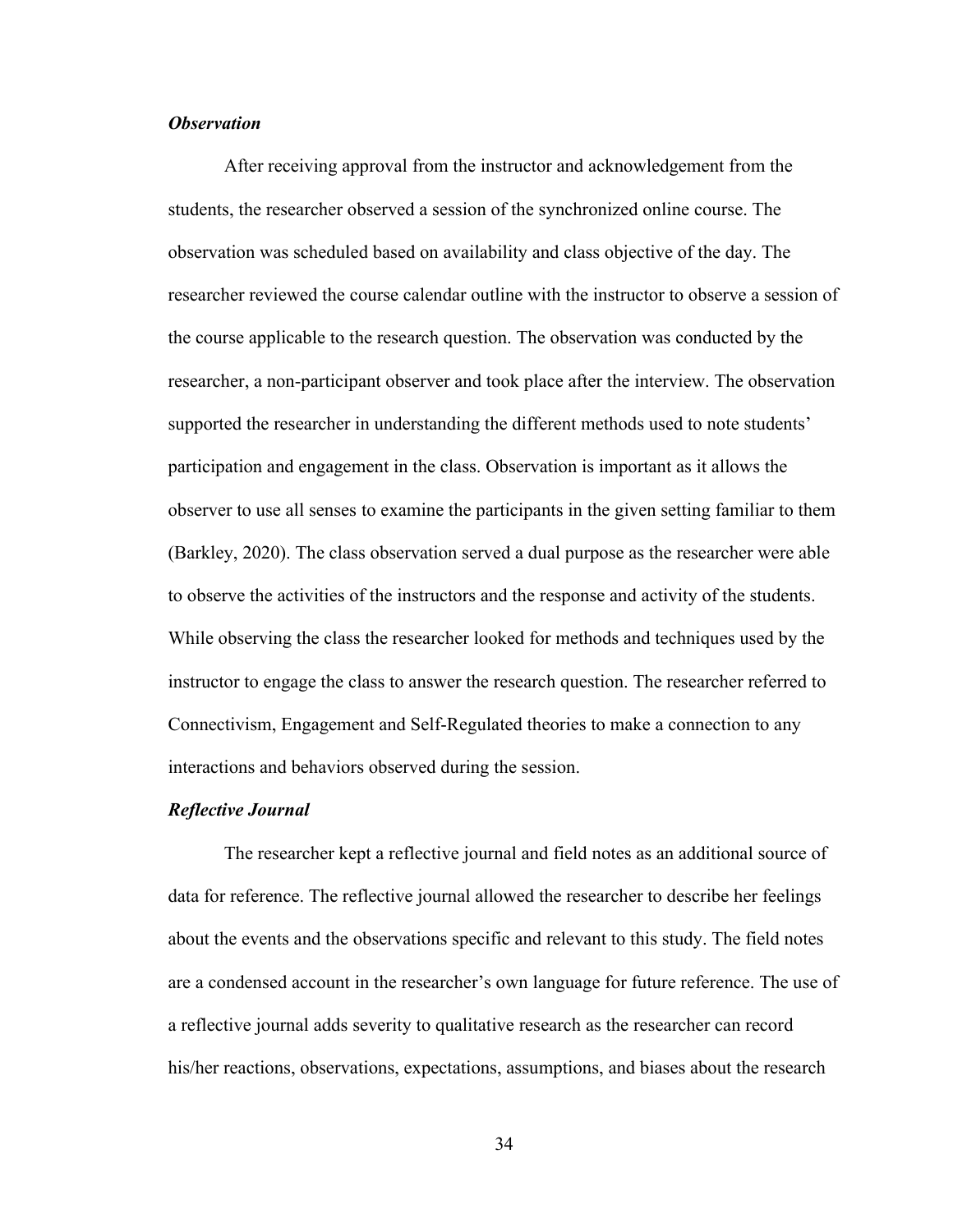(Morrow and Smith 2000). The field notes provided additional data for the analysis and can be referred to for clarification/questions.

## **Trustworthiness of the Design**

To strengthen the trustworthiness of the design, the current research study employed triangulation, as the data sources include in-depth interviews, class observations, and an examination of course documents. None of the participants had any direct relationship with the researcher. The researcher closely followed a line of inquiry via structured open-ended interview questions while taking notes and practiced active listening. In addition, the researcher kept a reflexive journaling throughout the study as a strategy to increase credibility and authenticity. The researcher also uses member checking to further validate the accuracy of the findings. Member checking is the process in which the researcher asks one or more participants in the study to check the accuracy of the transcripts from the interviews (Creswell, 2015, p. 259).

## **Research Ethics**

All participants will be treated in accordance with the ethical guidelines indicated in the American Psychological Association (APA) and the University Review Board (IRB). The researcher will request permission to interview a minimum of five instructors from the department dean. Each participant will receive an emailed consent form (appendix D) detailing the nature of the study. It will include potential benefits, such as identifying and improving current practices and instructors' pedagogical beliefs of online learning and how it may influence their instructional practices. By agreeing to participate in the study, the participants will give their consent to be interviewed via the web-based video conferencing platform, WebEx. Additionally, the invitation will include a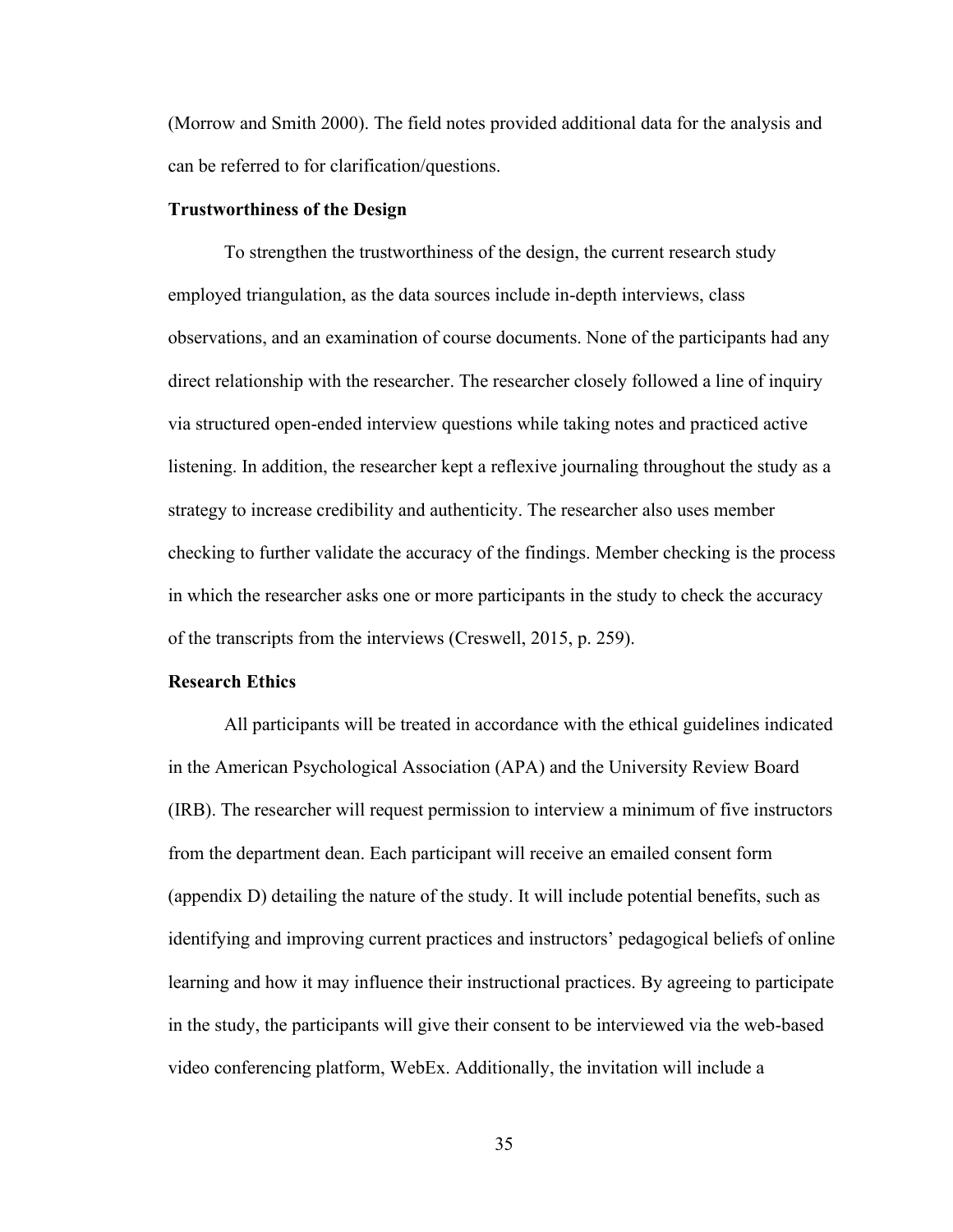statement explaining that all data collected will be kept confidential and used only for research purposes. Finally, the invitation will state that participation in the study is voluntary and that the participant's name and participation information will be kept confidential. The email invitation will be sent two weeks in advance of the interviews to each teacher. The interview instrument meets the guidelines for protecting human subjects. All data collections will be kept secure, and the interviewees' names and the settings will be coded to protect confidentiality.

#### **Data Analysis Approach**

The data collected from the interviews, observation and course documents were noted in a format that can be found via appendix B, which will aid in the researcher understanding the techniques used in teaching to increase engagement. In addition, before analyzing the data, the researcher transcribed all interviews, observations notes, documents, and field notes to a secure electronic source. As indicated by Reissman (1993), transcribing data pushes the researcher to re-review the data. The researcher created Microsoft Excel spreadsheets and Microsoft Word documents for the interviews, observations, documents, and notes. All files are password protected. All files are saved on a Google drive cloud storage only accessible by the researcher.

The researcher organized the data and separated it by instructor to identify themes which were later cross referenced. Thus, the interview answers, observation, course syllabus and field notes were organized and analyzed for each instructor. After the individual analysis, the researcher performed a cross-case analysis to identify themes. The analysis provided the researcher additional information for understanding the data and interpreting the information that can be used for this research.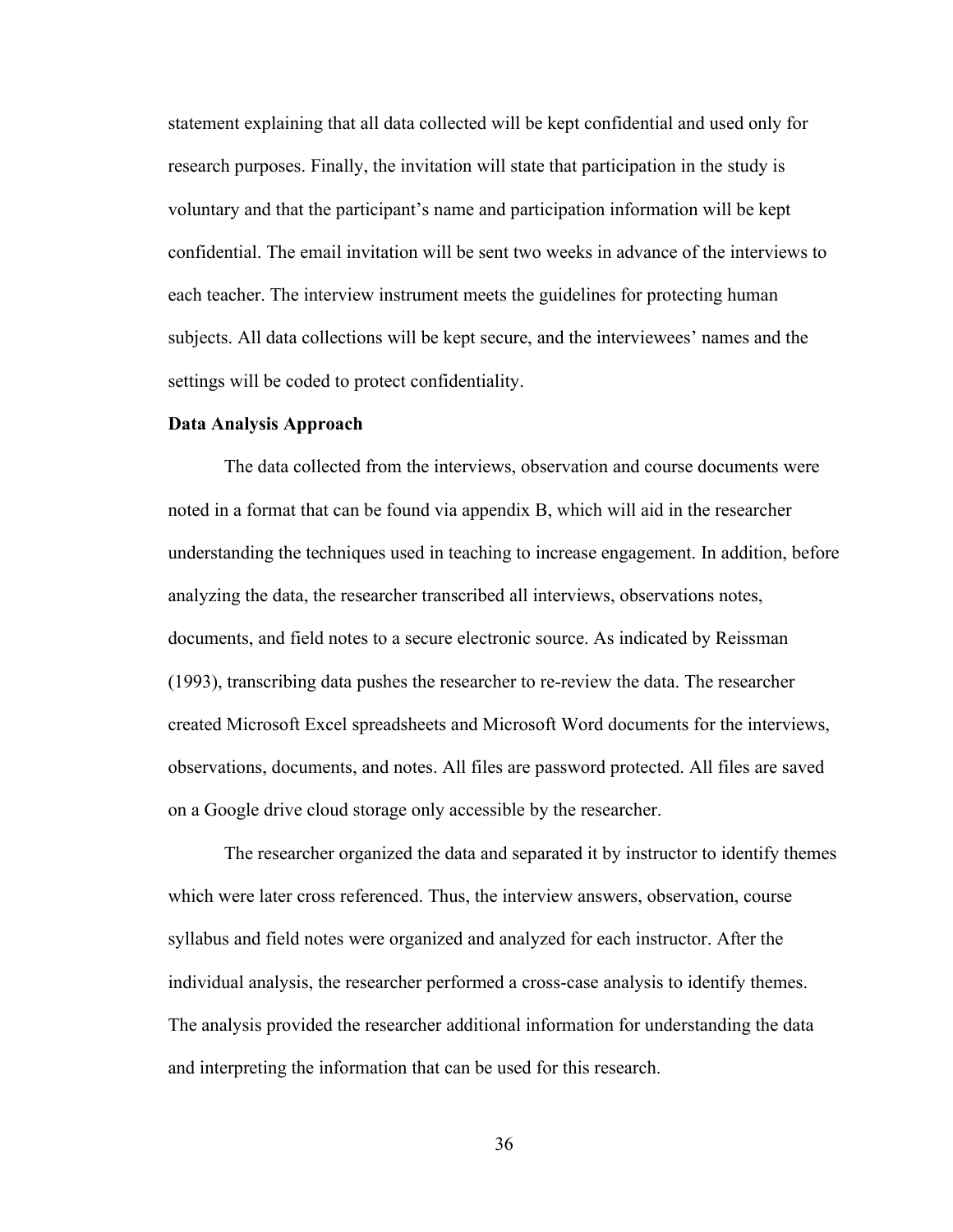The analysis of the data followed a thematic analysis method outlined by Braun and Clarke (2006) as identifying, analyzing, and reporting patterns. The following six steps by Braun and Clarke (2006) were used in this research: the researcher became familiar with the data; the researcher generated initial codes; the researcher identified themes after all data were initially coded; the researcher reviewed all themes; the researcher defined and name the themes; and the researcher produce a written report. In addition to these steps, the researcher merged the findings to create a cohesive report to answer the research questions.

To answer the research questions, the researcher used open coding and selective coding. The researcher referred to guidelines developed during the coding process to categorize the findings based on theories. The researcher used an inductive approach to identify teams that are linked to the data collected in relation to the theoretical framework and main research questions. In addition, the interview responses were deductively coded using a rubric created with the researcher. Member checking was used in collaboration with the participants to check the validity of the data collected.

### **Researcher Role**

The researcher is currently employed at the university in a data management position. The researcher does not work with faculty members with the College of Applied Studies, therefore the bias between researcher and participant in this study will be limited. The researcher will not have any direct contact with the instructors initially eliminating any prior acquaintances. The researcher's professional and academic role, which has an influence on the present study, to analyze what methods/techniques are important to increase student engagement. Student's perspective on on-line courses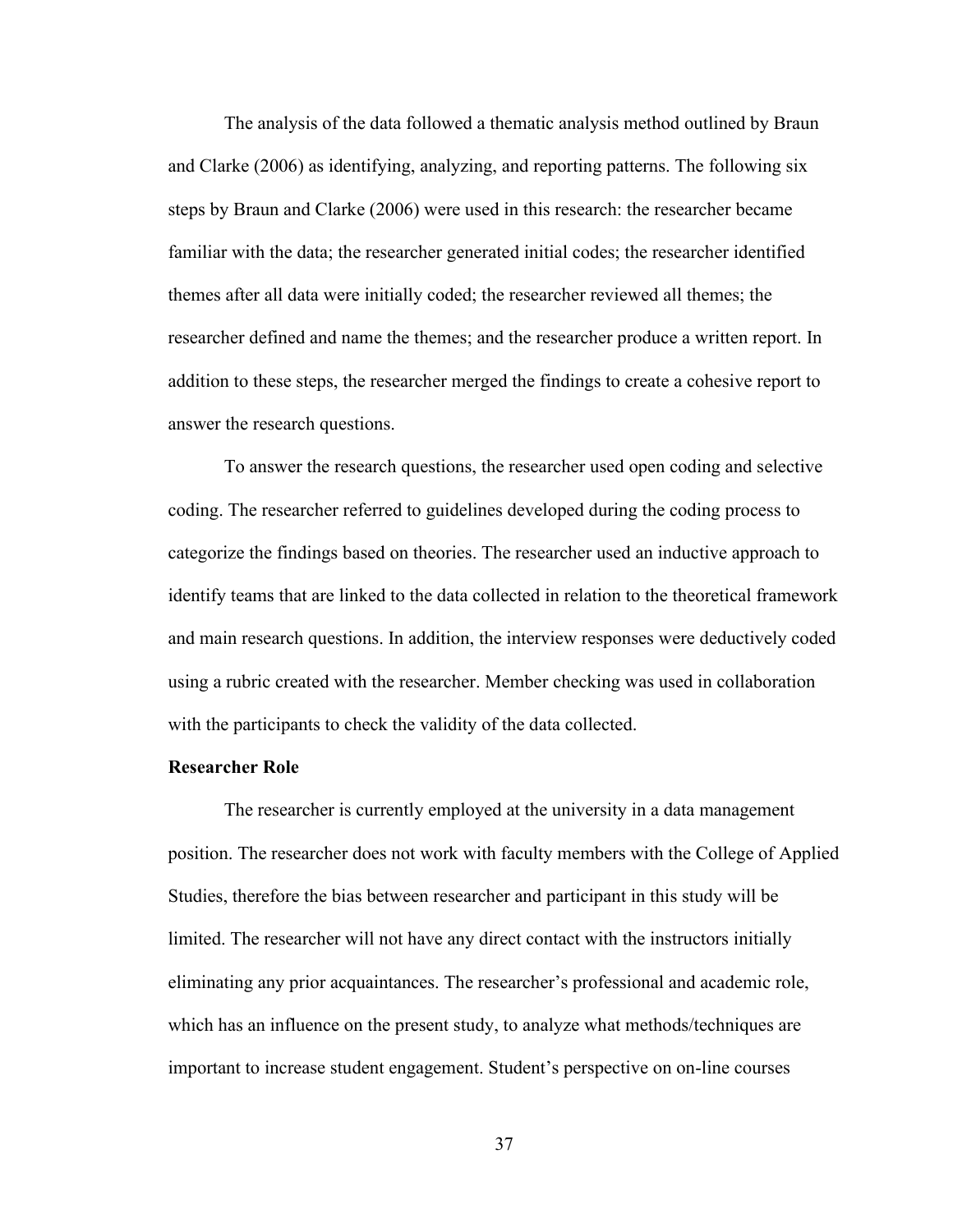engagement is important, however is it essential to understand what instructors are doing to increase engagement. It is important to understand what resources are available and what may be missing, or what techniques/methods should be used or discard. Student engagement increases enrollment which increases retention and graduation rates – the main goal of the university of which the researcher is employed.

## **Conclusion**

Online education is a growing trend. Colleges and universities need to make sure they are keeping up with the trend by increasing online course offerings. Based on the findings of this current study it is important for educational institutes to understand from the faculty's perspective what technique/methods are used in online synchronized learning and what promotes students' engagement. This study is a small view of the outcomes of student engagement via a synchronized instructional method, which can be used as a motivation tool to encourage more online courses and research.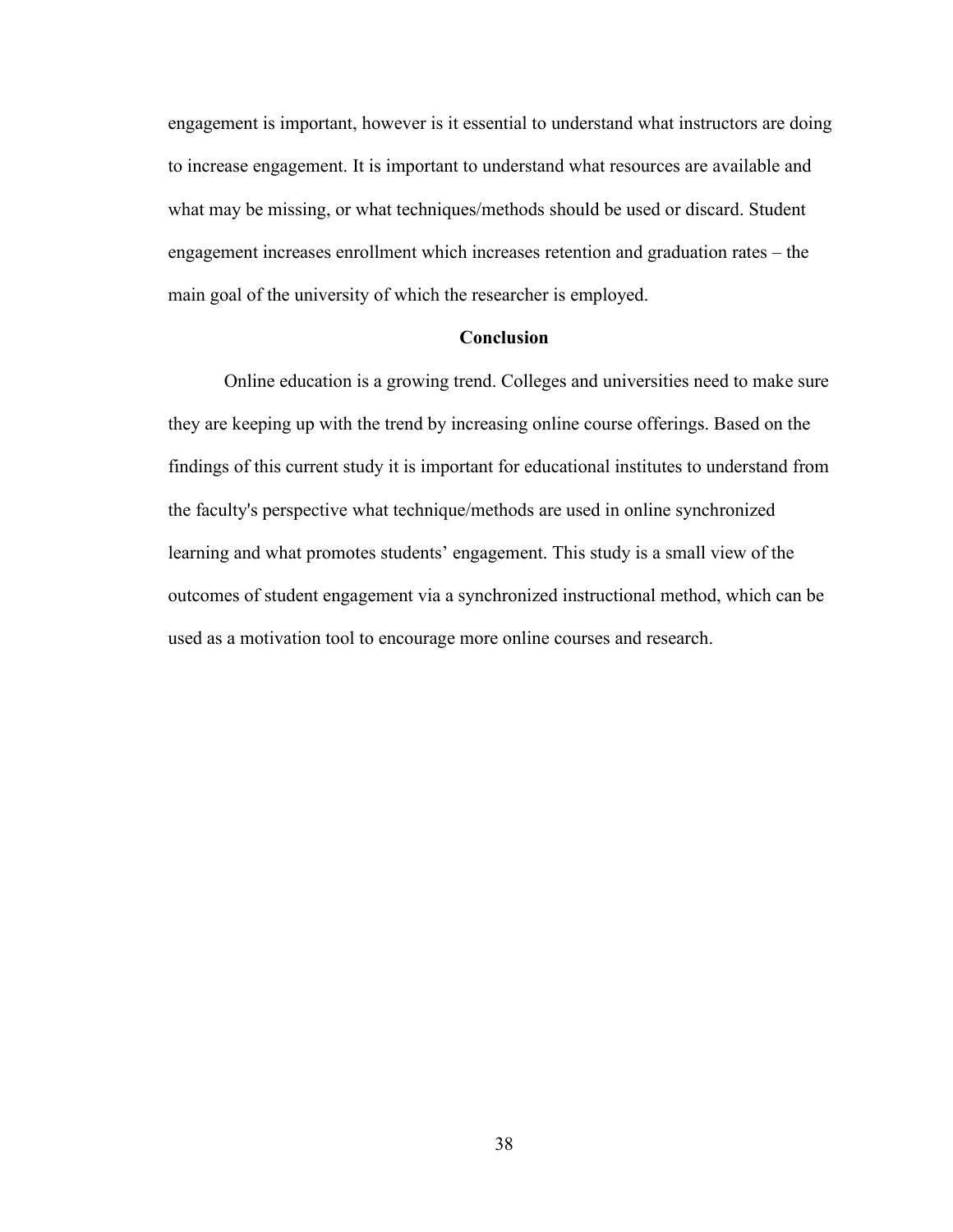### **CHAPTER 4**

## **Introduction**

This qualitative study sought to understand what methods or techniques faculty use in online synchronized graduate courses to increase student engagement. As outlined in chapter three, this study utilized class observations, seven individual interviews and a review of course documents. This chapter provides an analysis of the accumulated data according to themes that emerged to answer the research questions. The researcher did that by identifying codes, analyzing codes, turning the codes into themes, and presenting those themes describing the characteristics relevant to the study. The researcher used the teachers' words and tone throughout the findings to highlight their experience and knowledge. Participants were selected among those who volunteered and were available; the researcher purposefully selected participants based on the course modality.

## **Results/Findings**

The following four themes were identified from this study:

- 1. Course content modification, defined as any modifications to course materials and assignments to accommodate for synchronized teaching.
- 2. Faculty roles, defined as the role of the faculty member to create an engaging synchronized class.
- 3. Faculty emotions are defined as the faculty's mixed perspective of using the technology available for their students.
- 4. Instructional methods, defined as the instructional techniques used by instructors during synchronized classes.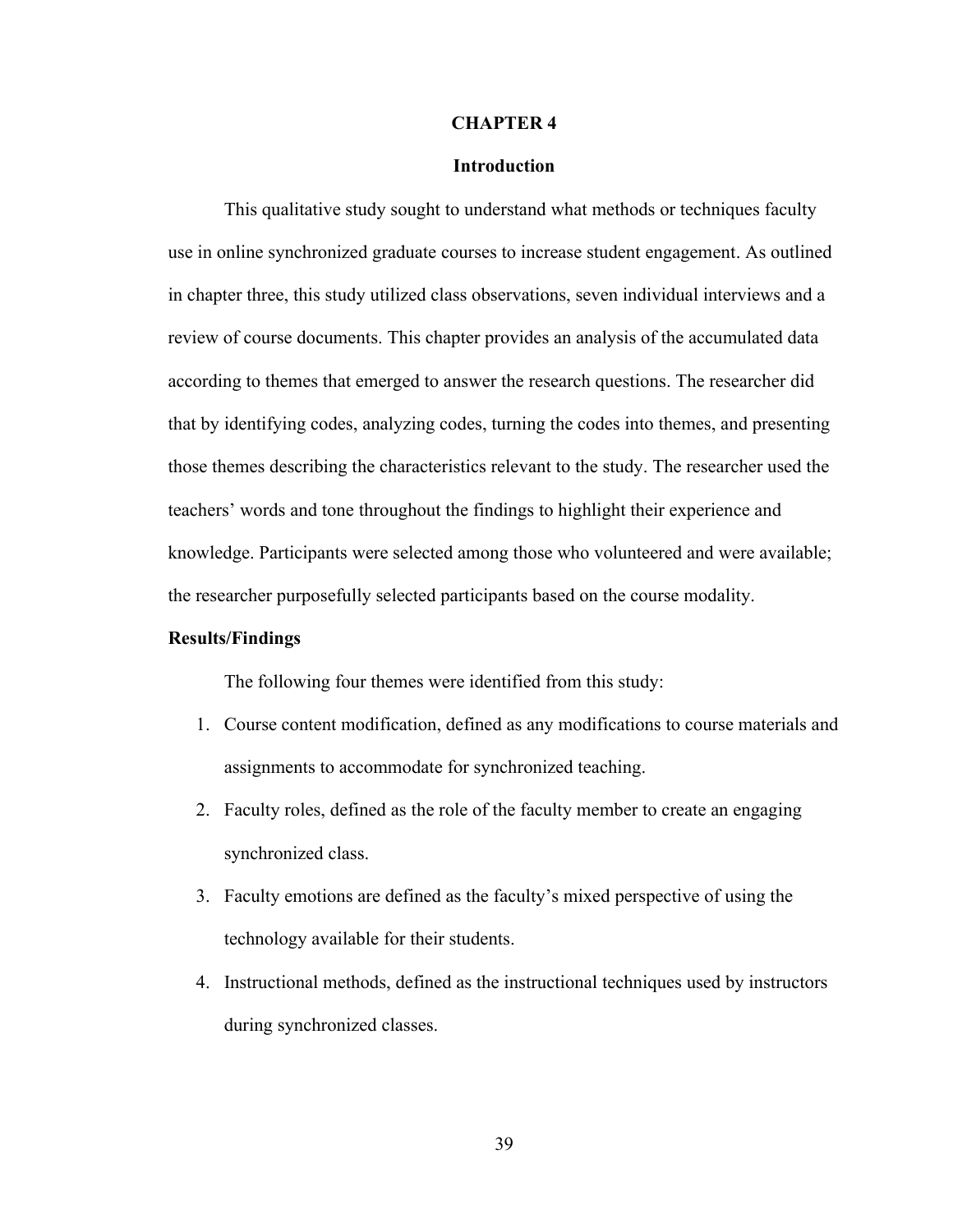The first major theme to emerge was course content modification. The first theme resulted into three sub-themes: assignments, group projects and lecture style. The second theme stemmed from the different roles' faculty took which includes: continuous learning, availability or communication, and persona. The third theme emerged from faculty's emotions on technology which resulted in mixed response: effective and positive, and ineffective and negative. The final theme discovered was the different instructional methods used by faculty members to teach online synchronized courses. Within this theme, there were three sub-themes: discussion - verbally and via chat, presentation - live and pre-recorded, and questions that were open-ended and related to current events. The themes, sub-themes and data sources are presented in Table 3. This chapter concludes with a discussion of the findings according to the research questions of the study.

# **Table 3**

| Theme               | Sub-themes                 | Data Source |
|---------------------|----------------------------|-------------|
| Course Modification | Assignments                | Interview   |
|                     | Group Projects             | Syllabus    |
|                     | Lecture Style              |             |
| Faculty's Role      | <b>Continuous Learning</b> | Interview   |
|                     | Availability               | Observation |
|                     | Personality                |             |

*Themes, Sub-themes, and Codes*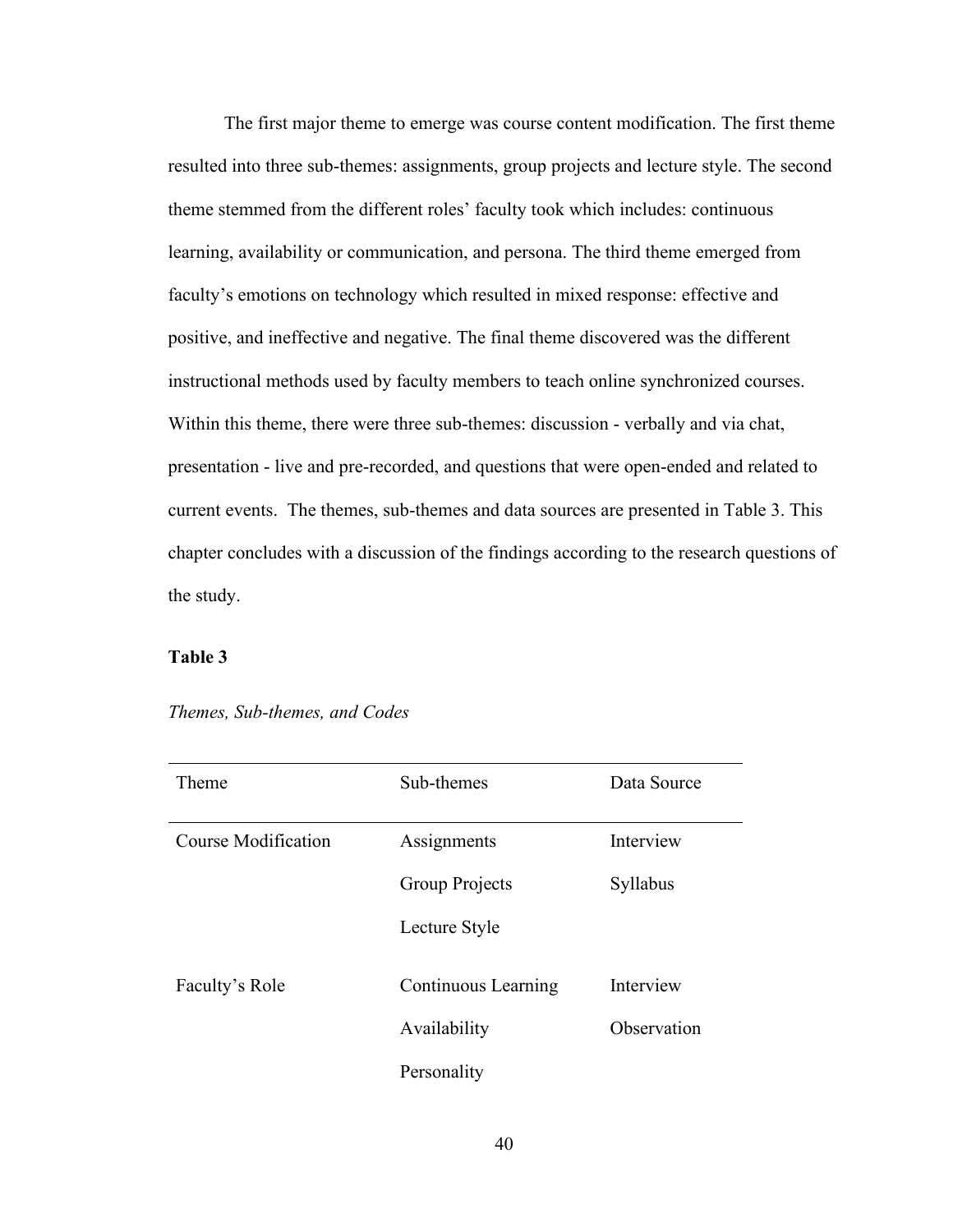| Technology                      | Positive     | Interview   |
|---------------------------------|--------------|-------------|
|                                 | Negative     |             |
| <b>Instructional Techniques</b> | Discussion   | Observation |
|                                 | Presentation | Syllabus    |
|                                 | Questions    | Interview   |
|                                 |              |             |

## **Research Question 1 Findings**

The first research question for this study was what teaching methods and techniques used in synchronized online graduate level courses increase student engagement? The analysis of the interviews is categorized into the first theme – course modification that includes three sub-themes.

## *Theme 1: Course Modifications Specifically for Synchronized Teaching*

Teaching a synchronized course not just because of a pandemic requires modification to contents and materials. The methods, techniques, assignment, and style used in a face-to-face course needs to be tweaked for an online synchronized course to be successful. Each instructor who participated in this study shared that they made some changes to their syllabus and curriculum to accommodate for synchronized teaching. From the course syllabus, interview, and observation, changes to accommodate for synchronized teaching were made to assignments, deadlines, project types - more virtual groups projects were introduced, and lecture style were changed. For example, instead of assigning weekly assignments, the instructor combines all weekly assignments into one final project. In another instant, instead of having one large final project the instructor broke up the final project into bi-weekly group assignments that included student's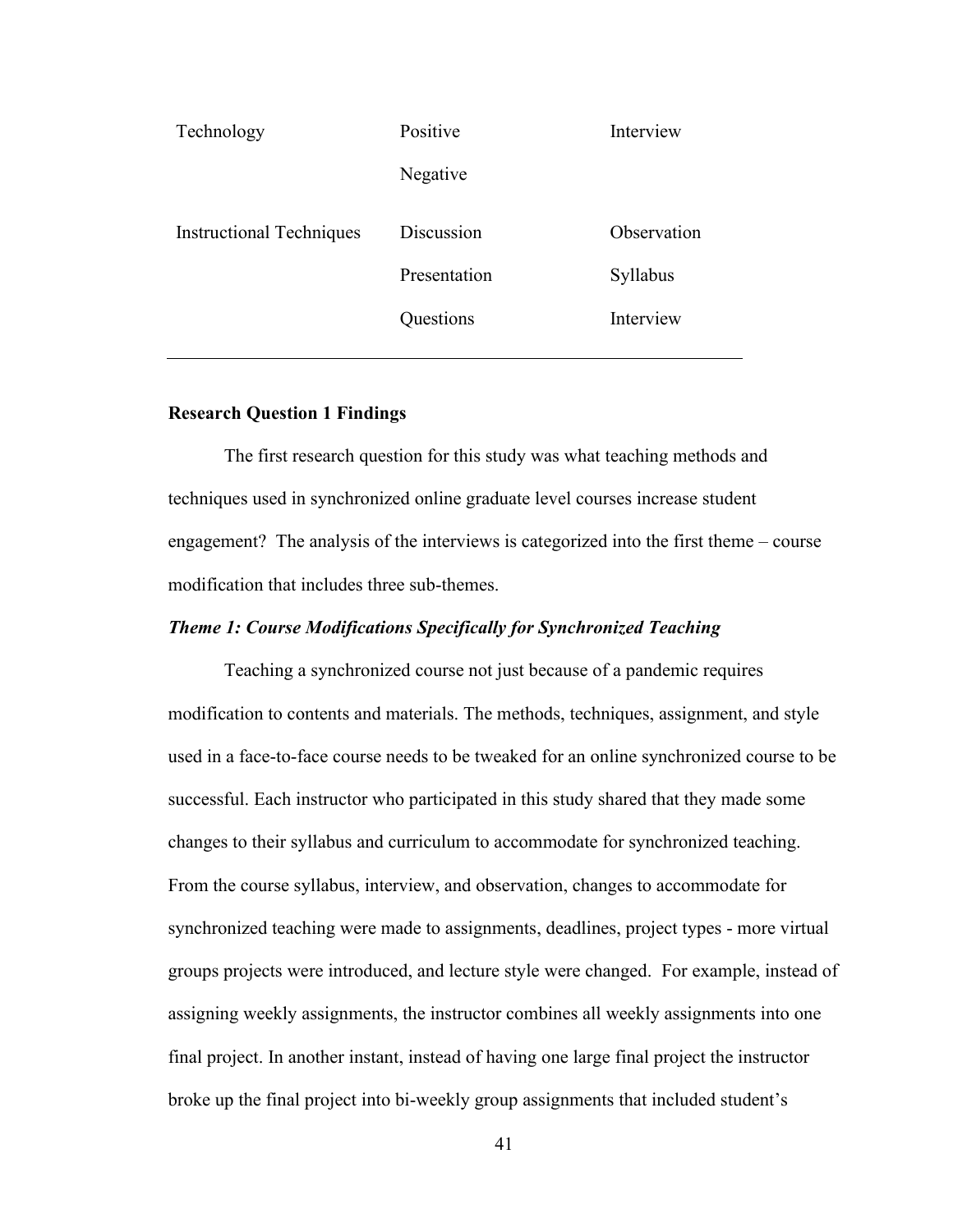presentations. Weekly and bi-weekly assignments were assigned by groups instead of individually.

### **Sub-theme: Assignments/Deadlines**

A theme that was constant in the findings were changes to assignment and deadlines with synchronized online courses. For instance, instructor C who would normally assign a weekly assignment did not require a weekly assignment but one final assignment that was composed of mini assignments that were to be completed weekly. Instructors also allowed pre-recorded video presentations which would have normally been done in person in a face-to-face class instead of live presentations. Instructor C stated,

I had to come up with more challenging questions for the assignment, as the students were not in front of me therefore, they could look information up, the assignments were posted ahead of time, so students had time to research and be prepared for class therefore giving more challenging questions were necessary.

Instructor C made changes to accommodate and adopt to the teaching environment that was presented. Additionally, instructor B prepared step by step problem set guides for students to work on. An updated syllabus was shared to be reviewed and compared to the same course that was taught face-to-face. Upon comparison to the synchronized online modality the deadline for the online class was more rigid than of the face-to-face modality course. Most of the instructors stated they had to be more flexible in some cases with deadlines for instance for assignments, however for posts on the discussion boards they had to be more rigid as this was the only way to track and make sure the students are doing the necessary work to learn the materials. Instructor A who is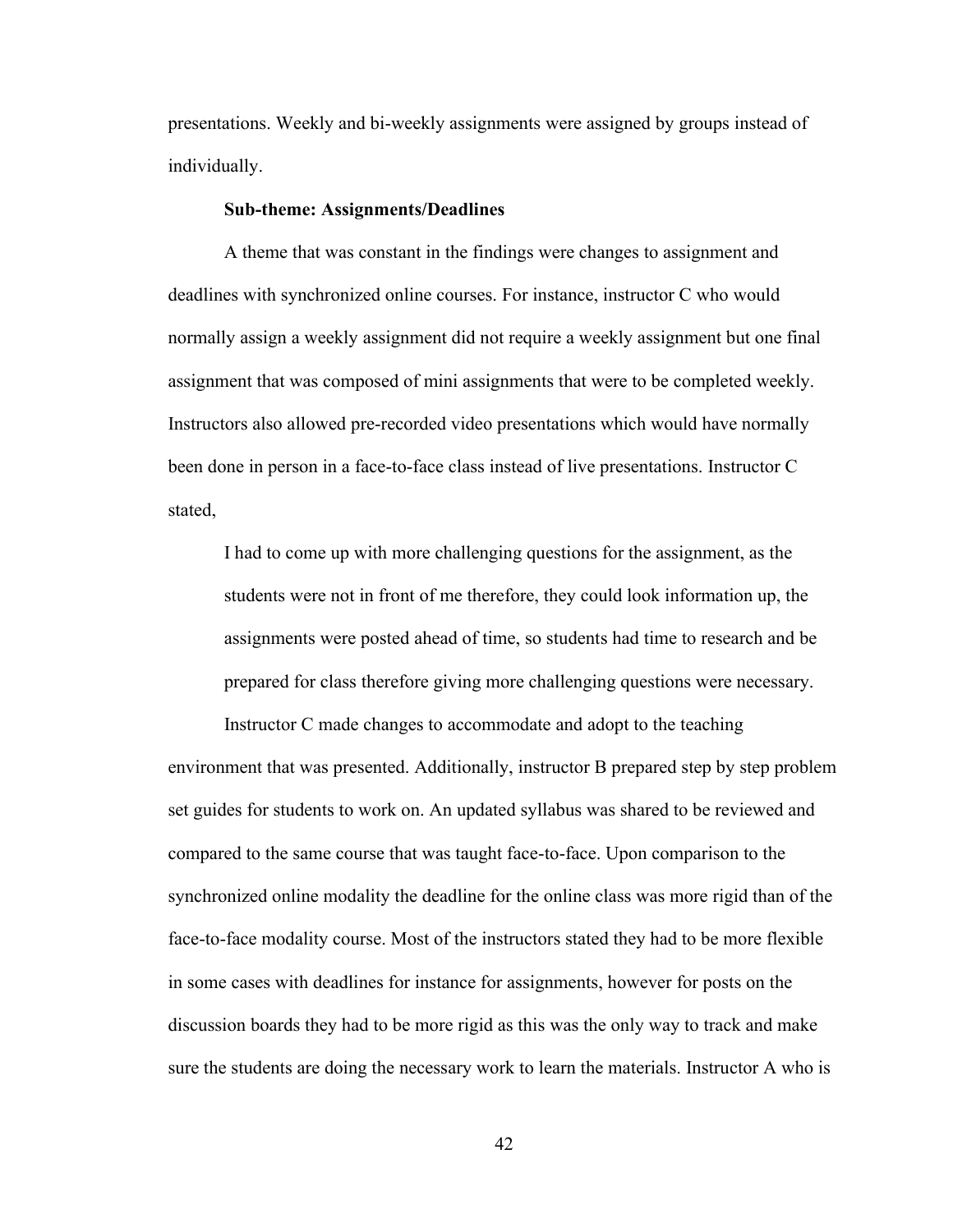a tenure instructor that is involved in curriculum planning explained for courses to be successful online changes need to be made. Instructor A stated the following,

> Re-developing all courses to be most effective and compatible for remote learning is necessary. These include creating new assignments, reorganizing lecture materials, incorporating technologies (e.g., video-recorded lecture).

## **Sub-Theme: Group Project**

The next theme that emerged was collaboration/group projects. As mentioned by a participant, to increase engagement outside of the classroom incorporating group projects into the classroom is important. In the legal studies class students collaborated on presentations based on the topic of the day. For instance, in the previous class the instructor assigned students to groups and each group was given a court case to research and present on. The presentation included a set format that included the issue, evidence, outcome, and alternate outcome. Students worked together to create visual presentations and presented it at the beginning of the class which resulted in discussions. Students were able to meet virtually outside of the classroom, share ideas and work collaboratively to understand the materials and presented their findings during class. Instructor D said the following,

As educators we encourage and employ active learning where students can learn from each other and share information rather than just receiving the information from the instructor. Group work builds connections and stimulates thinking beyond the box and in my specific coding class this is what is needed; therefore, group work/collaboration was necessary, and a great tool used in this class.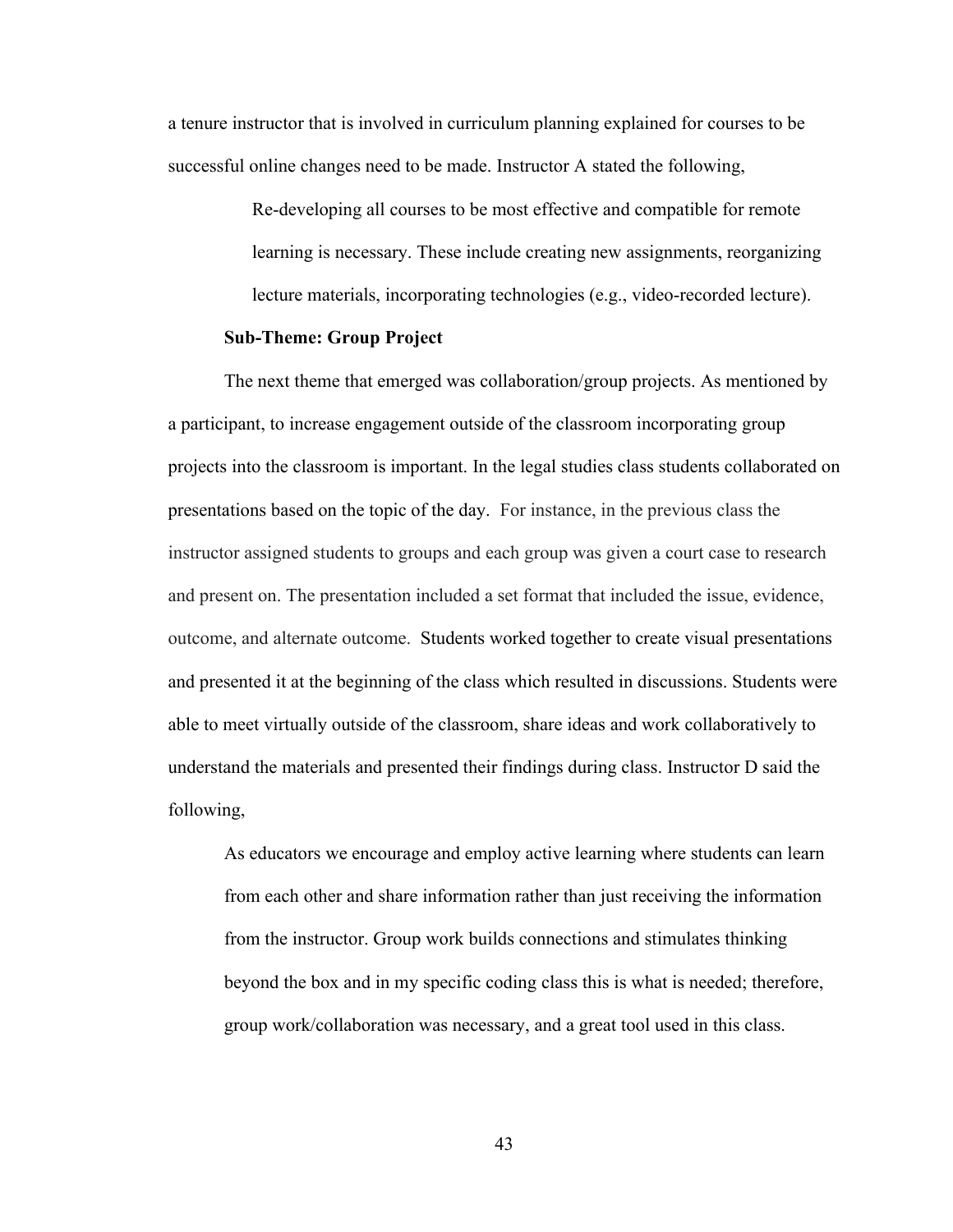Given the pandemic and classes being online, group work can be challenging but with the resources available today and with faculty's modification of curriculum, students were able to work together virtually to complete their required group projects and presentations.

#### **Sub-Theme: Lecture Style - PPP and Current Events**

The interviews included questions specific to changes faculty members implemented in their teachings to increase engagement in a synchronized class. Six of the seven faculty members that participated in this study moved away from the traditional presentation/lecture style and conducted these courses via more student discussions and presentations. Instructors broke their class up into live lectures as well as pre-recorded lectures where students can view the lectures before class and be ready to discuss. As stated by instructor E,

It was difficult in an online environment to present your slides and just lecture, students will not pay attention, therefore it was important to change how we presented our lesson. I started off with an open-ended question based on current events or a hot topic related to the topic or subject I wanted to cover which goes into a conversation and discussion, then I will present my lesson but in between made sure to ask open ended questions so students can think, participate, and feel engaged and be part of the discussion/class.

Instructors in some instances started off with a student's presentation or student responded to answers submitted on the discussion board. The students would then participate and discuss how this related to the topic of the day. The instructor will then take over and present his/her lesson of the day but stop after every few points to ask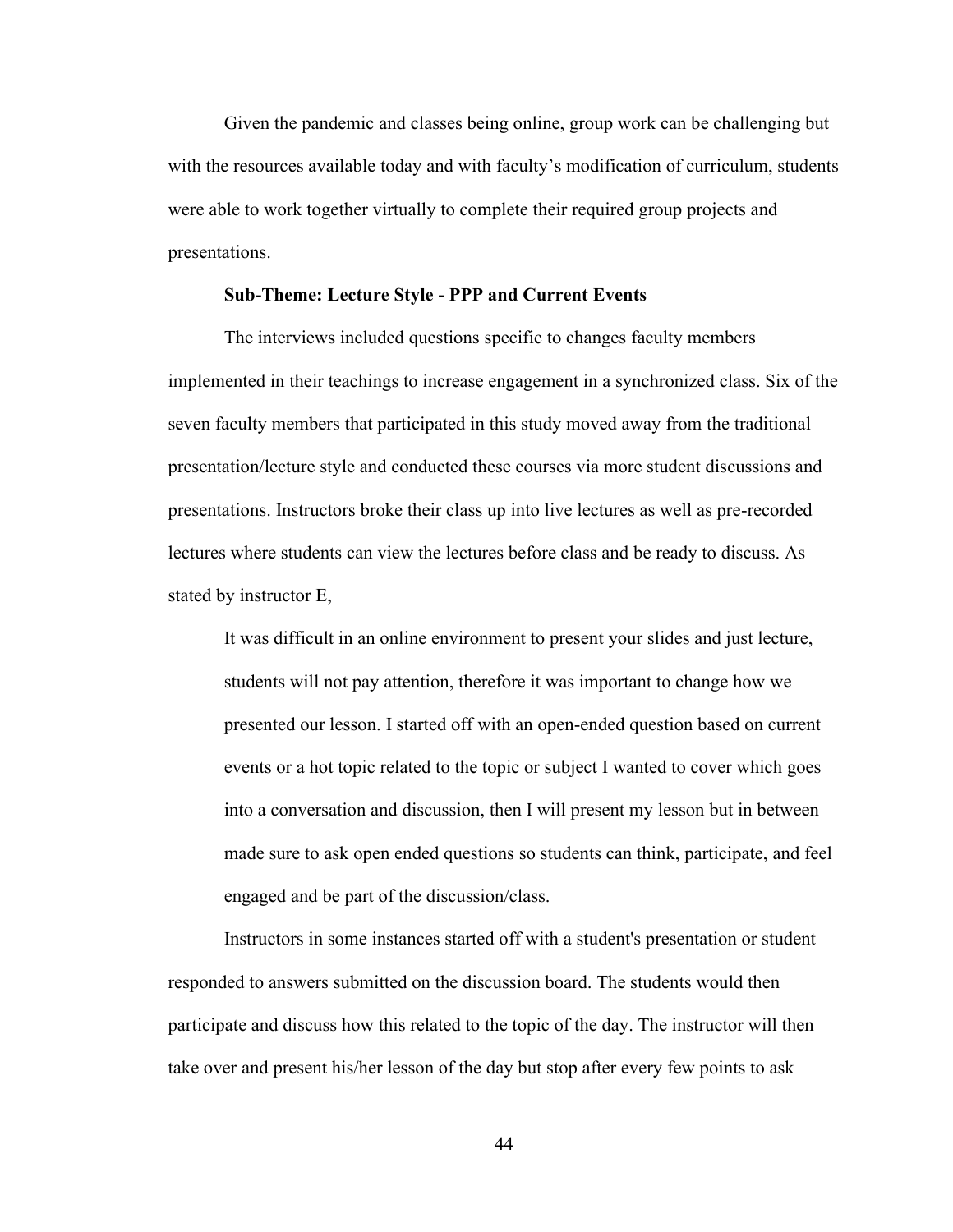questions and engage students. This increased participation and engagement were at the highest when it was more of a conversation rather than a lecture to listen and notate. This method of teaching created an engaging learning environment and revealed to be successful in increasing participation at a graduate level. At an undergraduate levels students are younger and may not have professional experiences or connections, undergraduate students focus on learning information and understanding concepts, where graduate student are interested in applying concepts. At a graduate level student are professionals and focused on learning via networking, discussions, conversations, and collaborative class experience. Graduate students learn from the experiences of their peers, working together and sharing ideas – they already know these concepts, they want to learn how to apply these concepts into the real world. This can be accomplished by creating an active learning environment to share experiences and ideas. In the sports management course observed, a professional coach was invited and joined the class as the guest speaker for the night sharing his experiences and challenges. The students attending the course were working towards their degree to become a coach, therefore all students had numerous questions for the guest and hearing from a professional in the field was helpful in clarifying any doubts students may have about their career paths. This class went over the designated time and not one student were ready to sign off. Of the seven classes observed participation/engagement was at its highest when discussions and conversations were happening.

# **Research Question 2 Findings**

The second research question is how do faculty respond to the differences in engagement levels of students? The data collected reported faculty members plays a huge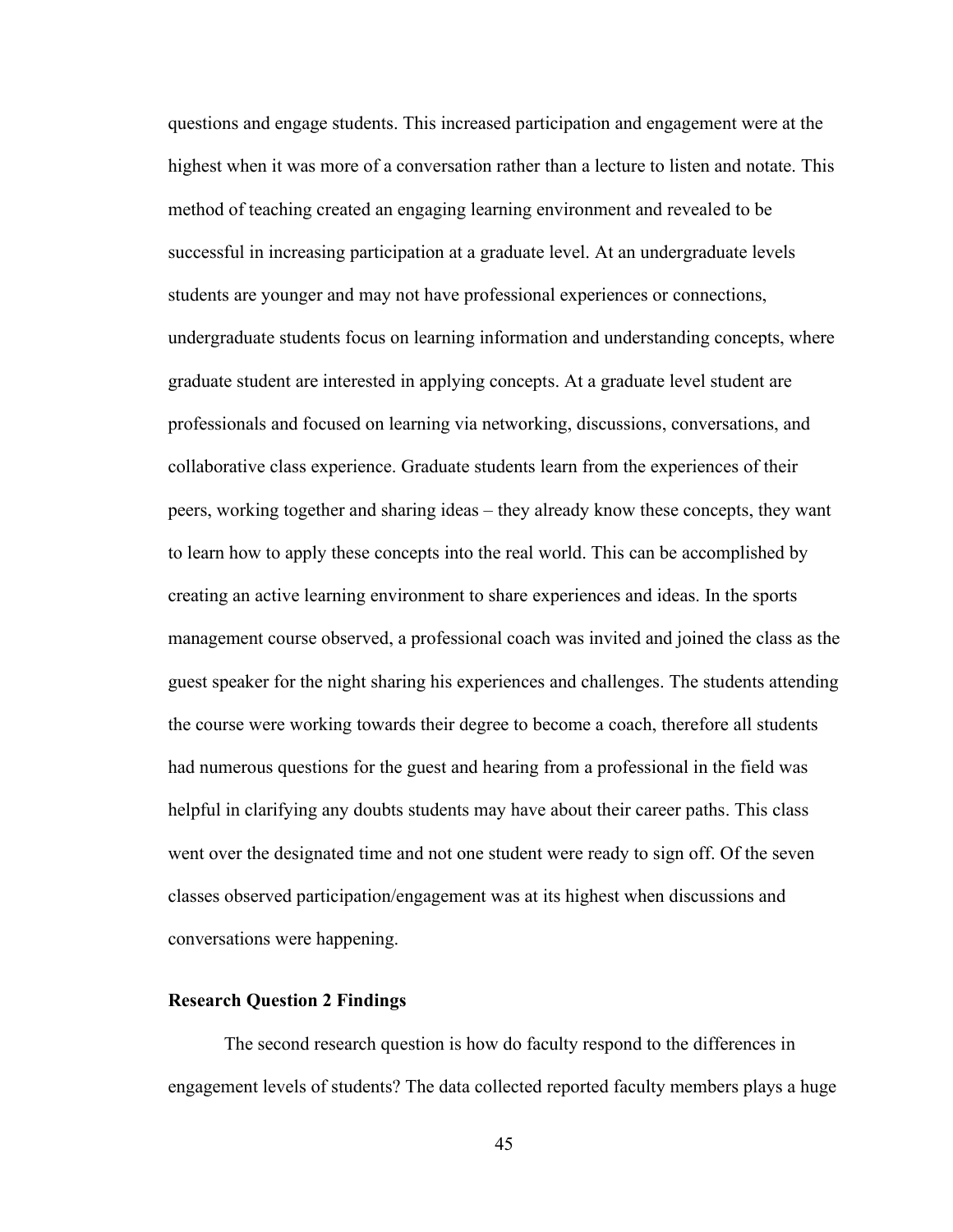role in stimulating participation in class. From the observations, instructors tried to build a community with the students by promoting the exchange of ideas and information between students - sharing ideas and providing feedback with each other in small groups.

## *Theme 2: Instructor's role*

For students in an online program (in this case due to the pandemic) the virtual classroom is the most important site of community. It is the only space they must interact and have an active role; therefore, the faculty member's role is important in creating such an environment for the students. Instructors take it upon themselves to research new technology and resources to keep up with their students in today's technological world. Faculty members felt it was important to help students to feel comfortable in their online classes and be able to connect to their fellow students to build a community. Instructors are under pressure to deliver their material in a way that demonstrates knowledge, their passion for the subject and involvement in the community. Participant G discussed the following,

It was important for me to know my students, their backgrounds, their focus and understand their career goals. With this knowledge I invited guest speakers that already went through my student's journey so they can ask questions and know what the future holds from someone that went through the journey and what the end result is.

Faculty members not only teach but build a relationship with their students to create a sense of community and support system for students beyond the semester. Another instructor felt the classroom given the virtual setting needed to be more accessible and students needed to make connections where they can interact with each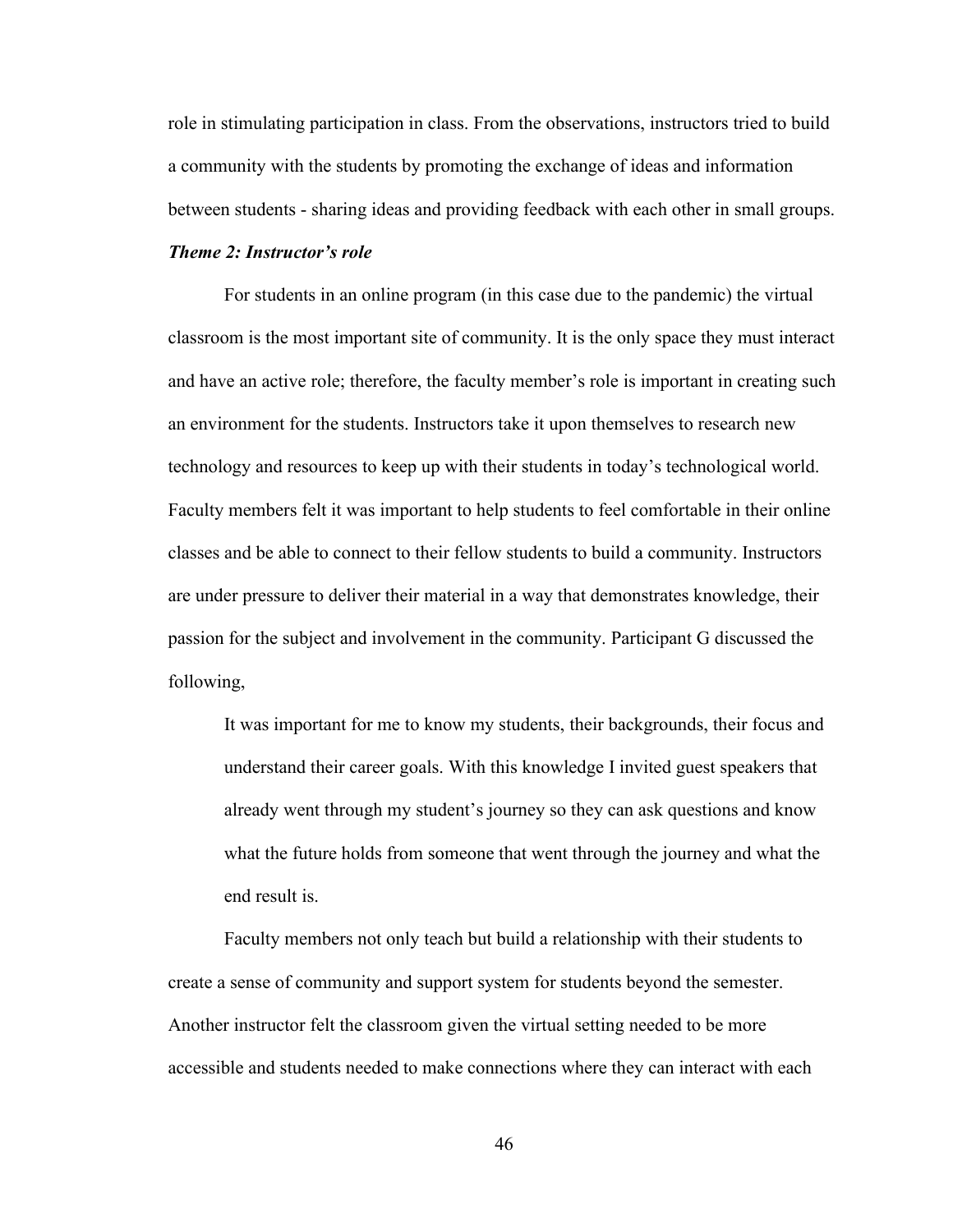other outside of the classroom therefore discussions and group work were necessary. Participant F expressed his experience in students that were not comfortable with discussions and stated,

There were students that were not comfortable with verbal discussions, they could have been shy, they don't like speaking or could have had a language barrier, therefore using the chat was a great feature to connect to this student and have them feel like they are part of the class because as faculty members we not just hear to teach, we need to understand our students and their needs, restriction and limitation in order for us to make our classroom a learning place for all students.

From hearing about all the experiences and interactions with students, instructors' role is a key factor in student's learning. The pressure is not only on students to learn but on the faculty member to come up with different techniques and a variety of strategies to promote learning and increase engagement. Creating an active virtual learning environment has it challenges, especially when technology is involved and there is a lack of resources. It is essential for instructors to be active and play many different roles in their classroom for the students to be comfortable to learn and engage in their classes. From the reflective journal notes on one of the technical courses observed, most of the students had their cameras off, the instructor could not see the student and the students could not see each other. How can engagement take place in this setting? It is essential as observed from the other classes for instructors to emphasize the important of engagement in the virtual environment, stressing the importance of having a presence with cameras on and participating during class.

# **Sub-theme: Continuous learning - technology**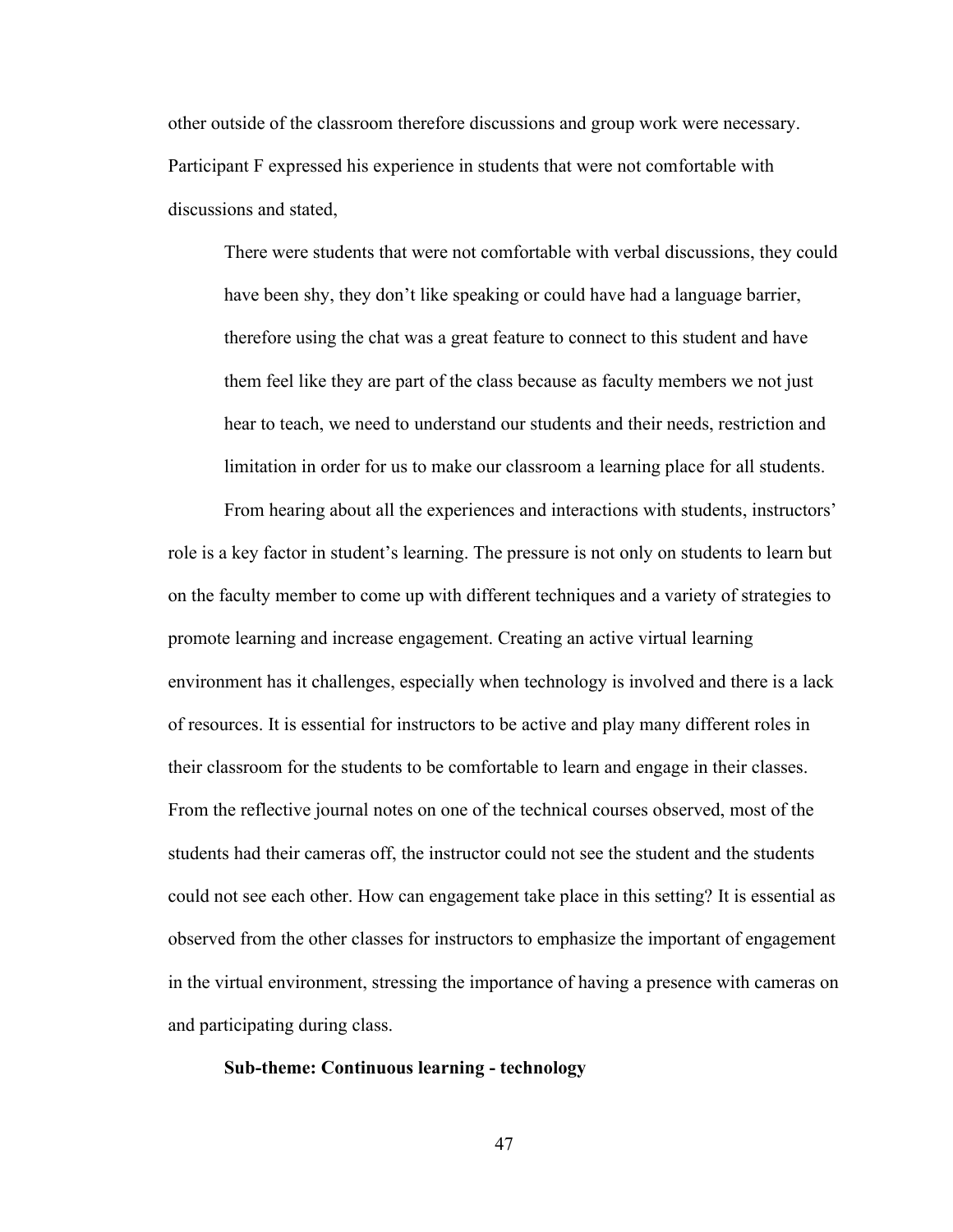The most common factor that emerged from the data collected was the agreement of faculty members to always continue to learn about online teaching. Faculty members expressed their interest in professional development to better support their students. All seven faculty members received the mandated training to teach virtually provided by the university, however five of the seven took additional outside training to learn about other programs and technology available to teach classes virtually. A couple of faculty members joined a professional organization for ongoing training of new technology for online teaching. For educators to be successful keeping up with the times and technology especially in a virtual teaching environment is vital. Participant G shared the following,

Teaching and being an instructor are not just about going to class and presenting your materials, as an instructor you must be knowledgeable of the tool available in teaching - from a technical aspect, you must be able to know what is happening in the background to answer questions your students may have not related to the course content. Knowing about connecting, troubleshooting the internet, and streaming tools, knowing how to access online textbooks, and interactive tools are essentials.

#### As instructor G stated,

As in instructor learning does not end once you completed your degree, learning is continuous, we are students in our own class as we learn so much every day from our students - be it in technology, new tools, or social media; for us to be successful in teaching online courses we must always continue to learn about new technology and resources available to teach our students.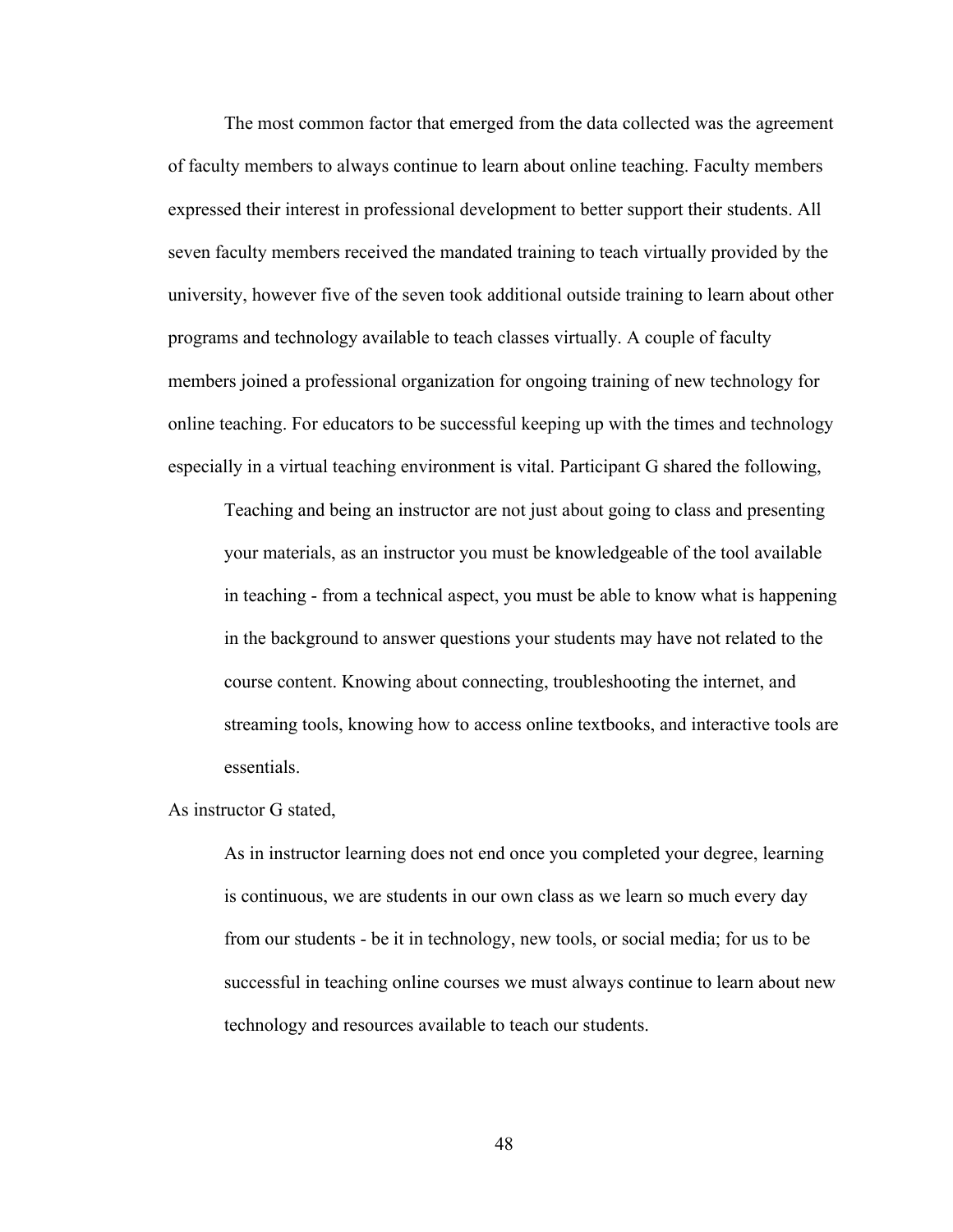Considering the shifting landscape within our learning environments, it has become clear that educational leaders are aware of this shift to continuously learn to stay current with instructional technology. Findings from this research found all participants received the mandated training but the majority took it upon themselves to go beyond what was offered to advance their technological knowledge to remain current in the field to support their students.

#### **Sub-Theme: Availability - Virtual communication**

Another theme that emerged from the data collected was the instructor's availability and open communication with students. In a virtual learning environment, it can be difficult for students to communicate with faculty members. On each course syllabus instructors listed virtual office hours, additional contact information such as email and in some cases cellular phone number. A few of the instructors were comfortable with sharing their mobile number with students as they indicated graduate level students do not call them constantly as an undergraduate student may. Graduate students gather their information and would only call if they have exhausted all other means of communication without a response, which in this case is rare as instructor make it a point to respond to students' email within a timely manner. At the end of each that was observed, faculty members announced they would stay on for those students that have additional questions, in many cases students would stay on to speak to faculty members about their assignments, projects, etc. As stated by instructor D,

It is important to be available to your students, given the virtual teaching world we are in currently students should know you are available to them, be it after class, before class, during office hours or in the middle of them working on their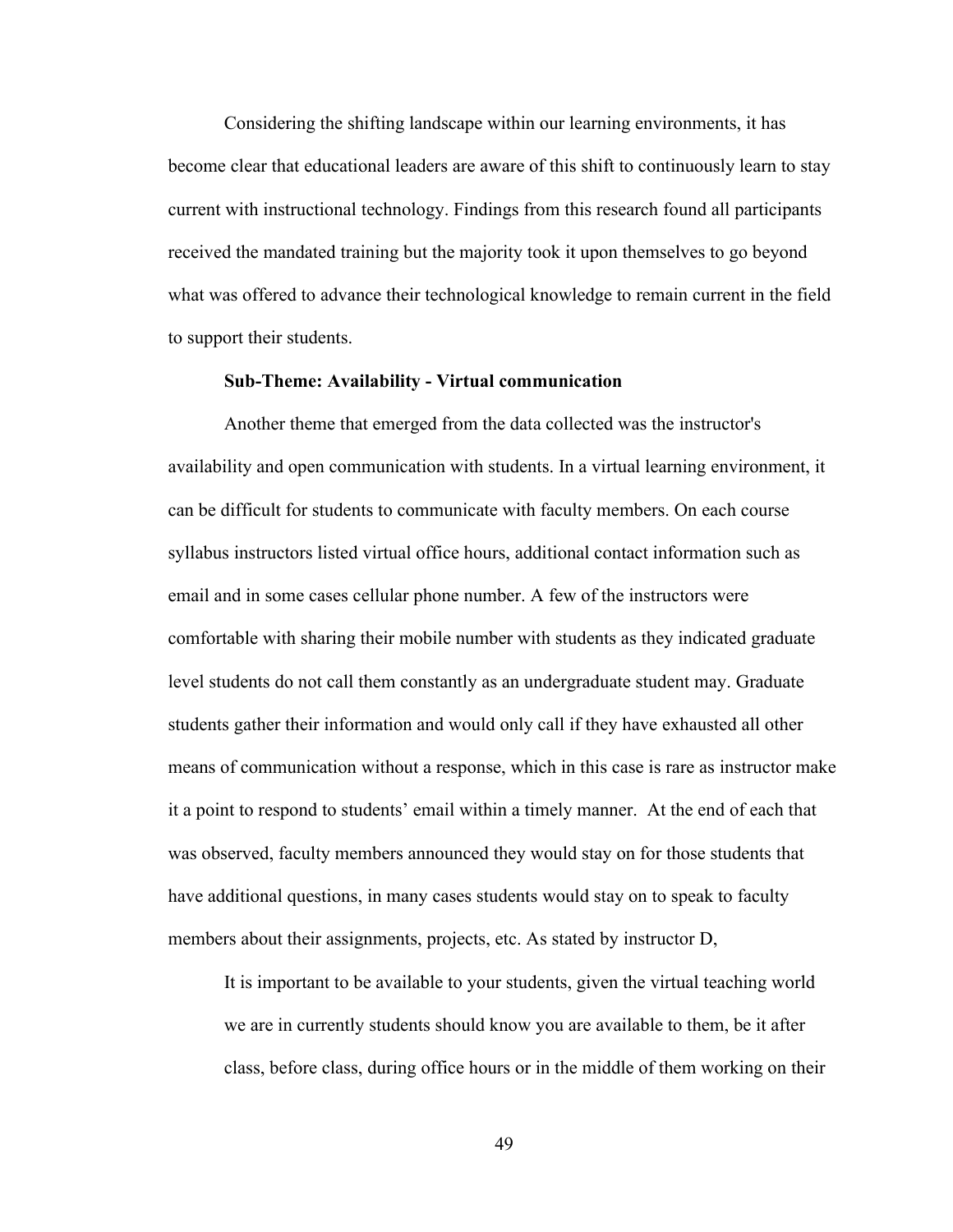project they should feel they can reach out to me so that I can help them with the course materials.

The following is what was indicated on the course syllabus regarding faculty's virtual availability:

Detailed instructions on how to schedule the office hours is available under the "Course Logistics Module" in your course page. Once you reserve your time slot, the instructor will email you a WebEx Meeting link you can use to attend the meeting. The following times will be made available every week, unless the university is closed: Tuesdays: 7:00-8:00 and Thursdays 17:00-19:00 Virtual Office hours: Monday: 3:30 to 4:30 p.m. Wednesday: 10:30 a.m. to 12:30 p.m. Or by appointment.

Office hours: Mon – Thur 10am – 12pm (flexible throughout other times if needed)

Office Hours: Virtual Appointments via Email

In addition to virtual office hours, emails and phone calls became virtual meetings and chats in the synchronized teaching environment, which extended the communication options for students and faculty. In an environment where there is no physical contact or interaction with faculty members it is important for students to understand they can reach out to their instructor should they have any questions or need any clarifications. In this study the level of availability from the instructor was astounding especially at a graduate level, where in some instances students are only registered for one class per semester and may not have any other source to turn to – they are taking once course, only interact with one instructor therefore that one instructor is their only source for the academic term.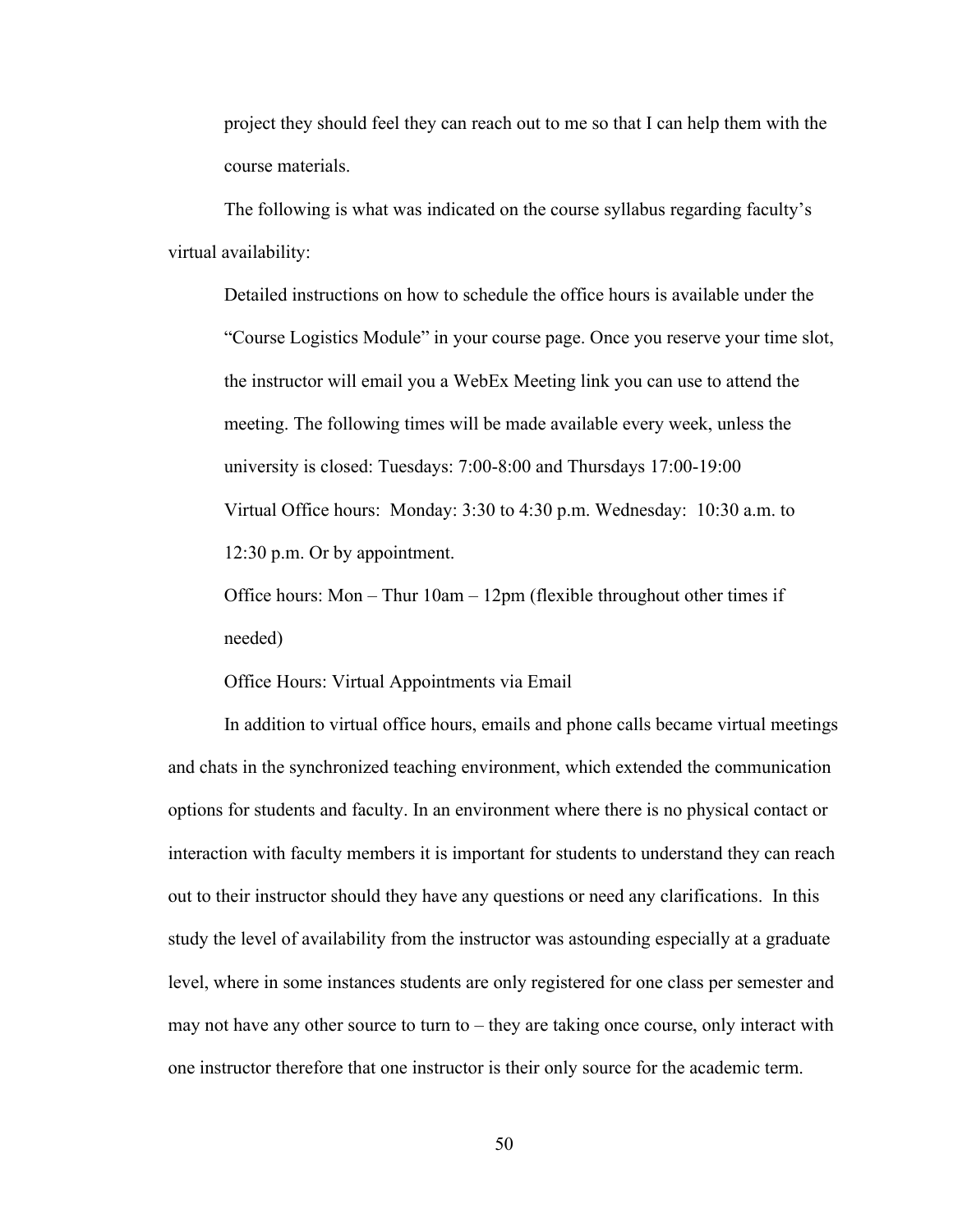## **Sub-Theme: Personality - Body language, tone, listening/understanding**

Teaching online synchronized courses has its difficulty already as you are teaching virtually and are unable to interact with your students personally. The teacher is looking at all his/her students, but the student's focus is only on the teacher, therefore it is important for the teacher to be composed and professional. In this given environment it can be difficult for the faculty member to stay focused, to notice the student's body language, to react appropriately to what students may be doing that is not acceptable. The instructor must be extremely knowledgeable of the topic, always use appropriate tone and listen to understand rather than respond, have passion, and create a simulated environment to promote learning. The following comments noted in Table 4 were taken from the observation notes and reflexive journal:

## **Table 4**

### *Observation notes and reflexive journal*

| Observation  | Findings                                                               |
|--------------|------------------------------------------------------------------------|
|              | *Instructor is aware and knowledgeable of all topics presented         |
|              | *Instructor motivates students to ask questions, add comments and      |
|              | provide feedback                                                       |
| $\mathsf{A}$ | *Instructor is highly confident but not overly excited or enthusiastic |
|              | *Instructor is extremely knowledgeable, energetic, and motivating      |
|              | *Instructors know each student's focus and background and can relate   |
|              | this to topic                                                          |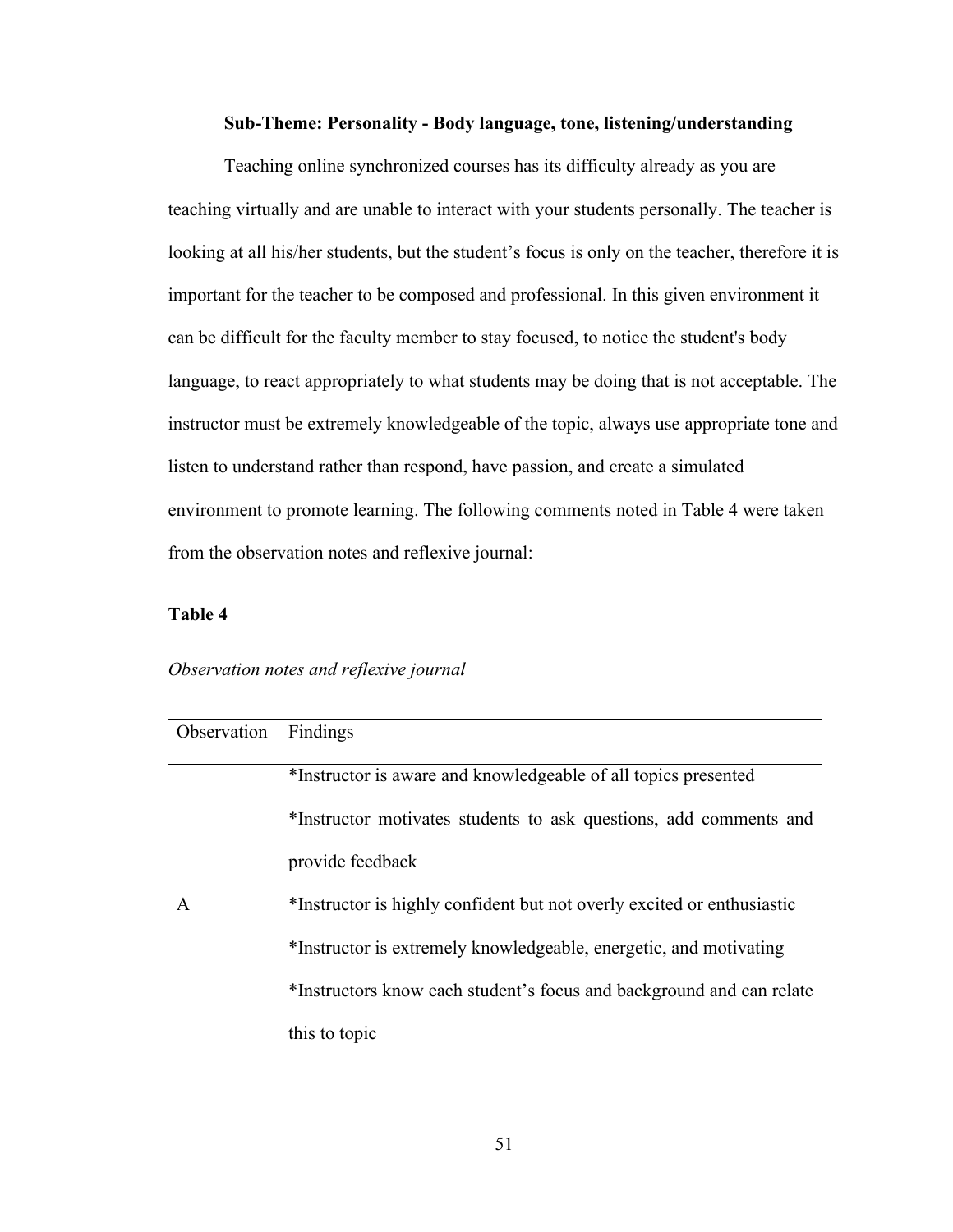|               | *Instructor is energetic, open, is extremely approachable, extremely   |
|---------------|------------------------------------------------------------------------|
| B             | knowledgeable on topics and current events to encourage students.      |
|               | *Instructor is extremely energized and excited when explaining items   |
|               | to student                                                             |
|               | *Instructor's energy is amazing                                        |
| $\mathcal{C}$ | *Knowledge of subject is exceptional                                   |
|               | *Instructor is extremely friendly and pleasant with students           |
|               | *Instructor motivates students and jokes with them                     |
|               | *Instructor is extremely confident, knowledgeable, focus and           |
| D             | energized                                                              |
|               | *Instructor uses sarcasm                                               |
|               | *Instructor is very familiar with students and interact with them with |
| E             | sarcasm                                                                |
|               | *Instructor is not as motivated and enthusiastic                       |
|               | *Most students' cameras are off; instructor does not encourage         |
| $\mathbf{F}$  | students to turn camera on while speaking                              |
|               | All cameras including the instructors are off.                         |
|               | * The only content on the screen is the instructor's presentation      |
|               | * It was difficult to know when students have questions or when they   |
| G             | wanted to participate                                                  |

It can be inferred from the data collected background and experience plays an important role in teaching style and persona. Adjunct faculty members tend to be more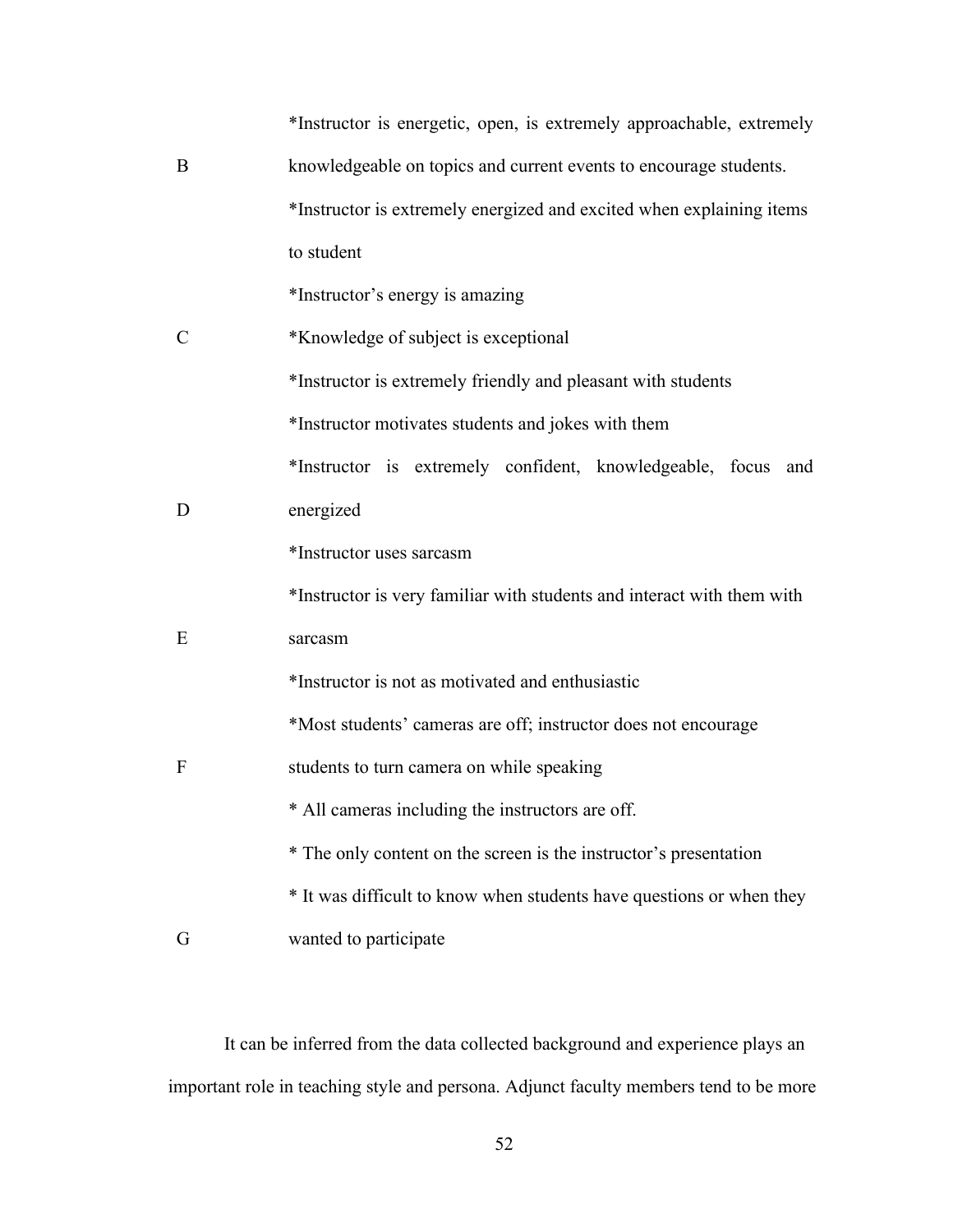engaging and excited about what they are teaching. Tenure or full-time faculty members were not as enthusiastic as the adjunct instructors. As stated by Hsieh (2021) and Sorbie (2015), the importance of interaction between faculty and students at a graduate level is important, as it increases academic performance, satisfaction, and creates a positive college experience. At the graduate level it is difficult for students to connect, therefore it is important for faculty members to engage their students and understand their challenges (Dews-Farrar, 2018). Graduate students balance careers, family responsibilities, and academic demands, therefor instructors' flexibility is helpful towards students' success (Farrell and Brunton, 2020). Instructors' role is not just to display information to students in the hope that they learn and retain the information, as discovered it goes beyond just presenting. Body language, tone, listening, understanding and knowledge of the topic and beyond is what was observed and created an engaging class for students.

## **Research Question 3 Findings**

The third research question leans towards technology and how technology impacts/helps to promote student engagement in class? The third theme technology implication resulted in two sub-themes.

#### *Theme 3: Technology*

Technology is what drives today's world not just for education but for every aspect of our daily lives. Part of this study focuses on findings from the faculty member how technology impacts/helps to promote student engagement in synchronized classes. The findings in the research resulted in a mixed outcome of faculty's perspective of technology in a synchronized graduate level course. In some instances, the feedback from faculty members regarding technology usage during class were negative, however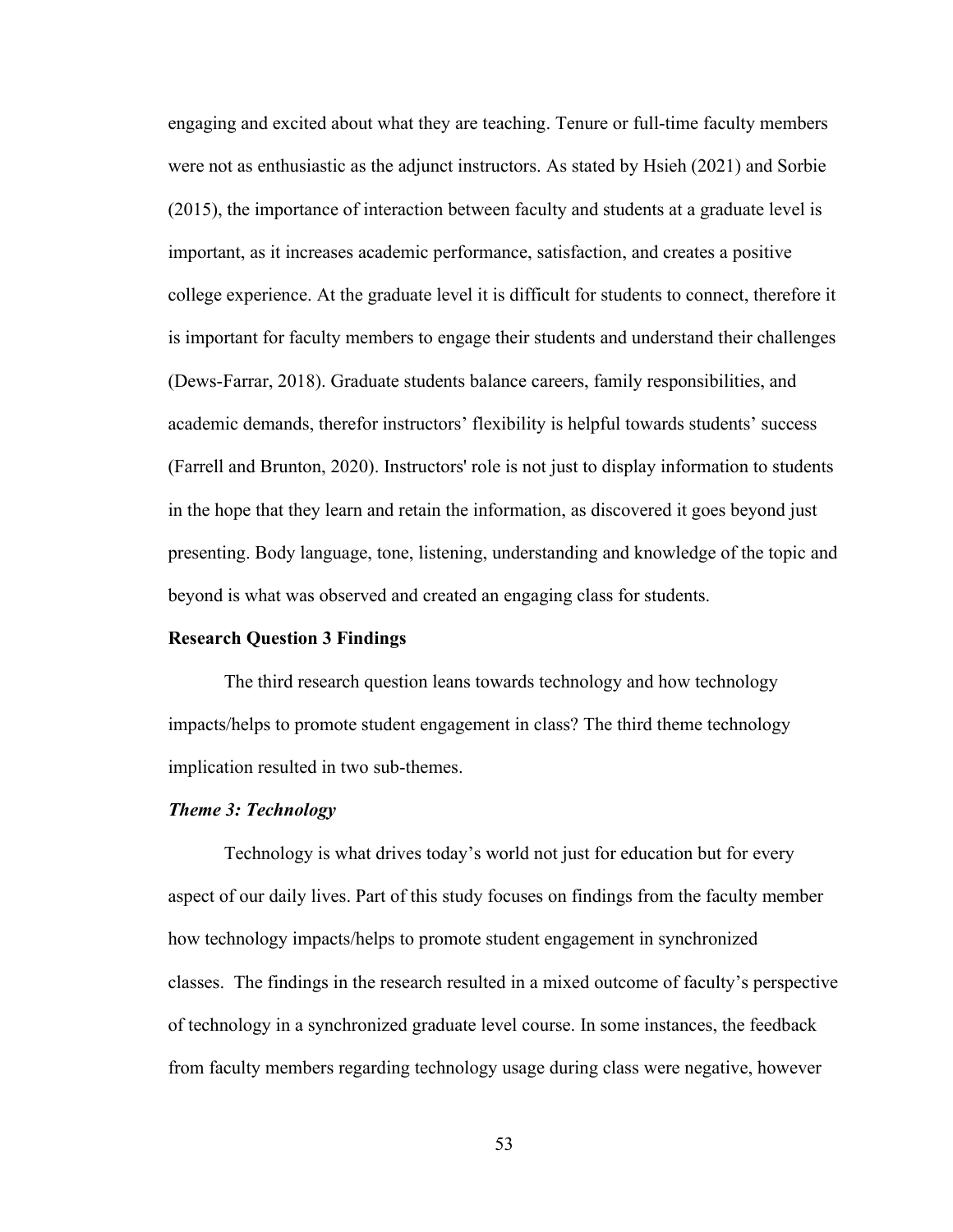in other instances faculty members welcomed usage of technology as it increased engagement during class. Out of the seven participants, two responded in a positive way towards technology, two were negative and three gave both positive and negative reasoning. The response was mixed because the university elected to change learning management systems - moving from Blackboard to Canvas and this was the first semester faculty members were using Canvas. As instructor C indicated,

Technology has impacted students in both positive and negative ways. On a positive note, technologies have allowed students to be flexible with class participation (e.g., location/settings), allow access to useful tools (e.g., tools in Canvas), etc., it also negatively impacted student engagement. Of the most notable, students are becoming heavily reliant on the sources that are available online. In some cases, there was an issue with a lack of proper citation and/or paraphrasing despite referencing outside sources.

#### **Sub-theme: Positive/Effective**

Participants perspective on technology were mixed, however majority of instructors leaned towards technology in their classrooms; given the current pandemic everyone depended on technology and without it there wouldn't have been any online classes. All participants received formal training from the university to teach synchronized classes online, however the majority of participants were comfortable teaching online and attended additional training on online teaching. From the data the following were found from the different data sources, "technology gives a variety of resources with updated information, it is cost effective, motivating and engaging". As instructor A stated, "discussion boards serve like being in person then discuss virtually"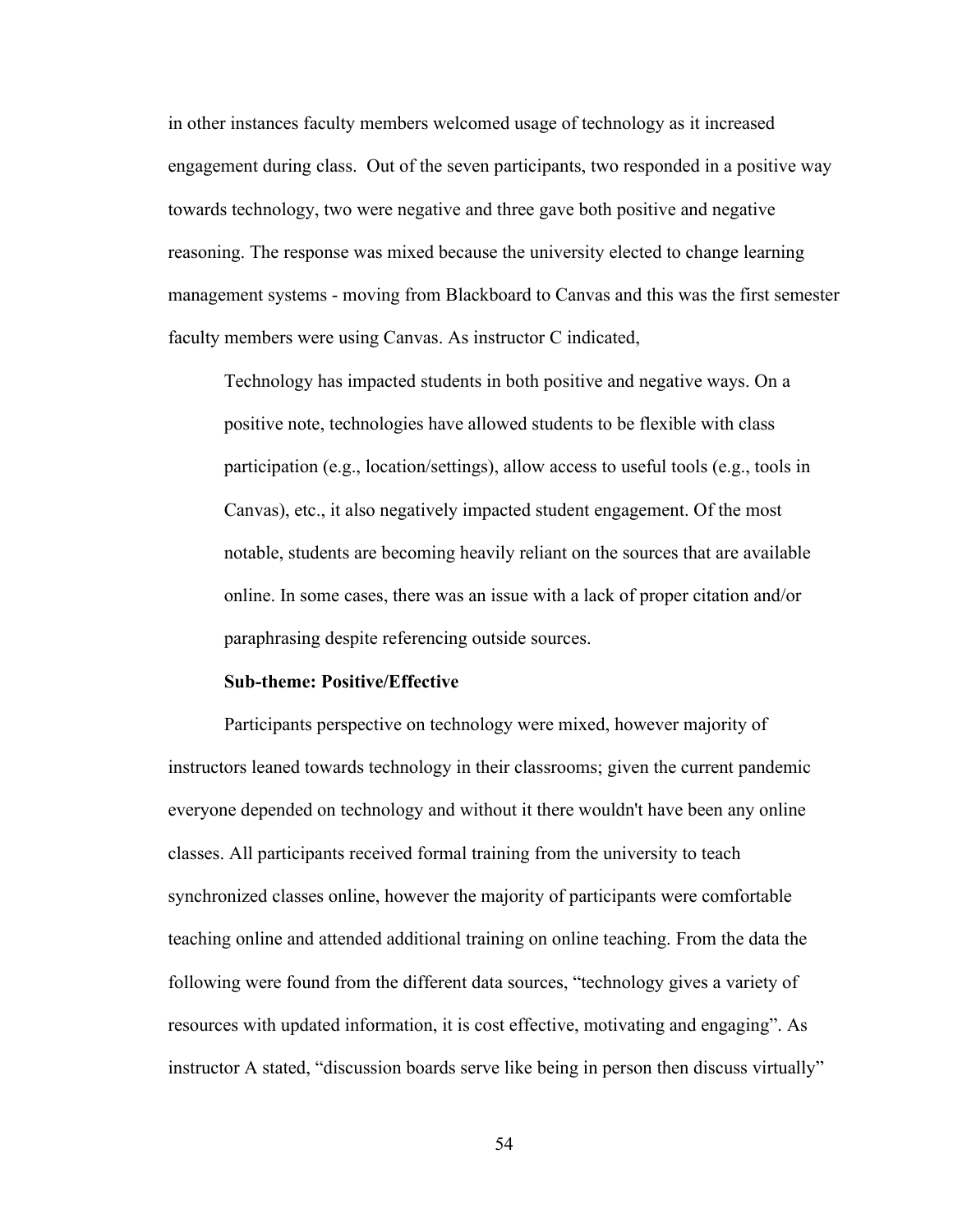and instructor F stated, "good with streaming tools, videos from YouTube, more tools are available, students can research while in class, they can look up and refer to current events while teaching." Additional instructor D stated, "students can find answers when questions are being asked more quickly with online resources, they can research with the availability of technology and the internet, thus this information increases engagement." For instance, for those students that didn't get a chance to review the materials before class or research a topic before class, they can easily do so during class while other students are presenting or asking questions. During the individual virtual interviews, instructor G mentioned the following,

Connecting virtually seems to be better than in person, as in person students are less engaged it seems in my class, however being on screen via the camera students tends to speak up more, maybe because they do not see the entire class in their view but are only seeing the instructor, however this has in my opinion increase participation with technology as they can quickly google something and share it with the class.

As mentioned by the instructor, having the ability to research updated information immediately aids in student's participation and engagement, as students can research the information instead of guessing and are more confident to share with their class. Participants were overall content with technology and resources available to them and their students but felt there could have been more available.

### **Sub-Theme: Negative/Ineffective**

In any environment problems with technology will range from not having the right equipment to issues with experience. Although some faculty members did not see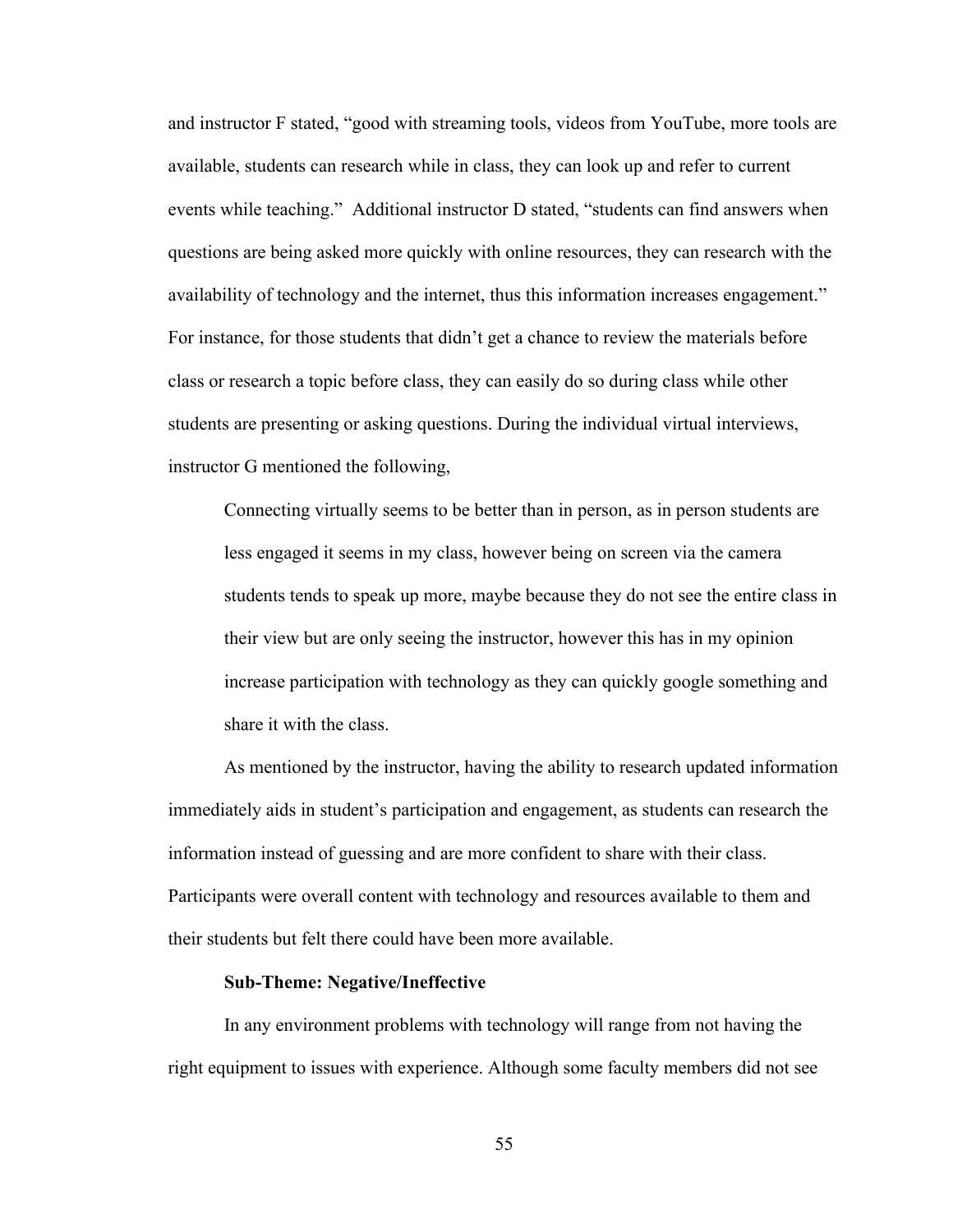technology as a problem, a few had their challenges while teaching synchronized online graduate level courses. Instructors teaching technology courses mentioned all the free software and virtual textbooks that are available however the university needs to approve the usage of these resources in order for them to be utilized in teaching.

As indicated by a coding instructor,

Tools and resources are out there and available, however it is not currently available at our university. Submitting of assignment tools can be more effective especially for specific programs, for instance in my class I ask my students to write codes and submit as their assignment, they have to currently submit their codes via MS Word, there are software available that can be attached to my course where students can submit their coding via this software and it will immediately check the coding for them, however in the current environment I have to copy the coding that was submitted via MS Word and run it through the program to check for accuracy.

In this case tools are available however the university does not currently have it available for faculty and students to use. In another instance instructor C stated,

Technology is a distraction as students are on their phone while they are in class, they can turn their camera off, and you don't know what they are doing. Excessive screen time is not good and in some cases students can cheat.

Faculty members also felt given the current situation virtual learning is necessary however there can be unequal access to technology and there is less human interaction as well as distractions. Other faculty members also express that students and faculty are having a hard time adapting to the new platform and figuring out the new format of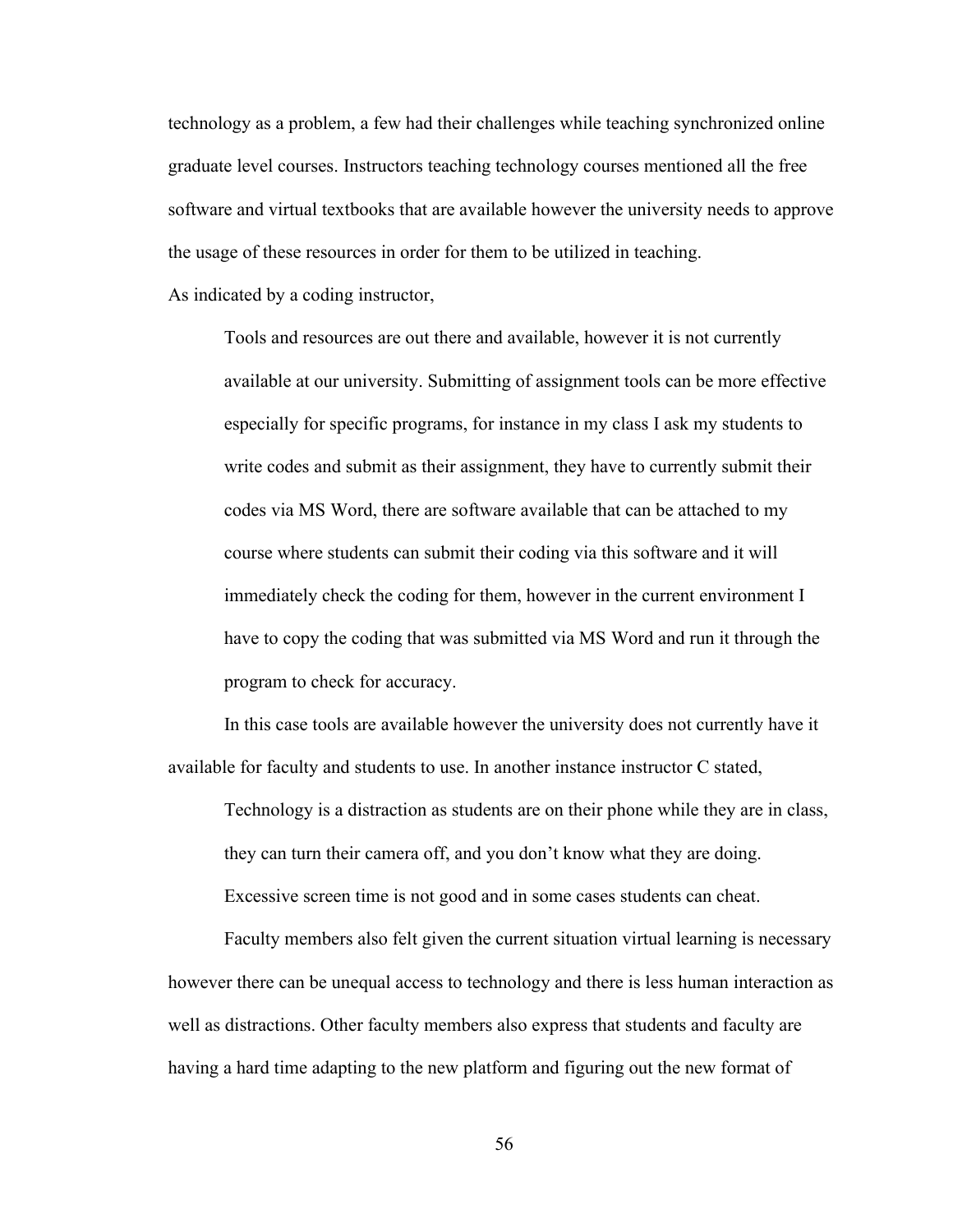course content and topic. In the finding's faculty members were a bit frustrated at times but worked together to get through the hurdles to make their online classes run smoothly.

## **Research Question 4 Findings**

The final research question is to gather what activities promote or increase engagement during classes? Virtual meetings have their challenges themselves as it becomes difficult for faculty members to pay attention to each student. Instructors have implemented conversations verbally and via chats during classes to engage students. The central theme that emerged from this research is instructional methods which was divided into three sub-themes.

#### *Theme 4: Instructional Methods/Techniques*

The major theme that emerged during the analysis of the transcribed data was the different techniques and methods used by instructors to increase engagement. Each of the participants shared their experience and adaptation of these techniques due to the nature of the course being administered online. This theme resulted in three sub-themes, class discussion, presentation, and questions. Each participant has very different experience regarding teaching including the number of years teaching, adjunct versus tenure, professional background, and the numbers of years teaching online. Even though the participants are very different, the data revealed a common and persistent method used in synchronized classes to increase engagement.

# **Sub-theme: Discussion - Verbal and Chat**

One of the first patterns observed was class discussions. Class discussion/participation were noted as a requirement on the course syllabus and scaled between 10-35% of students' grade. Understanding what method/techniques instructors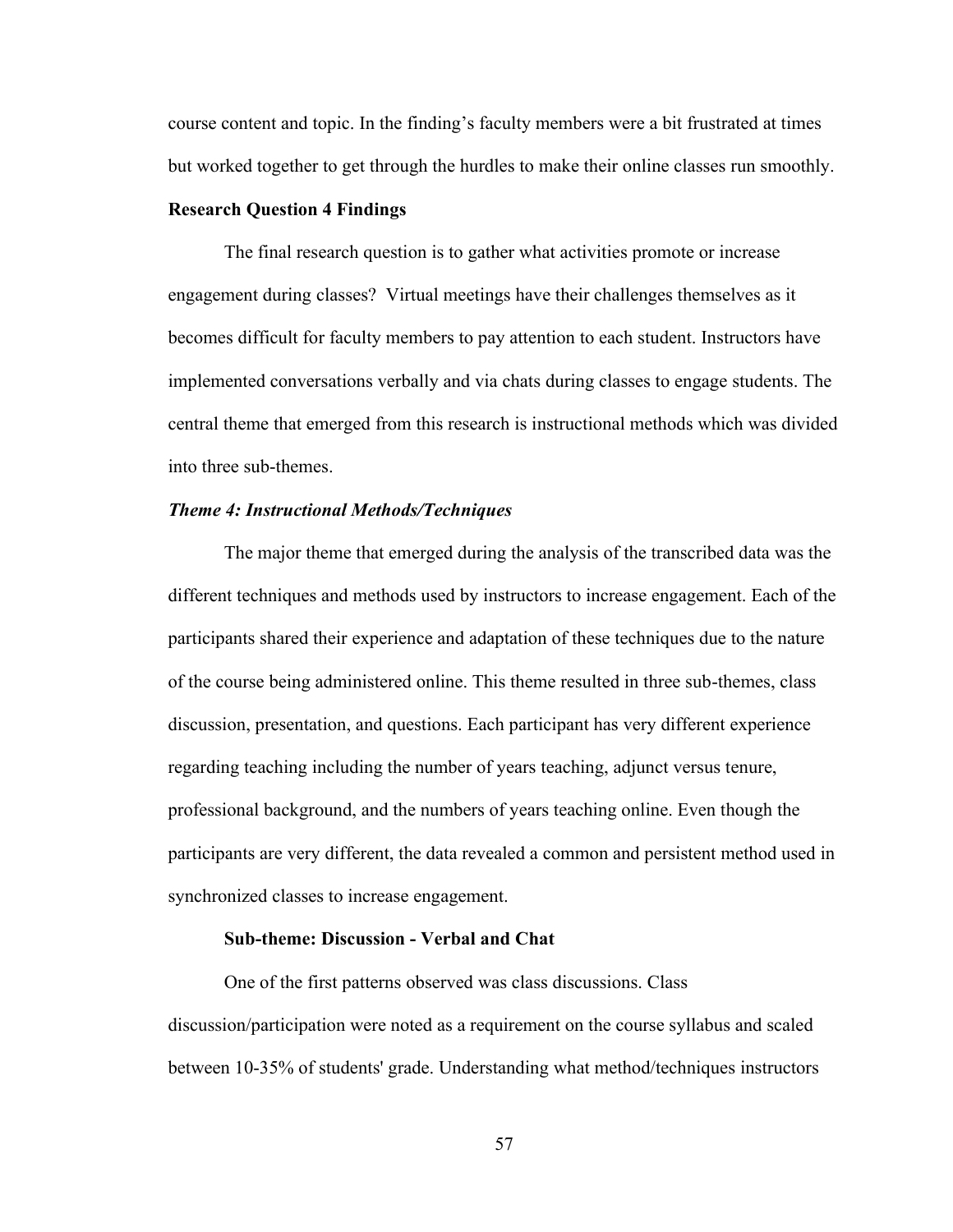were using to increase engagement was one of the first goals of the interview questions. In each of the interviews several questions were directed to understand the specific techniques/methods used to increase engagement. Out of the seven participants, five confirmed during the Covid-19 pandemic with the majority of classes being administered online in a synchronized format virtual discussion was the most effective way to engage students. Instructor B said,

Working closely with students by having dialogue allowed me to better engage students. To improve students' engagement, I offered incentives for participation (e.g., extra credit).

Instructor E added,

To increase students' engagement, I employ discussion and conversation in each class, and not just lectures with presentations. I call my students by name, and it is important to know my students and their background to connect to them and increase participation.

Each course observed six of the seven started with students' discussion related to the day's topic. In the synchronized courses observed in this study the format was not lecture and PowerPoint presentation done by the instructors, but introduction of the topic that starts a class discussion. Students would either present their findings or discuss the day's topic. Every single participant interviewed indicated discussion, dialogue, and conversation was the number one technique/method used to engage students.

In addition to verbal discussion five of the seven courses used the "chat" feature or written discussion during classes. As instructors were presenting or other students were presenting students would use the virtual chat features to ask questions and start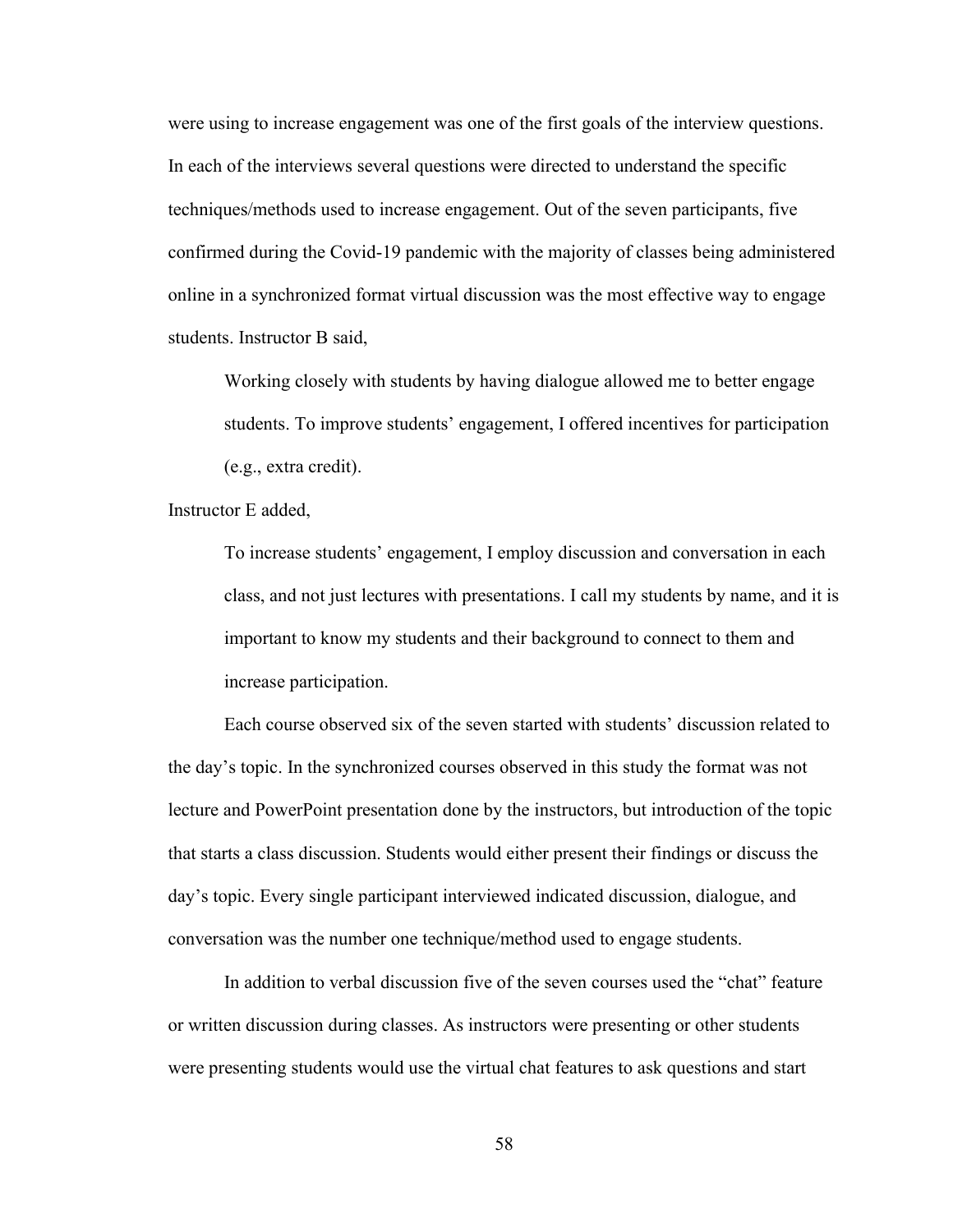discussions. The instructor in some instances would also participate in the "chat" discussion. As noted by instructor F,

The virtual chat is like having a side discussion with a student or a group of students in class while the other are working on their assignment, it is a great way to have a private conversation or a mini group conversation with students virtually.

Instructor E stated the following,

In synchronize teaching to increase engagement using the virtual chat helps student to express their opinion without verbally speaking, it gives them more drive and confidence to write their message instead of speaking, therefore increase participation and engagement. It helps those that are not strong speakers to express their thoughts via chats.

In addition to virtual chats, instructors added polls via the chat during the class time for students to participate and vote on their answers. This increased engagement where all students in the class needed to vote and participate via this method. Implementing discussions by students at the beginning of the class increased participation.

## **Sub-Theme: Presentation - Live and Pre-recorded**

The next theme that emerged from the data to address the main research question of what instructors used to increase student engagement is presentation - live and prerecorded. Instructors in some cases uploaded their presentation prior to class so that the student can review the presentation before class and be ready to discuss. With this option the instructor is not as focused on presenting the presentation but discussing the actual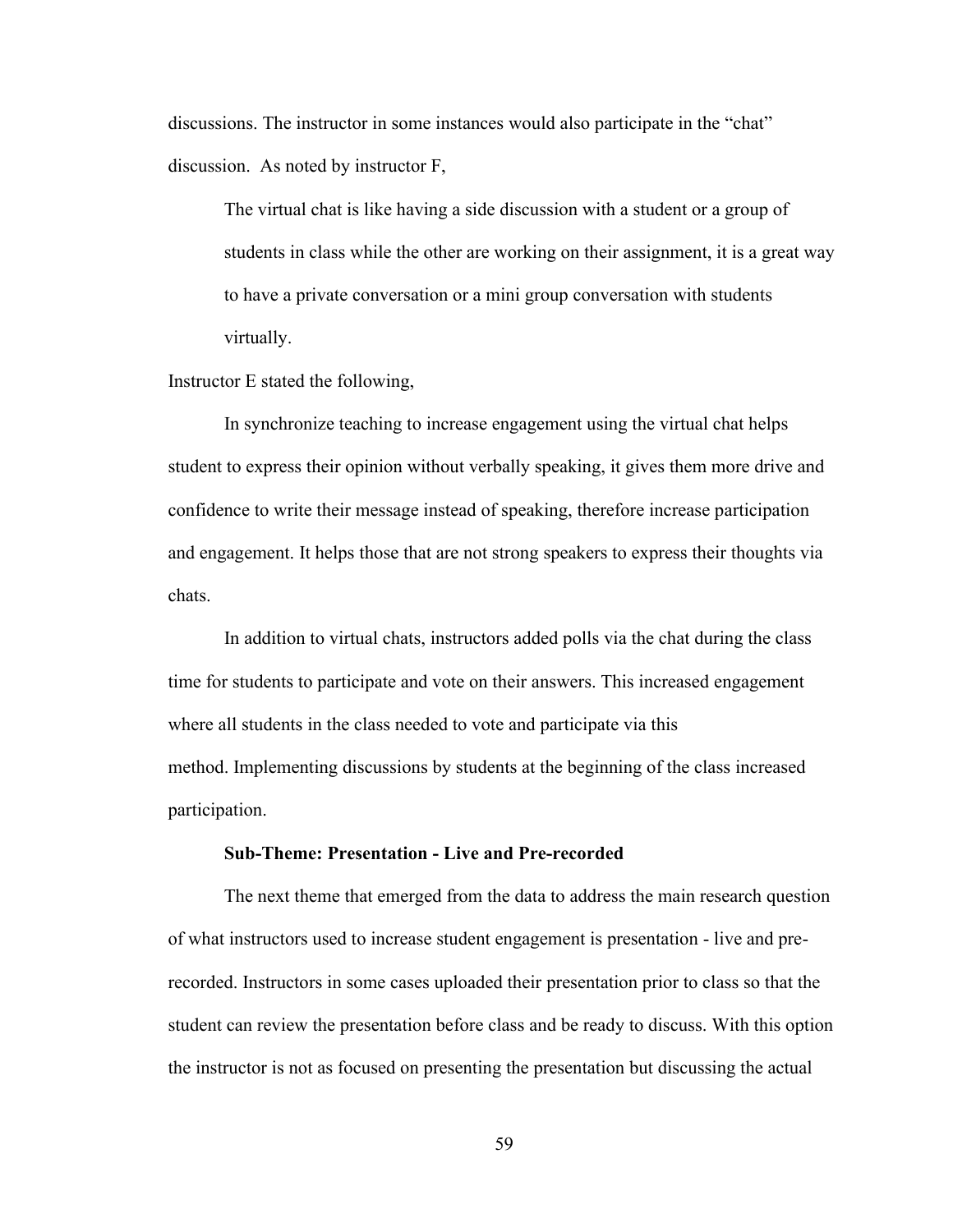content of the presentation/class agenda rather than just going over a PowerPoint. In one instance instructor B does not even bring up the presentation for the day, rather the instructor encourages each student to pick a slide/point from the previously shared presentation to discuss. As stated by this instructor,

My presentation for the class is uploaded a few days prior to class so that students can view them, in the presentation I include questions or points for students to think about and be ready to discuss in class - this increases class participation and engagement as students are prepared not knowing who will be called to discuss the topic.

Faculty and students were allowed to record or upload their assignments before class; other classmates were able to review the material and be ready to discuss during class. In the sports management class observations, a student has recorded his exercise method used which was done outdoors the day before, the student then showed the prerecorded video to start the discussion of the day related to the topic. Given the online synchronized course, doing this demonstration during class would have taken up a lot of time however with the pre-recorded element students were able to watch and respond immediately. Discussions that included presentations by the student created a comfortable environment for other students to respond and engage to support their fellow classmates.

### **Sub-Theme: Questions - Open ended and Current events**

Another popular theme that emerged from the data collected via interview and class observations were the different types of questions being asked. Instructors in their presentation and live class asked open-ended questions. In instances where the questions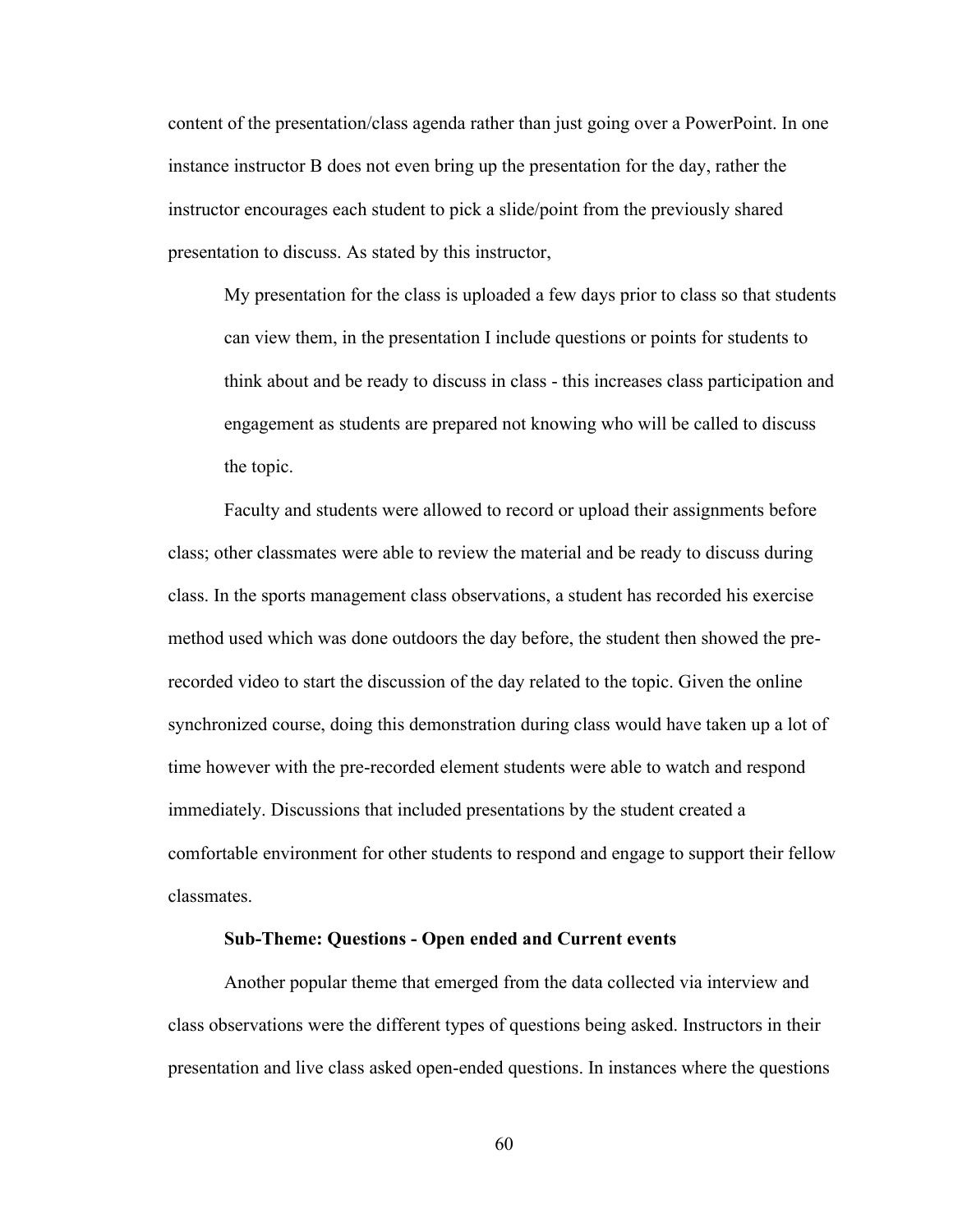were not understood the instructors would reword the questions which increase participation. As instructor A mentioned in the interview,

Asking open-ended questions encourages thinking, knowing your students and asking questions specific to them or their field increases discussion and participation.

An additional method that demonstrated a high increase in engagement is questions related to current events. For instance in one of the class I observed titled "Legal Aspects of the Healthcare System" the topic of the day per the syllabus was on "parental rights on medical treatment" the engagement level was moderate and the instructor sensed this therefore the instructor discussed how the student would react if their parents have to choose their treatment with Covid19 of which they may not agree with, this increased class discussion and participation, 100% of the class had feedback and participated in the discussion. Five out of the seven courses observed incorporated current events into the lesson/topic of the day, where all students were familiar with the topic and were able to participate with ease. The initiation of open-ended questions stimulates thinking and sharing of ideas that created an engaging class. Students shared information with each other, learned from each other, and were comfortable with this type of learning as it increased engagement.

## **Conclusion**

This chapter reported the findings that emerged from the data analysis. This chapter is organized into four main themes and included sub-themes. The main themes course modification, faculty's role, technology, and instructional techniques specifically discussion was a major factor to increase engagement in a graduate level synchronized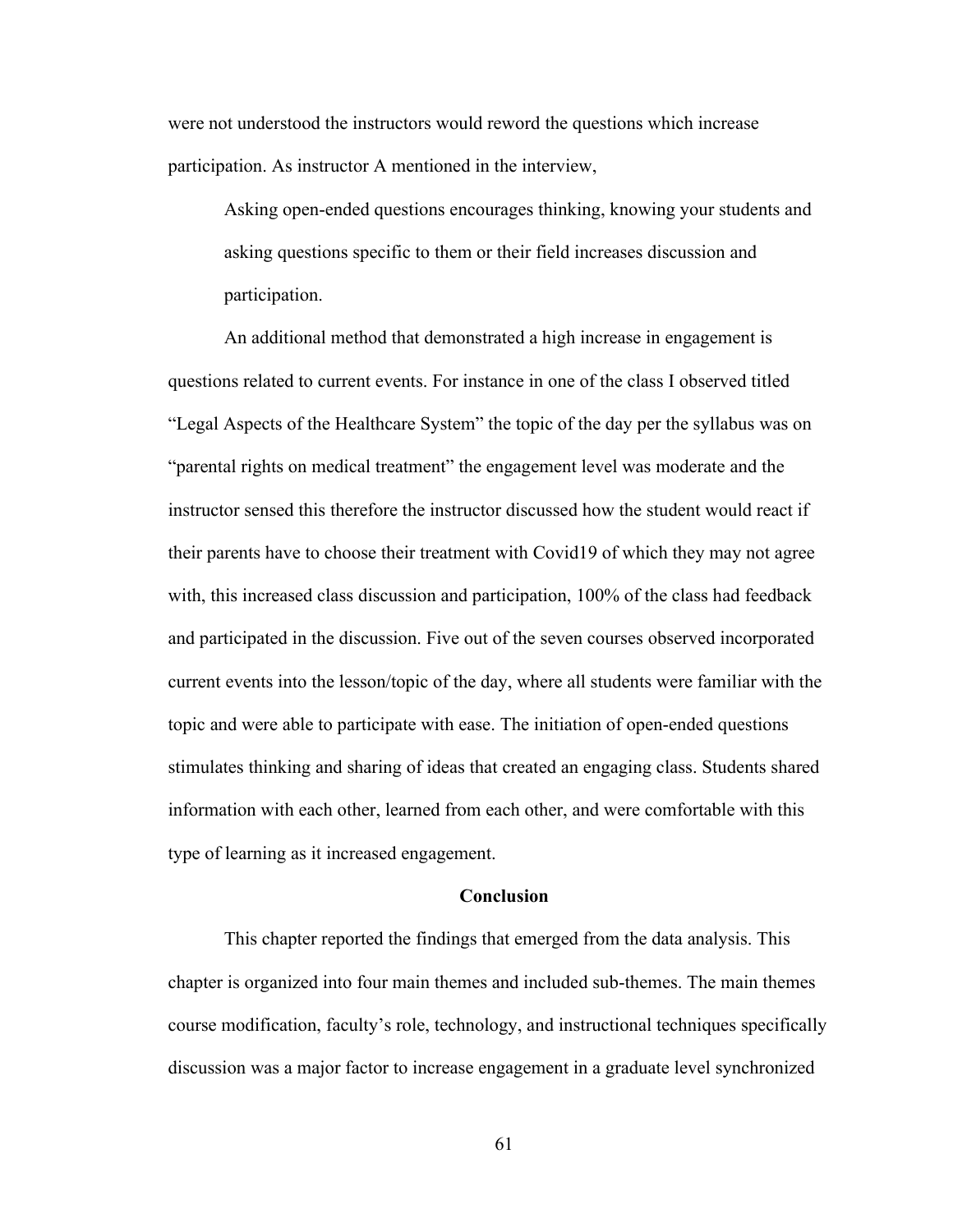course. In relation to the research questions, the findings have identified a combination of techniques used in teaching online graduate level courses to increase student engagement. The next and final chapter provides implications of findings, relationship to prior research, limitations to this study, recommendations for further practice, and recommendations for further research.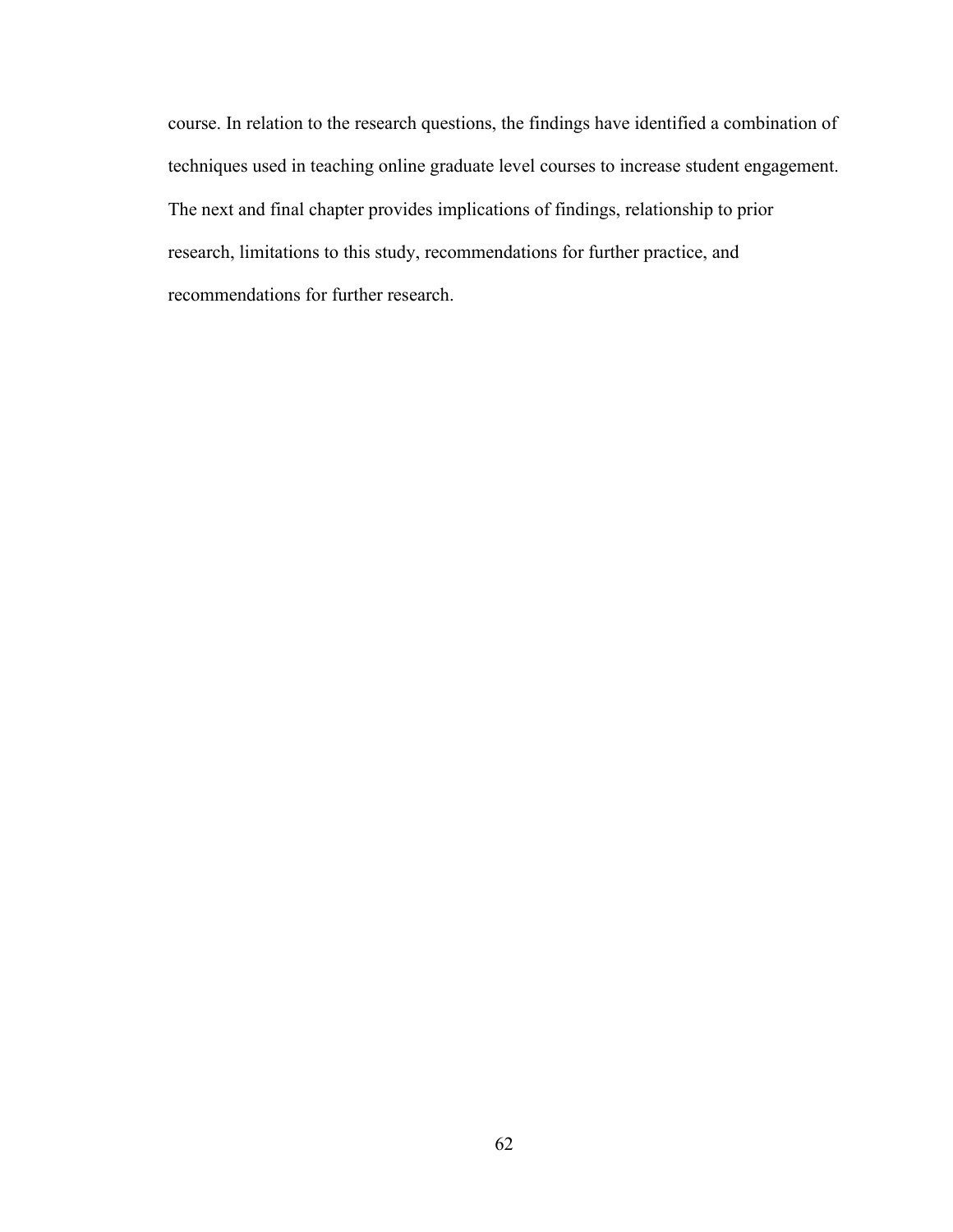#### **CHAPTER 5**

#### **Introduction**

This chapter will discuss the interpretation of the findings within each of the four research questions, the implications of those findings, and relationship to prior research. This chapter will also discuss the limitations of the study and recommendations for future research and practices. This qualitative case study focused on faculty's perspective on synchronized graduate level courses at a private university in New York. The study aimed to address four research questions - the first research question is to understand what methods and techniques used to teaching online synchronized courses increases engagement at a graduate level. The second research question explored how faculty handle the different engagement levels of students. The third research question focuses on technology in student engagement. Lastly, the fourth question focuses on what specific activities promote engagement during synchronized online classes. As discussed in Chapter 3, the data collected in this study consisted of individual interviews, course observations, and document analysis. Four themes emerged from the data that was examined and analyzed: a) course modification; b) faculty's role; c) technology; and d) instructional techniques. The course modification and technology theme discussed the topic of assignments, group projects, lecture style, and technology which closely align to Connectivism Theory. The second theme regarding faculty's role relates to self-regulated teaching/learning that is connected to Engagement and Connectivism theories. The instructional technique's theme incorporates discussion, presentations and questions connected to the Engagement Theory. This study can help both instructors and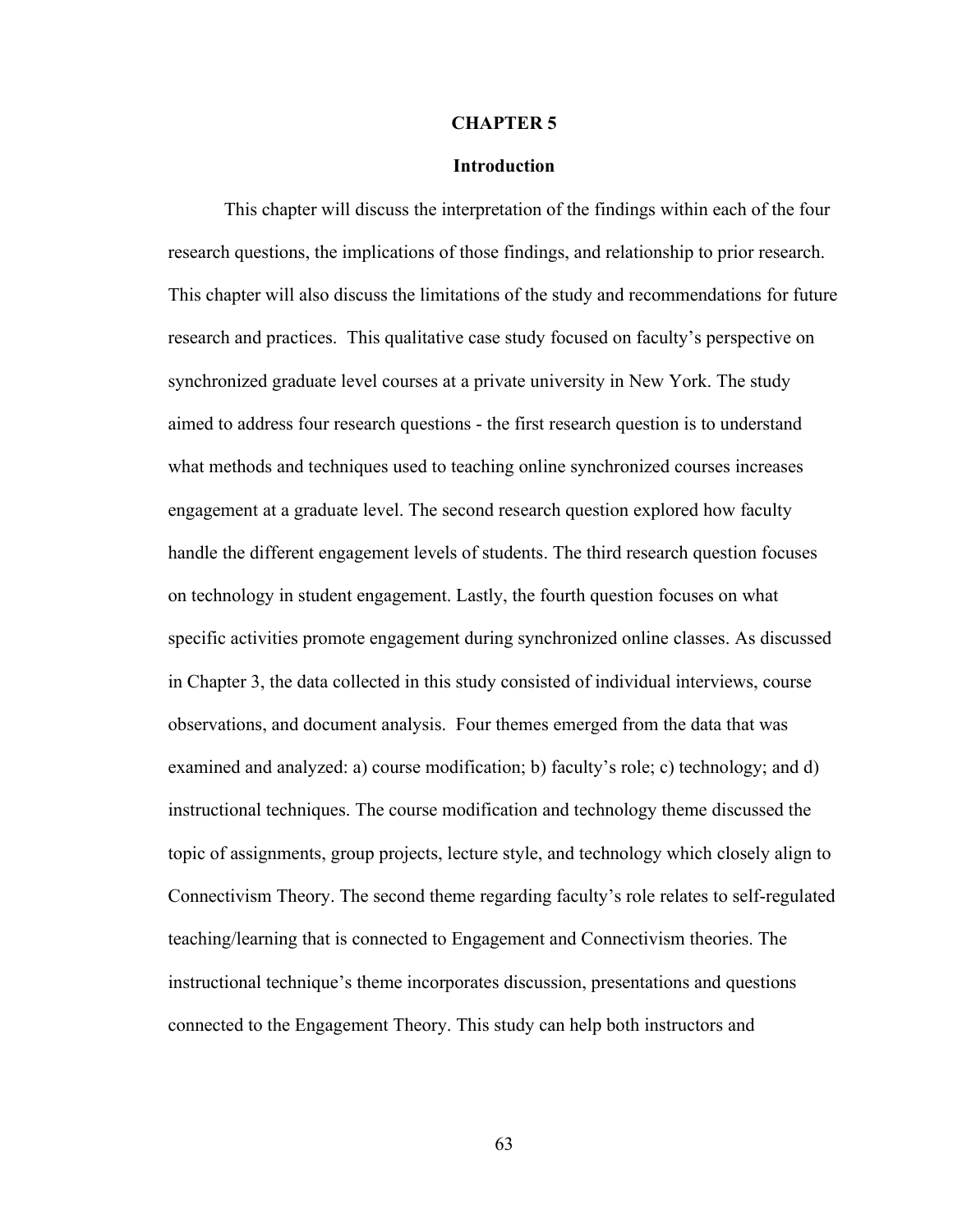educational institutions build awareness of the necessary techniques, tools and training needed to successfully teach a synchronized course online.

#### **Implications of the Findings**

#### *Continuous Course and Instructional Modification*

Academic institutes have an important role to play when developing course contents and keeping modality in mind (Cooper, 2001). Instructors are the leaders of their classrooms and plays an important role in student engagement (Bustamante, 2021). Instructors understand the environment and what method/technique can be incorporated to create a successful learning experience. Keeping this in mind, this research found changes to course contents such as assignments, group projects and lecture style increased engagement. As discovered a course map/plan created for a face-to-face course will not be successful in an online course. Modifications needed to be made to keep students engaged in a virtual environment; therefore, adjusting assignments, deadlines, lecture style, and ways to do assignments were implemented to make sure students were learning what they needed to in this type of teaching modality. As suggested by Leiber (2020) when implementing resources and more flexibility it encourages students to play an active role in learning. As indicated by Hart (2012) it is important to encourage students to play an active role in sharing and contributing to content when learning. This gave the students the opportunity to work together, share what they know, explore new technology, share what they have discovered and learn from each other. Utilizing virtual resources, collaboration, combines previous information with current information to create new understanding and meanings relates to Connectivism Theory (Siemens, 2004),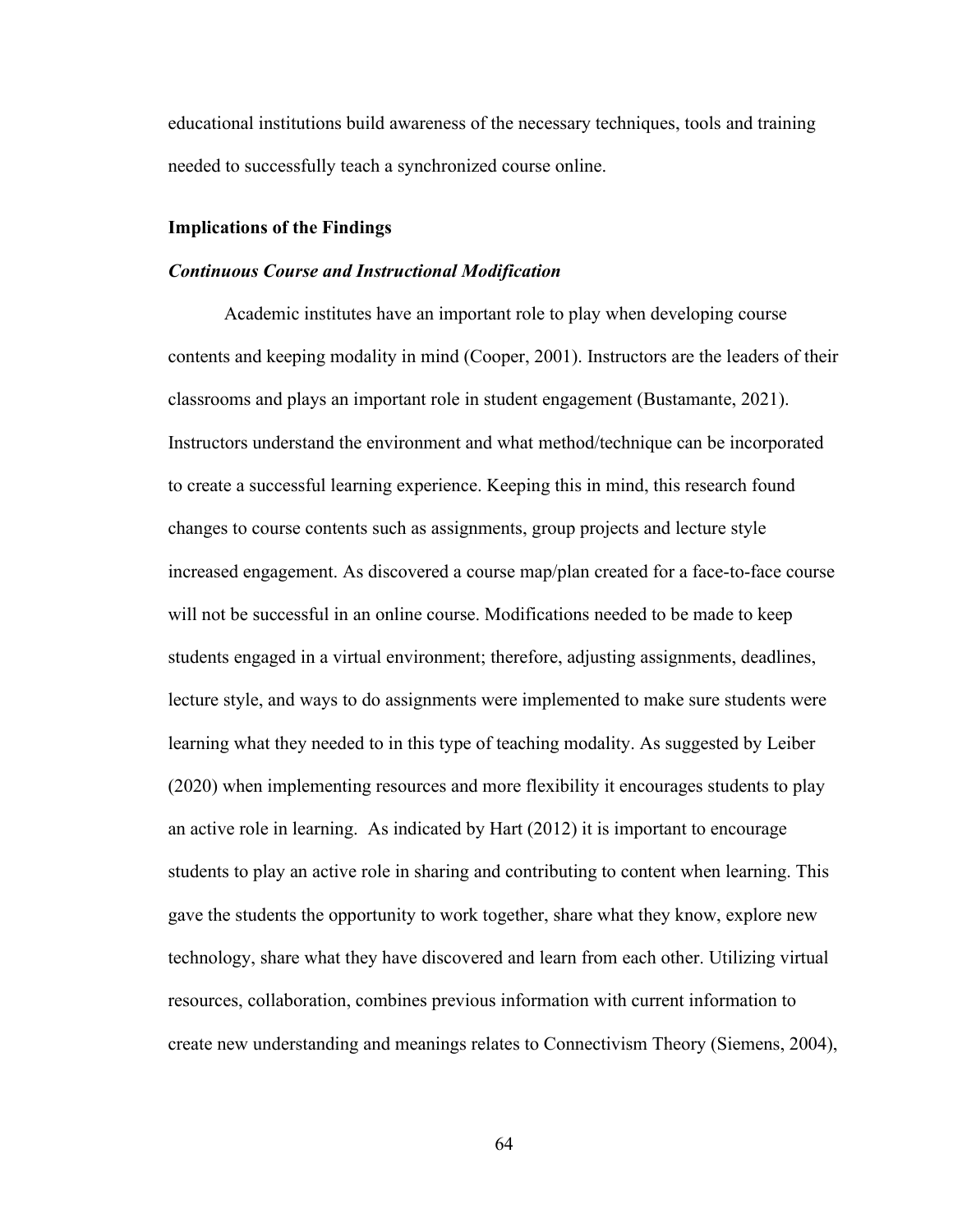and group collaboration derive from the Engagement Theory (Kearsley & Schneiderman, 1999).

Instructional methods that apply to face-to-face teaching will not be successful via online teaching (Bustamante, 2021). This research found implementing discussions, presentation and open-ended questions were the techniques used to increase engagement. Faculty members used virtual chat and virtual polls to encourage students to engage in the course if they notice the student may not be interested. Incorporating videos, current events and guest speakers increased engagement. Given the virtual environment it is difficult to gage the different levels of engagement but there are many resources available that can be incorporated in the synchronized courses to aid in teaching. Therefore, it is important for educators to search for new knowledge consistently and continuously as supported by the Connectivism theory that can guide them towards information about elearning environments (Siemens, 2004).

#### *Technology and Resources*

Technology is what enables synchronized learning, from the data collected it can be concluded the majority of instructors encourage the use of technology during classes. The justification is that students can find the answers they need in order to participate which increases engagement. Though the feelings on technology were mixed, many participants agree technology has reinvented learning with endless free resources available to students to learn from. In addition, digital tools are available and can be implemented were discussed. Institutions today are working towards matching their technology to meet online learning objectives, and faculty members' needs in teaching classes online successfully. The strive to improve independently and seek information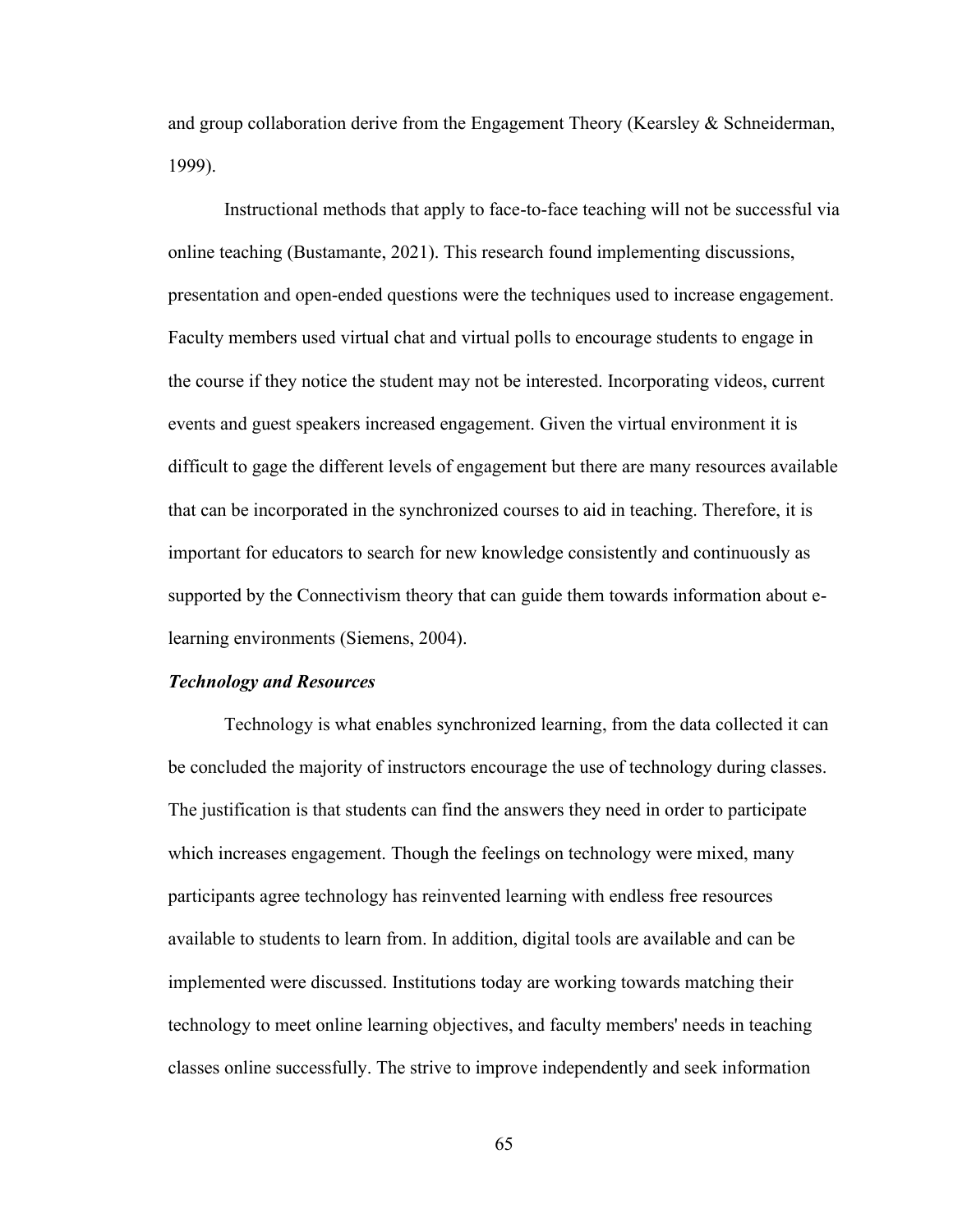leads to self-regulated learning/teaching learning (Harris & Graham, 1999; Schraw, Crippen, & Hartley, 2006; Shunk, 1996). Participants expressed the importance of identifying and employing the best online tools for interaction and teaching synchronized classes. From the interview's participants expressed the need for schools to use digital resources to support teaching and learning. From a faculty perspective, technology provided students with easy-to-access information. It allowed students the opportunity to practice what they learned. It allows students to explore new subjects in depth to understand concepts and theories. Technology from what this research found aids in students learning via critical thinking when incorporating current events, rather than just memorizing facts. Technology allowed for group discussions and better communications means as well as using better learning techniques such as videos, chats and live events into teaching and learning.

Using digital textbooks, portfolios, learning games and real-time feedback on teacher and student performance are a few of the incentive's instructors indicated should be incorporated as it connects to Connectivism Theory. It is essential to note technology system design for online teaching is not just the devices and software, it involves a system that includes the instructional requirements for online teaching. Findings also revealed that technology is extremely important and needs improvements at the university level. Instructors also voiced their concern of the availability of resources from the student's end, for instance adequate bandwidth speed and hardware requirements. Without the necessary resources' students will not be able to employ tools available.

## *Continuous Learning and Persona*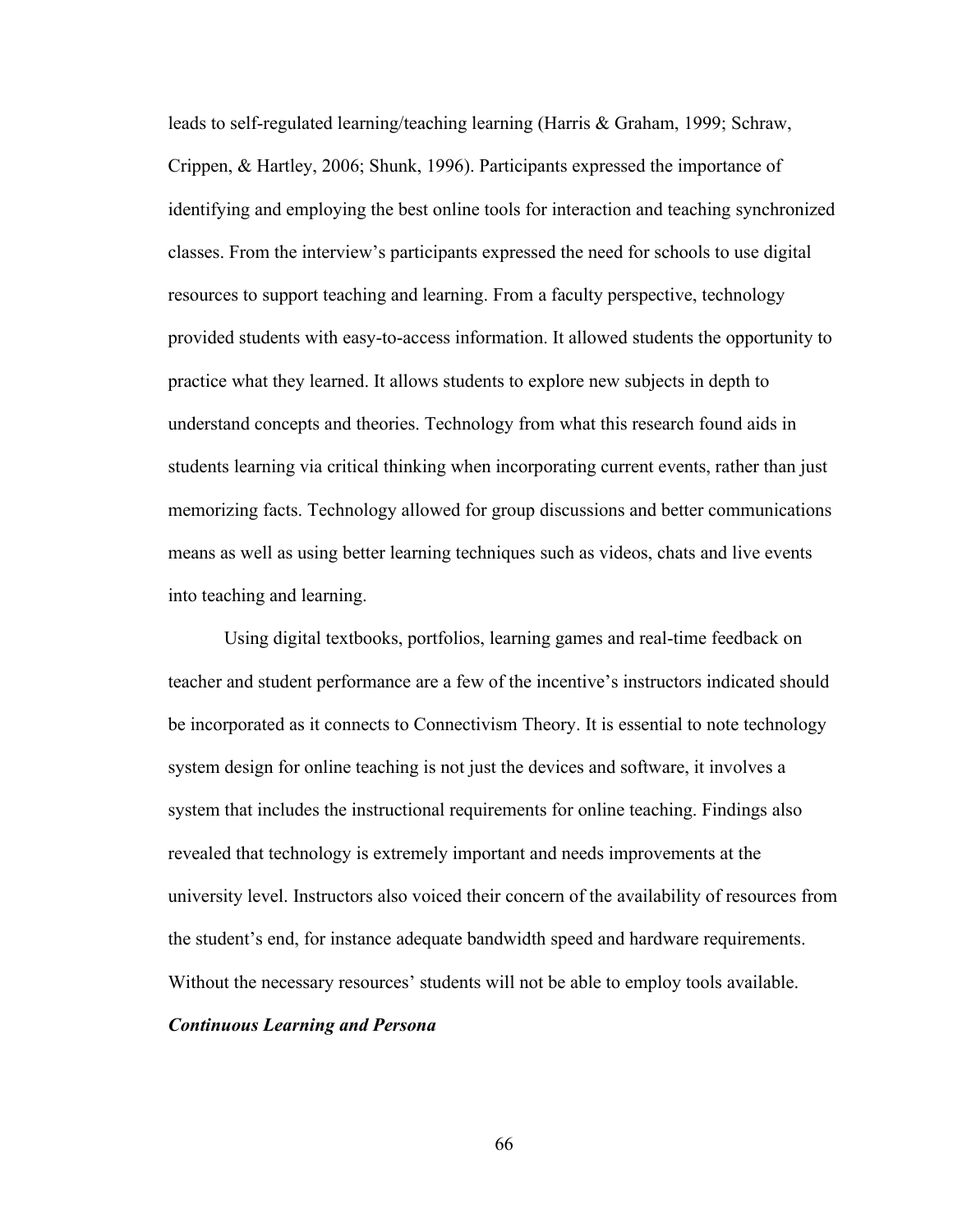According to the participants, continuous learning about technology and current events promoted discussions and dialogue. Instructor's constantly research new techniques, videos, exercises, and resources they can share with their students to increase participation. Faculty members felt it was extremely important to make sure they are aware of the changes in technology and keep up with current events to keep their students engaged. Continuous learning is a top priority for faculty members that participated in this study - as faculty members stated if they are not knowledgeable not just about what they are teaching but about the environment and tools they are using it makes teaching difficult and supporting their students impossible.

Across the board participants expressed the importance of knowing their students - not just by name but by their interests. Instructors understand that given the Covid-19 pandemic students are going through a tough time, therefore it may be difficult for students to be able to focus. Instructors express the importance of their personality as well when teaching. Their body language and expressions can be interpreted differently by their students especially in a virtual world; therefore, it is very important to pay attention to their expressions and gestures while teaching online. Faculty also understand graduate students are balancing work, family, and school therefore they have many other responsibilities, thus it is important to know their students so they can focus on their interests to engage them. As online instructor's the goal that was presented was faculty working towards mentoring their students to create an online experience that facilitates interactions.

Online learning and teaching require self-direction, motivation and selfregulations as can be inferred from self-regulated theory (Harris & Graham, 1999;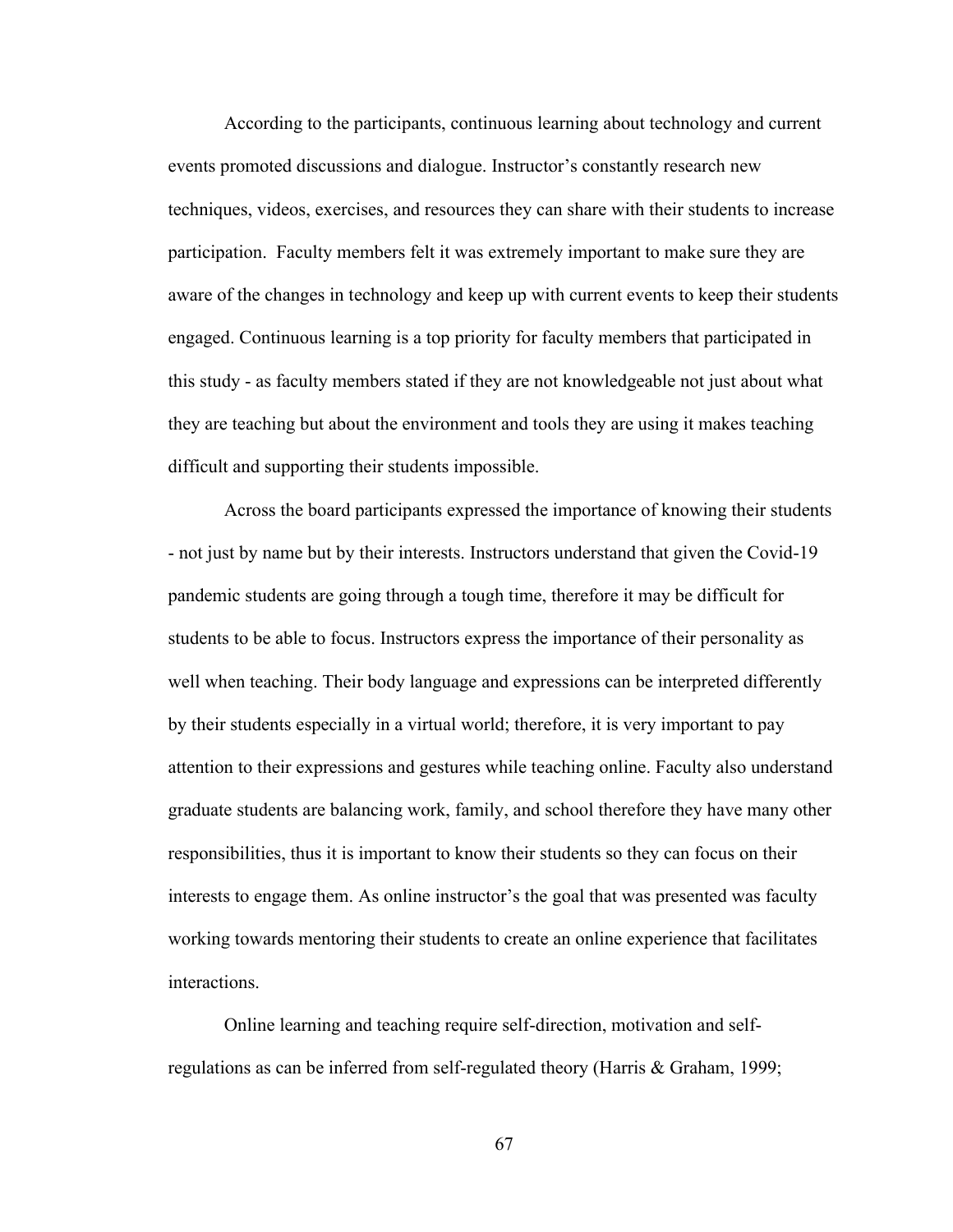Schraw, Crippen, & Hartley, 2006; Shunk, 1996). Online students required additional resources, instructor support, peer support and environmentally compatible course design in order to be successful.

Instructor's personality, availability and communication with students created a comfortable environment for students to be able to participate more. It was significant for instructors to set a certain persona with their students, to create a learning experience for students to share their ideas while keeping in mind the requirements for the course given the virtual learning environment. Additionally, instructors express their need to be available and have open communication with their students. In a virtual world it was difficult to connect with students, but instructors could make it work. Having individual meetings before or after classes, virtual office hours, phone and email communications eliminated that barrier of communication via synchronized classes. Participants expressed that continuous and frequent communication to get to know their students, relate to them on a more specific level, and incorporate their focus in class, which increased discussions (Johnson, 2011).

Lastly, instructors also indicated that providing timely, relevant, and actionable feedback to their students shows that you are there and care about what they are doing promotes engagement. These practices are components of self-regulated teaching and learning. Instructors also reached out separately to students that seem distracted or not engaged in class to check in and encourage participation. Incorporating the different aspect of Connectivism theory to understand how students learn and interact in said environment aid in instructors reducing the lack of engagement in class. Faculty's knowledge, the way the materials were delivered, faculty's tone, passion, and personality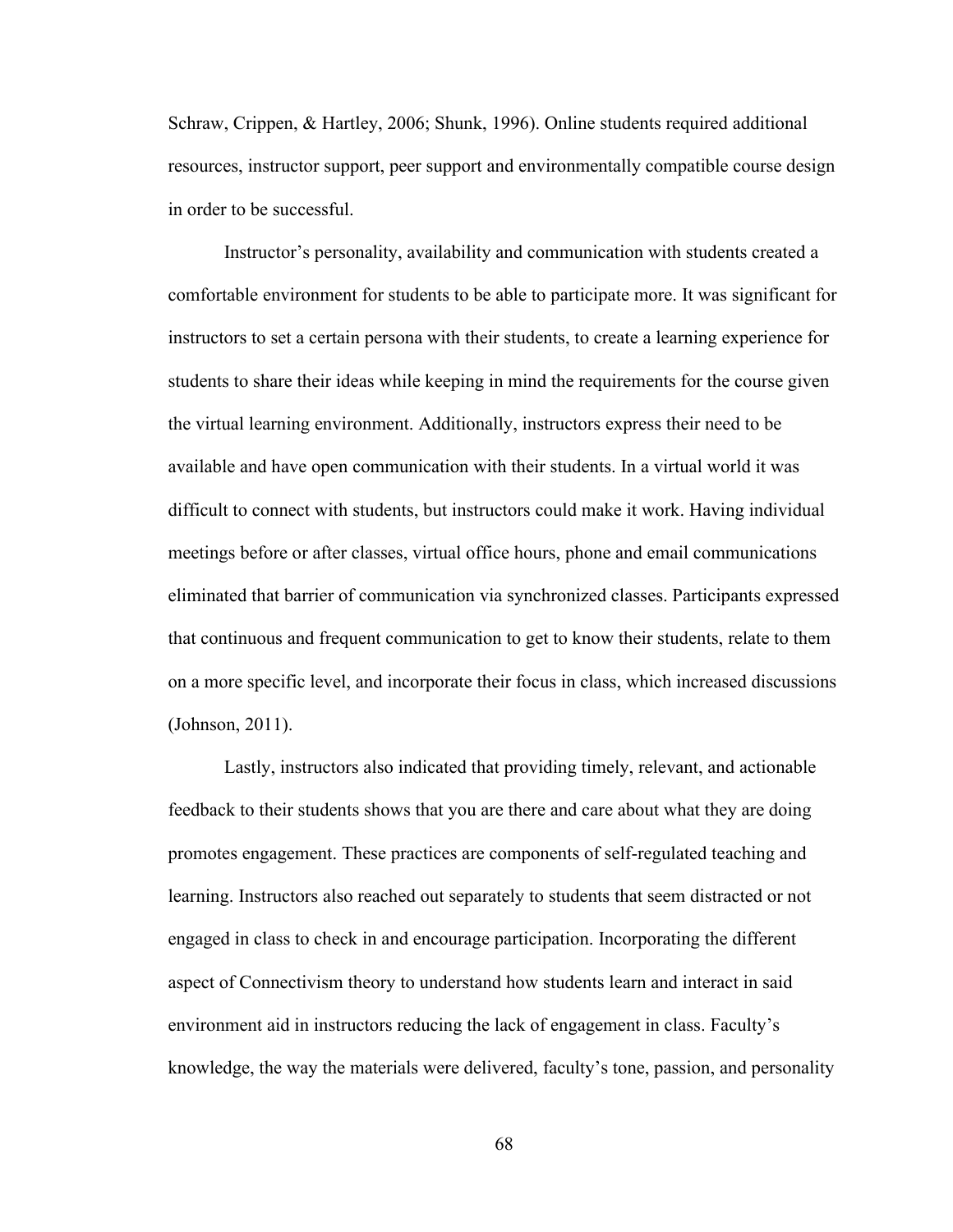stimulate students in dialogue and discussions as we learned from the Engagement theory. Lecture style played an important aspect in engagement during classes. Faculty members did not present their materials and lectures; they asked questions, stimulated discussions, had students present on the day's topic, and incorporated group work within their class session. these techniques discovered correspond with the description of Connectivism theory, Engagement theory, and self-regulated learning/teaching. Being in person there is control over the class; however, in a virtual environment where students are in their own environment with many distractions, changing lecture style was essential in order for students to learn and be engaged.

#### **Relationship to Prior Research**

This study adds to previous research done the faculty's perspective on online student engagement. Barkley and Major (2020) stated that there is a lack of research on how instructors teach online courses. Instructors are the front of online teaching; therefore, their viewpoints must be considered. Previous studies as noted in chapter 2, focus on students' perspective on engagement (Blackmon and Major, 2012), international student engagement at a community college (Wang & BrackaLorenze, 2018), and online degree students' engagement (Farrelle and Burton, 2020). Further research looked at the instructor's perspective on engagement in high school (Sorbie, 2015), undergraduate core level (Hetzels et al., 2000), undergraduate nursing students (Kuhl, Kinzie, Schuh, and Whitt, 2005), and community college freshmen students (Hsieh, 2021). The findings from this study helped to reduce the gap in research on faculty's perspective on student engagement in an online synchronized class at a graduate level. This research is a continuation of research done by Bollinger, Shepherd, and Bryant (2019), and recently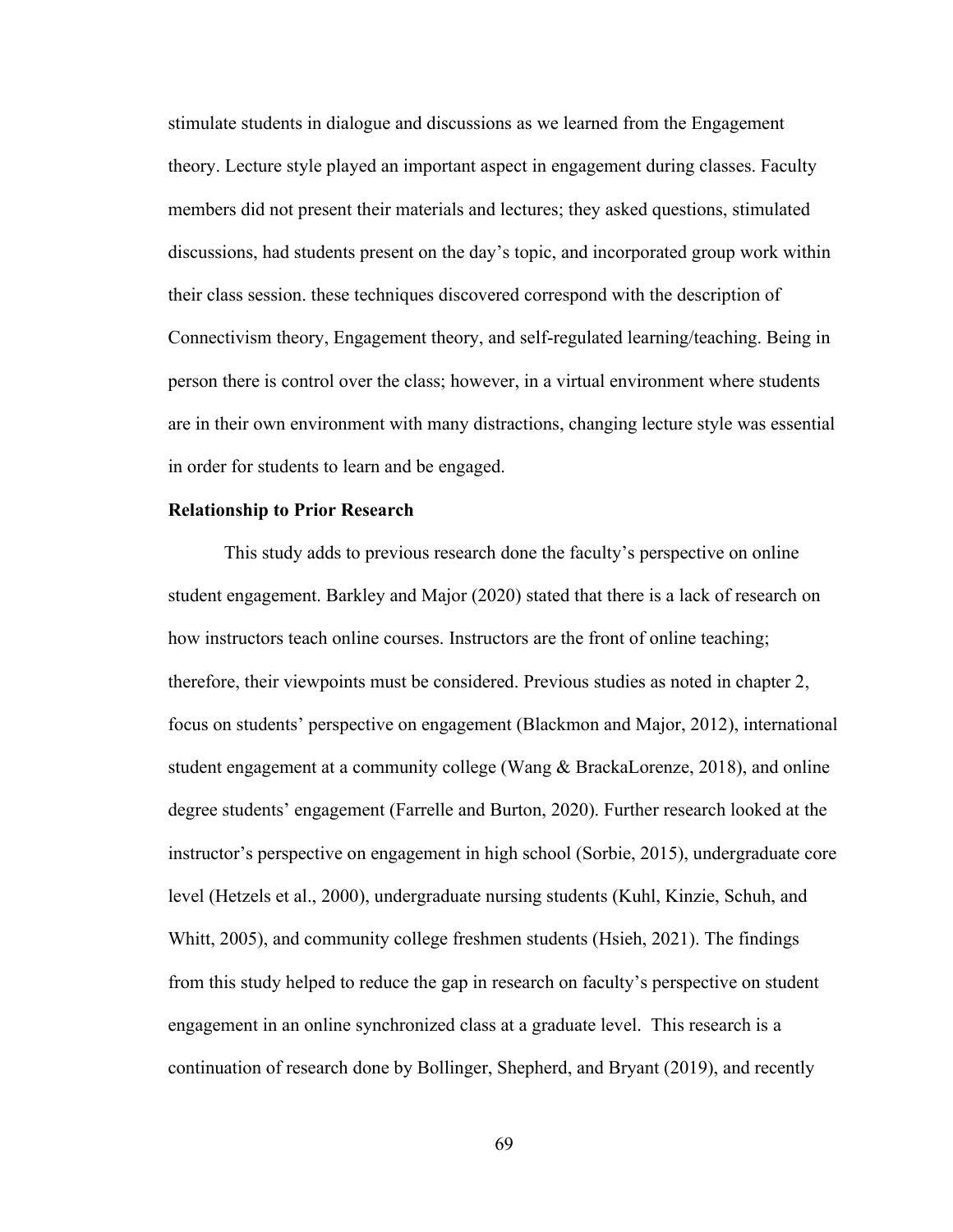research on student-centered learning (Hsien, 2021) in finding out what is necessary to increase student engagement in an online class.

The key findings that answer the research questions highlight the importance of discussions, course modification, instructor's role, and technology in student engagement. Actively involved students learn in any environment as noted by Hiltz et al. (2000). Discussions are the most popular instructional technique used in all synchronized classes. Dialogue and conversation increased participation and engagement (Hsieh, 2021). In addition to the discussion, group work, presentation, and open-ended questions - building a community are all instructional techniques used to increase engagement in an online class (Bolliger et al., 2019). Incorporating open-ended questions, and adding challenging questions related to current events and student's experience were all demonstrated in this study and the research done by Barkley and Major (2020).

As demonstrated by data collected, course modification played a huge part in successfully teaching a synchronized online graduate level course. As noted by Watson  $\&$ Pecchioni (2011), and Carr (2014) which coincide with the findings of this research, course design and modification is essential to adapt to the environment and modality of administration. The findings in this research demonstrated adjustment to assignments, deadlines, and course requirements, similarly to the findings by Kearns (2012). Amendment to course design and curriculum is necessary depending on the environment the class is being presented. Considering resources and limitations of physical contact are key factors when teaching classes online.

Additionally, the faculty's role as highlighted by Chickering and Gamson's (1987) to incorporate good teaching practices and building a learning community were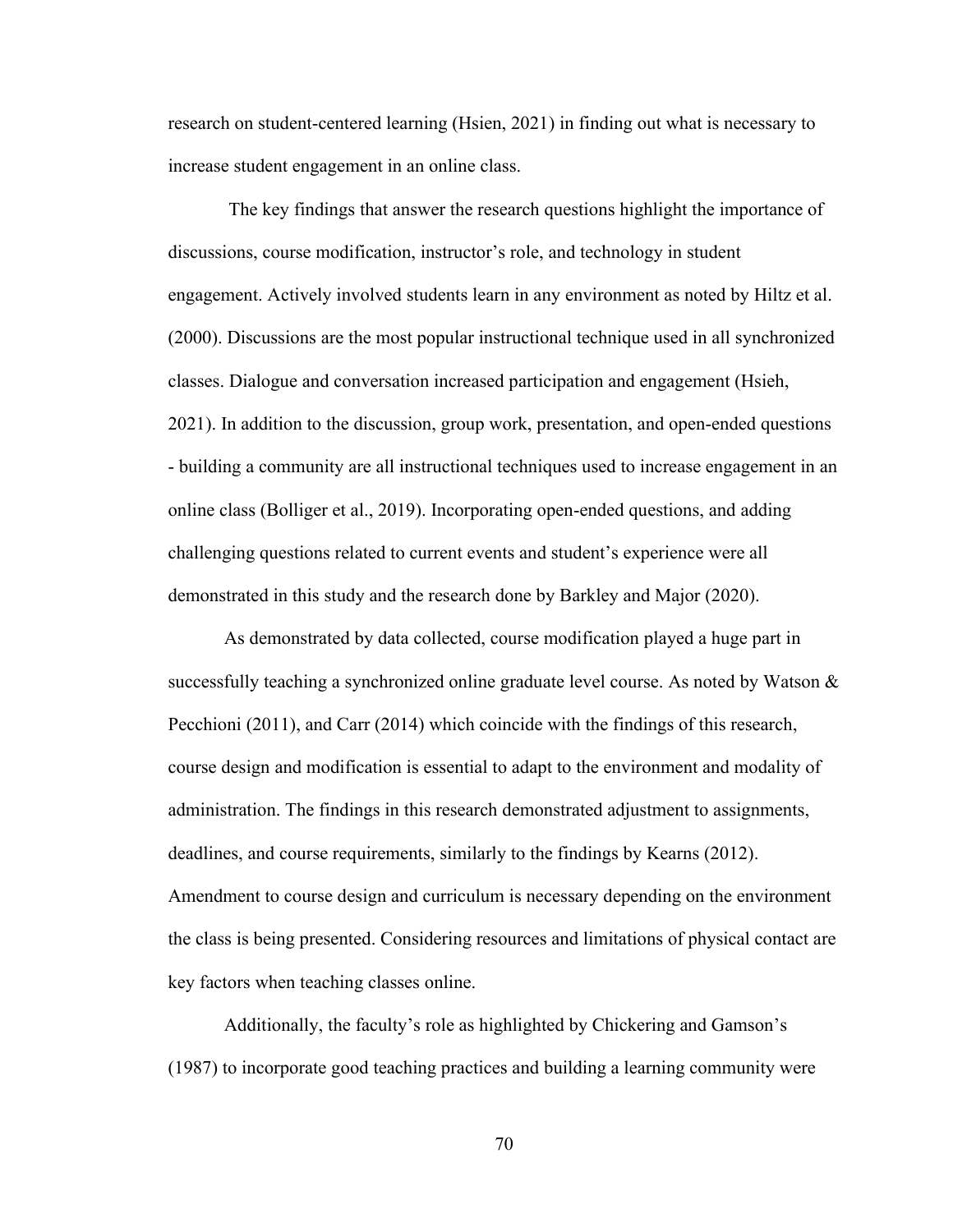discovered by this study (Wang & BrckaLorenza, 2018). Faculty members shared their personal experiences, included guest speakers to relate to the student's concentration, and took time out of their regular business hours to assist their students (Bolliger et al., 2019).

Technology is evolving by the second and it is essential for academic institutes and educators to keep up with this trend. Technology is beneficial provided resources are available for the students and instructors to access and utilize as discovered in this research. Online learning is growing, not just with the Covid-19 pandemic, therefore it is necessary for institutes and educators to constantly keep updated. As predicted by the U. S. Department of Education the trend for online learning is increasing, thus being able to accommodate this is vital.

#### **Limitation of the Study**

A limitation to this study is the diversity in subject of the participants. The participants included three graduate level instructors in sports education, two graduate level instructors in computer software and coding, and two graduate level instructors in legal and security policies. Including instructors from different concentrations of teaching will further justify the findings. Additionally, based on the response to participate, it can be presumed that those instructors who participated in the study are comfortable and experienced in teaching online synchronized classes. Subsequently, it would be interesting to gather perspective from those instructors who were new to synchronized teaching. The research and data collection process took place during the Covid-19 pandemic, which prompted the majority of schools to use an online remote learning environment. All interviews, data collection, and observations were conducted remotely. Given the situation on-site access where not possible which would have allied the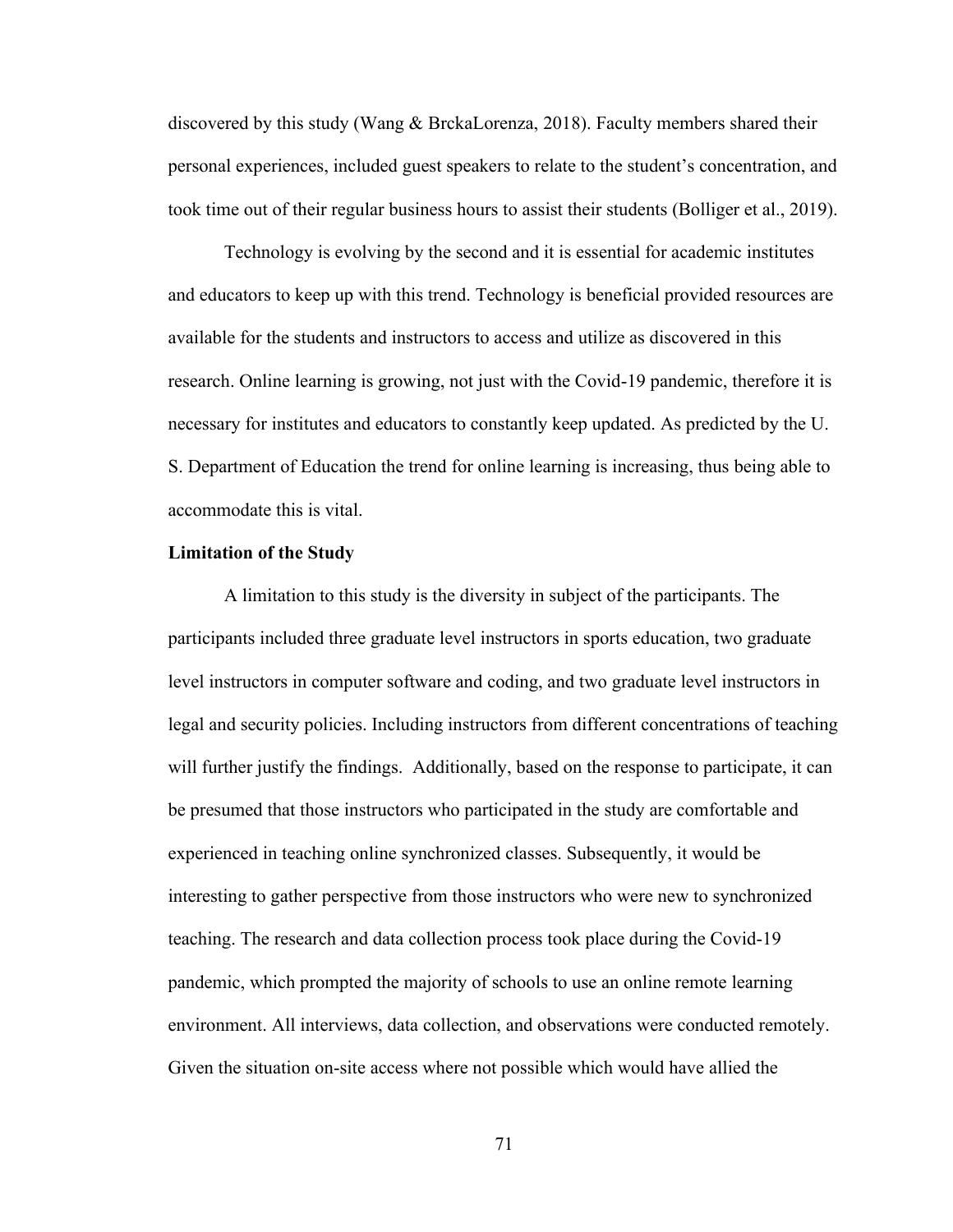researcher to gather more information and interview the instructors in their office setting. In addition to the sample subject limitation, the findings within this study may be limited to the current Covid-19 pandemic and may not be generalized to other circumstances and situations.

Since the research of this study was based on one college within the university over an academic semester, it also has limited generalizability. Including different departments within the university may accumulate a more diverse perspective to which the data collected can be compared. Additionally, the results are not generalizable to other departments within the university. Lastly, another notable limitation of this study was the lack of longevity. The data collected for this study was conducted during the spring 2021 academic semester from January 2021 through May 2021 (approximately 5 months). A longer study can capture the changes made over time that showcase increase in engagement.

#### **Recommendations for Future Practice**

The goal of any research study is to produce information that is beneficial to a particular field. In this study, the findings imply that improving student engagement in a graduate level environment requires modification, adaptation, continuous learning, technology, and self-regulation. Research is limited as to what increases engagement at graduate level online courses and the findings from this study contributed to existing literature on faculty's perspective on student engagement.

Findings from this research can aid educators and educational institutes to improve their curriculum and the quality of teaching that will meet the needs of their students'. Incorporating discussions verbally and via chat as well as presentation should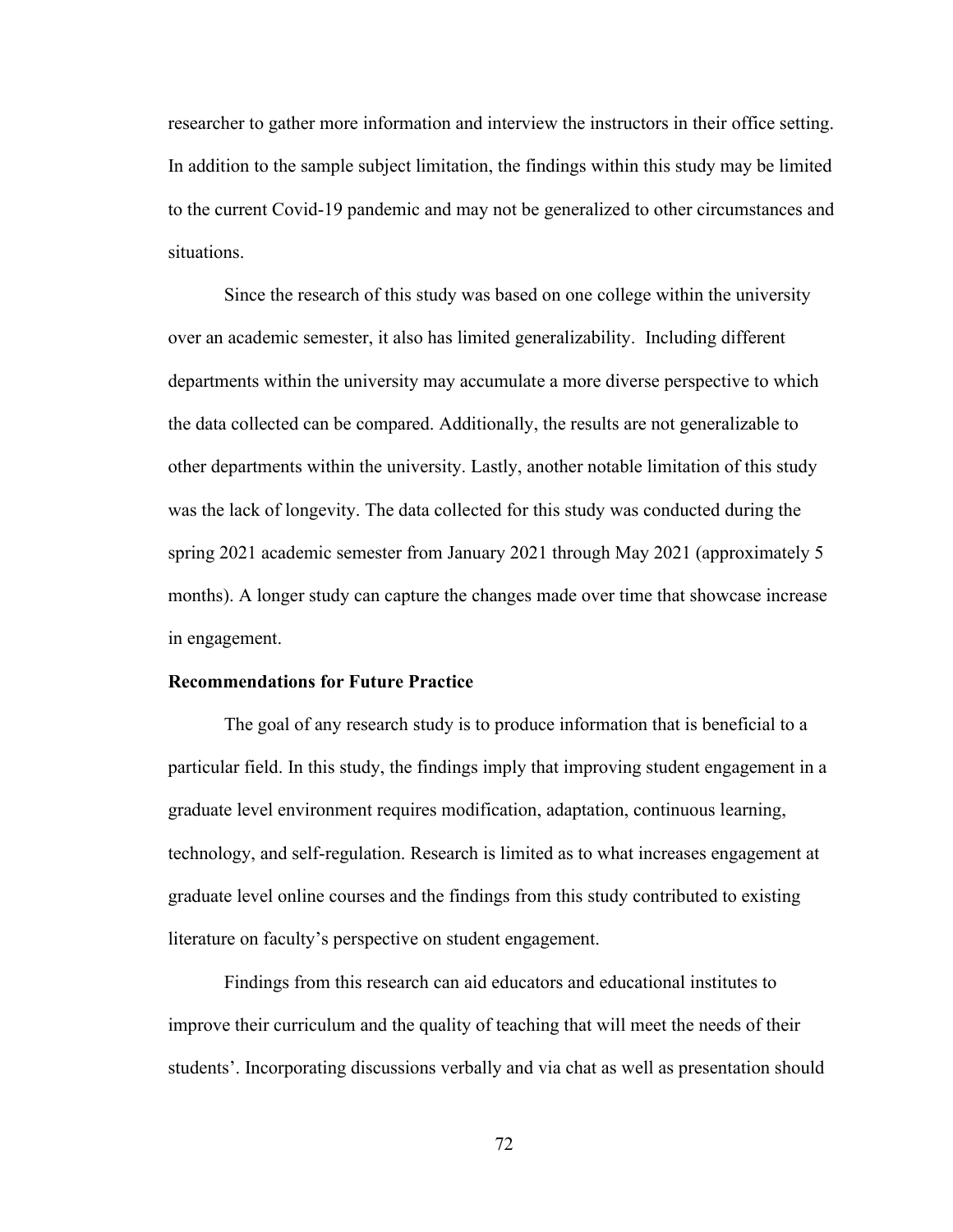be incorporated more in online synchronized classes. Using the virtual discussion boards to encourage students to prepare for class should be considered a tool to be used in faceto-face and online courses. Additionally, the instructor's perspective from this study provides an outlook to understand what instructors visualize as being needed to encourage, support, and engage their students in online learning. The findings from this study also revealed that course modification is essential when teaching online. Findings revealed that modifications to course content and resources are necessary (e.g., flexibility in deadlines, modification to assignments, implementing group work).

Additionally, as the Covid-19 pandemic caused instructors to employ technological tools, additional professional development about these tools should be offered. Accordingly, what necessary training and resources such as digital textbooks and additional software that are needed by faculty members to teach online classes successfully to overcome their many challenges should be considered. The researcher recommends a study on additional resources that can be incorporated in online teaching to increase response time to students. Research on incorporating additional software or having it available to faculty members to support their students can improve learning. Professional development opportunities for instructors to independently venture out to learn about additional tools should be ongoing.

Lastly, the findings from this study revealed the importance of technology in synchronized teaching. Incorporating new technical tools and resources to increase communication such as implementing virtual chats and discussions boards may assist instructors in communicating with students to increase collaboration and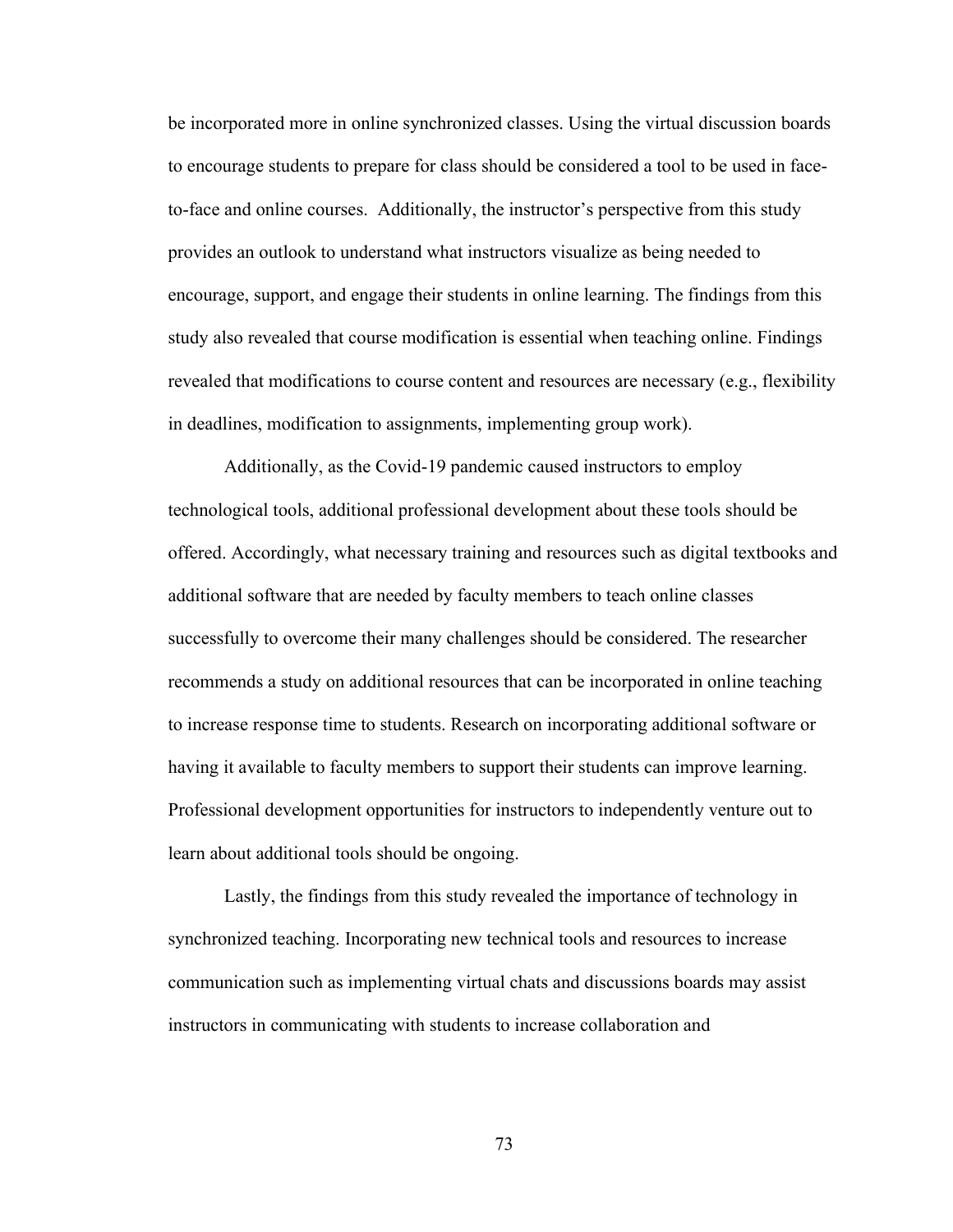engagement. Technology is evolving quickly; it is important and necessary for continuous and collaborative learning.

#### **Recommendations for Future Research**

Further qualitative studies should investigate what resources are needed for faculty members to transfer what is done in a face-to-face environment into the online classroom. Did faculty members have the necessary resources to prepare to teach their courses online via a synchronized method? Were there the necessary technology and tools available for faculty members to utilize in their online classes? A future study that offers an in-depth analysis of faculty's perspective of engagement via online courses over a period of time is beneficial to educational institutions. Research on course modification details and technology that is available is necessary. In addition to pedagogical skills, communication skills, and time management skills, technology skills should be assessed.

Another recommendation for further research would be to study the face-to-face course materials and its adaptability to the online settings. Course work, the necessary software, and resources needed would be an area that should be studied before any decisions are made to teach a course in an online environment. A phenomenological study on the similarities and differences between virtual teaching and face-to-face teaching environments could provide data to aid in online success. For example, participants indicated they liked using the discussion boards in the online class as it helps students to prepare before class and participate in discussions. Additional research in this area will aid in concluding if it is beneficial to incorporate the virtual discussion boards into face-to-face classes as well. This study showed that faculty value their interactions with students in the virtual world. Instructors expressed specific tools that can enhance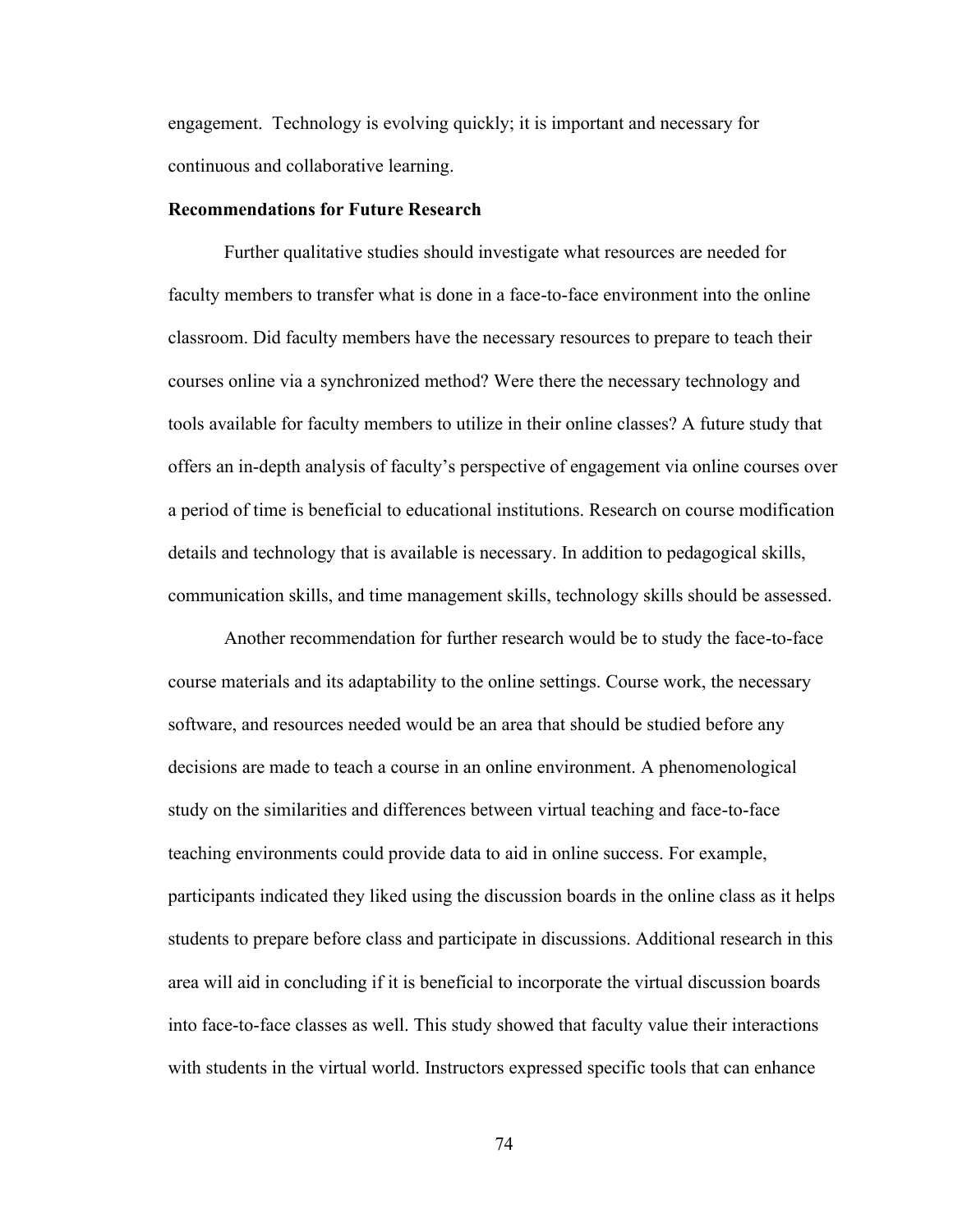their virtual interactions, therefore additional research on areas related to communication and interaction between students and instructors should be explored.

There are also several ethical considerations that should be explored further in the virtual learning environment. For instance, faculty members are recording their lectures which includes chat information that is saved. Personal experiences shared are also being recorded and saved, therefore research in these areas is needed. Covid-19 pandemic has eliminated the digital divide that exists between educational institutions globally. As prior research pointed out, the lack of resources and access to resources necessary for effective online teaching is not new (Leiber, 2020). Studies should further investigate faculty preparation programs and determine if the programs are beneficial to instructors to teach online classes. As prior studies have stated, many instructors consider themselves less prepared to teach online (Singleton, 2017).

#### **Conclusion**

After observing, interviewing and listening to the stories of our instructors from the graduate level, the researcher identified several conclusions: a) instructors are extremely knowledgeable and passionate about teaching virtually; b) instructors take it upon themselves to research and implement new technology, resources, current event, and student's concentrations to incorporate into their teachings; c) student engagement on a virtual synchronize level compasses of multiple entities such as discussions, presentations, questions, current events, technology, resources, faculty's role and modification to course contents; d) instructors try to build learning communities with their students; and, e) instructors being prepared to learn, teach, and assist with technical challenged - all of which answered the research questions. Since instructors are the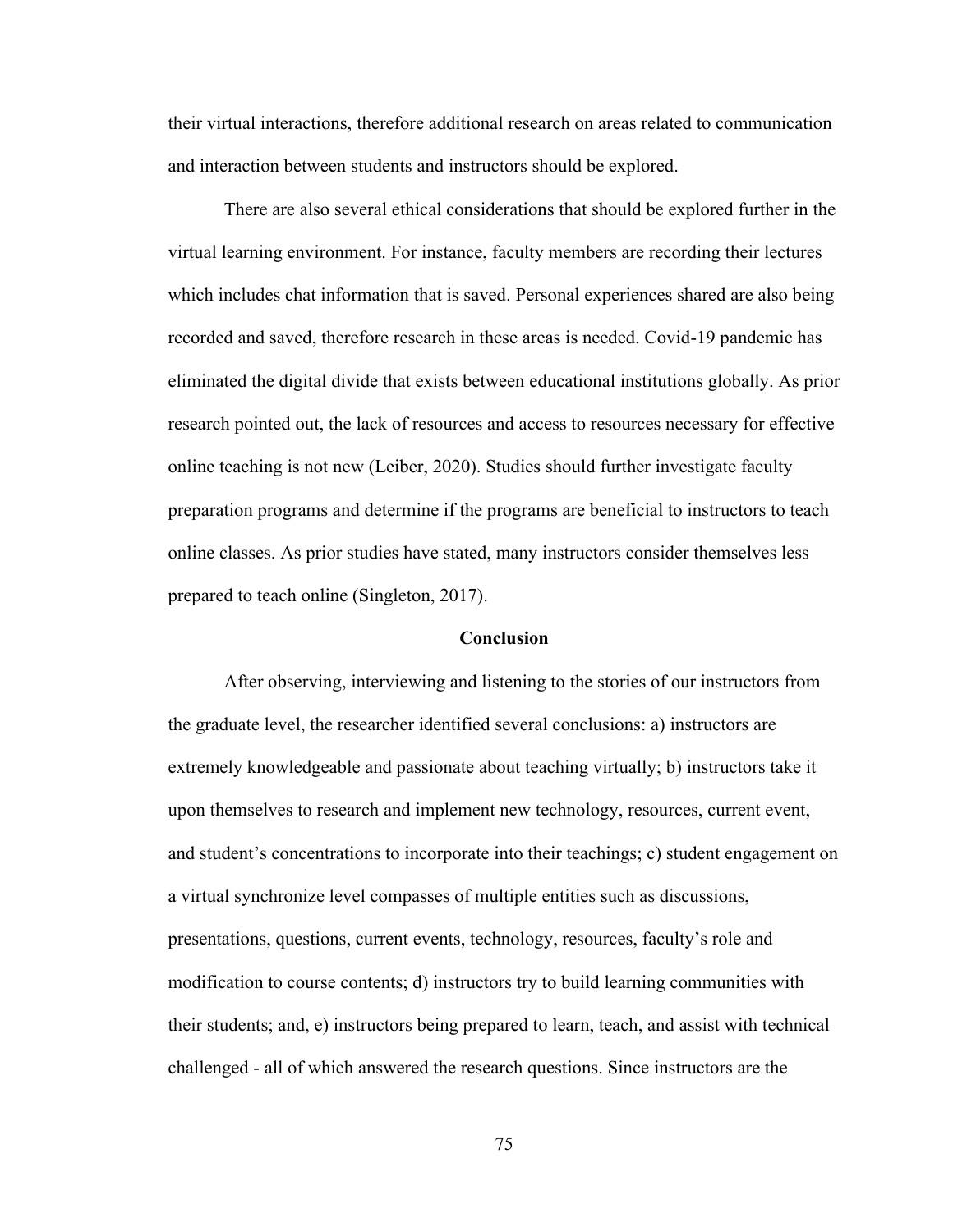facilitators of courses, it becomes essential to create a supportive and collaborative environment for their students. This study shows that instructors desire knowledge, and they independently make efforts to improve their teaching as they see many unique techniques that can be used in the virtual world of teaching to increase student engagement.

In conclusion, the framework for this study, Connectivism theory, Engagement theory, and self-regulated learning theory, illustrated the faculty's perspective on graduate-level student engagement. As discussed in this chapter after observing, listening, speaking, and reviewing several graduate level faculty members, it is evident that teachers go beyond what is required to support their students and encourage their students in the online environment. The reason that can be given for this is that each instructor approaches the virtual teaching world with a pedagogical eye; they prepare and implement techniques that can aid in them delivering the course materials to students focusing on teaching and learning.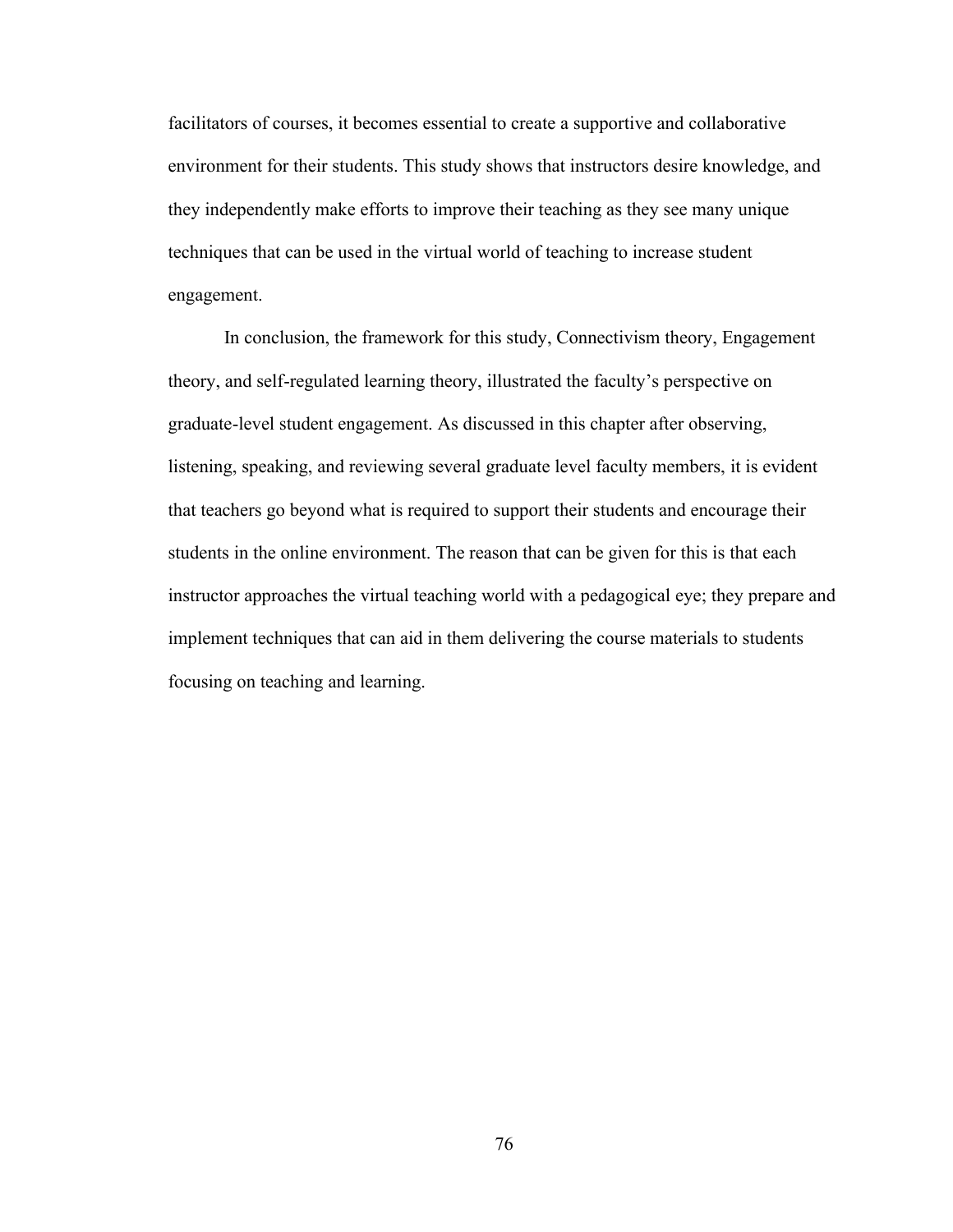## **APPENDIX A- IRB Approval**



Federal Wide Assurance: FWA00009066

Apr 13, 2021 4:14:25 PM EDT

PI: Ambeeka Jewnandan CO-PI: Barbara Cozza Dept: Ed Admin & Instruc Leadership

Re: Initial - IRB-FY2021-348 *Ed. D Dissertation*

Dear Ambeeka Jewnandan:

The St John's University Institutional Review Board has rendered the decision below for *Ed. D Dissertation*.

Decision: Exempt

PLEASE NOTE: If you have collected any data prior to this approval date, the data must be discarded.

Selected Category: Category 2.(i). Research that only includes interactions involving educational tests (cognitive, diagnostic, aptitude, achievement), survey procedures, interview procedures, or observation of public behavior (including visual or auditory recording).

The information obtained is recorded by the investigator in such a manner that the identity of the human subjects cannot readily be ascertained, directly or through identifiers linked to the subjects.

Sincerely,

Raymond DiGiuseppe, PhD, ABPP Chair, Institutional Review Board Professor of Psychology

Marie Nitopi, Ed.D. IRB Coordinator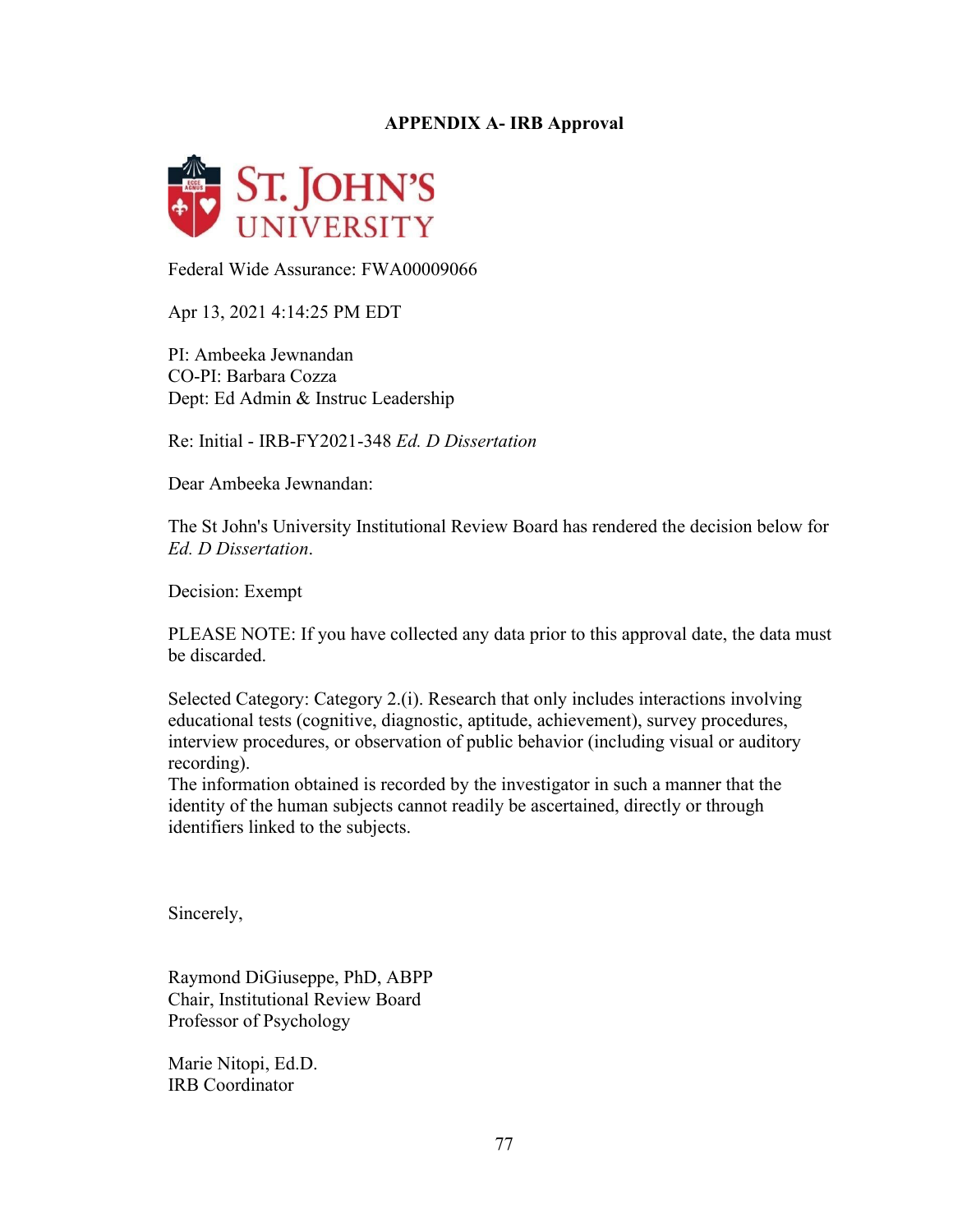#### **APPENDIX B - Interview Protocol**

## **Opening:**

Thank you for taking the time to participate in this interview. Your participation in this interview will support my research study on instructors' perspective on student engagement in an online synchronized graduate level course. The goal of this interview is to discuss what techniques/methods that are most effective to increase engagement in an online class. If you decide at any point during the interview that you would no longer like to participate, please let me know.

#### **Overview:**

This will be a three-part interview. The first interview will be to understand your background and experience. The second interview will occur after the course observation and review of the syllabus. The final interview will be to go over what was collected to confirm accuracy of what was noted. The discussion, materials, and transcript from the interview are completely confidential. When the results of the interview are shared your identification will not be included. Please let me know if there are any questions before we begin?

#### **Interview Questions:**

- 1. What specific courses do you teach?
	- a. How many years have you been teaching?
	- b. How long have you been teaching at this level?
	- c. How many years have you been teaching at this university?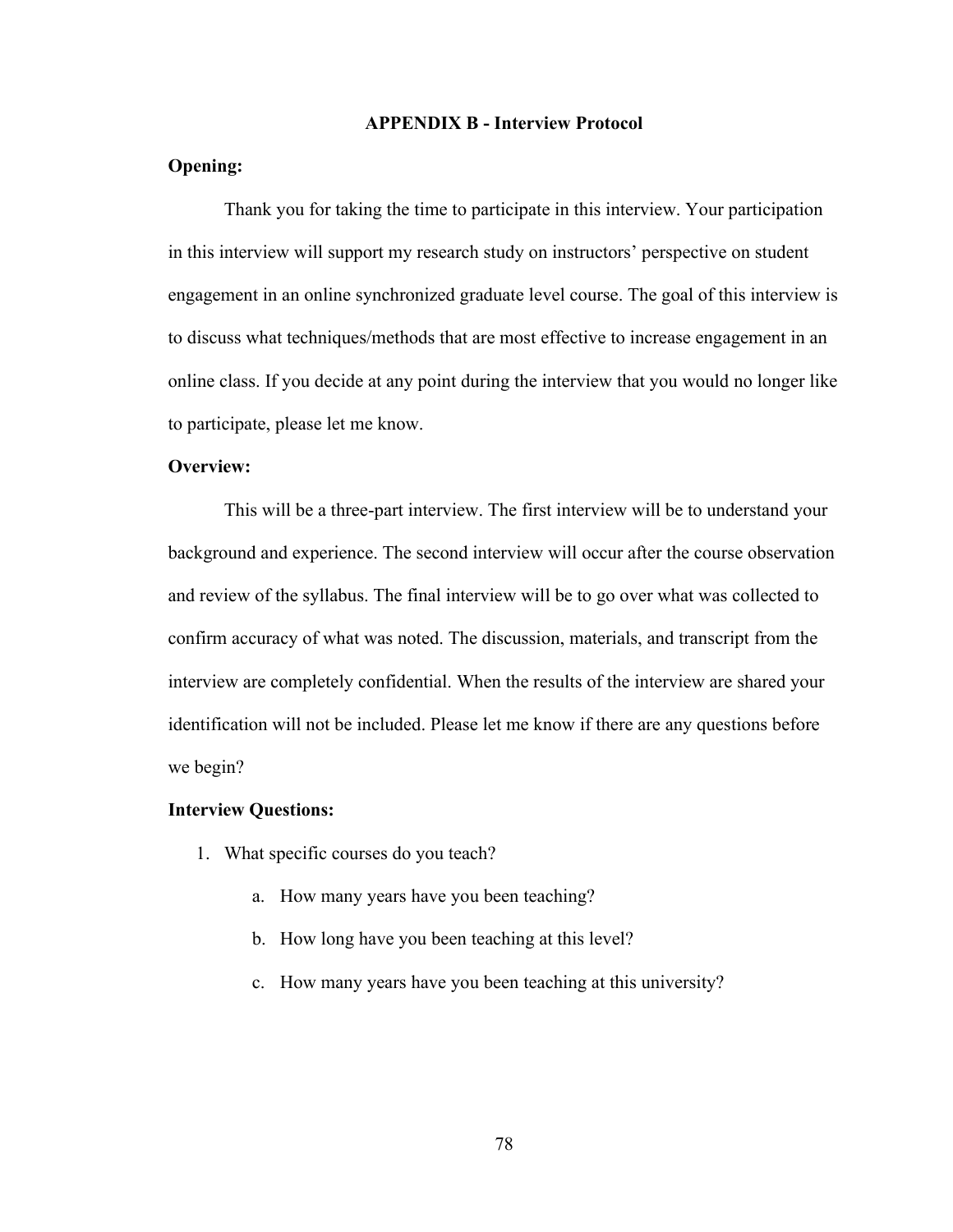- 2. What challenges have you faced when teaching online classes especially now with the Covid-19 pandemic and most of the university's courses are administered online?
	- a. Did you make any changes to your syllabus, assignment, or teaching techniques to accommodate for online classes?
	- b. What new techniques have you implemented or what have you changed to accommodate for online classes?
	- c. Did you receive any professional development/training before teaching online classes?
- 3. What methods/techniques have you used to increase student engagement during classes?
- 4. How do you respond to the different levels of engagement from students?
- 5. How has technology impacted student engagement?
- 6. What from your experience techniques/methods has been the most effective in increasing student engagement?

### **Closing:**

Thank you for taking the time to share your thoughts about your experience with student engagement in an online synchronized class. Your feedback will provide the data needed for my analysis to answer my questions that can be beneficial to the university's committee.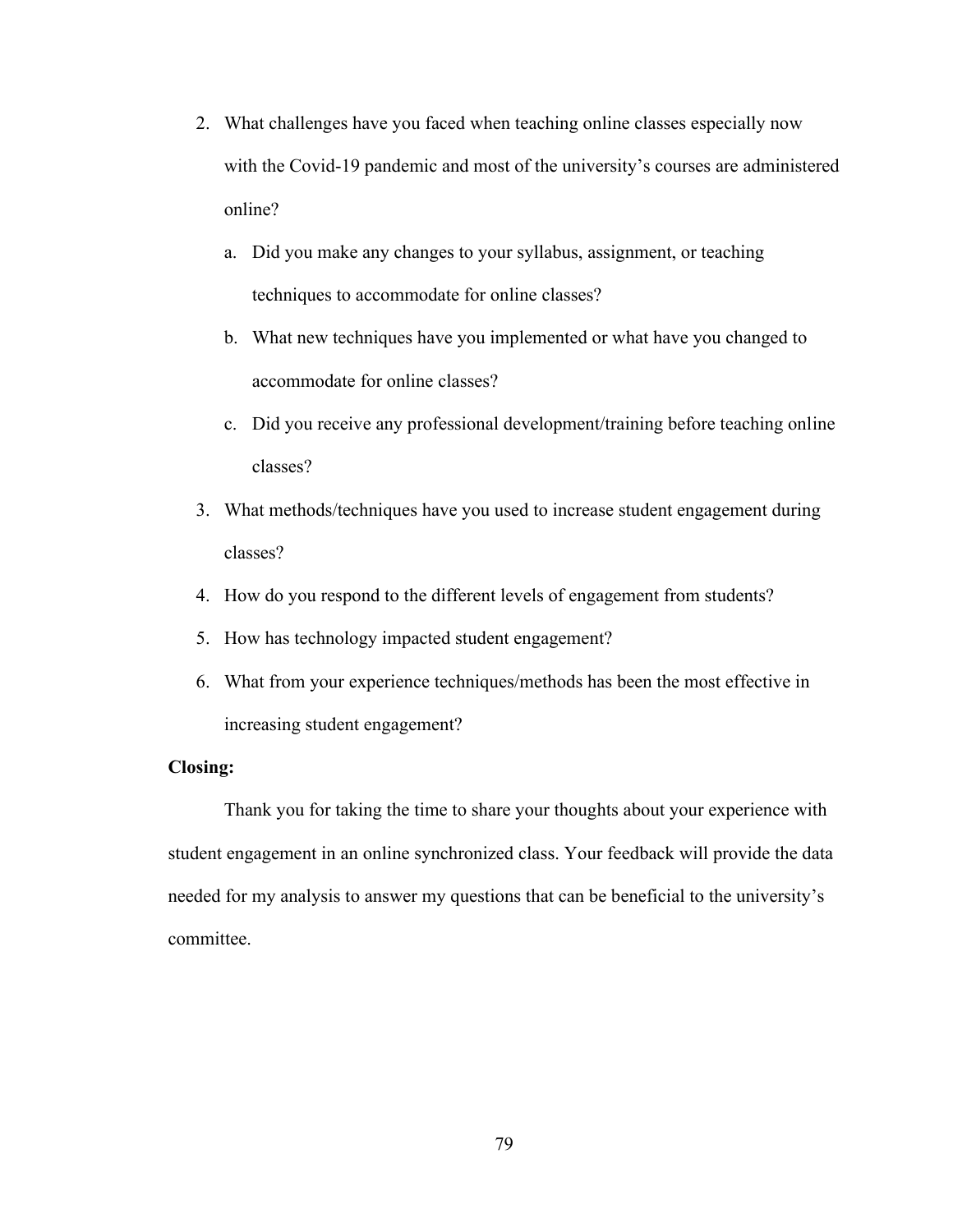## **APPENDIX C- Observation Notes Outline**

| FIELD NOTES LOG SHEET  |      |
|------------------------|------|
| Date:                  | Time |
| Field Notes for (Site) |      |
| Setting                |      |

| <b>General Notes</b> |  |  |  |  |
|----------------------|--|--|--|--|
|                      |  |  |  |  |
|                      |  |  |  |  |
|                      |  |  |  |  |
|                      |  |  |  |  |
|                      |  |  |  |  |
|                      |  |  |  |  |
|                      |  |  |  |  |
|                      |  |  |  |  |
|                      |  |  |  |  |
|                      |  |  |  |  |
|                      |  |  |  |  |
|                      |  |  |  |  |
|                      |  |  |  |  |
|                      |  |  |  |  |
|                      |  |  |  |  |
|                      |  |  |  |  |
|                      |  |  |  |  |
|                      |  |  |  |  |
|                      |  |  |  |  |
|                      |  |  |  |  |
|                      |  |  |  |  |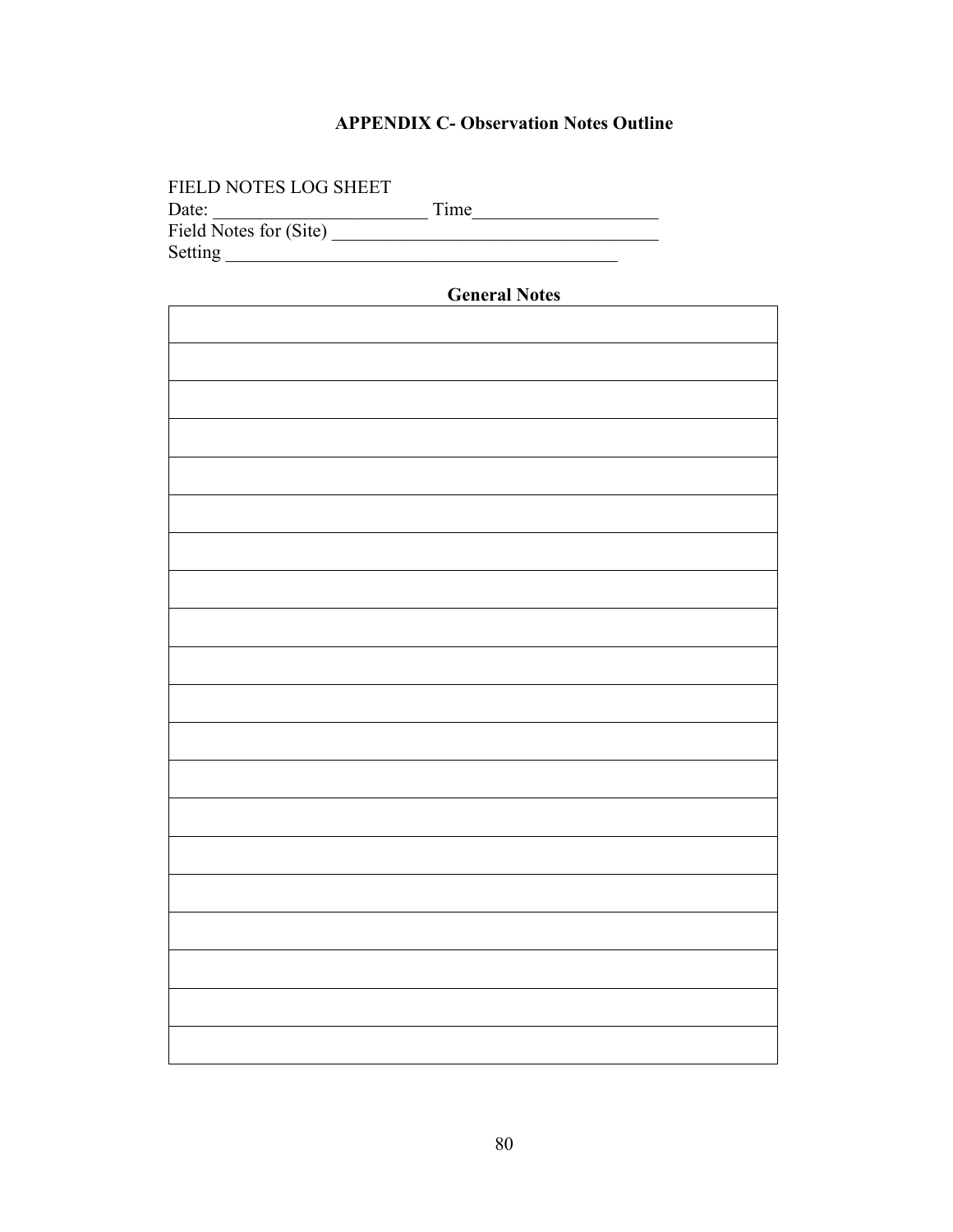# **APPENDIX D- Coding Matrix**

| <b>TABLE 1</b>  | # of Obs. |  |  |
|-----------------|-----------|--|--|
|                 |           |  |  |
| <b>Class</b>    |           |  |  |
| Observation     |           |  |  |
|                 |           |  |  |
|                 |           |  |  |
|                 |           |  |  |
|                 |           |  |  |
|                 |           |  |  |
|                 |           |  |  |
|                 |           |  |  |
|                 |           |  |  |
| <b>Syllabus</b> |           |  |  |
|                 |           |  |  |
|                 |           |  |  |
|                 |           |  |  |
|                 |           |  |  |
|                 |           |  |  |
|                 |           |  |  |
|                 |           |  |  |
|                 |           |  |  |
|                 |           |  |  |
|                 |           |  |  |
| Interview       |           |  |  |
|                 |           |  |  |
|                 |           |  |  |
|                 |           |  |  |
|                 |           |  |  |
|                 |           |  |  |
|                 |           |  |  |
|                 |           |  |  |
|                 |           |  |  |
|                 |           |  |  |
|                 |           |  |  |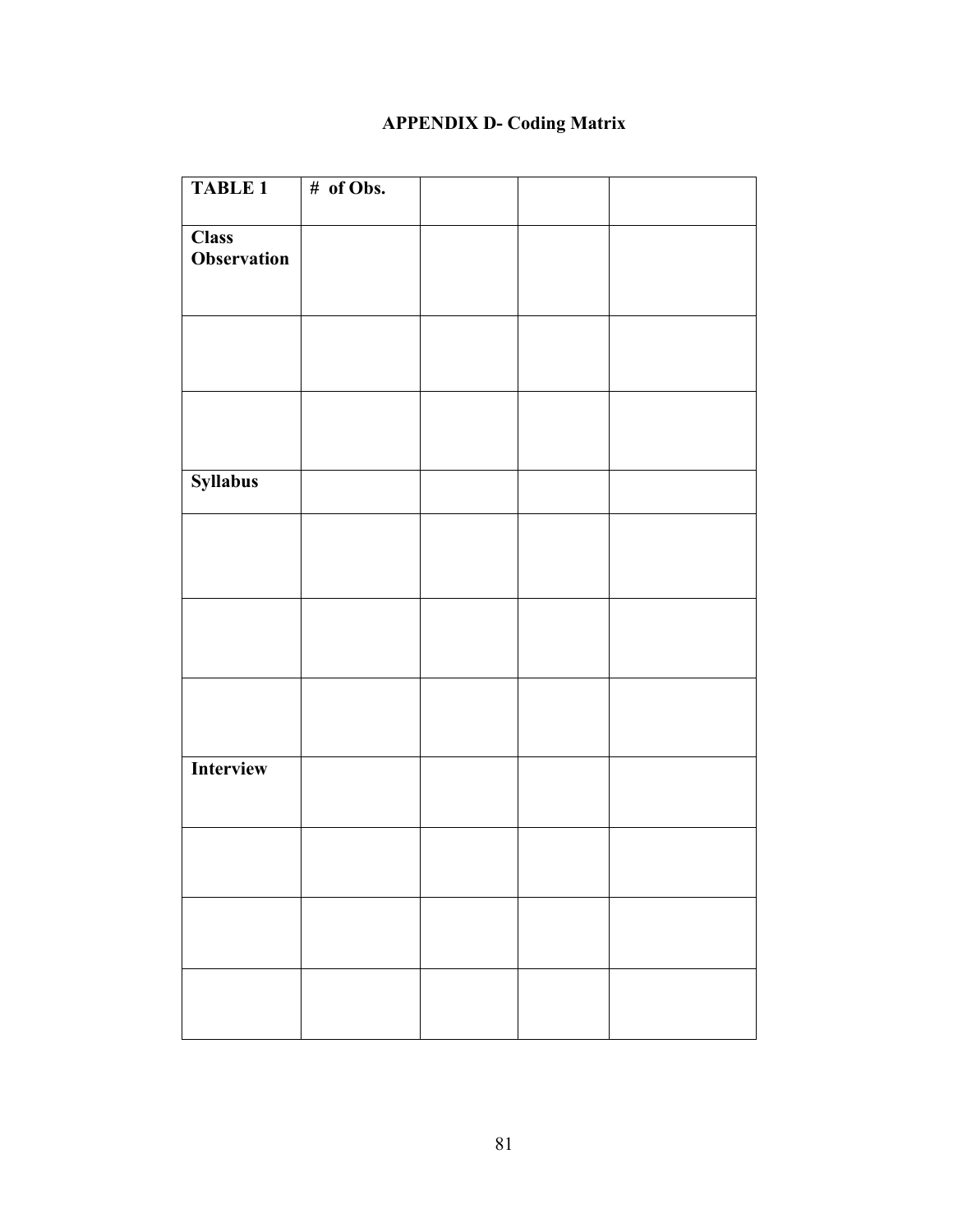#### **APPENDIX E- Participant Consent Form**

Dear Participant:

Thank you for volunteering to participate in a research study to investigate student engagement in an online synchronized course. I will be conducting this study as part of my doctoral dissertation for St. John's University, Department of Administration and Instructional Leadership. This study will help to better inform educational institutions on implementing mandated curriculum changes when teaching online courses.

This portion of the research study will consist of individual virtual interviews lasting from 20 – 30 minutes. Web recordings of the virtual interviews will be made so that the data can be transcribed and analyzed. You may review the recordings and request that all or any portion of the recordings be destroyed. All virtual recordings will be kept secured on a password protected drive and will be destroyed at the conclusion of the study. Pseudonyms will be used during transcription for all proper names to maintain confidentiality and anonymity. All consent forms will be kept separate from the transcription data to ensure that the names and identities of all participants will not be known or linked to any information provided. Participation in this study is voluntary and at any point during the study you have the right to end your participation.

All responses and feedback will be confidential and anonymous throughout the entire research study. This study has been approved by the Dean of your Schools and the Institutional Review Board of St. John's University.

If you have any questions or concerns, please email me at jewnanda@stjohns.edu. You may contact my mentor, Dr. Barbara Cozza at cozzab@stjohns.edu. For questions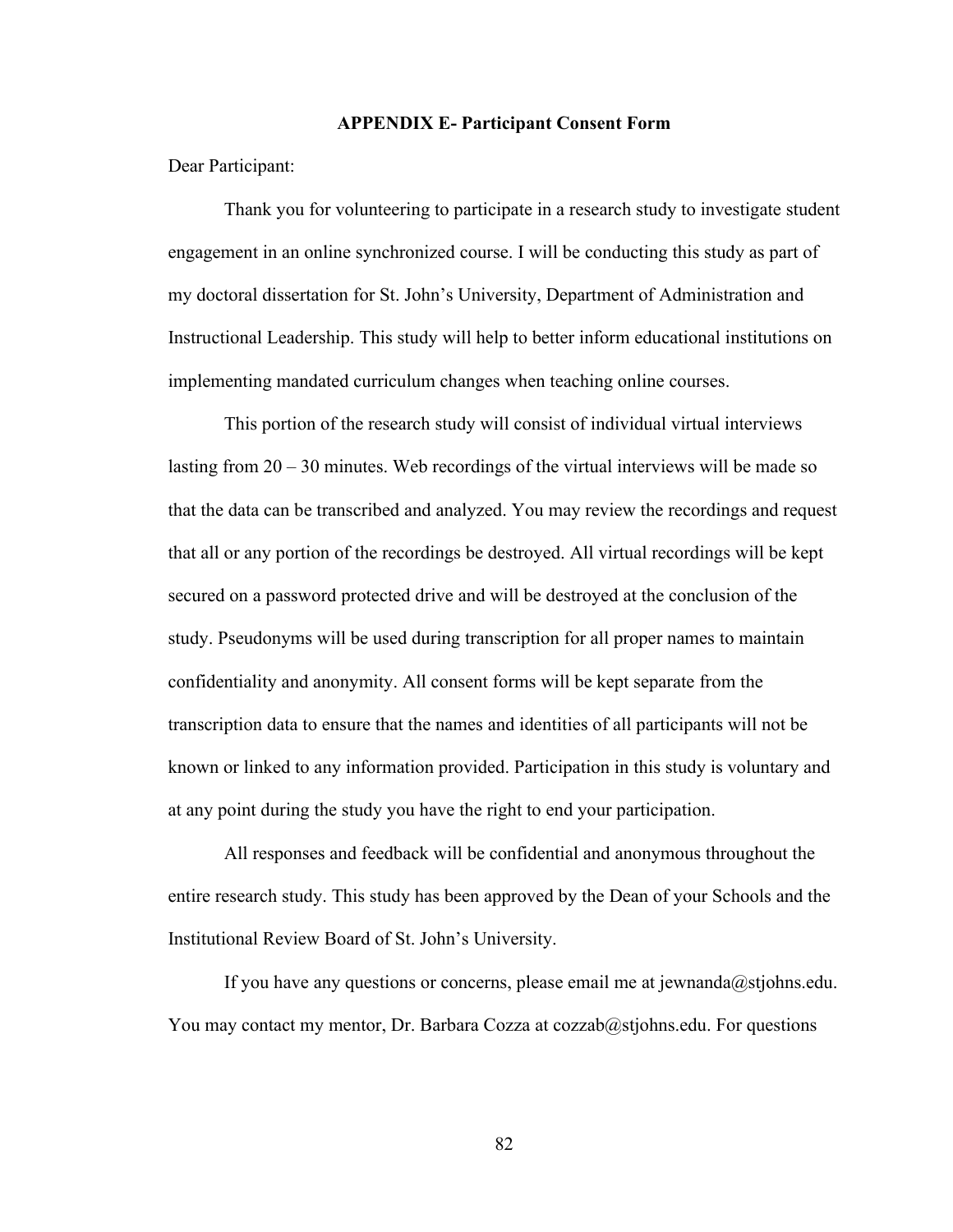about your rights as a research participant, you may contact Marie Nitopi, Ed. D of the

University's Human Subjects Review Board, St. John's University, 718-990-1440.

I truly appreciate your time and participation in this study.

Sincerely,

Ambeeka Jewnandan

## **Agreement to Participate**

Yes, I agree to participate in the study described above.

 $\mathcal{L}_\text{max}$  , and the set of the set of the set of the set of the set of the set of the set of the set of the set of the set of the set of the set of the set of the set of the set of the set of the set of the set of the

\_\_\_\_\_\_\_\_\_\_\_\_\_\_\_\_\_\_\_\_\_\_\_\_\_\_\_\_\_\_\_\_ \_\_\_\_\_\_\_\_\_\_\_

Participant's Signature Date

Researcher's Signature Date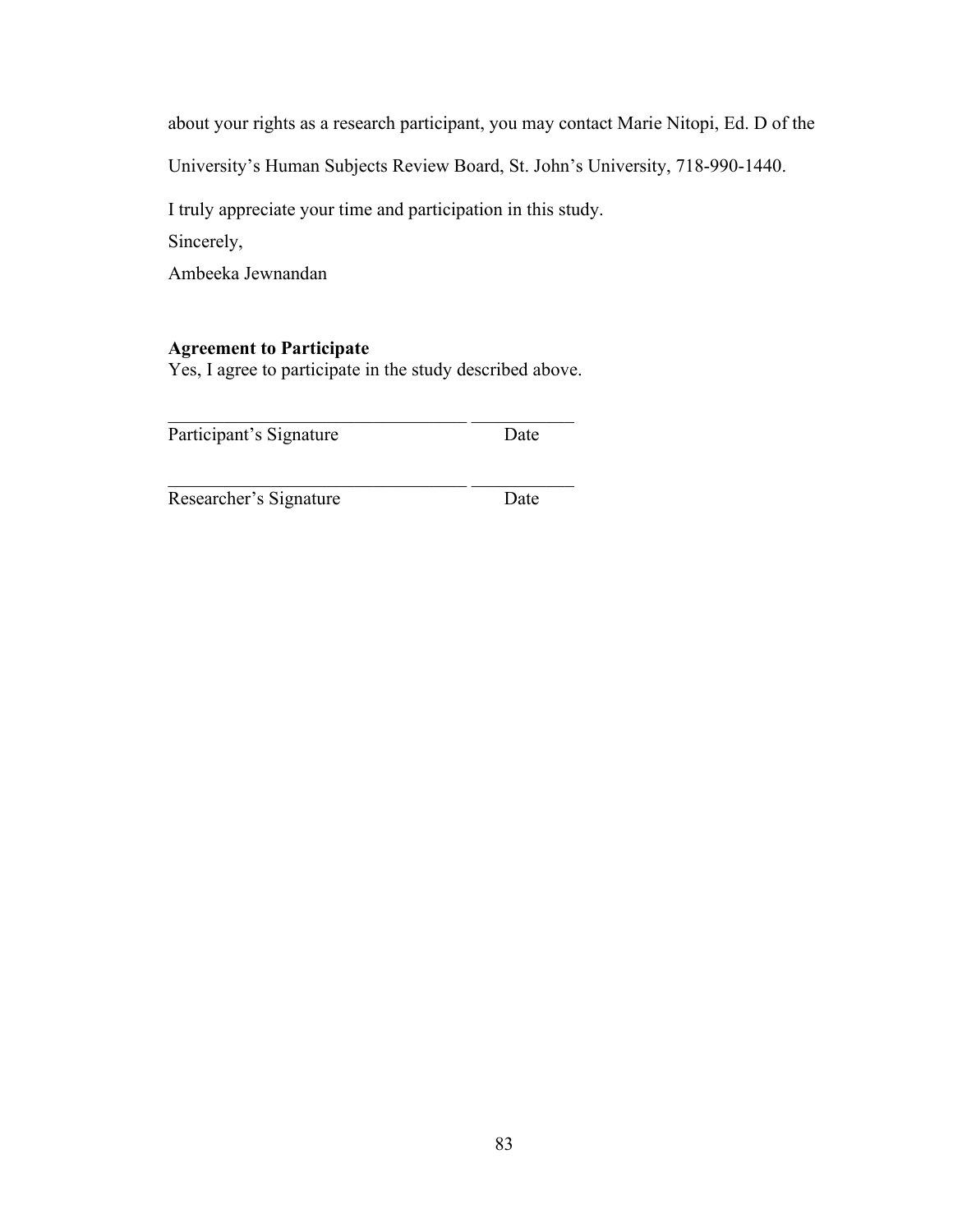#### **REFERENCES**

Allen, I. E., & Seaman, J. (2013). Changing course: Ten years of tracking online education in the United States. Babson Park, MA: Babson Survey Research Group and Quahog Research Group.

http://www.onlinelearningsurvey.com/reports/changingcourse.pdf

- Anderson, T. (2008). The Theory and Practice of Online Learning. Athabasca University Press.
- Armstrong, David. (2011). Student's perception of online learning and instructional tools: A qualitative study of Undergraduate Students use of online tools. TOJET: The Turkish Online Journal of Educational Technology – July 2011, volume 10 Issue 3
- Barkley, E. F., & Major, C. H. (2020). Student engagement techniques: A handbook for college faculty. John Wiley & Sons.
- Bowen, G. A. (2009) Document Analysis as a Qualitative Research Method. *Qualitative Research Journal, 9*, 27-40. http://dx.doi.org/10.3316/QRJ0902027
- Braun, T. (2008). Making a Choice: The perceptions and attitudes of online graduate students. Journal of Technology and Teacher Education, 16(1), 63-92.
- Braun, V., Clarke, V. (2006). Using thematic analysis in psychology. Qualitative Research in Psychology, 3, 77–101. doi:10.1191/1478088706qp063oa
- Bustamante, J. (2021, February 06). Distance learning Statistics [2021]: Online education trends. Retrieved February 08, 2021, from https://educationdata.org/onlineeducation-statistics

Butler, LeRoy. (2007). Technology integration in three high poverty high schools.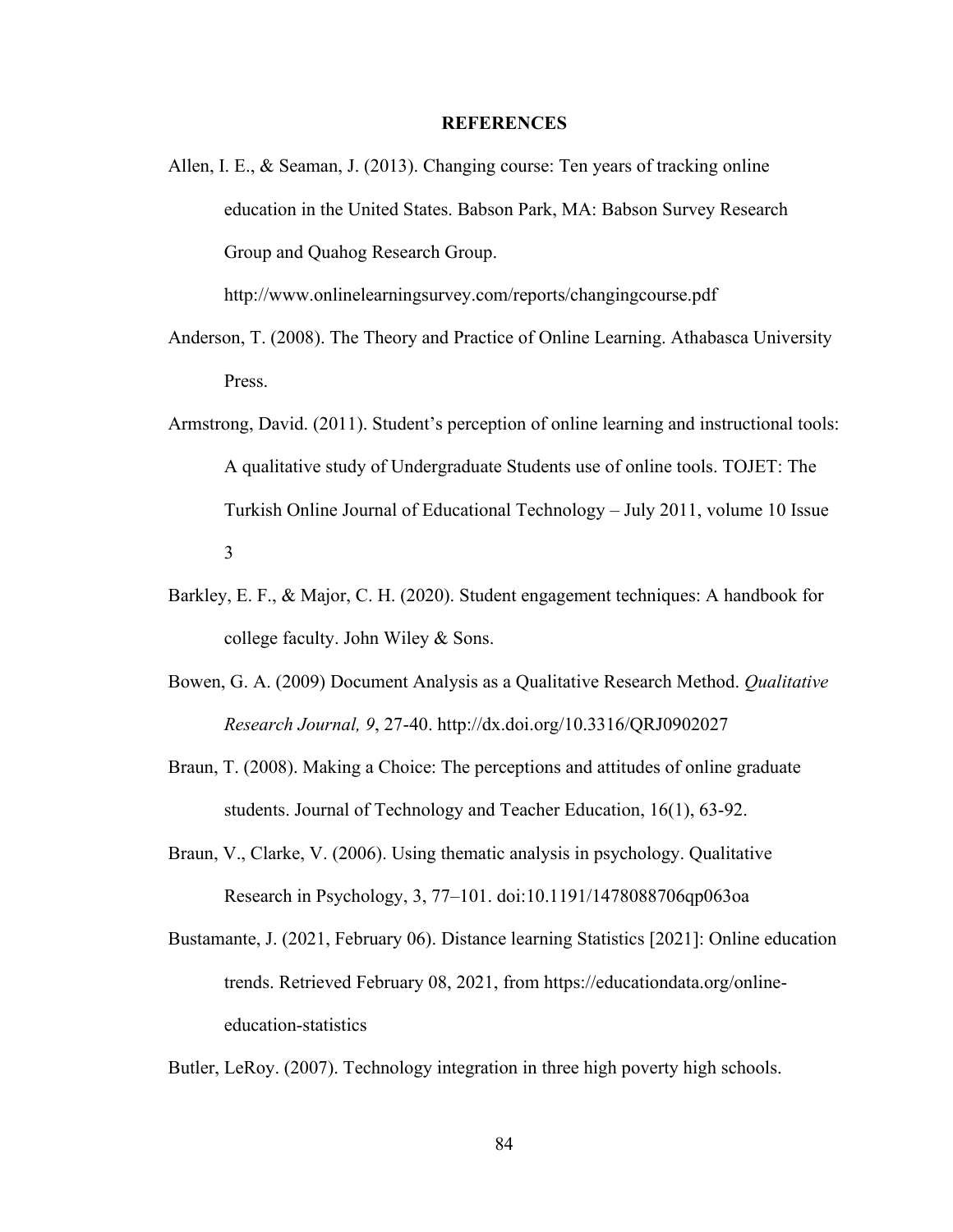University of South Carolina, ProQuest Dissertations Publishing, 2007. 3280303.

- Caravello, Michael J. (2015). Self-directed learning: college students' technology preparedness change in the last 10 years. Journal of Leadership and Instruction. Volume 14 (18-25)
- Carini, Robert M; Kuh, George D; Klein, Stephen P., Research in Higher Education; New York Vol. 47, Iss. 1, (Feb 2006): 1-32.

Carlson, Kristen. (2020). Brief Paper on Connectivism Literature.

10.13140/RG.2.2.25033.98402.

- Creswell, J. (2003). Research design: Qualitative, quantitative, mixed methods approaches (2nd ed). Sage.
- Creswell, J. (2011). Designing and conducting mixed methods research. Sage. Canada, S. (2020, February 10). Government of Canada. Retrieved from https://www.canada.ca/en/services/immigrationcitizenship/helpcentre/glossary.html
- Cooper, L.C. (2001). A comparison of online and traditional computer applications classes. T.H.E. Journal, (28) 8. 52-46. March 2001.
- Dews-Farrar, Valerie. (2018). Students' reflections and experiences in online learning: A qualitative descriptive inquiry of persistence. Grand Canyon University, ProQuest Dissertations Publishing, 2018. 10809354
- Driscoll, A., Jicha, K., Hunt, A. N., Tichavsky, L., & Thompson, G. (2012). Can online courses deliver in-class results? Teaching Sociology, 40(4), 312-331. doi:10.1177/0092055x12446624

Farrell, O., & Brunton, J. (2020). A balancing act: A window into online student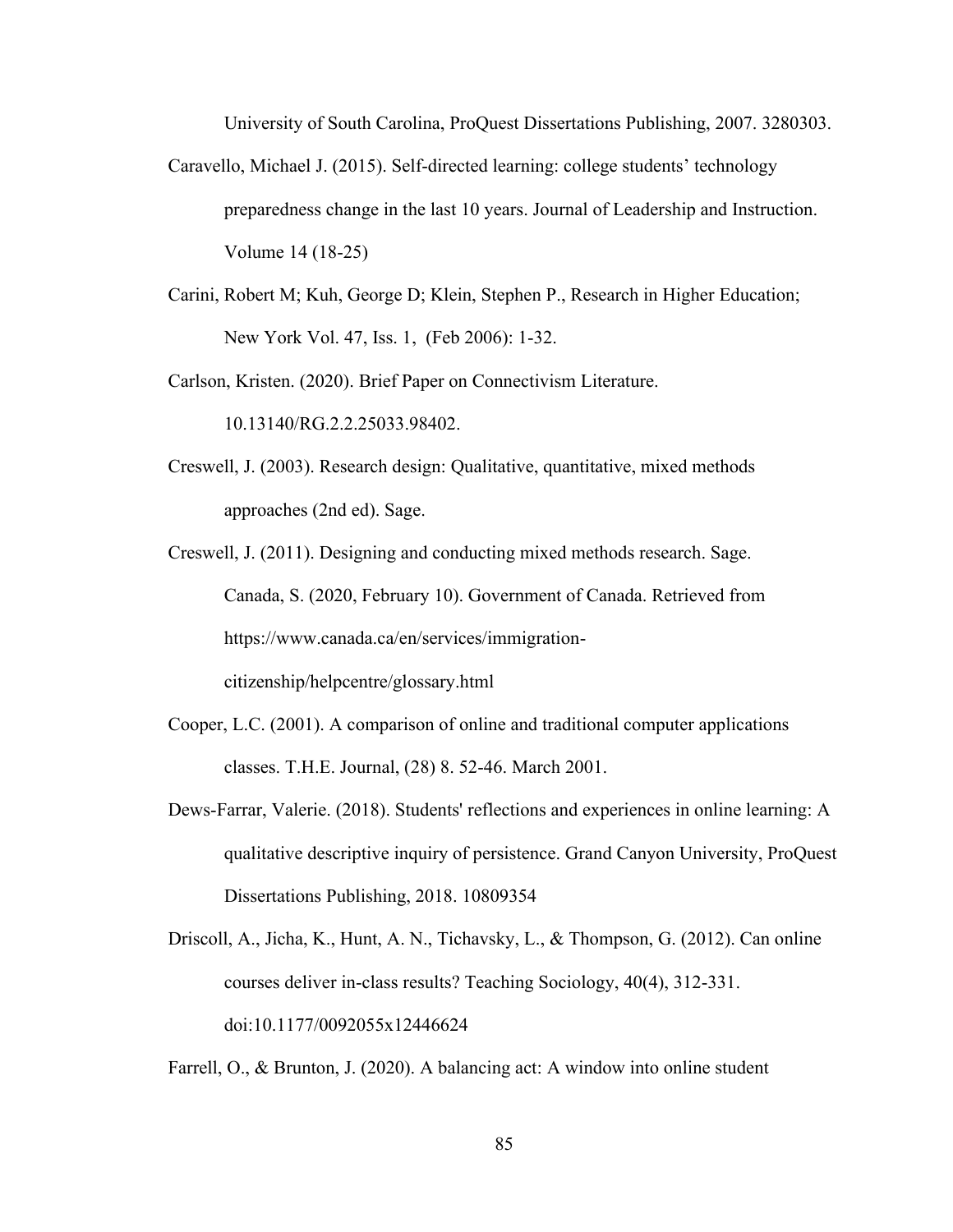engagement experiences: Revista de Universidad y Sociedad del Conocimiento. International Journal of Educational Technology in Higher Education, 17(1)

http://dx.doi.org.jerome.stjohns.edu:81/10.1186/s41239-020-00199-x

- Fairweather, J. S., & Brown, D. F. (1991). Dimensions of academic program auality. The Review of Higher Education, 14(2), 155–176. doi: 10.1353/rhe.1991.0022
- Fraenkel, J. R., Wallen, N. E., & Hyun, H. H. (2012). How to design and evaluate research in education. McGraw-Hill
- Harris, K. & Graham, S. (1999). Programmatic intervention research: Illustrations from the evolution of self-regulated strategy development. Learning Disability Quarterly, 22, 251-262.
- Hart, C. (2012). Factors Associated with Student Persistence in an Online Program of Study: A Review of the Literature. Journal of Interactive Online Learning, 7/ (1), 19-42.
- Henry-Young, Marcia. (2013). Teacher-perceived barriers to integrating instructional technology in a Bermuda senior high school. University of Phoenix, ProQuest Dissertations Publishing, 2013. 3585969
- Hew, K. F. (2016). Promoting engagement in online courses: What strategies can we learn from three highly rated MOOCS. British Journal of Educational Technology, 47(2), 320–341. doi:10.1111/bjet.12235
- Hsieh, T. L. (2021). Enrollment motivation and student engagement behaviors: disparity among freshmen of an education department from three universities with different academic levels. Higher Education Research & Development, 1-15.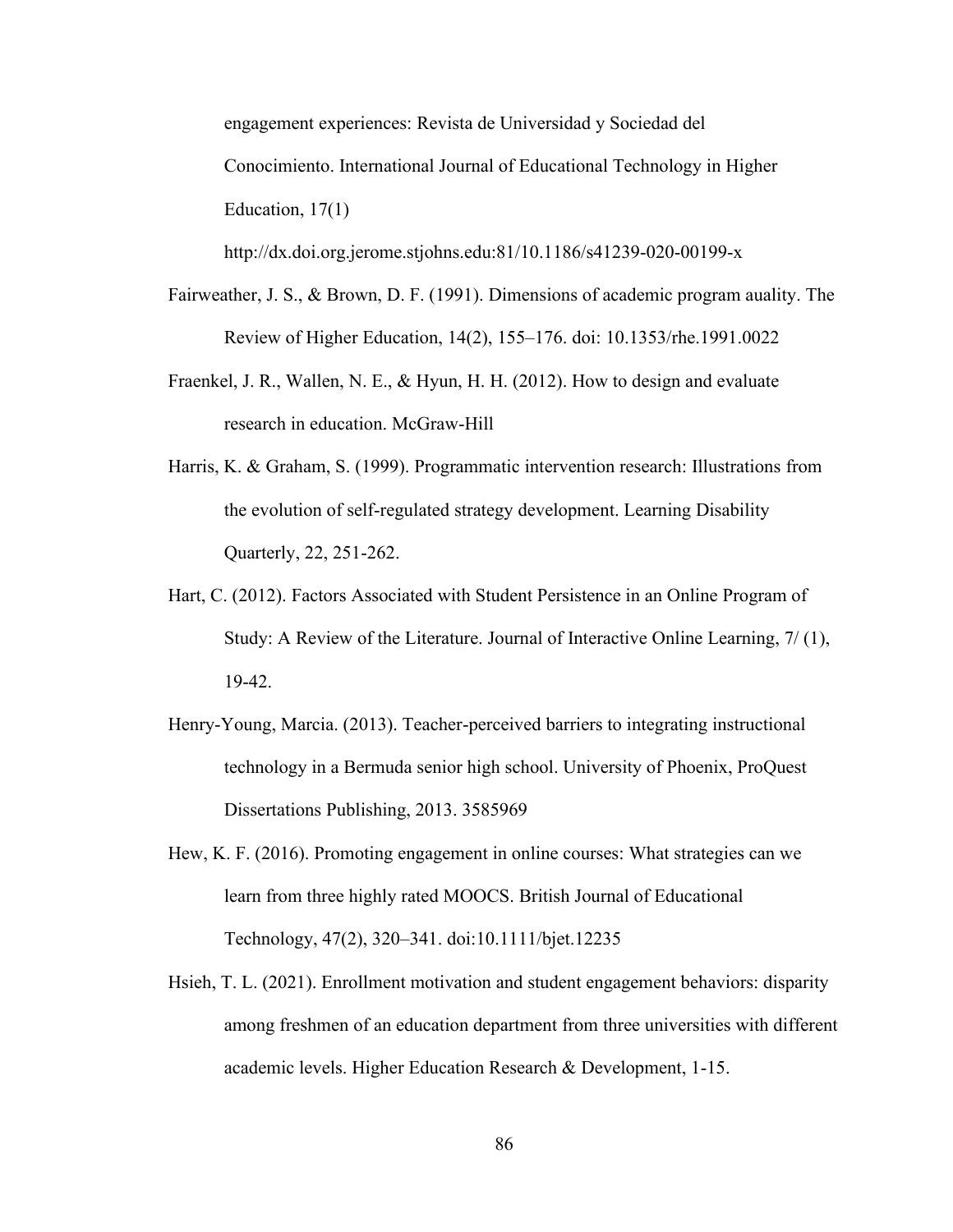- Kurt, S. "Fully and Partially Online Courses: Definitions," in Educational Technology, May 18, 2018. Retrieved from https://educationaltechnology.net/fully-andpartially-online-courses- definitions/
- Kümmel, E., & Kimmerle, J. (2020). The Effects of a University's Self-Presentation and Applicants' Regulatory Focus on Emotional, Behavioral, and Cognitive Student Engagement. *Sustainability*, *12*(23), 10045. doi:10.3390/su122310045
- Leiber, T. (Ed.). (2020). *Impact Evaluation of Quality Management in Higher Education*. Routledge.
- Lips, D. (n.d.). How Online Learning Is Revolutionizing K-12 Education and Benefiting Students. Retrieved from https://www.heritage.org/technology/report/how-onlinelearning-revolutionizing-k-12-education-and-benefiting-students
- Marshall, S. (2007). Engagement Theory, WebCT, and academic writing in Australia. *International Journal of Education and Development using ICT, 3*(2),. Open Campus, The University of the West Indies, West Indies. Retrieved March 29, 2021 from <https://www.learntechlib.org/p/188040/>
- Miller, A. L., Silberstein, S. M., & BrckaLorenz, A. (2020). Teaching honors courses: perceptions of engagement from the faculty perspective. Journal of Advanced Academics, 0(00), 1-25. https://doi.org/10.1177/1932202X20938021

National Center for Education Statistics. (2018). Digest of education statistics, 2016 (NCES 2017-094), Table 311.15. Retrieved from https://nces.ed.gov/programs/digest/d16/tables/dt16\_311.15.asp?current=yes

Pascarella, E. T., & Terenzini, P. T How college affects students: A third decade of research Jossey-Bass San Francisco 2005 2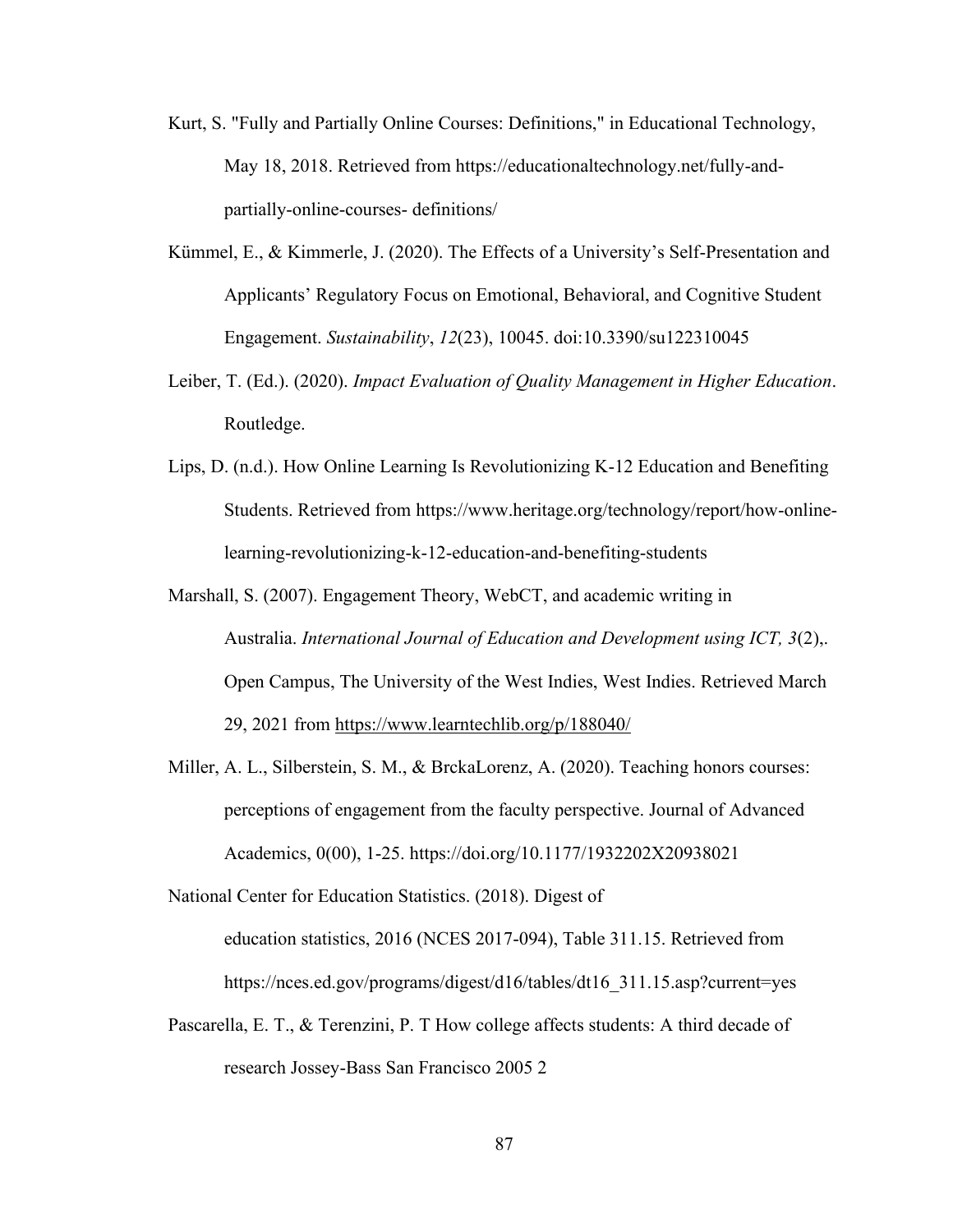- Rajabalee, B. Y., Santally, M. I., & Rennie, F. (2019). A study of the relationship between students' engagement and their academic performances in an elearning environment. *E-Learning and Digital Media, 17*(1), 1-20. doi:10.1177/2042753019882567
- Singleton, Yolanda. (2017). Teachers' Perceptions and Attitudes of Infusing Technology in High School Classrooms to Strengthen Pedagogy: A Qualitative Embedded Single-Case Study. Northcentral University, ProQuest Dissertations Publishing, 2017. 10265049.
- Schraw, G., Crippen, K., & Hartley, K. (2006). Promoting self-regulation in science education: metacognition as part of a broader perspective on learning. Research in Science Education, 36, 111-139.
- Shunk, D. (1996). Goal and self-evaluative influences during children's cognitive skill learning. American Educational Research Journal, 33, 359-382.
- Sorbie, J. (2015). Exploring teacher perceptions of blended learning [Doctoral dissertation, Walden University]. Walden University Scholar Works. https://scholarworks.waldenu.edu/cgi/viewcontent.cgi?article=2969&context=diss ertations
- The Congressional Office of Technology Assessment OTA Legacy. (2007). United States. [Web Archive] Retrieved from the Library of Congress, https://www.loc.gov/item/lcwaN0004612/.U.S. Department of Education,
- U.S. Bureau of Labor Statistics. Persons with a Disability: Labor Force Characteristics—2019. USDL-20-0339. 2020.

United States Congress Office of Technology Assessment. (1989). Linking for Learning: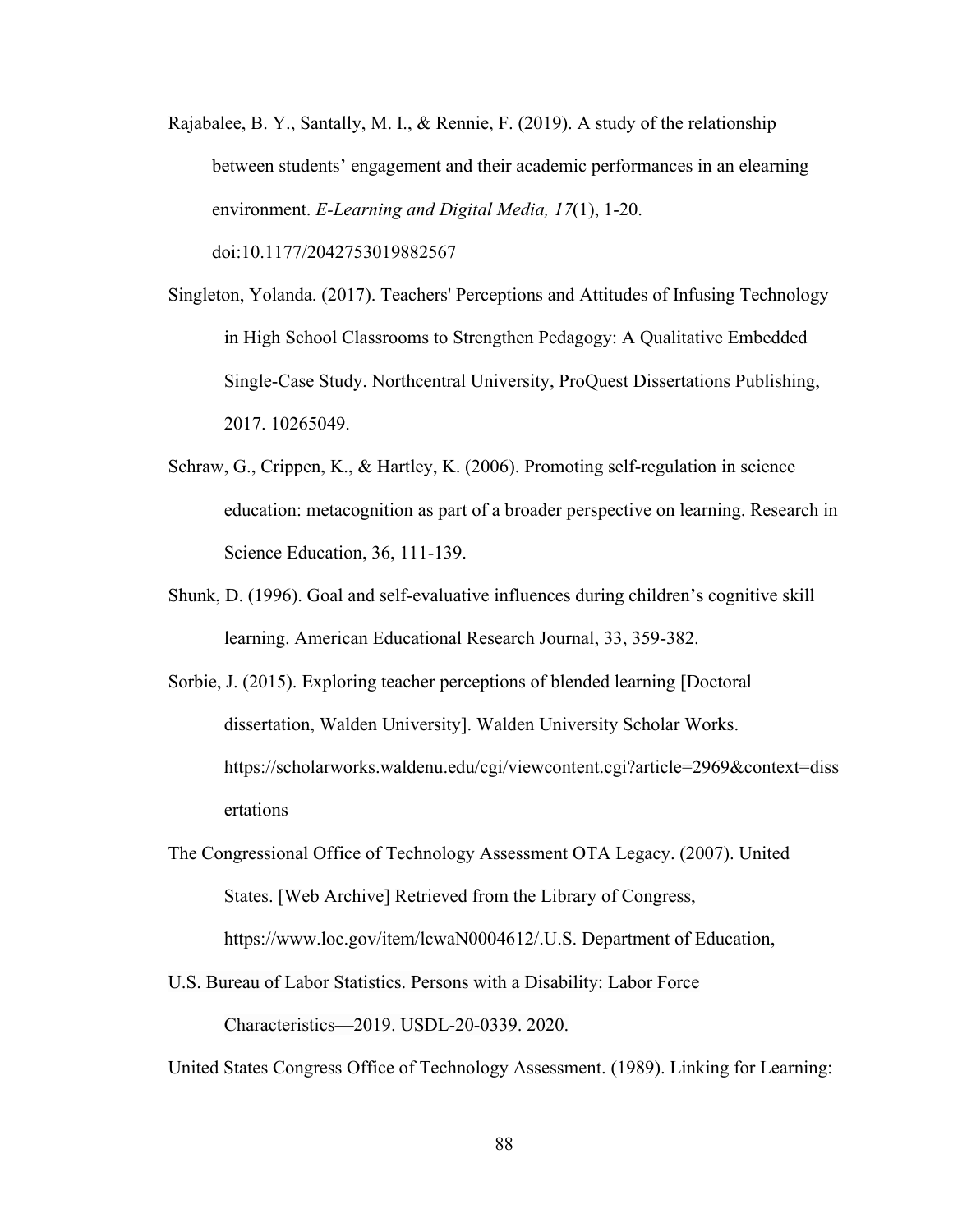A New Course for Education. Washington, DC: U.S. Government Printing Office.

- U.S. Department of Education, National Center for Education Statistics. (forthcoming). Digest of Education Statistics 2019, Table 311.15.
- Van den Brande, Lieve. (1993). Flexible and Distance Learning. New York: John Wiley and Sons.
- Van Der Werf, M., & Sabatier, G. (2009, June). The college of 2020: Students. The Chronicle Research Services. Retrieved from http://research.chronicle.com.
- Walton-Radford, A. & Weko, T. (2011, October). Learning at a distance: Undergraduate enrollment in distance education courses and degree programs. U.S. Department of Education. Retrieved from: http://nces.ed.gov/pubs2012/20121
- Wang, R., & BrckaLorenz, A. (2018). International student engagement: An exploration of student and faculty perceptions. Journal of International Students, 8(2), 1002– 1033. doi:10.5281/zenodo.1250402
- Waterman, Brian P. (2009). An exploration of principals' perceptions regarding the value of technology in the success of select high schools in the Midwest. Aurora University, ProQuest Dissertations Publishing, 2009. 3353865.
- Watson, J. A., & Pecchioni, L. L. (2011). Digital natives and digital media in the college classroom: assignment design and impacts on student learning. Educational Media International, 48(4), 307-320.
- Willis, Barry, Ed. (1994). Distance Education: Strategies and Tools. Englewood Cliffs, NJ: Educational Technology Publications.
- Winger, Austin T. (2016). What do the numbers really mean? An examination of Learning analytics related to online courses and university student retention and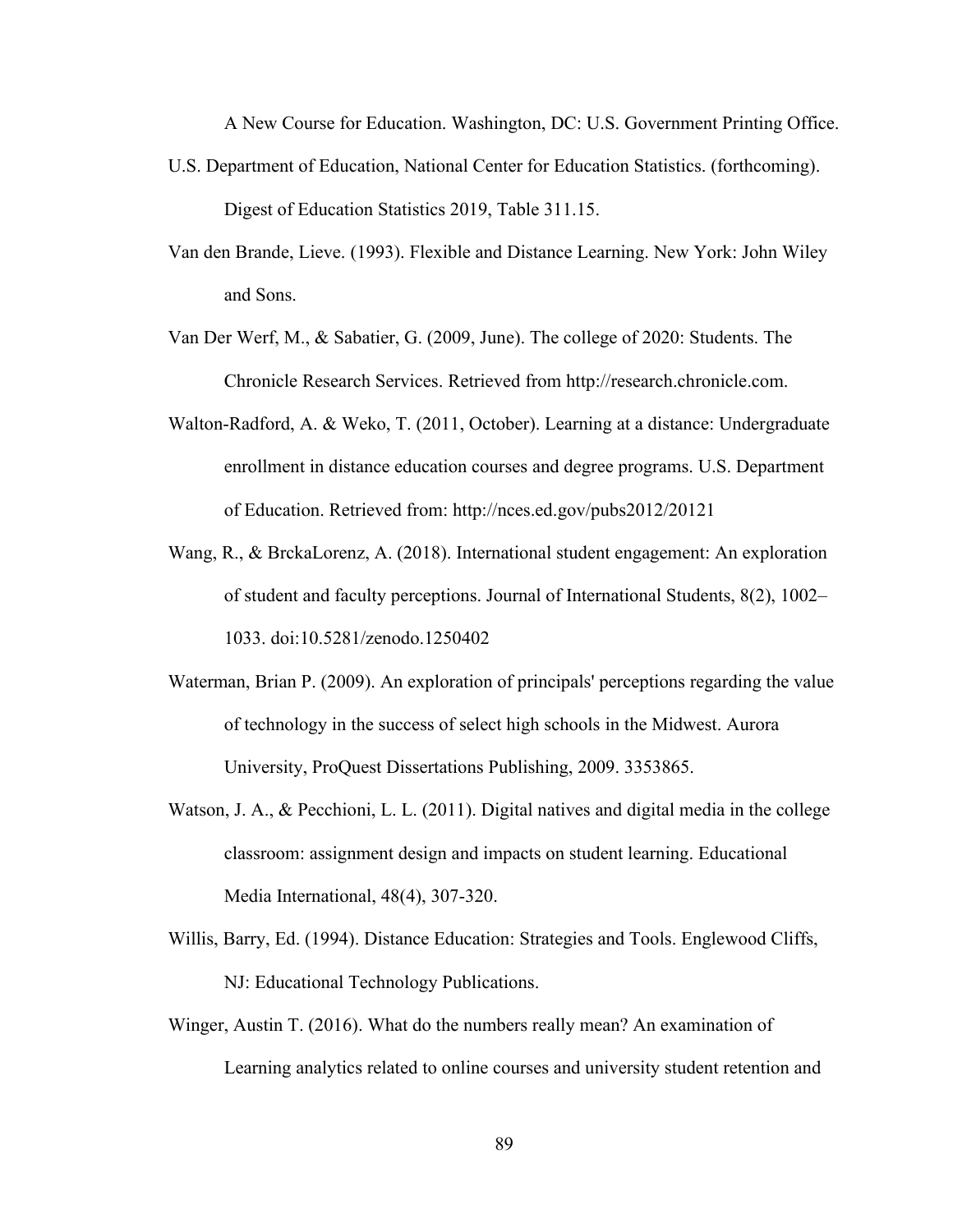success. The University of North Dakota, ProQuest Dissertations Publishing, 2016. 10249816.